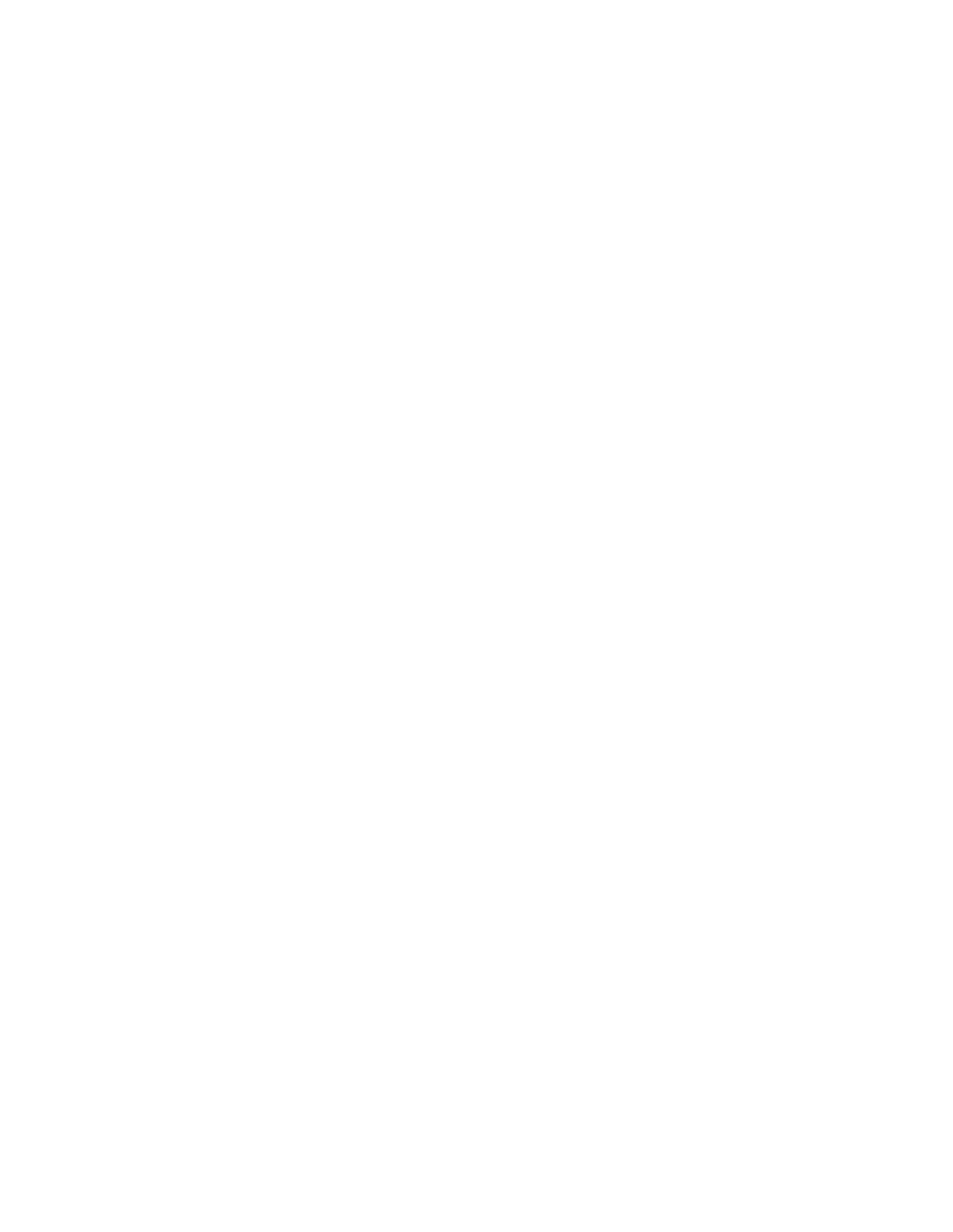# TABLE OF CONTENTS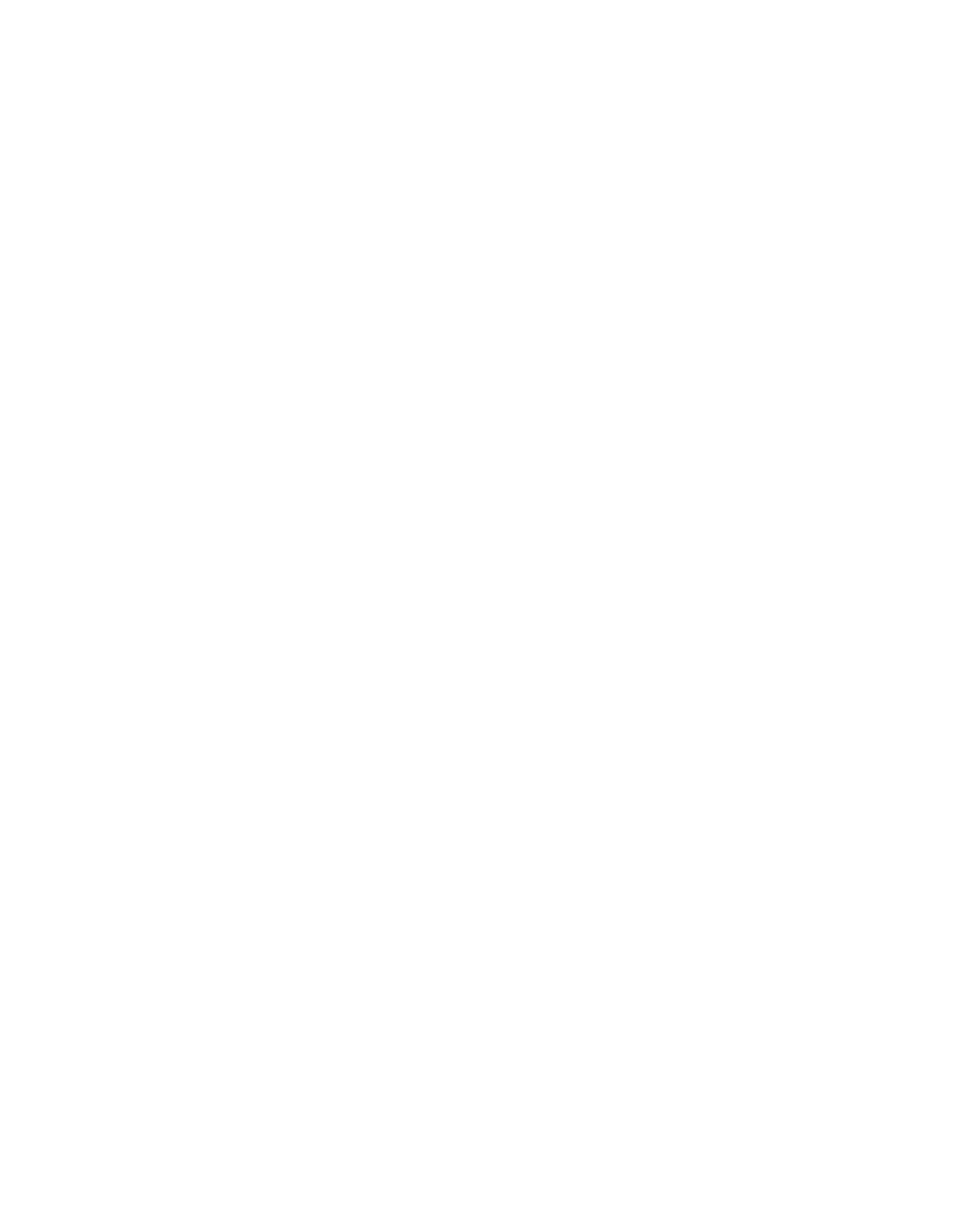# INTRODUCTION

Salary surveys are primary components of the efforts to advance the status of computer system administration as a profession, and establish standards of professional excellence.The salary survey also serves individual sysadmins, managers, and HR departments in comparing their practices with those of other companies.

This survey was co-sponsored by three organizations: SAGE (whose goal is to advance the state of system administration), SANS (leader in information security research, certification, and education), and Sun Microsystems' BigAdmin (a community-driven set of resources for system administrators).

The salary survey for the year 2002 was administered during April and May of 2003 and garnered 10,334 valid responses, 9,651 individuals and 683 consultants.This first document analyzes the individuals; the consultants will be served by a second document.

Three major sections will be found below: demographics, salary information, and administrator comments. Only the second section discusses compensation rates.

## **A Note on Nomenclature**

This year's survey generated some contention as respondents wrestled with the nomenclature surrounding the term 'system administrator'. In some circles, this is a generic term that covers all those people who care for a computer (security folks, database people, networkers, etc.). In others, it is a carefully delineated area from which many wish to distinguish themselves.This was clear when people began asking if the survey was 'going to be applicable to them.'

The survey was intended to include all those people who might be lumped into the general field of 'computer support' or 'user support.' Next year we'll try to do a better job of being inclusive while enabling people to distinguish their particular career path (for salary comparison purposes).

**Summary** 

As a quick teaser of things to come, here are some facts: 8,973 males (92.97%) and 678 (7.03%) females participated (vs. 88.35%/11.65% in 2001). 92.97% of the individuals worked 30 or more hours weekly (though only 91.67% claimed to work fulltime); 7.03% worked less than 30 hours/week.They broke out into several different types of jobs:

| <b>SYSADMIN DUTIES</b> |         |
|------------------------|---------|
| <b>DUTY</b>            | % RESP. |
| Server management      | 33.69%  |
| Generalist             | 22.69%  |
| Security               | 14.27%  |
| Networking             | 12.53%  |
| Project management     | 3.85%   |
| Databases              | 3.09%   |
| Help desk              | 2.84%   |
| People management      | 1.39%   |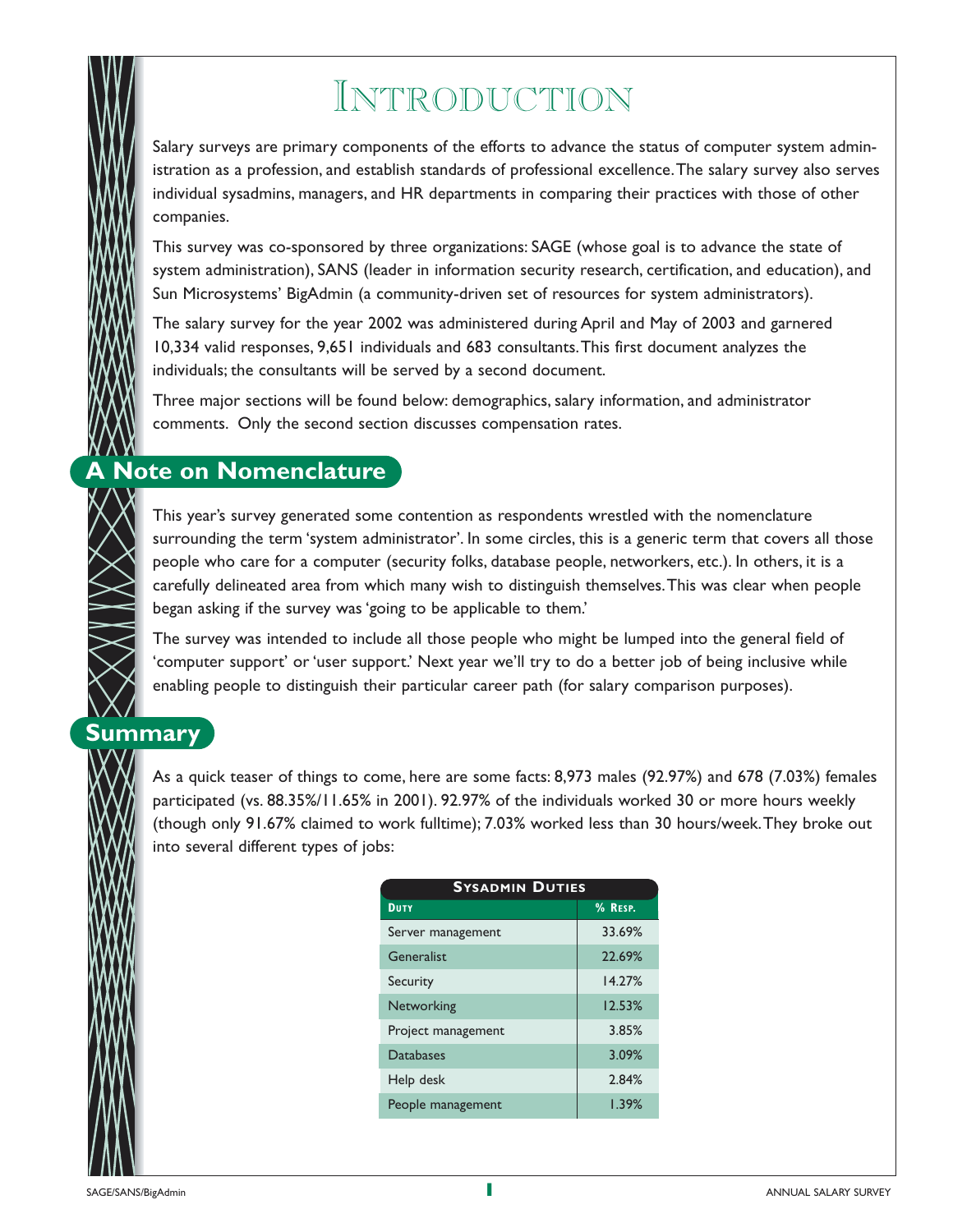The few respondents who cited **salaries greater than US\$200,000 are excluded** from most of the analysis throughout this document.These salaries significantly impact the calculation of statistical means (averaging in a number greater than one million dollars has a big impact unless you divide it by another huge number) and thus have generally been omitted from reporting. Likewise, the few with annual **salaries less than US\$10,000 are generally omitted** as they must reflect some compensation scheme outside the mainstream.

After analyzing the data extensively, it became clear that the statistics of interest pertained to the salaries companies were paying, a number that is often more than the amount of money people received (since many people were unemployed for weeks or even months). Accordingly, all reported salaries have been annualized (i.e., a reported US\$25,000 for 26 weeks annualizes to US\$50,000/year) and, except where mentioned, all salaries have been converted to US dollars when statistical aggregates are used. Salaries are reported in native currencies when appropriate.

Despite economic doldrums, the average of all the salary changes (including the negative ones) for 2002 across full-time workers worldwide was plus 8.15% when calculated for annualized salaries. Fully 1,810 respondents (24.03%) saw no salary change or reduced their salary. Of the 54.54% who increased their salaries 0-30%, the mean increase was 8.88%.

The average reported salary for the 6,198 respondents who reported using US dollars as their currency was \$67,675: \$67,920 for males and \$64,946 for females.The overall median was \$65,000 and coincided with the median for all males.The female median was \$63,000. Please note, these numbers **do not factor in experience** and therefore should not be used as a general comparison of anything. However, because this report endeavors to enable you to find how your salary compares to people who have both similar and different backgrounds, we have included analysis, which will enable you to make more accurate comparisons based on experience, education, job title, and SAGE Sysadmin Classification.

The charts do most of the talking in these results. Usually, the prose is short and sweet.

We hope you find the following information useful, and we encourage you to participate in the 2003 salary survey in March and April of 2004.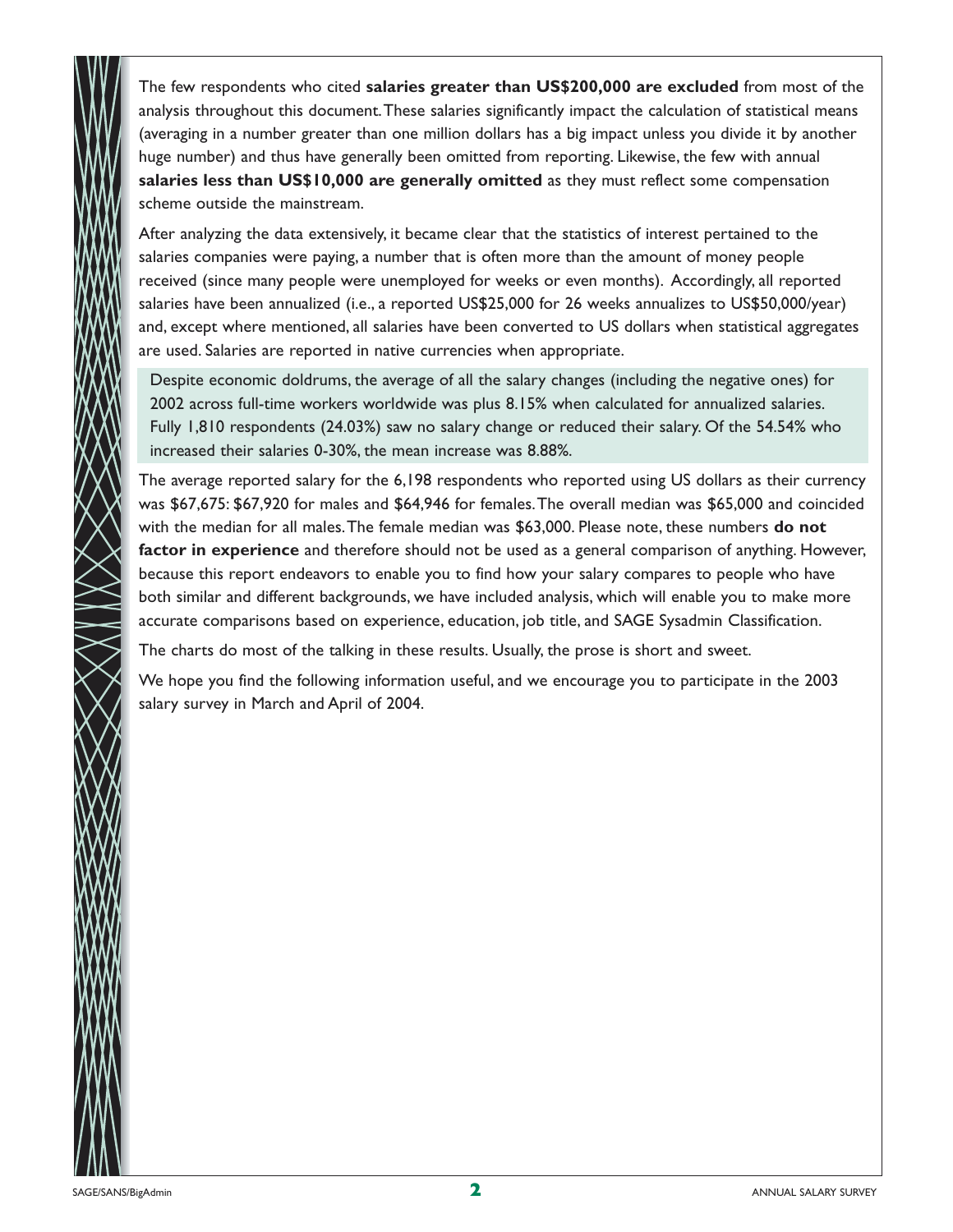# DEMOGRAPHICS

9,651 individuals completed valid surveys this year.They completed a comprehensive questionnaire on the World Wide Web with over 80 questions, including:

• Age

- Gender
- Benefits
- Hours worked
- Certifications
	-
- Education • Employers
- Industry
- Job type
- Location
- 
- Salary & Bonuses

• Recent pay increases

• Professional Organizations

- Title
- Travel

• Experience

**Ages**

- Operating systems used
- Email use

It has been said that system administration is a young person's game. It is easy to believe such a statement in light of this chart, that shows the percentage of admins in various age groups:



The comparison of age and experience is interesting. Several respondents (8.3%) entered the field at age 30 or later. Here's a graphical representation:

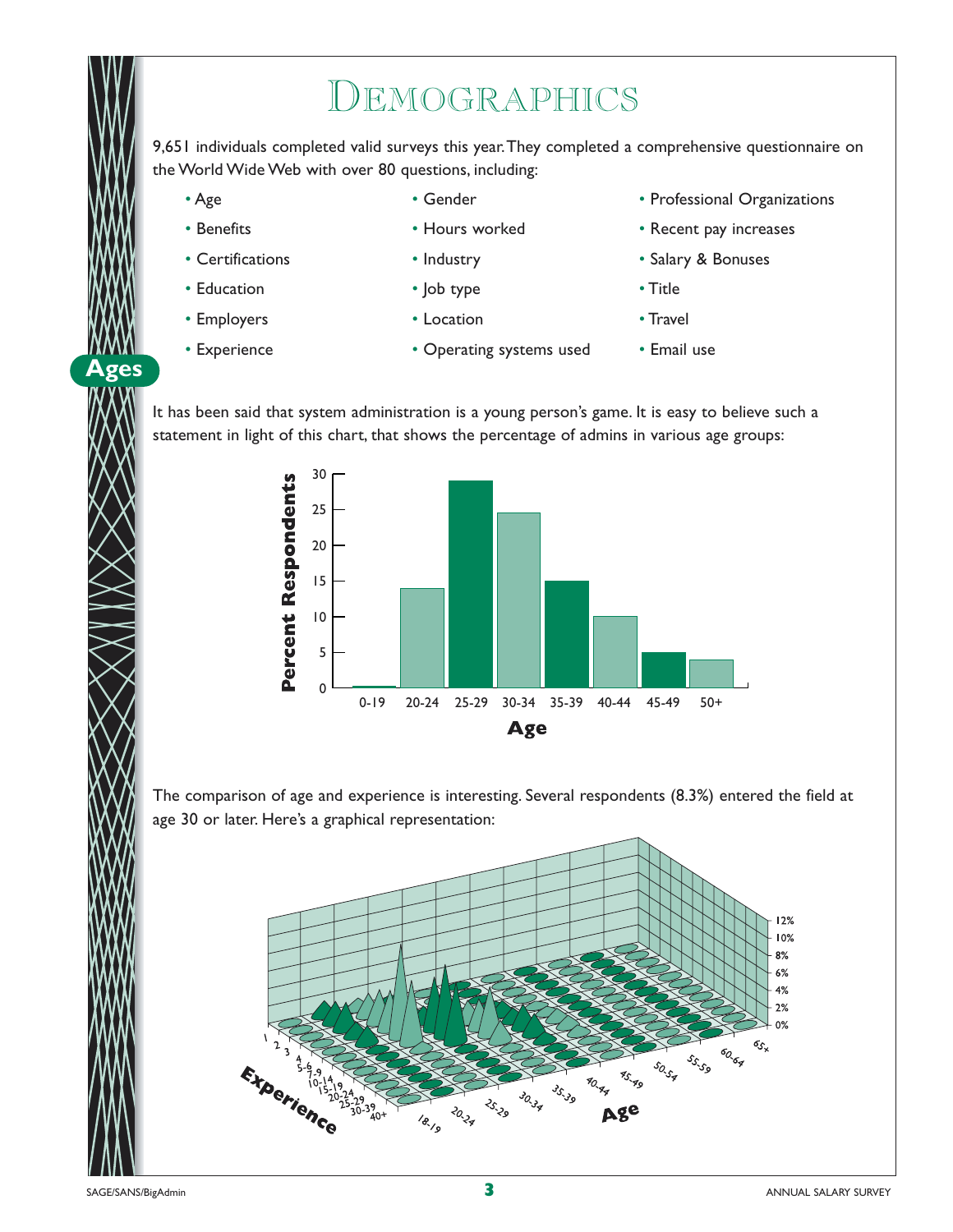Here is a tabular representation of the same data.This table has its columns normalized to 100% so the distribution is easy to see:

|           | <b>AGE VS. YEARS EXPERIENCE</b> |      |                |      |                |              |         |          |           |           |           |       |       |              |
|-----------|---------------------------------|------|----------------|------|----------------|--------------|---------|----------|-----------|-----------|-----------|-------|-------|--------------|
| AGE       | $\mathbf{0}$                    | т    | $\overline{2}$ | 3    | $\overline{4}$ | $5 - 6$      | $7 - 9$ | $10 - 4$ | $15 - 19$ | $20 - 24$ | $25 - 29$ | 30-39 | $40+$ | <b>TOTAL</b> |
| $18 - 19$ | 0.0                             | 1.4  | 0.0            | 0.0  | 0.0            | 0.0          | 0.0     | 0.0      | 0.0       | 0.0       | 0.0       | 0.0   | 0.0   | 0.1          |
| $20 - 24$ | 0.0                             | 43.4 | 37.5           | 32.6 | 19.1           | 8.2          | 0.0     | 0.0      | 0.0       | 0.0       | 0.0       | 0.0   | 0.0   | 10.6         |
| $25 - 29$ | 0.0                             | 28.3 | 37.5           | 39.2 | 47.8           | 45.2         | 33.7    | 5.3      | 0.0       | 0.0       | 0.0       | 0.0   | 0.0   | 29.2         |
| 30-34     | 0.0                             | 15.1 | 14.7           | 15.6 | 18.8           | 25.4         | 38.2    | 37.7     | 5.5       | 0.0       | 0.0       | 0.0   | 0.0   | 25.1         |
| 35-39     | 0.0                             | 5.2  | 4.0            | 7.3  | 9.2            | 10.4         | 15.5    | 30.1     | 33.4      | 7.9       | 0.0       | 0.0   | 0.0   | 15.3         |
| 40-44     | 100.0                           | 3.3  | 3.5            | 2.4  | 2.1            | 6.4          | 7.1     | 14.2     | 31.0      | 37.1      | 2.5       | 0.0   | 0.0   | 9.5          |
| 45-49     | 0.0                             | 1.6  | 1.9            | 1.6  | 1.8            | 2.7          | 3.4     | 7.6      | 18.3      | 31.8      | 50.6      | 7.4   | 0.0   | 5.9          |
| 50-54     | 0.0                             | 0.8  | 0.9            | 0.8  | 0.6            | $\mathsf{L}$ | 1.5     | 3.3      | 7.6       | 15.0      | 31.6      | 37.0  | 0.0   | 2.7          |
| 55-59     | 0.0                             | 0.3  | 0.0            | 0.2  | 0.3            | 0.4          | 0.6     | 1.3      | 3.4       | 7.5       | 12.7      | 40.7  | 50.0  | 1.2          |
| 60-64     | 0.0                             | 0.3  | 0.0            | 0.2  | 0.1            | 0.1          | 0.0     | 0.3      | 0.6       | 0.7       | 0.0       | 14.8  | 50.0  | 0.2          |
| $65+$     | 0.0                             | 0.3  | 0.2            | 0.0  | 0.1            | 0.1          | 0.1     | 0.3      | 0.2       | 0.0       | 2.5       | 0.0   | 0.0   | 0.2          |

## **Countries Represented**

Respondents were located throughout the world, though only the USA (and, to an extent, Canada) had enough respondents for true statistical validity of any results:

| <b>SYSADMINS AROUND THE WORLD</b> |         |                    |         |  |  |  |  |  |  |
|-----------------------------------|---------|--------------------|---------|--|--|--|--|--|--|
| <b>COUNTRY</b>                    | % RESP. | <b>COUNTRY</b>     | % RESP. |  |  |  |  |  |  |
| <b>United States</b>              | 73.11%  | Norway             | $[27]$  |  |  |  |  |  |  |
| Canada                            | 6.62%   | Algeria            | $[26]$  |  |  |  |  |  |  |
| United Kingdom                    | 4.24%   | Japan              | $[25]$  |  |  |  |  |  |  |
| Australia                         | 3.42%   | <b>Denmark</b>     | $[24]$  |  |  |  |  |  |  |
| Germany                           | $[94]$  | France             | $[24]$  |  |  |  |  |  |  |
| <b>Netherlands</b>                | [88]    | <b>Brazil</b>      | $[18]$  |  |  |  |  |  |  |
| India                             | $[68]$  | Mexico             | $[17]$  |  |  |  |  |  |  |
| Ireland                           | $[50]$  | <b>Russia</b>      | $[17]$  |  |  |  |  |  |  |
| Sweden                            | $[47]$  | Argentina          | $[13]$  |  |  |  |  |  |  |
| New Zealand                       | $[43]$  | France, Metro      | $[12]$  |  |  |  |  |  |  |
| Argentina                         | $[13]$  | Malaysia           | $[12]$  |  |  |  |  |  |  |
| France, Metro                     | $[12]$  | Austria            | $[11]$  |  |  |  |  |  |  |
| Malaysia                          | $[12]$  | China              | $[11]$  |  |  |  |  |  |  |
| Austria                           | $[11]$  | <b>Israel</b>      | $[11]$  |  |  |  |  |  |  |
| China                             | $[11]$  | Poland             | $[11]$  |  |  |  |  |  |  |
| <b>Israel</b>                     | [11]    | Greece             | $[10]$  |  |  |  |  |  |  |
| Poland                            | $[11]$  | Philippines        | [9]     |  |  |  |  |  |  |
| Greece                            | $[10]$  | <b>Puerto Rico</b> | [9]     |  |  |  |  |  |  |
| Philippines                       | $[9]$   | Romania            | [8]     |  |  |  |  |  |  |
| <b>Puerto Rico</b>                | [9]     | Angola             | $[7]$   |  |  |  |  |  |  |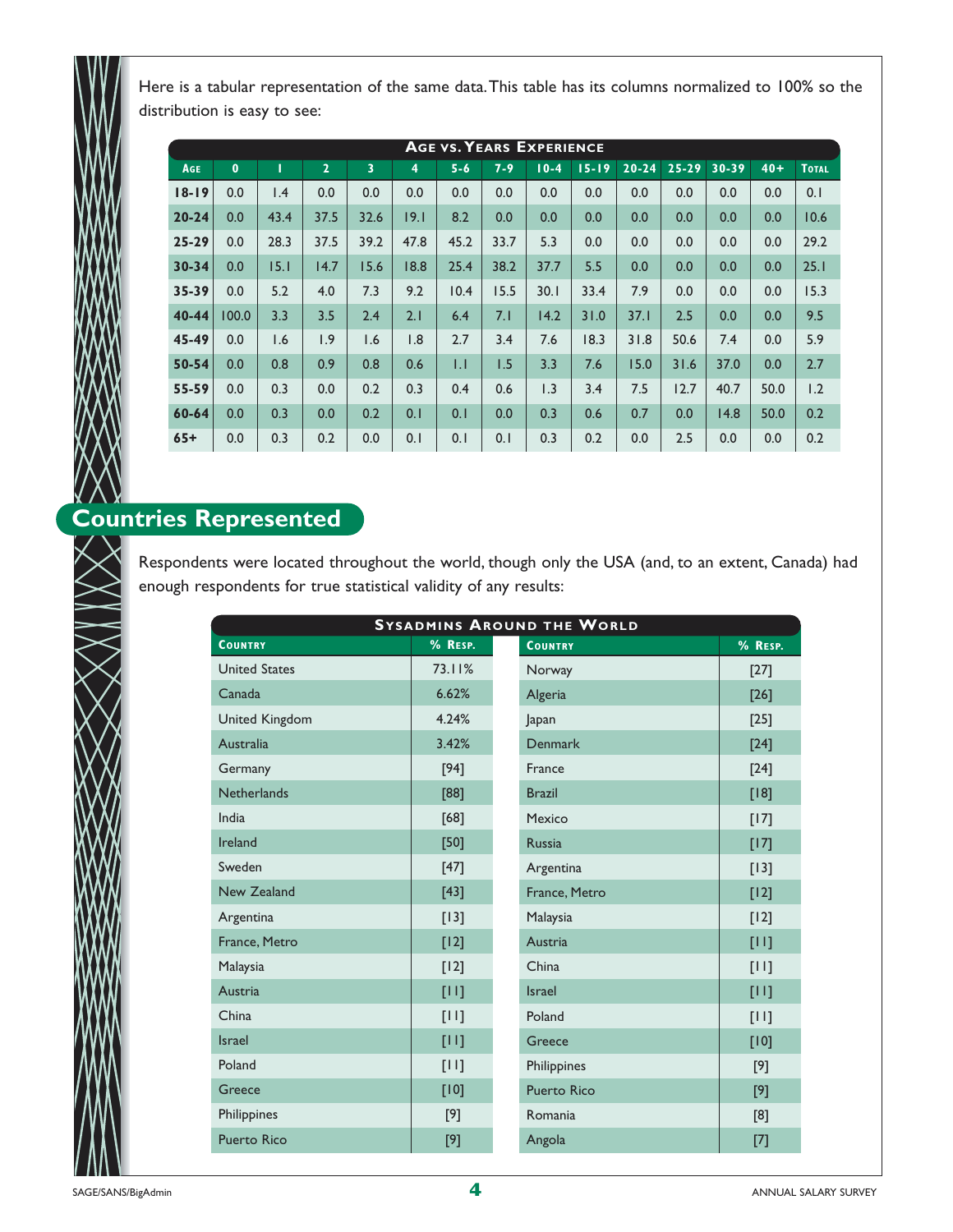|                             | % RESP. | <b>COUNTRY</b>      | % RESP. |
|-----------------------------|---------|---------------------|---------|
| Andorra                     | [6]     | Namibia             | $[2]$   |
| <b>Turkey</b>               | [6]     | Panama              | $[2]$   |
| Uruguay                     | [6]     | Serbia              | $[2]$   |
| <b>Bulgaria</b>             | $[5]$   | <b>Ukraine</b>      | $[2]$   |
| Iceland                     | $[5]$   | Uzbekistan          | $[2]$   |
| Korea (South)               | $[5]$   | Vanuatu             | $[2]$   |
| Saudi Arabia                | $[5]$   | Armenia             | $[1]$   |
| Slovakia                    | $[5]$   | <b>Bahrain</b>      | $[1]$   |
| Slovenia                    | $[5]$   | <b>Belarus</b>      | $[1]$   |
| <b>Taiwan</b>               | $[5]$   | Indonesia           | $[1]$   |
| Egypt                       | $[4]$   | Kazakhstan          | $[1]$   |
| Hungary                     | $[4]$   | Kenya               | $[1]$   |
| Luxembourg                  | $[4]$   | Kuwait              | $[1]$   |
| <b>United Arab Emirates</b> | $[4]$   | Moldova             | $[1]$   |
| Bermuda                     | $[3]$   | Nigeria             | $[1]$   |
| Cayman Islands              | $[3]$   | Other               | $[1]$   |
| Central African Rep.        | $[2]$   | Papua New Guinea    | $[1]$   |
| Chile                       | $[2]$   | Peru                | $[1]$   |
| Colombia                    | $[2]$   | Reunion             | $[1]$   |
| Ghana                       | $[2]$   | Tanzania            | $[1]$   |
| Guam                        | $[2]$   | Thailand            | $[1]$   |
| Jamaica                     | $[2]$   | Uganda              | $[1]$   |
| Jordan                      | $[2]$   | Venezuela           | $[1]$   |
| Lebanon                     | $[2]$   | Vietnam             | $[1]$   |
| Lithuania                   | $[2]$   | Virgin Islands (US) | $[1]$   |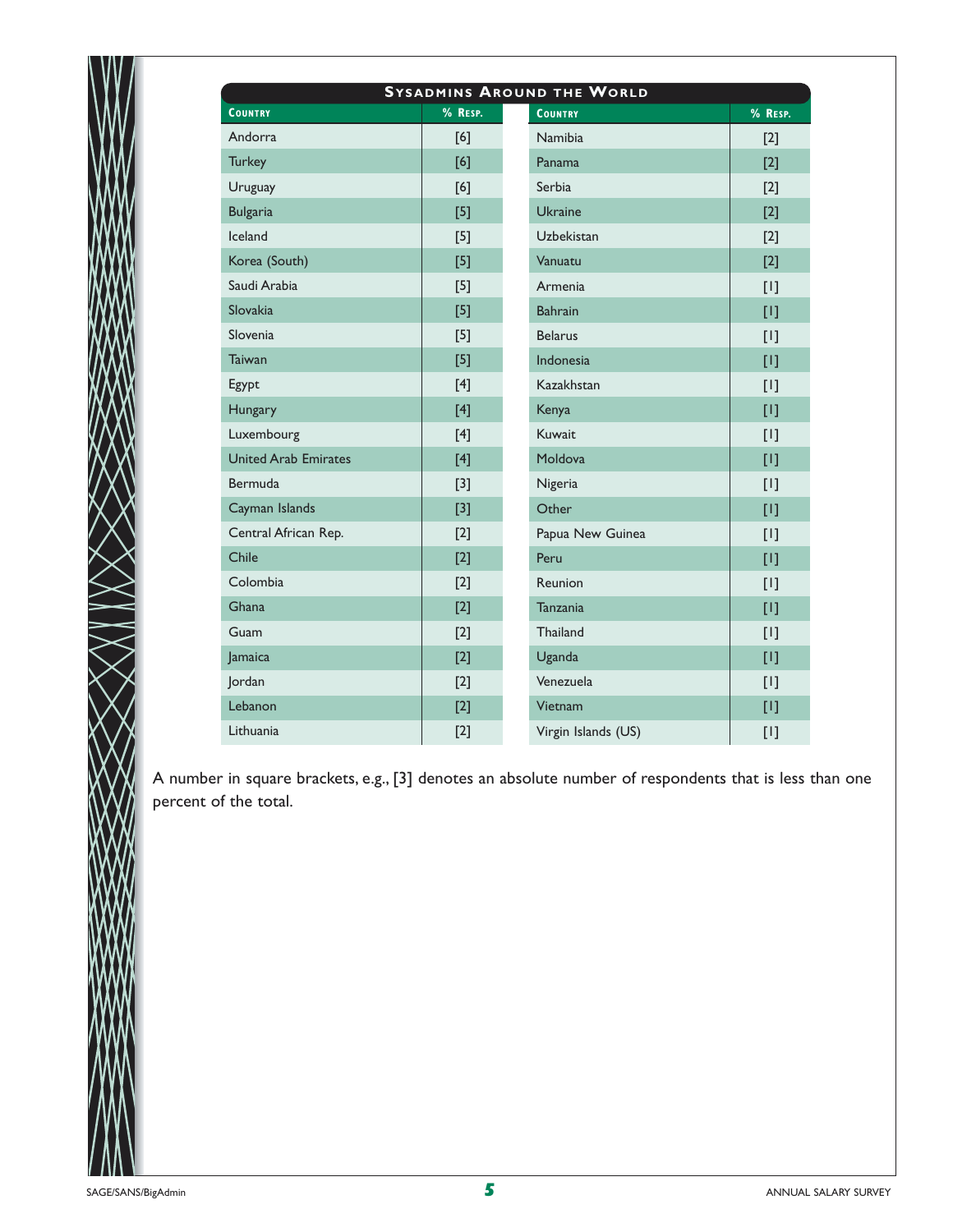Several metropolitan areas were represented:

|                            | <b>SYSADMINS IN LARGER METRO AREAS</b> |         |                   |                       |        |         |  |  |  |
|----------------------------|----------------------------------------|---------|-------------------|-----------------------|--------|---------|--|--|--|
| <b>COUNTRY</b>             | RESP'S                                 | % RESP. | <b>COUNTRY</b>    |                       | RESP'S | % RESP. |  |  |  |
| Washington, DC             | 544                                    | 12.24%  | San Diego, CA     |                       | 156    | 3.51%   |  |  |  |
| San Francisco/San Jose/    | 538                                    | 12.10%  | Philadelphia, PA, |                       | 155    | 3.49%   |  |  |  |
| Silicon Valley, CA         |                                        |         | Toronto, ON       |                       | 135    | 3.04%   |  |  |  |
| New York                   | 369                                    | 8.30%   | Houston, TX       |                       | 123    | 2.77%   |  |  |  |
| Los Angeles/Orange Co., CA | 332                                    | 7.47%   |                   | Research Triangle, NC | 120    | 2.70%   |  |  |  |
| Chicago, IL                | 313                                    | 7.04%   | Austin, TX        |                       | 119    | 2.68%   |  |  |  |
| Boston, MA,                | 292                                    | 6.57%   | Vancouver, BC     |                       | 0      | 2.27%   |  |  |  |
| Seattle/Redmond, WA        | 259                                    | 5.83%   | Ottawa, ON        |                       | 87     | 1.96%   |  |  |  |
| Atlanta, GA                | 215                                    | 4.84%   | Montreal, QC      |                       | 77     | 1.73%   |  |  |  |
| Denver, CO                 | 202                                    | 4.54%   | London, England   |                       | 60     | 1.35%   |  |  |  |
| Dallas, TX                 | 201                                    | 4.52%   | Sydney, Australia |                       | 48     | 1.08%   |  |  |  |

**Titles**

Respondents were asked what their actual title was (i.e., on their business card) and also to specify a 'generic' title from three tables for easy analysis.

9,639 actual titles contained 688 distinct words. Only 36 words (5%) appeared in more than 50% of the titles.

The average actual title was 22.7 characters long with 3.722 words. 468 titles had multiple functions separated by a slash; 18 of those had more than one slash.

The word 'administrator' showed up in 3,041 actual titles, 31.6%. But the strict abbreviation 'admin' was in 176 more, along with the "new" word 'sysadmin' in 45 additional titles.'Administration' appeared in 53 more along with another half dozen variants of the term. In total, 3,333 titles (34.6%) contained 'administrator' or a variant.

A few years ago, the word 'administrator' carried the connotation of secretary. It appears that infrastructure support employees are now using the word with high frequency.

Other popular title nouns include:

|                  | POPULAR WORDS IN TITLES |  |                  |              |  |  |  |  |  |  |
|------------------|-------------------------|--|------------------|--------------|--|--|--|--|--|--|
| <b>FREQUENCY</b> | <b>WORD</b>             |  | <b>FREQUENCY</b> | <b>WORD</b>  |  |  |  |  |  |  |
| 34.6%            | Administr*, sysadmin    |  | 1.6%             | Officer      |  |  |  |  |  |  |
| 9.8%             | Manager                 |  | 1.0%             | Coordinator  |  |  |  |  |  |  |
| 9.2%             | Analyst                 |  | 0.7%             | Supervisor   |  |  |  |  |  |  |
| 6.3%             | Specialist              |  | 0.5%             | Leader       |  |  |  |  |  |  |
| 3.4%             | Consultant              |  | 0.4%             | Scientist    |  |  |  |  |  |  |
| 3.3%             | Programmer              |  | 0.4%             | Technologist |  |  |  |  |  |  |
| 2.8%             | Director                |  | 0.4%             | Webmaster    |  |  |  |  |  |  |
| 1.9%             | Architect               |  | 0.3%             | Auditor      |  |  |  |  |  |  |
| 1.9%             | Developer               |  | 0.2%             | Designer     |  |  |  |  |  |  |
| 1.7%             | <b>Technician</b>       |  |                  |              |  |  |  |  |  |  |

These cover the top 16% of title nouns; many very specialized titles show up far less frequently (e.g., CIO, CTO,Writer).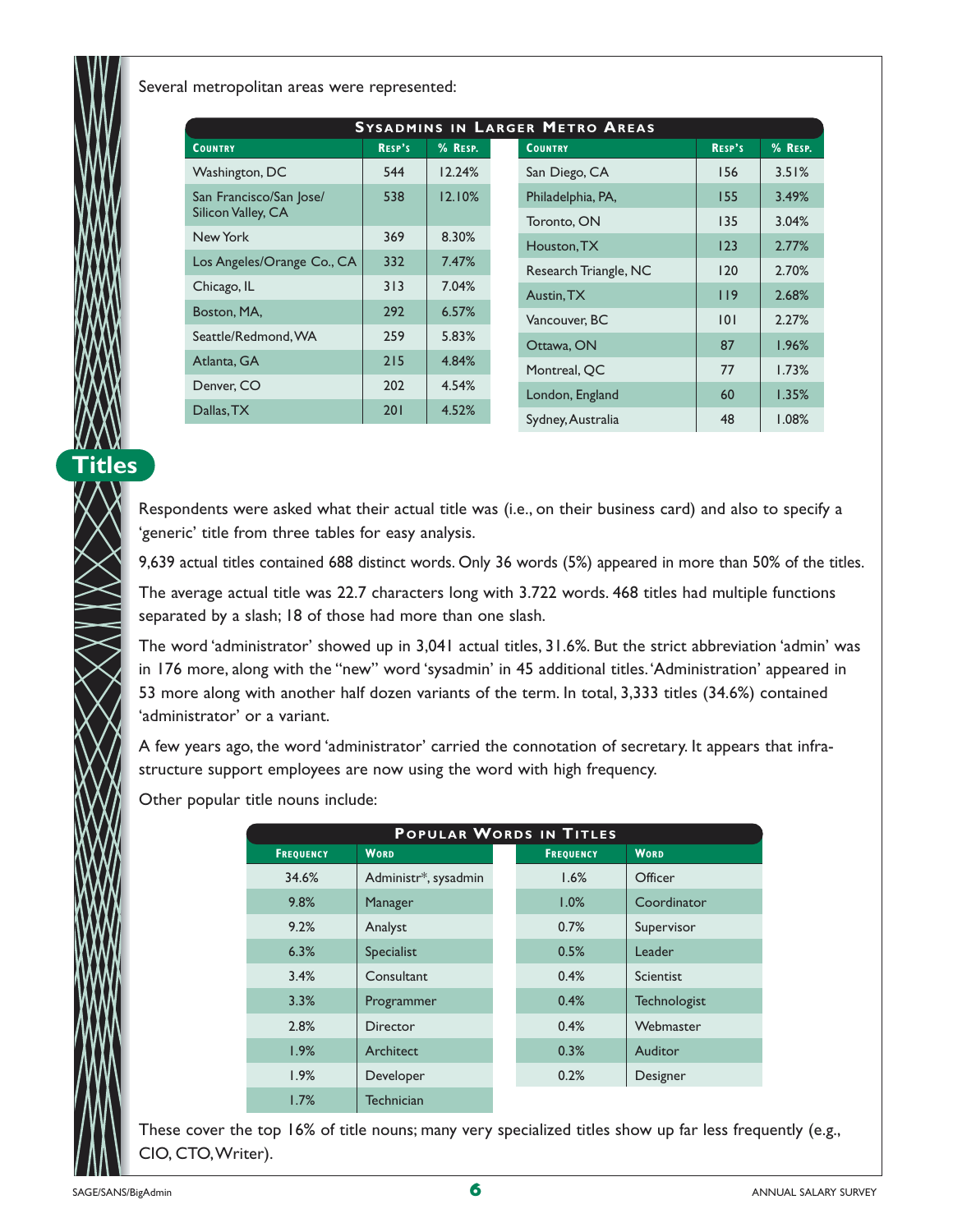Frequent modifiers include:

|                  |                      | <b>FREQUENT MODIFIERS</b> |                 |
|------------------|----------------------|---------------------------|-----------------|
| <b>FREQUENCY</b> | <b>MODIFIER</b>      | <b>FREQUENCY</b>          | <b>MODIFIER</b> |
| 39.7%            | $system{s}$          | 0.3%                      | program         |
| 17.7%            | senior               | 0.3%                      | enterprise      |
| 14.9%            | network              | 0.3%                      | design          |
| 9.2%             | security             | 0.2%                      | <b>Solaris</b>  |
| 9.1%             | unix                 | 0.2%                      | head            |
| 7.4%             | comput{er,ing}       | 0.2%                      | desk            |
| 6.0%             | I.T. (many ways)     | 0.2%                      | corporate       |
| 5.2%             | information          | 0.2%                      | center          |
| 4.5%             | technical            | 0.2%                      | business        |
| 3.7%             | support              | 0.2%                      | advisor         |
| 3.3%             | software             | 0.2%                      | <b>VP</b>       |
| 2.2%             | technology           | 0.2%                      | processing      |
| 2.0%             | lead                 | 0.2%                      | integrator      |
| 1.9%             | II, 2                | 0.2%                      | Oracle          |
| 1.3%             | operations           | 0.2%                      | help            |
| 1.1%             | infrastructure       | 0.2%                      | assurance       |
| 1.3%             | III, 3               | 0.2%                      | department      |
| 1.0%             | I.S. (many forms)    | 0.2%                      | customer        |
| 0.9%             | web                  | 0.2%                      | group           |
| 0.9%             | staff                | 0.2%                      | production      |
| 0.9%             | assistant            | 0.2%                      | networking      |
| 0.9%             | associate            | 0.2%                      | level           |
| 0.8%             | principal            | 0.2%                      | test            |
| 0.8%             | team                 | 0.2%                      | desktop         |
| 0.8%             | application{s}       | 0.2%                      | consulting      |
| 0.7%             | project              | 0.2%                      | solutions       |
| 0.7%             | engineering          | 0.2%                      | networks        |
| 0.5%             | [tele]communications | 0.2%                      | lab             |
| 0.7%             | internet             | 0.2%                      | storage         |
| 0.7%             | data                 | 0.2%                      | site            |
| 0.7%             | chief                | 0.2%                      | product         |
| 0.6%             | development          | 0.1%                      | <b>WAN</b>      |
| 0.6%             | <b>LAN</b>           | 0.1%                      | technologies    |
| 0.5%             | tech                 | 0.1%                      | risk            |
| 0.5%             | research             | 0.1%                      | open            |
| 0.7%             | I, I                 | 0.1%                      | infosec         |
| 0.5%             | member               | 0.1%                      | advanced        |
| 0.5%             | server               | 0.1%                      | regional        |
| 0.5%             | PC                   | 0.1%                      | noc             |
| 0.4%             | M.I.S.               | 0.1%                      | global          |
| 0.4%             | junior               | 0.1%                      | expert          |
| 0.4%             | professional         | 0.1%                      | windows         |
| 0.3%             | linux                | 0.1%                      | resource        |
| 0.3%             | ${\sf IV}$           | 0.1%                      | projects        |
| 0.3%             | service              | 0.1%                      | programming     |
| 0.3%             | <b>NT</b>            | 0.1%                      | operating       |
| 0.3%             | vice-                | 0.1%                      | field           |
| 0.3%             | integration          |                           |                 |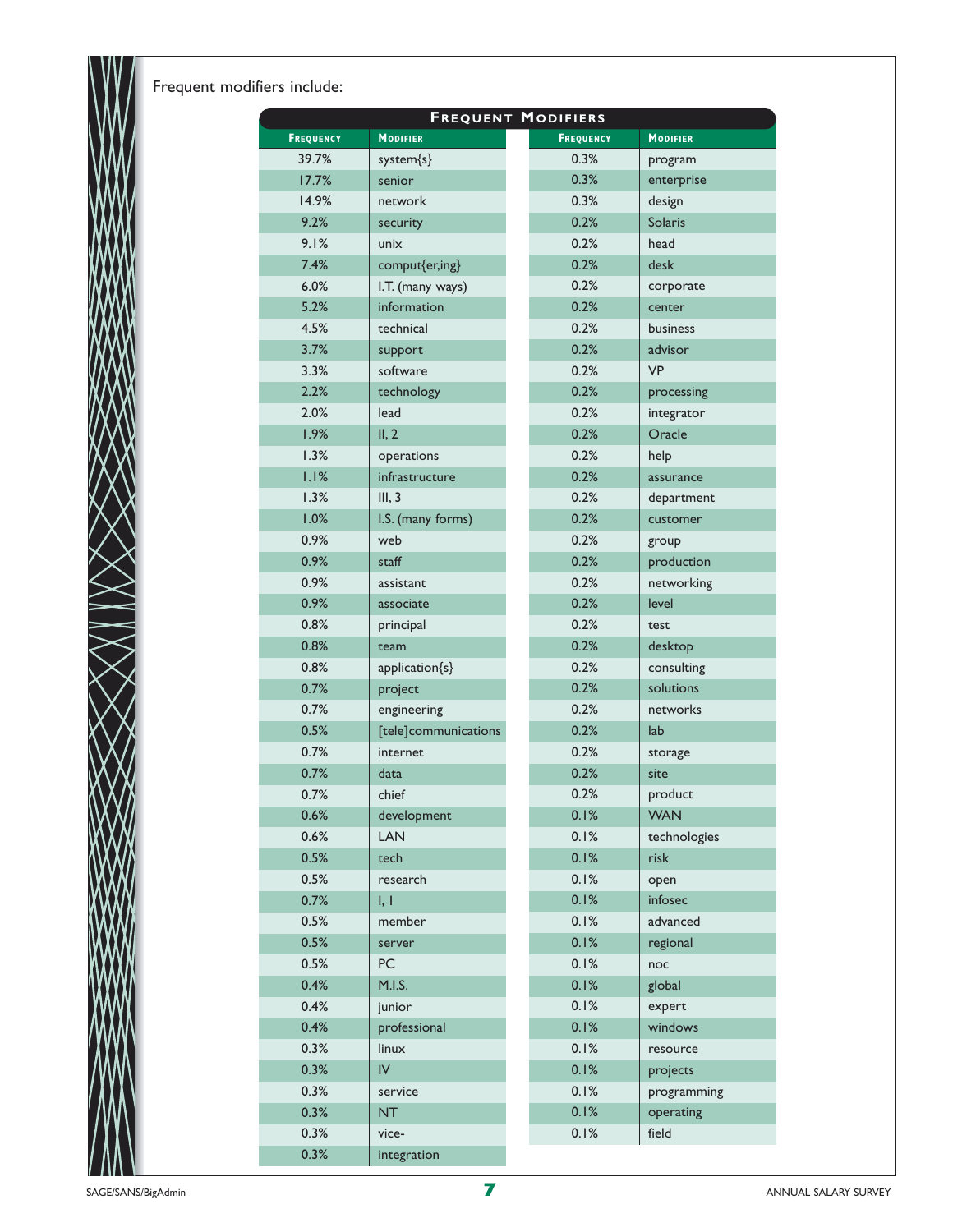Titles occasionally connote working with very specific products or technologies:

| TECHNOLOGY-SPECIFIC WORDS |                                   |                  |                   |                  |                  |  |  |  |  |  |
|---------------------------|-----------------------------------|------------------|-------------------|------------------|------------------|--|--|--|--|--|
| <b>FREQUENCY</b>          | <b>WORD</b>                       | <b>FREQUENCY</b> | <b>WORD</b>       | <b>FREQUENCY</b> | <b>WORD</b>      |  |  |  |  |  |
| 9.1%                      | Unix                              | 2#               | DB <sub>2</sub>   | #                | <b>LTO</b>       |  |  |  |  |  |
| 0.5%                      | PC                                | 2#               | <b>DNS</b>        | #                | Lotus            |  |  |  |  |  |
| 0.4%                      | webmaster                         | 2#               | <b>IDS</b>        | #                | <b>MCT</b>       |  |  |  |  |  |
| 0.3%                      | <b>NT</b>                         | 2#               | Java              | #                | <b>MSE</b>       |  |  |  |  |  |
| 0.2%                      | Solaris                           | 2#               | <b>MCSE</b>       | #                | Mac              |  |  |  |  |  |
| 0.2%                      | Oracle                            | 2#               | <b>NAS</b>        | #                | <b>NOS</b>       |  |  |  |  |  |
| 0.2%                      | desktop                           | 2#               | PHP               | #                | <b>NTAC</b>      |  |  |  |  |  |
| 0.2%                      | product                           | 2#               | <b>RAS</b>        | #                | <b>NTCSS</b>     |  |  |  |  |  |
| 0.1%                      | Windows                           | 2#               | SQL               | #                | Netbackup        |  |  |  |  |  |
| 0.1%                      | configuration                     | 2#               | <b>WWW</b>        | #                | <b>Netware</b>   |  |  |  |  |  |
| 0.1%                      | CAD                               | 2#               | forensics         | #                | <b>PMP</b>       |  |  |  |  |  |
| 0.1%                      | AIX                               | 2#               | hostmaster        | #                | PeopleSoft       |  |  |  |  |  |
| 0.1%                      | SAN                               | 2#               | intranet          | #                | Perl             |  |  |  |  |  |
| 0.1%                      | <b>AVP</b>                        | 2#               | net               | #                | Pharma           |  |  |  |  |  |
| 0.1%                      | IP                                | 2#               | payroll           | #                | SCC              |  |  |  |  |  |
| 0.1%                      | firewall                          | 2#               | sasystem          | #                | <b>SCM</b>       |  |  |  |  |  |
| 0.1%                      | hosting                           | #                | 3g                | #                | <b>SLA</b>       |  |  |  |  |  |
| 0.1%                      | <b>ISP</b>                        | #                | Applecare         | #                | SME              |  |  |  |  |  |
| 0.1%                      | SAP                               | $ $ #            | <b>Backoffice</b> | #                | SMS              |  |  |  |  |  |
| 0.1%                      | e-business                        | #                | Citrix            | #                | SQA              |  |  |  |  |  |
| 4#                        | Macintosh                         | #                | Clearcase         | #                | <b>SSA</b>       |  |  |  |  |  |
| 4#                        | Sun                               | #                | <b>EDI</b>        | #                | <b>SSR</b>       |  |  |  |  |  |
| 4#                        | backup                            | #                | <b>ERP</b>        | #                | <b>SVP</b>       |  |  |  |  |  |
| 4#                        | multimedia                        | #                | <b>GWA</b>        | #                | <b>TSM</b>       |  |  |  |  |  |
| 3#                        | AS/400                            | #                | <b>HPC</b>        | #                | <b>TSS</b>       |  |  |  |  |  |
| 3#                        | Exchange                          | #                | <b>HPUX</b>       | #                | VM               |  |  |  |  |  |
| 3#                        | $\ensuremath{\mathsf{IR}}\xspace$ | #                | <b>IAP</b>        | #                | <b>VOIP</b>      |  |  |  |  |  |
| 3#                        | <b>ISSM</b>                       | #                | <b>IMS</b>        | #                | W <sub>2</sub> k |  |  |  |  |  |
| 3#                        | OS                                | #                | <b>IPC</b>        | #                | Wintel           |  |  |  |  |  |
| 3#                        | QA                                | #                | <b>ISC</b>        | #                | buildmaster      |  |  |  |  |  |
| 3#                        | Tivoli                            | #                | <b>ISCO</b>       | #                | e-commerce       |  |  |  |  |  |
| 3#                        | <b>VMS</b>                        | #                | <b>ISSE</b>       | #                | e-government     |  |  |  |  |  |
| 3#                        | availability                      | #                | ITP <sub>2</sub>  | #                | esystems         |  |  |  |  |  |
| 3#                        | broadband                         | #                | <b>ITSSC</b>      | #                | etechnology      |  |  |  |  |  |
| 3#                        | intrusion                         | #                | Infovista         | #                | middleware       |  |  |  |  |  |
| 3#                        | mail                              | #                | Intel             | #                | safety           |  |  |  |  |  |
| 3#                        | workstation                       | #                | Jen-a-sys         | #                | webhosting       |  |  |  |  |  |
| 2#                        | <b>DAA</b>                        | #                | L2                |                  |                  |  |  |  |  |  |

Amazingly, the word 'Cisco' did not appear in any of the titles.

The # indicates an absolute number of responses smaller than 0.1% of the samples.

 $\gg$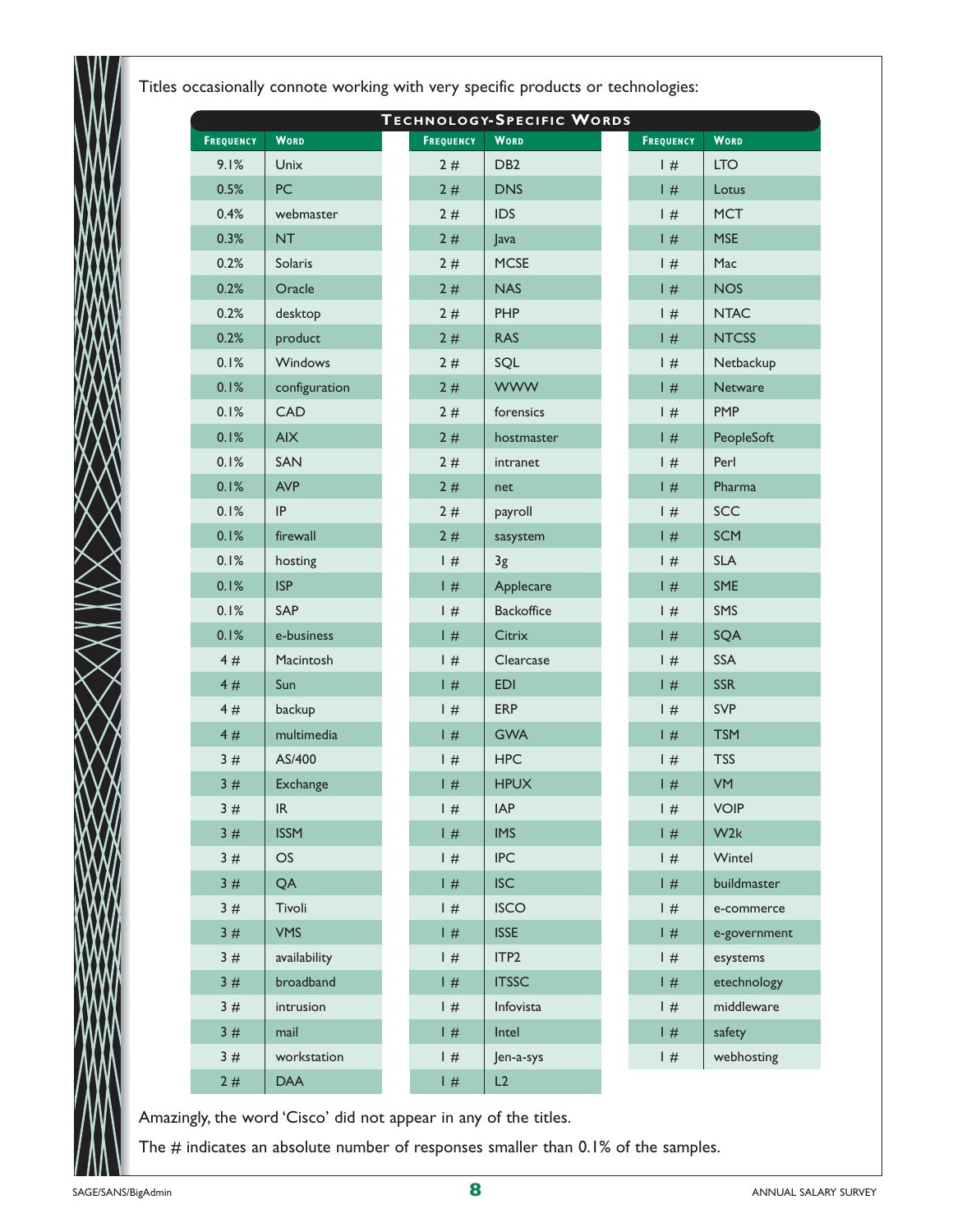Respondents reported their main area of duty/expertise (and here is where the nomenclature differentiation is created for the various types of support personnel):

| <b>SYSADMIN DUTIES</b> |         |
|------------------------|---------|
| DUTY                   | % RESP. |
| Server management      | 33.69%  |
| Generalist             | 22.69%  |
| Security               | 14.27%  |
| Networking             | 12.53%  |
| Other                  | 5.66%   |
| Project management     | 3.85%   |
| Databases              | 3.09%   |
| Help desk              | 2.84%   |
| People management      | 1.39%   |

What about purchasing responsibilities? Half of the respondents at least contribute to the budget; over a quarter can purchase less expensive items:

| <b>PURCHASING RESPONSIBILITIES</b> |             |                   |             |              |  |                   |              |             |              |  |  |
|------------------------------------|-------------|-------------------|-------------|--------------|--|-------------------|--------------|-------------|--------------|--|--|
|                                    |             | <b>GENERALIST</b> |             |              |  | <b>HELP DESKI</b> |              |             |              |  |  |
| <b>RESPONSIBILITY</b>              | <b>NONE</b> | <b>CONTR</b>      | <b>SPEC</b> | <b>FINAL</b> |  | <b>NONE</b>       | <b>CONTR</b> | <b>SPEC</b> | <b>FINAL</b> |  |  |
| Items $<$ US\$500                  | 15.4%       | 10.4%             | 39.0%       | 35.2%        |  | 33.9%             | 16.1%        | 32.5%       | 17.5%        |  |  |
| Items US\$500-5000                 | 16.4%       | 16.4%             | 52.3%       | 14.8%        |  | 39.4%             | 24.1%        | 30.7%       | 5.8%         |  |  |
| $>$ US\$5000                       | 20.3%       | 26.6%             | 46.4%       | 6.8%         |  | 52.6%             | 25.2%        | 19.0%       | 3.3%         |  |  |
| Budget: Workgroup                  | 37.6%       | 32.9%             | 22.7%       | 6.8%         |  | 67.2%             | 22.6%        | 7.7%        | 2.6%         |  |  |
| <b>Budget: Department</b>          | 43.7%       | 32.0%             | 18.6%       | 5.7%         |  | 70.4%             | 20.4%        | 7.3%        | 1.8%         |  |  |

| <b>PURCHASING RESPONSIBILITIES</b> |             |                 |             |              |  |                   |              |             |              |  |
|------------------------------------|-------------|-----------------|-------------|--------------|--|-------------------|--------------|-------------|--------------|--|
|                                    |             | <b>SECURITY</b> |             |              |  | <b>NETWORKING</b> |              |             |              |  |
| <b>RESPONSIBILITY</b>              | <b>NONE</b> | <b>CONTR</b>    | <b>SPEC</b> | <b>FINAL</b> |  | <b>NONE</b>       | <b>CONTR</b> | <b>SPEC</b> | <b>FINAL</b> |  |
| Items $<$ US\$500                  | 25.4%       | 12.8%           | 39.3%       | 22.5%        |  | 17.5%             | 10.2%        | 42.7%       | 29.6%        |  |
| Items US\$500-5000                 | 25.6%       | 17.3%           | 46.6%       | 10.6%        |  | 18.2%             | 16.7%        | 51.9%       | 13.2%        |  |
| > US\$5000                         | 27.7%       | 26.1%           | 41.5%       | 4.6%         |  | 22.0%             | 24.0%        | 48.0%       | 6.0%         |  |
| Budget: Workgroup                  | 41.4%       | 33.3%           | 20.6%       | 4.7%         |  | 37.5%             | 35.0%        | 22.8%       | 4.7%         |  |
| <b>Budget: Department</b>          | 54.5%       | 33.6%           | 10.3%       | 1.6%         |  | 44.7%             | 33.8%        | 17.9%       | 3.6%         |  |

| <b>PURCHASING RESPONSIBILITIES</b> |             |                          |             |              |  |                  |              |             |              |  |
|------------------------------------|-------------|--------------------------|-------------|--------------|--|------------------|--------------|-------------|--------------|--|
|                                    |             | <b>SERVER MANAGEMENT</b> |             |              |  | <b>DATABASES</b> |              |             |              |  |
| <b>RESPONSIBILITY</b>              | <b>NONE</b> | <b>CONTR</b>             | <b>SPEC</b> | <b>FINAL</b> |  | <b>NONE</b>      | <b>CONTR</b> | <b>SPEC</b> | <b>FINAL</b> |  |
| Items $<$ US\$500                  | 21.7%       | 13.4%                    | 44.2%       | 20.7%        |  | 27.9%            | 15.1%        | 37.6%       | 19.5%        |  |
| Items US\$500-5000                 | 22.4%       | 18.6%                    | 51.2%       | 7.9%         |  | 31.2%            | 21.8%        | 40.9%       | 6.0%         |  |
| $>$ US\$5000                       | 23.7%       | 27.6%                    | 45.4%       | 3.2%         |  | 37.9%            | 28.9%        | 31.5%       | 1.7%         |  |
| Budget: Workgroup                  | 44.9%       | 35.9%                    | 16.7%       | 2.5%         |  | 55.0%            | 30.9%        | 11.1%       | 3.0%         |  |
| <b>Budget: Department</b>          | 52.4%       | 34.1%                    | 11.7%       | 1.8%         |  | 64.1%            | 26.2%        | 7.7%        | 2.0%         |  |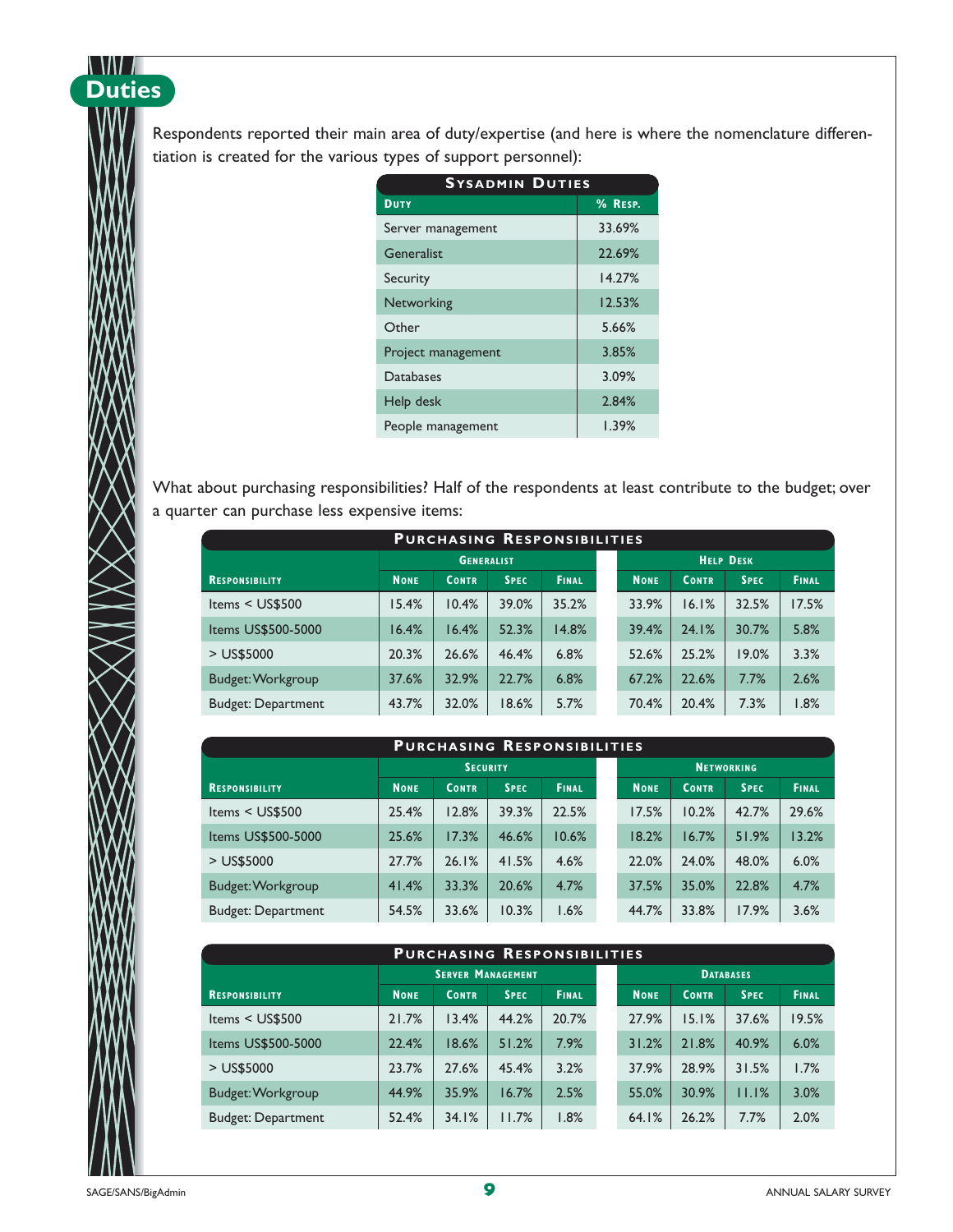

#### **P URCHASING RESPONSIBILITIES**

|                           | <b>PEOPLE MANAGEMENT</b> |              |             |              |             | <b>PROJECT MANAGEMENT</b> |             |              |  |
|---------------------------|--------------------------|--------------|-------------|--------------|-------------|---------------------------|-------------|--------------|--|
| <b>RESPONSIBILITY</b>     | <b>NONE</b>              | <b>CONTR</b> | <b>SPEC</b> | <b>FINAL</b> | <b>NONE</b> | <b>CONTR</b>              | <b>SPEC</b> | <b>FINAL</b> |  |
| Items $<$ US\$500         | 1.2%                     | 3.7%         | 17.2%       | 67.9%        | 16.7%       | 8.9%                      | 29.8%       | 44.6%        |  |
| Items US\$500-5000        | 9.0%                     | 6.0%         | 34.3%       | 50.7%        | 17.5%       | 12.9%                     | 43.0%       | 26.6%        |  |
| > US\$5000                | 8.2%                     | 10.4%        | 47.0%       | 34.3%        | 21.0%       | 19.6%                     | 46.5%       | 12.9%        |  |
| Budget: Workgroup         | 7.5%                     | 19.4%        | 35.8%       | 37.3%        | 29.6%       | 24.7%                     | 31.7%       | 14.0%        |  |
| <b>Budget: Department</b> | 17.9%                    | 30.6%        | 29.9%       | 21.6%        | 34.1%       | 30.6%                     | 25.0%       | 10.2%        |  |

| <b>PURCHASING RESPONSIBILITIES</b> |              |              |             |              |  |  |  |  |
|------------------------------------|--------------|--------------|-------------|--------------|--|--|--|--|
|                                    | <b>OTHER</b> |              |             |              |  |  |  |  |
| <b>RESPONSIBILITY</b>              | <b>NONE</b>  | <b>CONTR</b> | <b>SPEC</b> | <b>FINAL</b> |  |  |  |  |
| Items < US\$500                    | 24.9%        | 13.0%        | 35.2%       | 26.9%        |  |  |  |  |
| Items US\$500-5000                 | 27.8%        | 18.7%        | 40.7%       | 12.8%        |  |  |  |  |
| $>$ US\$5000                       | 33.0%        | 25.1%        | 35.3%       | 6.6%         |  |  |  |  |
| Budget: Workgroup                  | 47.1%        | 29.7%        | 17.6%       | 5.7%         |  |  |  |  |
| <b>Budget: Department</b>          | 54.8%        | 25.8%        | 15.6%       | 3.8%         |  |  |  |  |

## **SAGE Sysadmin Classifications**

Respondents were asked to self-assess the responsibilities of their primary job in order to show the mappings with the SAGE job levels. Only 4% of them felt their job did not fit within the proper parameters.The remainder broke down this way:

| <b>SAGE JOB CLASSIFICATION INDICES</b> |                                                                                                                                                                                                                                                                                                                                                                                                                                                                                                         |  |  |  |
|----------------------------------------|---------------------------------------------------------------------------------------------------------------------------------------------------------------------------------------------------------------------------------------------------------------------------------------------------------------------------------------------------------------------------------------------------------------------------------------------------------------------------------------------------------|--|--|--|
| % RESP.                                | <b>SAGE JOB LEVEL</b>                                                                                                                                                                                                                                                                                                                                                                                                                                                                                   |  |  |  |
| 1.54%                                  | <b>SAGE Level 1:</b> Assist on consulting or engineering projects or the administration of a<br>systems facility. Perform routine tasks under the direction supervision of a more experi-<br>enced system administrator or consultant. May act as a front-line interface to users and<br>senior system administrators:                                                                                                                                                                                  |  |  |  |
| 12.94%                                 | <b>SAGE Level 2:</b> Assist on consulting or engineering projects or the administration of a<br>systems facility. Work under general supervision of a computer system manager or senior<br>consultant. Carry out more complex tasks with some independence and discretion<br>regarding how to carry out the tasks.                                                                                                                                                                                      |  |  |  |
| 51.76%                                 | <b>SAGE Level 3:</b> Receive general instructions for assignments from manager and work<br>with independence and discretion regarding how to carry out tasks. Initiate some new<br>responsibilities and help to plan for the future of a facility. Manage the work of junior<br>system administrators, operators, engineers, or consultants. Evaluate and/or recommend<br>purchases and have a strong influence on the purchasing process.                                                              |  |  |  |
| 29.83%                                 | <b>SAGE Level 4:</b> Design and manage the computing infrastructure or manage the larger<br>more complex consulting or engineering projects. Work under general direction from<br>senior management. Establish or recommend policies on system use and services. Provide<br>technical lead and/or supervise system administrators, system programmers, engineers,<br>consultants, or others of equivalent seniority. Have purchasing authority and responsibility<br>for purchase decisions and budget. |  |  |  |

3.93% of the respondents reported that these levels did not apply for them.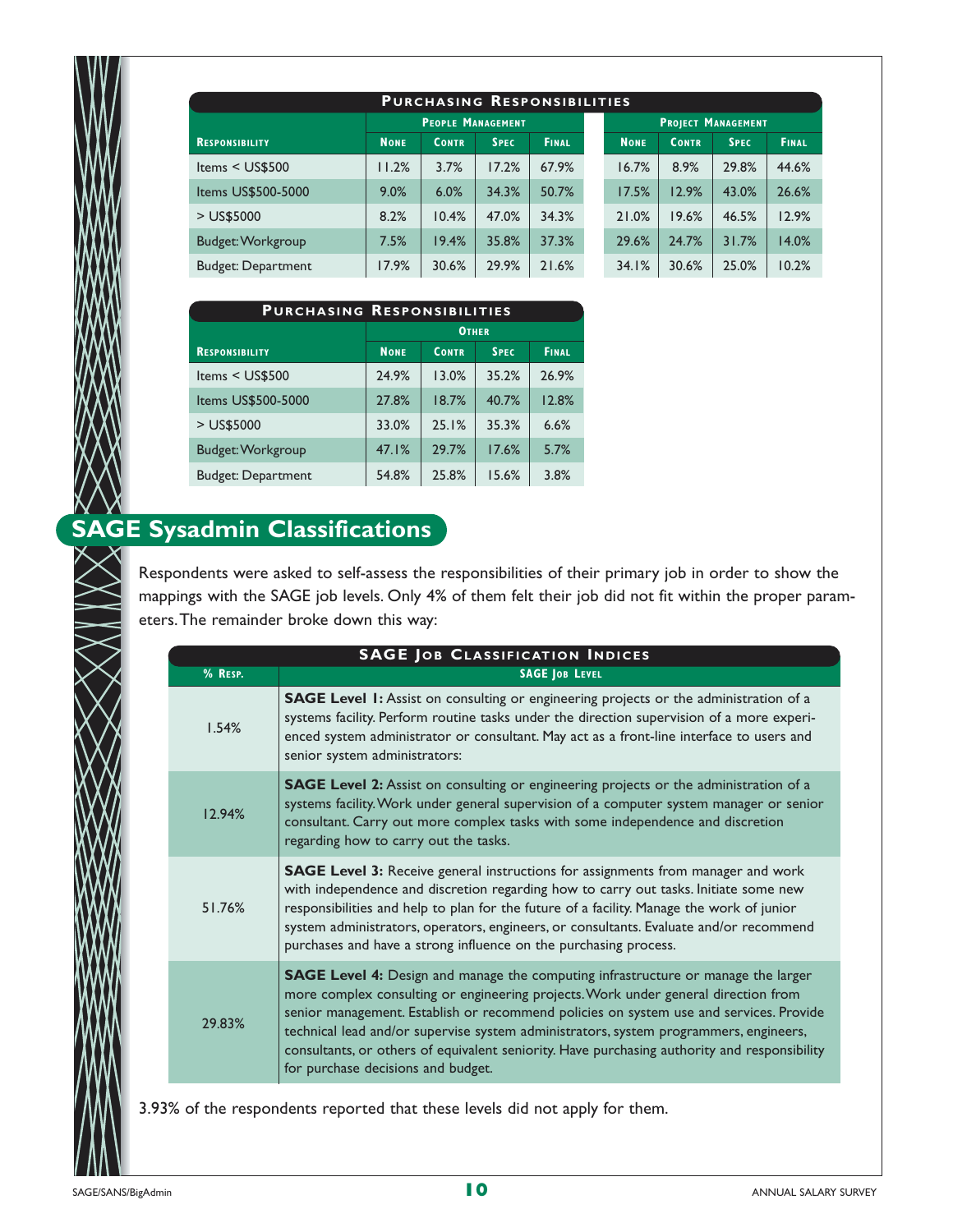#### N NN A **Unemployment**

Not everything is roses in the employment world. 15.3% of the respondents were unemployed for at least one week during 2002. Below is a chart showing how many weeks those 15% were out of work.

| <b>WEEKS OF UNEMPLOYMENT DURING 2002</b> |                |  |              |                |  |              |                       |
|------------------------------------------|----------------|--|--------------|----------------|--|--------------|-----------------------|
| <b>WEEKS</b>                             | % UNEMPLOYMENT |  | <b>WEEKS</b> | % UNEMPLOYMENT |  | <b>WEEKS</b> | <b>% UNEMPLOYMENT</b> |
|                                          | 4.17%          |  | 6            | 6.42%          |  | $15 - 19$    | 9.25%                 |
| $\overline{2}$                           | 6.58%          |  |              | $[11]$         |  | 20-29        | 17.67%                |
| 3                                        | 4.25%          |  | 8            | 8.25%          |  | $30 - 51$    | 11.75%                |
| $\overline{4}$                           | 7.17%          |  | 9            | 1.75%          |  |              |                       |
| 5                                        | 4.00%          |  | $10 - 14$    | 17.83%         |  |              |                       |

A number in square brackets, e.g., [3] denotes an absolute number of respondents that is less than one percent of the total.

### **Certifications**

The survey asked respondents to name the certifications most important to them. Here are the most popular certifications by name:

| POPULAR INDIVIDUAL CERTIFICATIONS |              |  |     |             |  |              |             |  |
|-----------------------------------|--------------|--|-----|-------------|--|--------------|-------------|--|
| 931                               | <b>MCSE</b>  |  | 199 | <b>SCNA</b> |  | 140          | <b>CCSA</b> |  |
| 804                               | <b>CCNA</b>  |  | 172 | <b>CCNP</b> |  | 119          | <b>GSEC</b> |  |
| 615                               | <b>SCSA</b>  |  | 168 | <b>RHCE</b> |  | $\mathbf{H}$ | <b>CCSE</b> |  |
| 551                               | <b>MCP</b>   |  | 167 | <b>CNE</b>  |  | 103          | <b>MCSA</b> |  |
| 405                               | <b>CISSP</b> |  | 163 | $N+$        |  |              |             |  |
| 368                               | A+           |  | 153 | <b>CNA</b>  |  |              |             |  |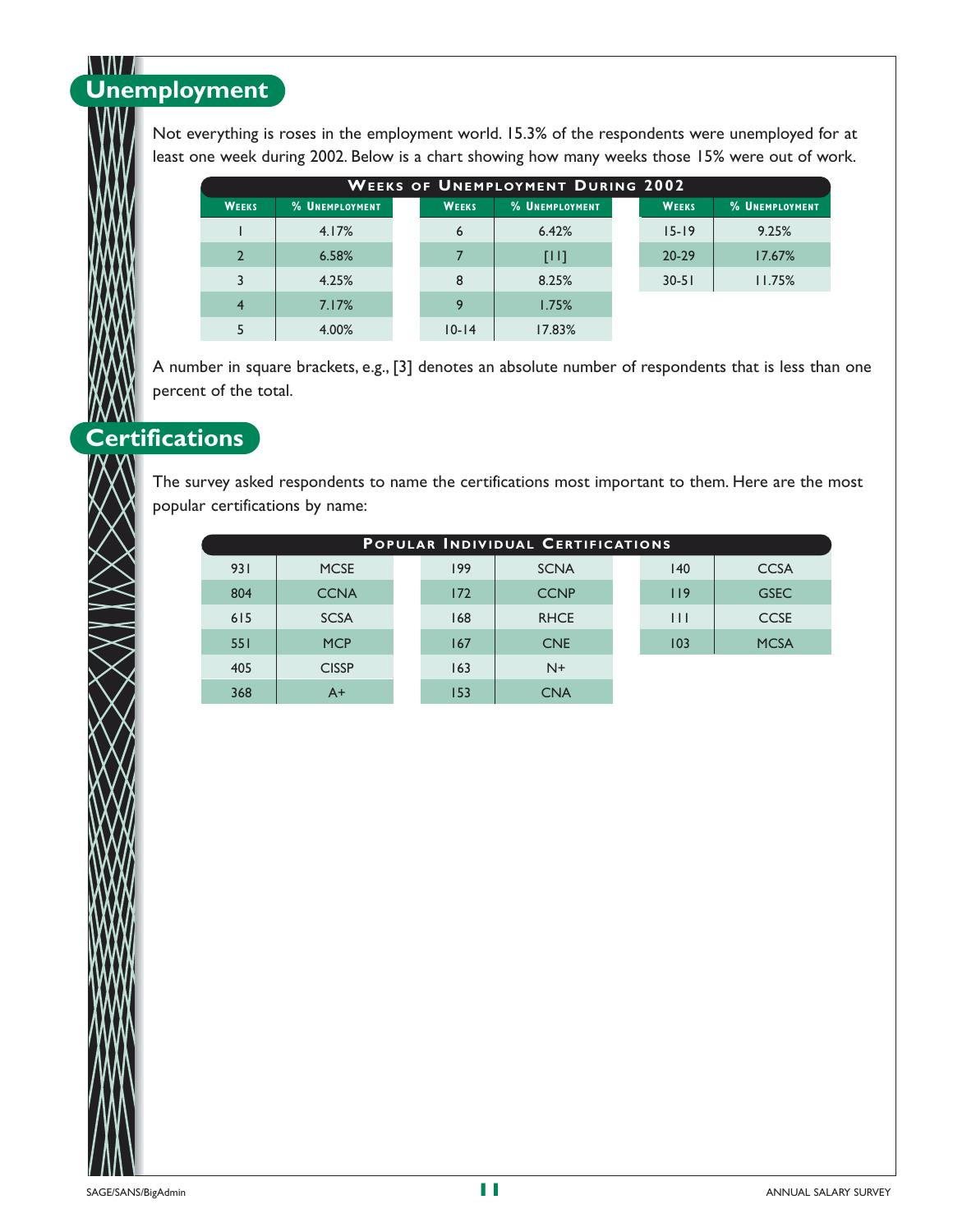The huge number of certifications disguises what's really going on. By aggregating related vendors/products, the most popular certifications can be more easily understood:

|         | POPULAR CERTIFICATIONS (BY PRODUCT/SERVICE/VENDOR) |          |                                              |
|---------|----------------------------------------------------|----------|----------------------------------------------|
| # RESP. | <b>CERTIFICATION</b>                               | # RESP.  | <b>CERTIFICATION</b>                         |
| 1959    | <b>Microsoft</b>                                   | 420      | (ISC)2                                       |
|         | 1160 Microsoft MCS*                                |          | 405 CISSP                                    |
|         | 625 Microsoft MCP/MCP+i                            |          | 15 SSCP                                      |
|         | 153<br>Microsoft other                             | 375      | <b>Novell</b>                                |
|         | 21 NT (generic)                                    |          | <b>167 CNE</b>                               |
| 1181    | <b>Cisco</b>                                       |          | <b>208 CNA</b>                               |
|         | 804 CCNA                                           | 184      | <b>Red Hat</b>                               |
|         | 172 CCNP                                           | 275      | <b>Checkpoint</b>                            |
|         | 80 CCDA                                            |          | 141 CCSA                                     |
|         | 52 [unspec]                                        |          | <b>II5 CCSE</b>                              |
|         | 30 CCDP                                            |          | 19 Generic                                   |
|         | 27 CCIE                                            | 112      | <b>HP</b>                                    |
|         | 8 CCNE                                             | 99       | <b>OCP</b> (Oracle)                          |
|         | 8 CCSP                                             | 92       | <b>Brainbench (all kinds)</b>                |
| 1113    | Sun/Solaris (scsa/scn*)                            | 87       | <b>IBM</b>                                   |
| 659     | <b>COMPTIA</b>                                     | 83       | <b>Citrix</b>                                |
|         | $383 A+$                                           |          | 51 CCA                                       |
|         | 164 Network+                                       |          | Generic<br>24                                |
|         | 38 Linux+                                          |          | <b>CCEA</b><br>8                             |
|         | 29 Security+                                       | 78       | <b>CISA (ISACA)</b>                          |
|         | 15 Server+                                         | 71       | <b>Relevant Bachelors</b><br><b>Degree</b>   |
|         | 19 I-Net+                                          | 59       | <b>Veritas</b>                               |
|         | 6 IT Project+                                      | 57       | Unix                                         |
|         | 3 CTT+                                             | 55       | <b>LPI</b>                                   |
|         | $2$ E-Biz+                                         | 48       | <b>AIX</b>                                   |
| 434     | <b>SANS/GIAC</b>                                   | 35       | Linux (generic)                              |
|         | 52 GCFW                                            | 29       | Lotus (all prods)                            |
|         | <b>GCIA</b><br>63<br>43 GCIH                       | 26       | <b>SAIR certified Linux</b><br>administrator |
|         | 22 GCUX                                            | 23       |                                              |
|         | 23 GCWN                                            |          | Compaq                                       |
|         | 17 GIAC                                            | 9        | <b>CSage</b>                                 |
|         | 5 GISO                                             | 17<br>15 | <b>Learning Tree</b>                         |
|         | <b>GSAE</b><br>Π                                   | 4        | <b>Apple</b><br><b>ISS</b>                   |
|         | 190 GSEC                                           |          | <b>EMC</b>                                   |
|         | 2 GSNA                                             | 13       | <b>SCO</b>                                   |
|         | 16 Other                                           | 13       |                                              |
|         |                                                    |          |                                              |

About 50 (out of almost 10,000) respondents felt that certification was not a great thing and entered negative comments.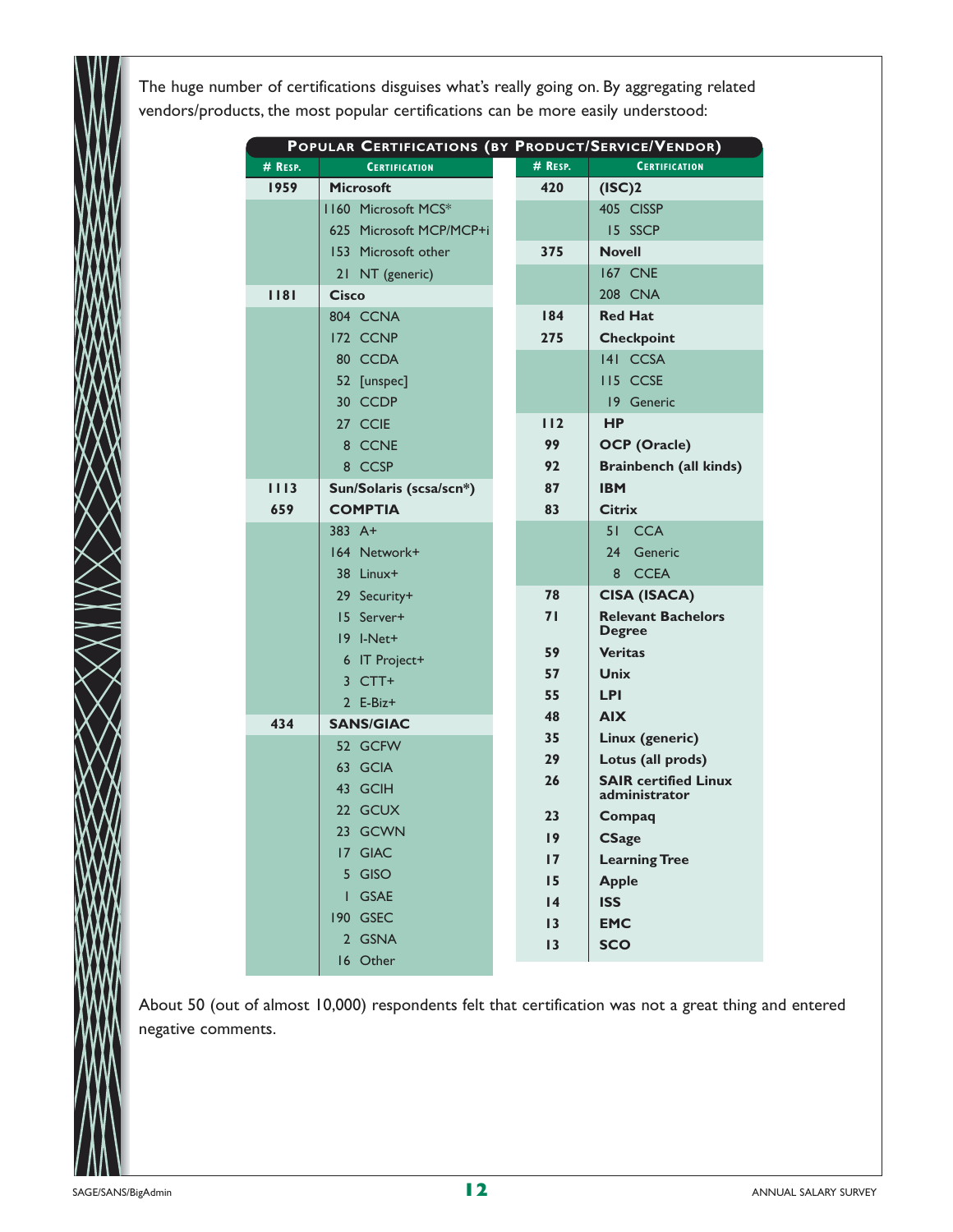#### N NN A **Experience**

Respondents had a mean of 7.83 years of experience, with a standard deviation of 5.22 years.The median was 7. Only 10% had more than 15 years of experience. Below is a graph of years of experience in sysadmin (or very similar work). It is interesting to speculate about the peak at five years - was it from the dot-com boom?



This chart examines experience levels broken down by gender:

| YEARS OF RELEVANT EXP. VS. GENDER |               |             |              |  |  |  |  |
|-----------------------------------|---------------|-------------|--------------|--|--|--|--|
| Exp.                              | <b>FEMALE</b> | <b>MALE</b> | <b>TOTAL</b> |  |  |  |  |
| 0                                 | $0.0\%$       | 0.0%        | 0.0%         |  |  |  |  |
| $1-2$                             | 10.8%         | 9.9%        | 9.9%         |  |  |  |  |
| $3 - 4$                           | 15.3%         | 17.6%       | 17.4%        |  |  |  |  |
| $5 - 6$                           | 17.3%         | 22.9%       | 22.5%        |  |  |  |  |
| $7 - 8$                           | 14.9%         | 17.1%       | 17.0%        |  |  |  |  |
| $9 - 15$                          | 26.8%         | 24.8%       | 24.9%        |  |  |  |  |
| $16 - 19$                         | 7.4%          | 3.4%        | 3.7%         |  |  |  |  |
| $20+$                             | 7.5%          | 4.3%        | 4.6%         |  |  |  |  |
| Total                             | 100.0%        | 100.0%      | 100.0%       |  |  |  |  |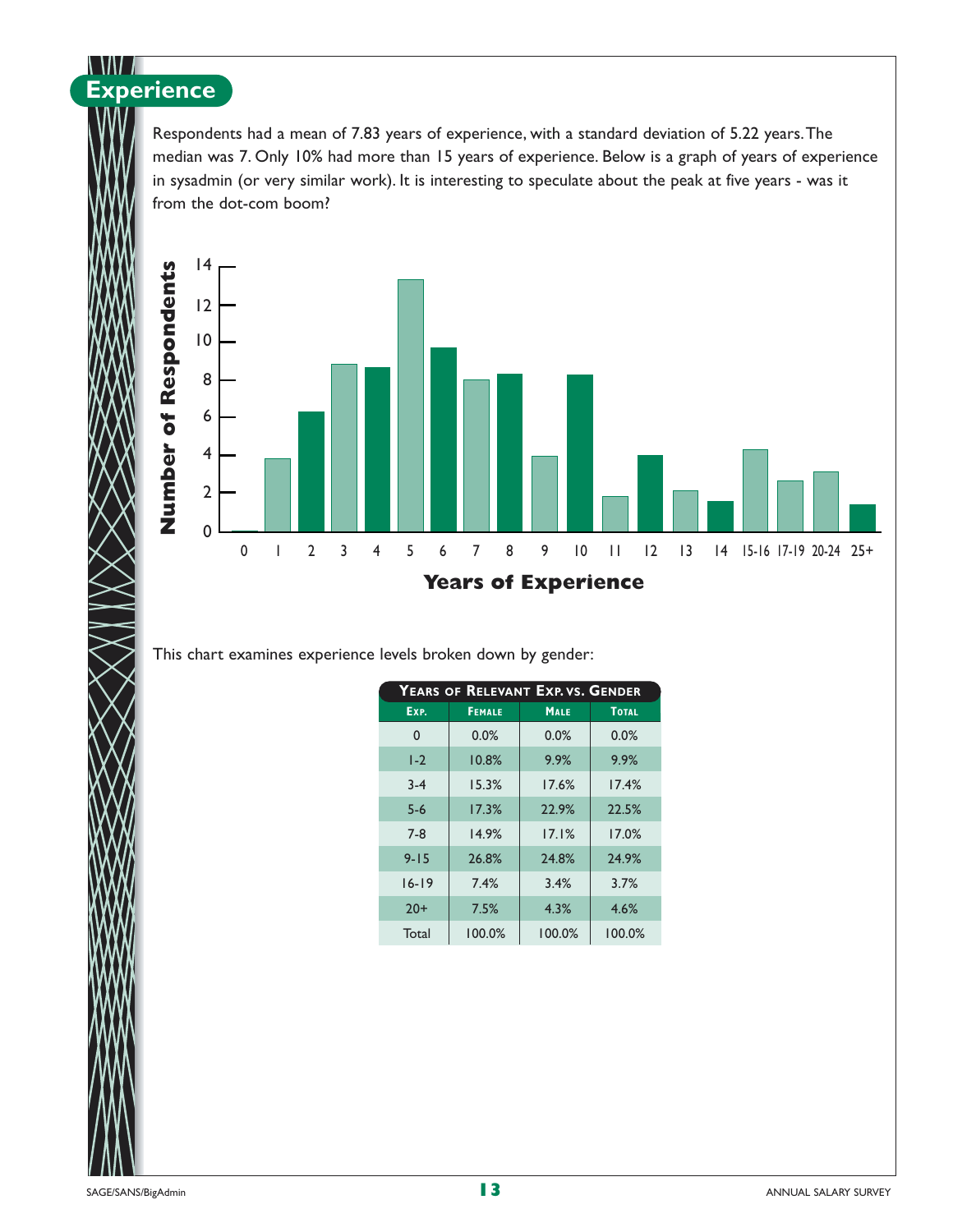#### N NAV A **Education**

Experience is often backed by education. Over half (57.6%) of those responding have a college degree (in some field).This is interesting in that it hints at the huge debate among sysadmins about university education. Informal discussions at conferences yield the unsurprising results that those admins with degrees think college education is a real boon while the others argue, "I get along just fine without one."

Here's how generic education breaks down:

| <b>HIGHEST EDUCATIONAL ACHIEVEMENT</b> |  |  |  |  |  |
|----------------------------------------|--|--|--|--|--|
| % RESP.                                |  |  |  |  |  |
| 1.01%                                  |  |  |  |  |  |
| 5.63%                                  |  |  |  |  |  |
| 3.93%                                  |  |  |  |  |  |
| 24.64%                                 |  |  |  |  |  |
| 7.62%                                  |  |  |  |  |  |
| 43.53%                                 |  |  |  |  |  |
| 12.07%                                 |  |  |  |  |  |
| 1.59%                                  |  |  |  |  |  |
|                                        |  |  |  |  |  |

The subjects studied in these degrees break down along these general lines:

| <b>POST-HIGH-SCHOOL SUBJECTS</b> |         |  |  |  |  |
|----------------------------------|---------|--|--|--|--|
| <b>SUBJECT</b>                   | % RESP. |  |  |  |  |
| Computers, math, or engineering  | 68.26%  |  |  |  |  |
| <b>Business</b>                  | 7.44%   |  |  |  |  |
| Science                          | 7.30%   |  |  |  |  |
| Liberal arts                     | 6.32%   |  |  |  |  |
| Other                            | 4.21%   |  |  |  |  |
| Fine arts                        | 1.60%   |  |  |  |  |
| Library science                  | 0.36%   |  |  |  |  |

Some college degrees are arguably more relevant (in the technical sense, anyway) to computer administration.The chart below takes this into account and shows the highest 'relevant' degree.About 47% of those surveyed have earned a Bachelors degree (or more) in a relevant field.

| <b>HIGHEST RELEVANT EDUCATIONAL</b><br><b>ACHIEVEMENT</b> |         |  |  |  |  |  |
|-----------------------------------------------------------|---------|--|--|--|--|--|
| <b>SUBJECT</b>                                            | % RESP. |  |  |  |  |  |
| Less than High School Diploma                             | 3.43%   |  |  |  |  |  |
| High School Diploma                                       | 7.14%   |  |  |  |  |  |
| Technical Certificate(s)                                  | 14.73%  |  |  |  |  |  |
| Some College or Technical School                          | 21.99%  |  |  |  |  |  |
| <b>Associates Degree</b>                                  | 5.93%   |  |  |  |  |  |
| <b>Bachelors Degree</b>                                   | 34.52%  |  |  |  |  |  |
| Masters Degree                                            | 9.92%   |  |  |  |  |  |
| Ph.D/D.Sc.                                                | 2.34%   |  |  |  |  |  |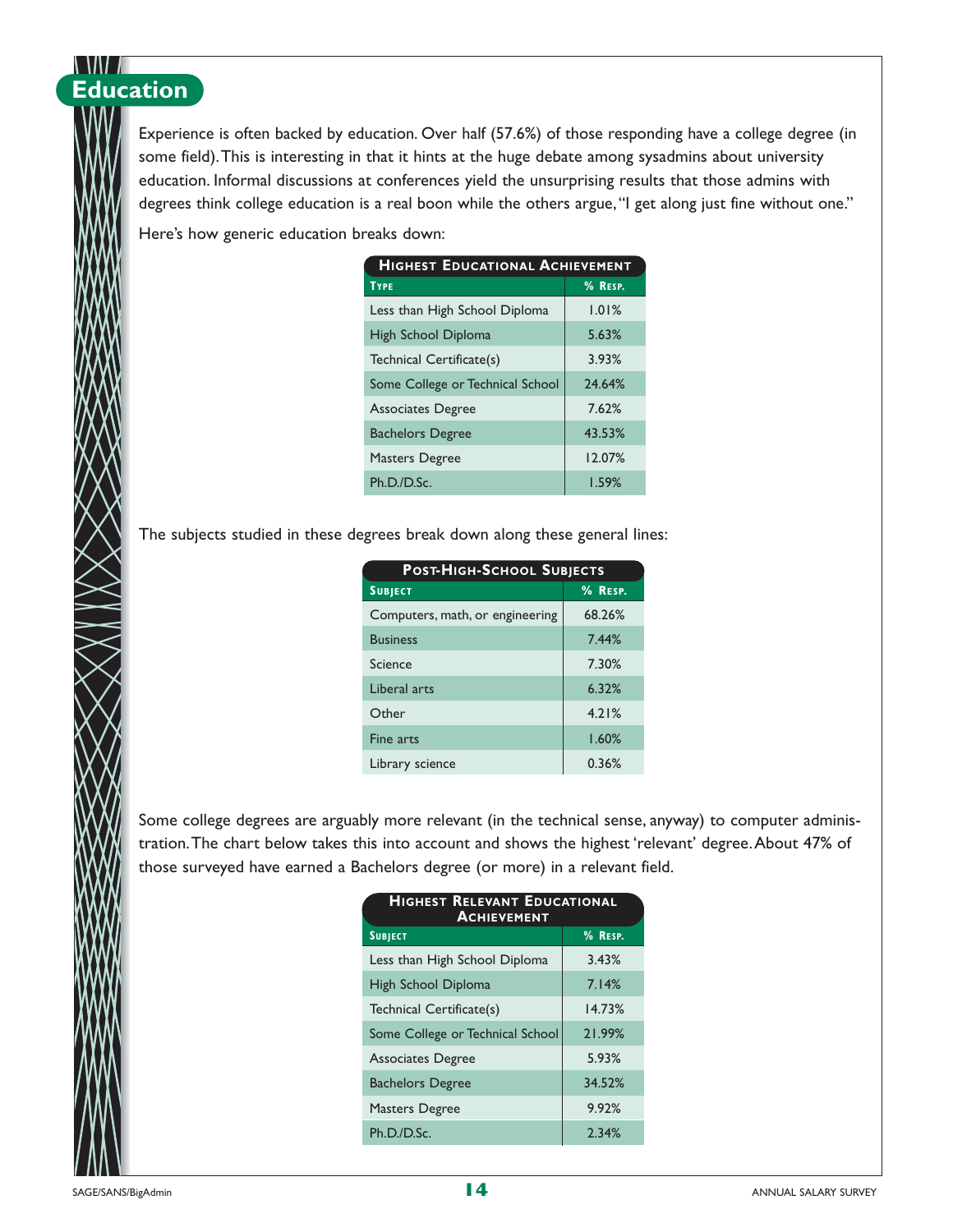But universities don't really teach system administration. How do people really learn system administration? Over 85% of them were able to attribute much of their knowledge to on-the-job training or self-instruction:

| <b>LEARNING STYLES</b>                          |                   |        |                 |        |  |  |  |  |
|-------------------------------------------------|-------------------|--------|-----------------|--------|--|--|--|--|
|                                                 | <b>NOT AT ALL</b> | A BIT  | <b>SOMEWHAT</b> | A LOT  |  |  |  |  |
| On the job                                      | 3.57%             | 2.51%  | 14.91%          | 79.01% |  |  |  |  |
| Taught myself (books, web, practice, etc.)      | 3.32%             | 3.36%  | 14.96%          | 78.36% |  |  |  |  |
| Mentor of any kind                              | 44.03%            | 21.32% | 22.10%          | 12.55% |  |  |  |  |
| Univ./college educ. (CS/IS/IT degree program)   | 46.31%            | 21.82% | 20.09%          | 11.78% |  |  |  |  |
| Certification program courses                   | 49.90%            | 22.26% | 18.50%          | 9.35%  |  |  |  |  |
| Vendor-specific training courses                | 46.01%            | 25.81% | 19.95%          | 8.24%  |  |  |  |  |
| Conferences/commercial training                 | 53.54%            | 26.53% | 16.20%          | 3.74%  |  |  |  |  |
| Non-degree tech school, coll., or univ. courses | 81.35%            | 9.19%  | 6.75%           | 2.71%  |  |  |  |  |
| Military                                        | 93.11%            | 2.32%  | 1.97%           | 2.60%  |  |  |  |  |
| Other                                           | 98.86%            | 0.25%  | 0.31%           | 0.58%  |  |  |  |  |

## **Continuing Education**

In the world of computer administration, learning and growing are absolute requirements.Admins must also keep up to date on new developments.The weekly expenditure of time for keeping up is quite dramatic; see the chart below.The average is 9.02 hours/week (and the standard deviation is 7.6 hours/week) - almost a quarter-time job for "40 hour" workers. More than 40% report five hours or less per week; more than 20% report a staggering 12 hours or more per week.

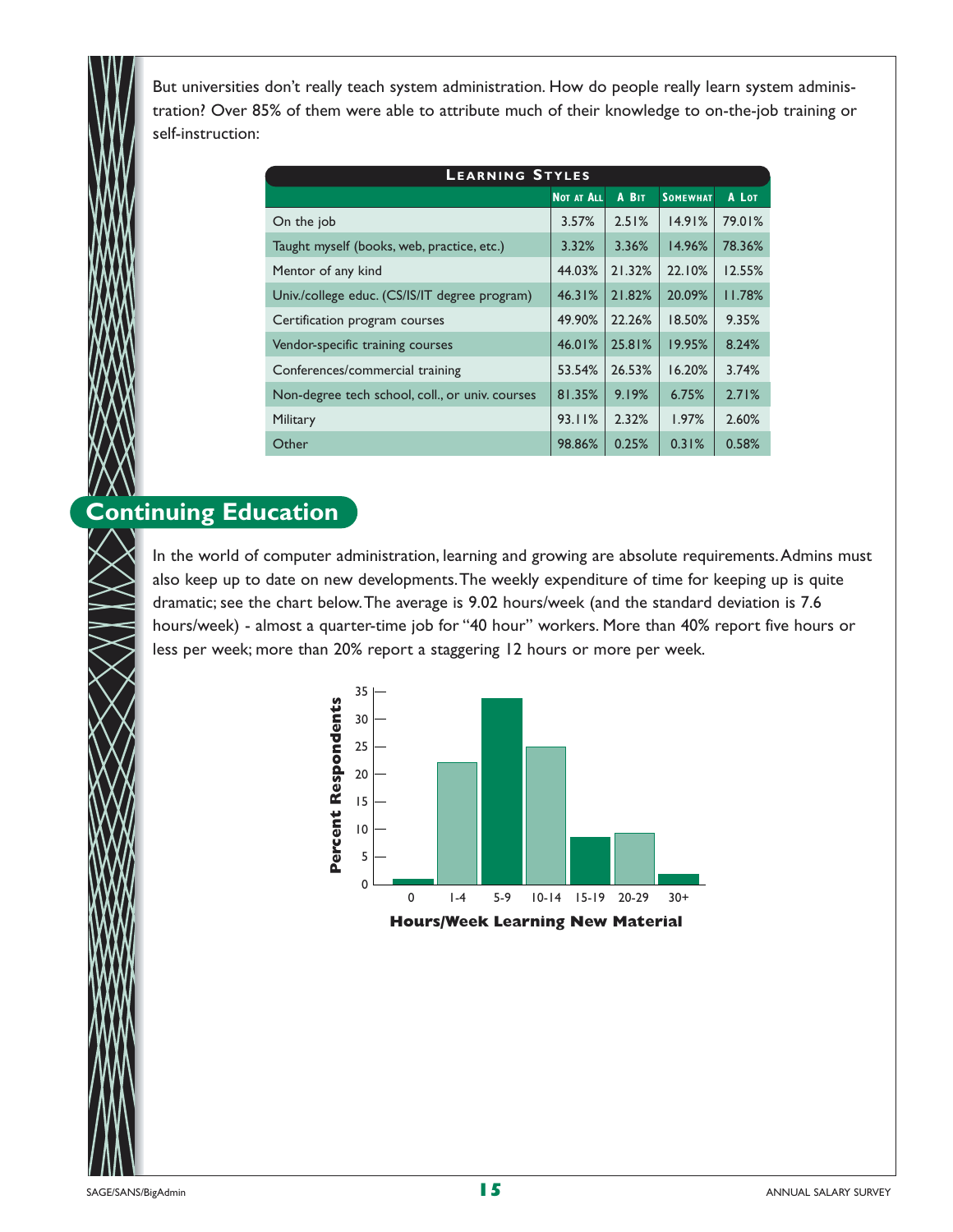#### N NAZI **Industries Represented**

Roughly 83.96% of the respondents work at a single job; 16.04% have multiple employers (e.g., would have more than one employer). Education led the way; for some reason they came out in force for the survey this year.

Over 98% were able to categorize their employment into these industries:

| <b>EMPLOYMENT CATEGORIES</b>                                           |         |                                                  |                |  |  |  |
|------------------------------------------------------------------------|---------|--------------------------------------------------|----------------|--|--|--|
| <b>INDUSTRY</b>                                                        | % RESP. | <b>INDUSTRY</b>                                  | % RESP.        |  |  |  |
| Education - College or University                                      | 11.31%  | Education - Elementary or Secondary              | 1.44%          |  |  |  |
| Banking, Insurance, Securities, Stock<br>Exchange, or Finance          | 9.17%   | Publishing                                       | 1.31%          |  |  |  |
| IT: Internet Service Provider/Internet<br>Application Service Provider | 8.35%   | Research<br>Aerospace                            | 1.26%<br>1.25% |  |  |  |
| IT: Software Development                                               | 7.91%   | Not-for-profit                                   | 1.23%          |  |  |  |
| Telecommunications                                                     | 6.98%   | <b>Utility</b>                                   | 1.10%          |  |  |  |
| Manufacturing                                                          | 5.71%   | Transportation                                   | 1.09%          |  |  |  |
| IT: Consulting                                                         | 5.62%   | Mining or Energy Production<br>(oil, coal, etc.) | [76]           |  |  |  |
| Other                                                                  | 5.29%   | Biotechnology                                    | $[73]$         |  |  |  |
| Health Care, Medicine                                                  | 3.67%   | Wholesale                                        | [65]           |  |  |  |
| Federal Government - Non-Military                                      | 3.61%   | Pharmaceuticals                                  | [63]           |  |  |  |
| IT: Other                                                              | 3.21%   | Legal                                            | $[57]$         |  |  |  |
| <b>State or Local Government</b>                                       | 3.02%   | Travel/Recreation                                | $[53]$         |  |  |  |
| Consulting and Business Services                                       | 2.49%   | Education - Commercial, training, etc.           | $[52]$         |  |  |  |
| Military                                                               | 2.33%   | Construction                                     | $[34]$         |  |  |  |
| Engineering                                                            | 2.16%   | <b>Real Estate</b>                               | $[32]$         |  |  |  |
| Retail                                                                 | 1.87%   | Agriculture or Environmental Services            | $[32]$         |  |  |  |
| Entertainment                                                          | 1.56%   |                                                  |                |  |  |  |
| Advertising, Public Relations,<br>Communication, or Marketing          | 1.50%   |                                                  |                |  |  |  |

A number in square brackets, e.g., [3] denotes an absolute number of respondents that is less than one percent of the total.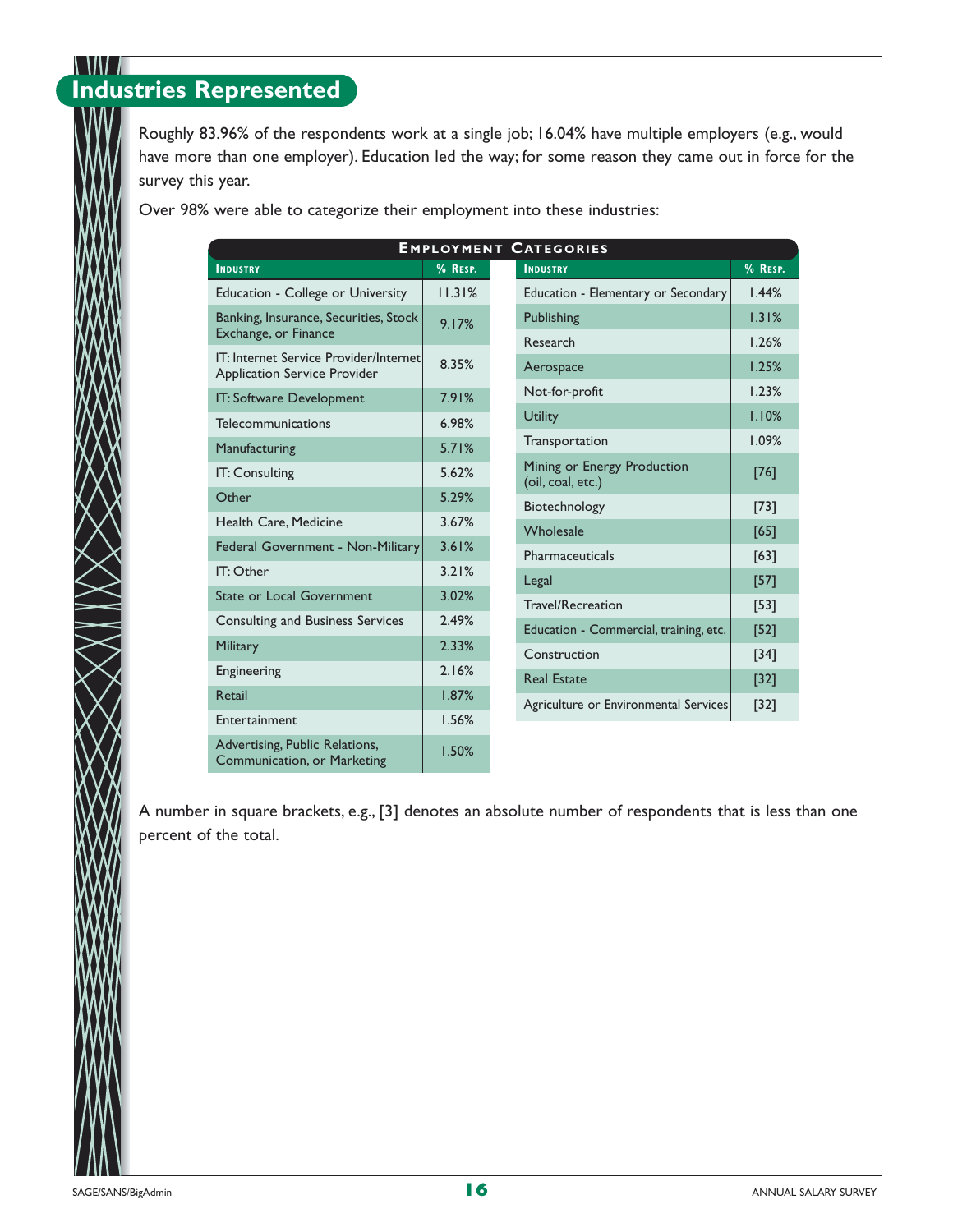Company sizes vary. Most respondents work for medium-size and larger companies:



## **Email Usage**

These surveys enable the collection of interesting demographic data that is not commonly analyzed.This section discusses email.

Email is a popular method of communication. Respondents were asked how many email messages enter their work-oriented emailbox (vs. personal emailbox) on a daily basis.The amazing thing about the chart is the number of people who get 500, 1000, or even 5,000 messages per day in their emailbox! Those who reported more than 500 email messages/day were asked to verify the number; most of those who responded reported an increase in the last few months.



The huge email volume is almost always processed with a sorting program like procmail that puts machine-generated reports (i.e.,"The web server is still up.") and mailing lists into special folders. Likewise, those who are postmasters, listmasters, or webmasters get huge amounts of mail for those duties.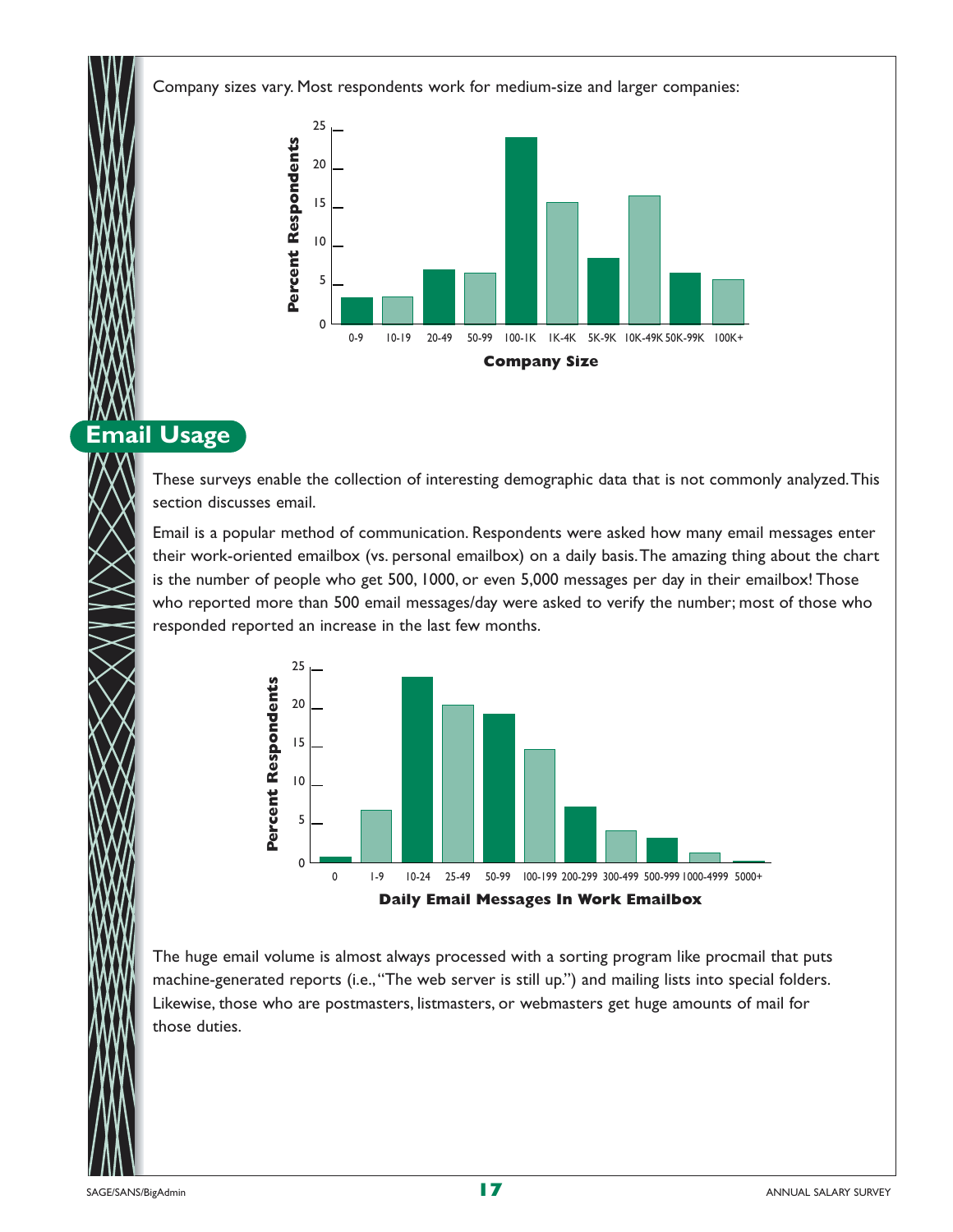Huge volumes of email are one problem; huge volumes of spam email are an even worse problem. Respondents were asked how much spam appears in the work emailbox (even if filters are in place to remove such email):



Several respondents still get a lot of spam in their emailbox.These are often those who must see every single email because their intolerance of false positives (non-spam email filed away as spam) is low. In the confirmation of high email volume, several respondents revised their spam numbers way down since they had since implemented spam filters.

Over 85% of the respondents also report a second emailbox (often called the "personal emailbox").The chart below summarizes the traffic there.Almost a third of respondents get 50 or more messages in their personal emailbox (over whatever they get in their work emailbox):



**Daily Email Messages In Non-work Emailbox**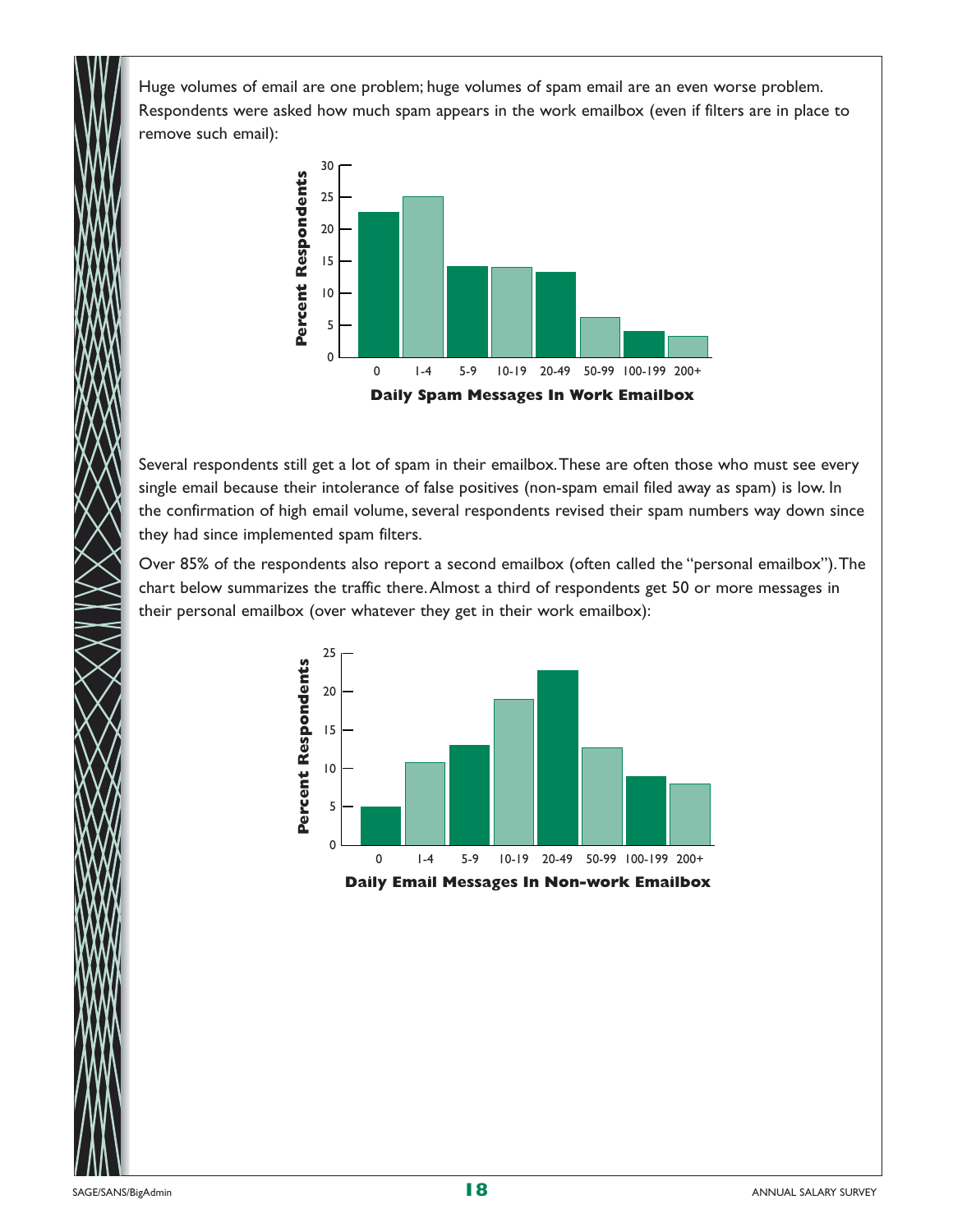As for work emailboxes, respondents also reported the spam level of their personal emailboxes:



Note that many are inundated with spam in their second emailbox.

Finally, the survey asked the number of mailing lists to which each respondent was subscribed. Some people have a lot of subscriptions:

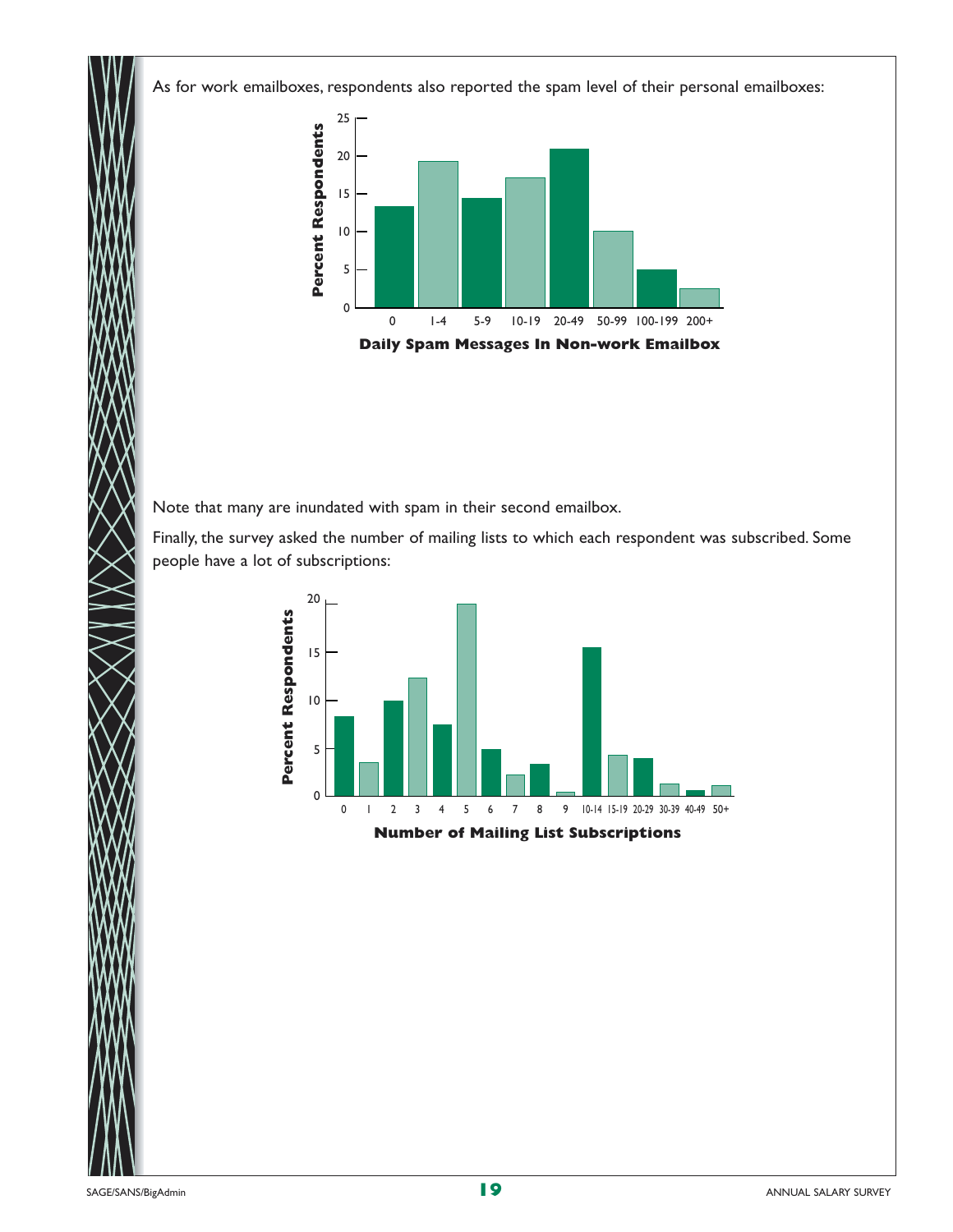# **Users per Admin**

It seems everyone wants to know how many total users a single administrator can service.This number turns out to be difficult to calculate because:

- The definition of 'user' is unclear to people (e.g., should one count one's customers if they are really 'users'? What about database administrators' users?)
- The definition of 'admin' is unclear to people (e.g., are help-desk employees 'admins'?)
- The level of service is by no means held constant over such calculations at different organizations
- And this goes on through lots of details that make huge differences in the counts.

That being said, here's a chart of the ratio of reported users administered (which, by supplemental phone interview, sometimes includes what others might think of as 'customers') to admins who service them.This chart does not break the values out by industry (e.g., web hosting services have few users on-site, but require many admins), so it's a bit suspect for most purposes.The main result is that different businesses have dramatically different requirements for administrators.



**Ratio of Users Administered to Number of Admins**

The survey asked respondents to count the various types of admins and users at their site.Thus it is possible to chart the ratio of desktops to desktop administrators:

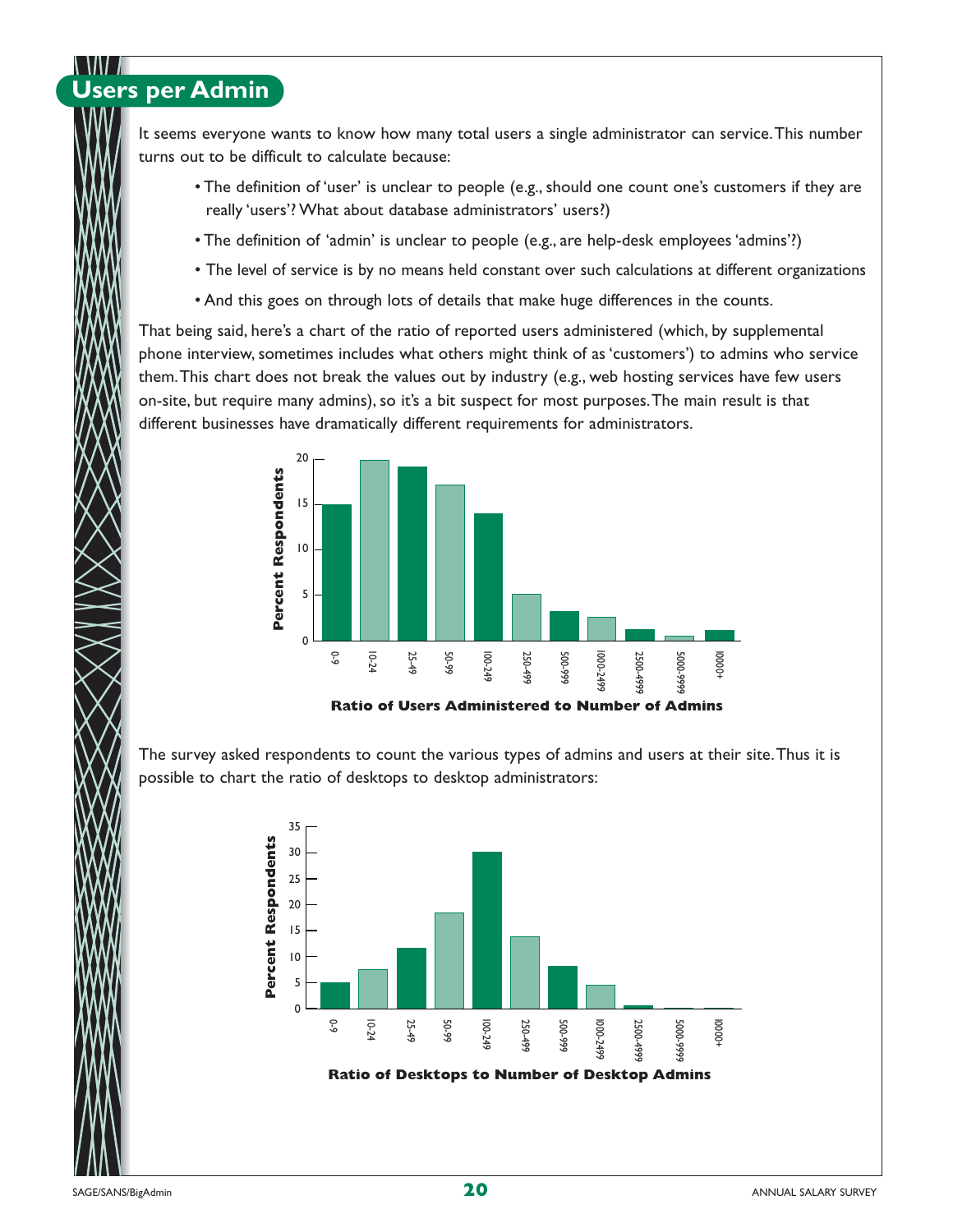And the number of routers per network administrator:



**Ratio of Routers to Number of Network Admins**

And the ratio of desktops to help desk administrators:



**Ratio of Desktops to Helpdesk Admins**

And the number of security administrators at a site:



Some sites, like the stock trading firms, had 100 or more admins devoted to security.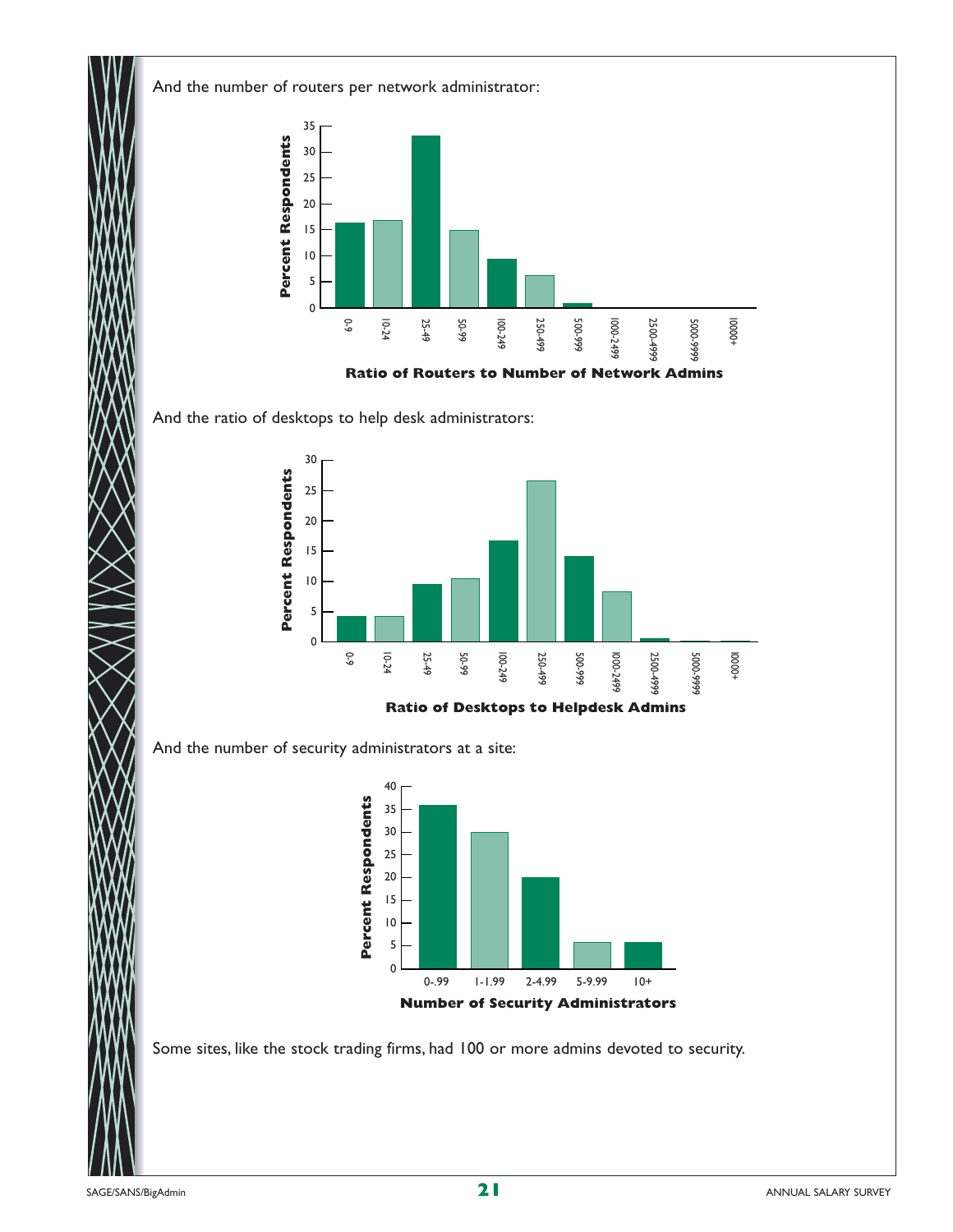### N NAZI **Operating Systems in Use**

This year the survey asked how much time was spent administering various operating systems.The interesting result of this table is not the actual times themselves, but rather the incredible diversity and deployment of a surprisingly large set of operating systems.About 81% of the respondents deal with Windows XP/NT/2000 at some level; almost two thirds deal with Linux, and over half deal with Solaris.

| PERCENT TIME SPENT ON VARIOUS OSES |        |           |            |            |            |  |  |
|------------------------------------|--------|-----------|------------|------------|------------|--|--|
| OS                                 | $<$ 5% | $\geq$ 5% | $\geq$ 15% | $\geq$ 33% | $\geq$ 50% |  |  |
| Windows XP, NT, 2000               | 18.87% | 12.30%    | 14.12%     | 15.96%     | 38.75%     |  |  |
| <b>Solaris</b>                     | 48.84% | 9.21%     | 8.99%      | 10.90%     | 22.05%     |  |  |
| Linux (all types)                  | 36.51% | 15.81%    | 15.21%     | 14.92%     | 17.54%     |  |  |
| Windows 95/98, ME                  | 73.67% | 11.07%    | 6.89%      | 4.77%      | 3.61%      |  |  |
| FreeBSD, NetBSD, OpenBSD, BSDI     | 84.26% | 6.29%     | 3.77%      | 3.05%      | 2.63%      |  |  |
| <b>SunOS</b>                       | 91.28% | 3.34%     | 1.85%      | 1.20%      | 2.33%      |  |  |
| Cisco/IOS                          | 78.60% | 10.73%    | 5.19%      | 3.14%      | 2.33%      |  |  |
| <b>HPUX</b>                        | 87.93% | 4.88%     | 2.74%      | 2.16%      | 2.30%      |  |  |
| MacOS X                            | 86.34% | 6.43%     | 3.07%      | 2.08%      | 2.07%      |  |  |
| <b>AIX</b>                         | 88.71% | 4.97%     | 2.77%      | 1.67%      | 1.89%      |  |  |
| Netware                            | 91.29% | 3.74%     | 2.26%      | 1.48%      | 1.23%      |  |  |
| Novell                             | 94.21% | 2.46%     | 1.41%      | 0.95%      | 0.97%      |  |  |
| Other                              | 96.75% | 1.18%     | 0.73%      | 0.58%      | 0.77%      |  |  |
| Domain/OS                          | 97.67% | 0.58%     | 0.62%      | 0.53%      | 0.60%      |  |  |
| PalmOS                             | 89.55% | 7.17%     | 2.21%      | 0.56%      | 0.52%      |  |  |
| Other Unix                         | 97.03% | 1.50%     | 0.55%      | 0.46%      | 0.47%      |  |  |
| <b>IRIX</b>                        | 95.53% | 2.26%     | 1.12%      | 0.68%      | 0.40%      |  |  |
| Network Appliance/Ontop            | 96.04% | 2.13%     | 0.90%      | 0.54%      | 0.38%      |  |  |
| TruUnix                            | 96.49% | 1.68%     | 0.89%      | 0.59%      | 0.35%      |  |  |
| MacOS (not X)                      | 94.88% | 3.16%     | 1.05%      | 0.59%      | 0.32%      |  |  |
| <b>SCO Unix</b>                    | 97.10% | 1.53%     | 0.70%      | 0.36%      | 0.30%      |  |  |
| AS/400                             | 97.06% | 1.77%     | 0.56%      | 0.35%      | 0.26%      |  |  |
| VMS (all flavors)                  | 97.47% | 1.67%     | 0.50%      | 0.13%      | 0.23%      |  |  |
| OS/390, OS/400                     | 98.33% | 0.92%     | 0.29%      | 0.26%      | 0.20%      |  |  |
| DOS/Windows 3.1                    | 94.68% | 3.92%     | 0.93%      | 0.31%      | 0.16%      |  |  |
| MVS/VM                             | 98.83% | 0.64%     | 0.24%      | 0.20%      | 0.09%      |  |  |
| OS/2                               | 99.29% | 0.54%     | 0.10%      | 0.01%      | 0.06%      |  |  |
| QNX                                | 99.43% | 0.42%     | 0.08%      | 0.03%      | 0.03%      |  |  |
| GCOS                               | 99.87% | 0.07%     | 0.04%      | 0.00%      | 0.02%      |  |  |
| Lynxos                             | 99.85% | 0.09%     | 0.04%      | 0.00%      | 0.01%      |  |  |
| <b>BeOS</b>                        | 99.52% | 0.37%     | 0.07%      | 0.02%      | 0.01%      |  |  |
| Guardian                           | 99.74% | 0.12%     | 0.08%      | 0.04%      | 0.01%      |  |  |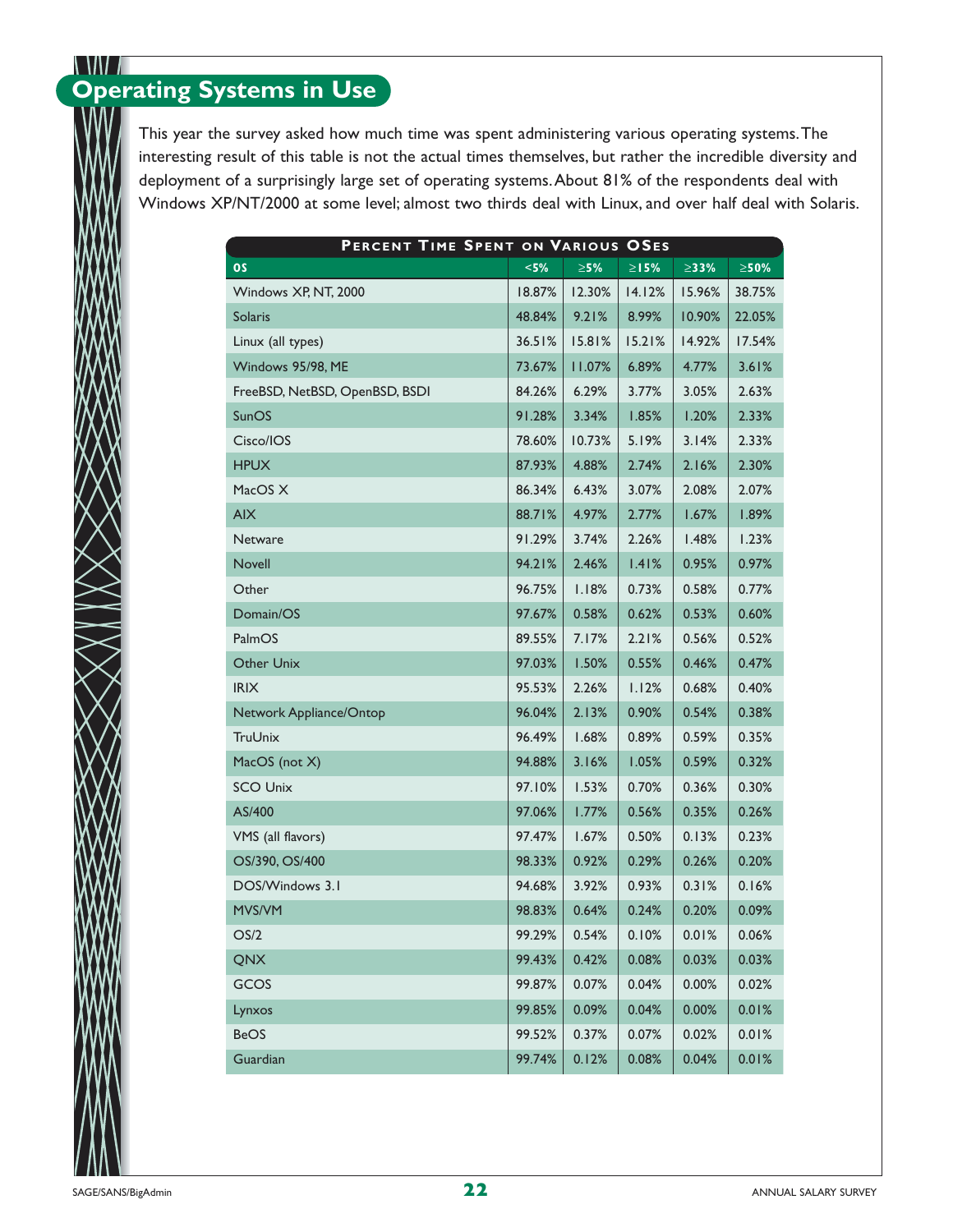Travel is often a vexing part of some positions. Generally, sysadmins don't seem to travel very much (this sort of travel is for support of the business, not for conferences/training); 53.7% of respondents don't travel at all. Of the remaining 46% who do travel, two thirds are out of the office for three weeks or less annually.

| <b>DAYS OF TRAVEL PER YEAR</b> |         |  |                   |         |  |  |
|--------------------------------|---------|--|-------------------|---------|--|--|
| DAYS/YEAR                      | % RESP. |  | <b>HOURS/YEAR</b> | % RESP. |  |  |
|                                | 53.66%  |  | $8-9$             | 0.93%   |  |  |
|                                | 1.62%   |  | $10 - 14$         | 9.88%   |  |  |
| $\mathbf{2}$                   | 3.35%   |  | $15 - 19$         | 2.67%   |  |  |
| $3 - 4$                        | 3.68%   |  | $20 - 29$         | 4.60%   |  |  |
| $5 - 7$                        | 12.43%  |  | $30+$             | 7.17%   |  |  |

Below is a more graphical representation of the same data:



### **Workweek Characterization**

Sysadmins have long complained about drawn out work weeks.The survey asked how many hours per week each respondent worked.The graph below tells the tale (and includes part-timers; most charts in this document do not). About half reported 44 or fewer hours per week; half reported 45 or more. Those reporting 60 hours or more numbered 5.5%. For full-timers, the average work week was 46.65 hours (vs. 47.73 hours for the previous year).This is 16% more than the oft-cited "USA average 40-hour week." About 27.8% of the respondents – more than one in four – worked more than 50 hours/week.



**Travel**

N NATA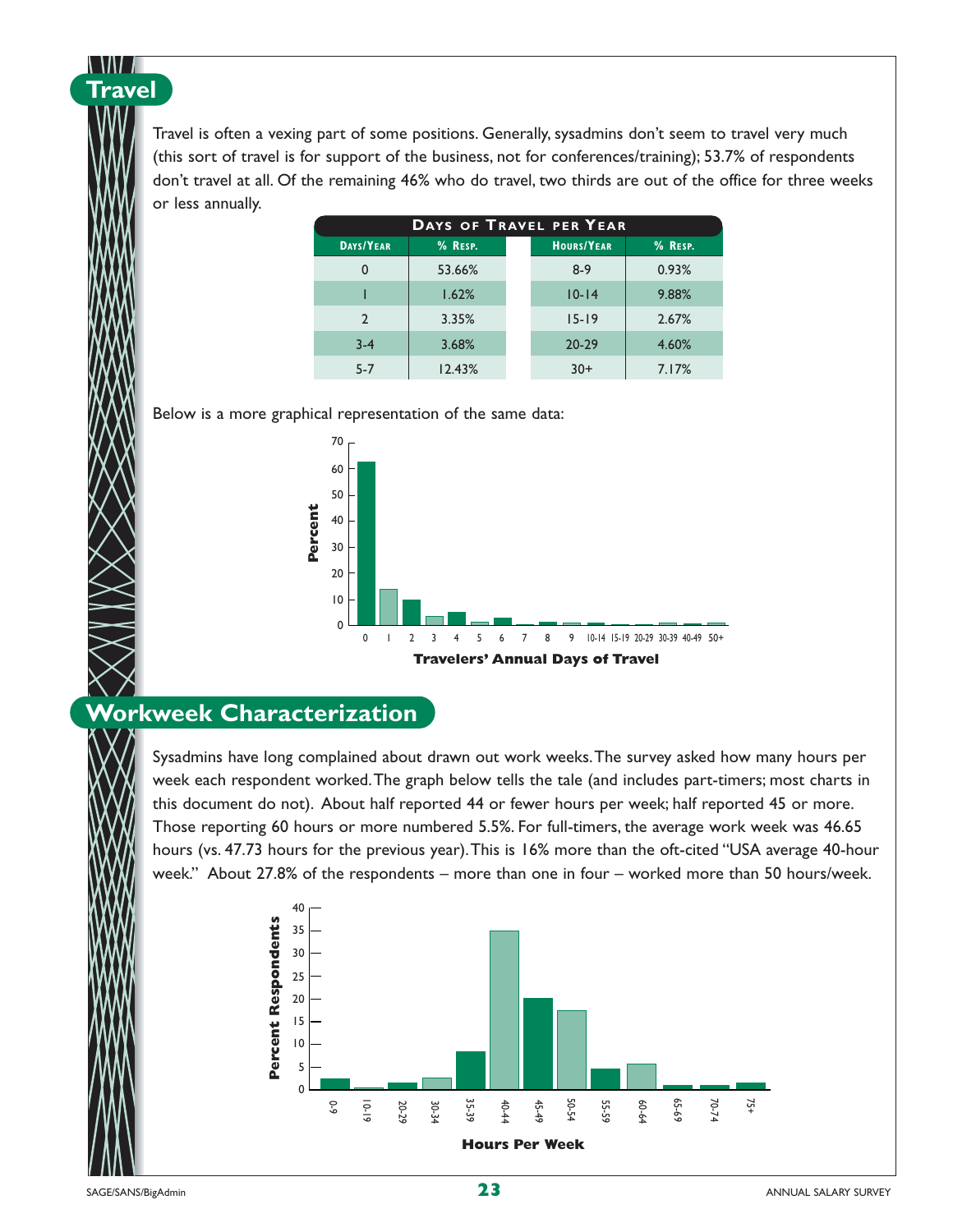#### I VIV A **Working from Home**

Telecommuting is a big buzzword in the technical community.The chart below illuminates interesting facts:

- Over one third of respondents work at home at least eight hours/week
- Less than 5% work at home 30 hours/week
- Almost 95% of respondents have internet at home
- 75% of respondents have full-time internet at home
- Over 80% have connectivity of about 500Kb/second or better
- Over 75% fund this connectivity themselves . . .
- . . . and over half are not happy about that

| <b>INTERNET AT HOME</b>                                     |           |                 |  |  |  |  |
|-------------------------------------------------------------|-----------|-----------------|--|--|--|--|
| <b>QUERY</b>                                                | <b>No</b> | Y <sub>ES</sub> |  |  |  |  |
| Internet at home?                                           | 5.41%     | 94.59%          |  |  |  |  |
| Network on full-time?                                       | 25.01%    | 74.99%          |  |  |  |  |
| Dialup connection?                                          | 81.05%    | 18.95%          |  |  |  |  |
| <b>ISDN</b> connection?                                     | 97.29%    | 2.71%           |  |  |  |  |
| Cable modem or *DSL?                                        | 25.83%    | 74.17%          |  |  |  |  |
| T-1 or faster?                                              | 92.67%    | 7.33%           |  |  |  |  |
| Company pay for ANY of connection costs?                    | 74.68%    | 25.32%          |  |  |  |  |
| Company pay for ALL of connection costs?                    | 80.51%    | 19.49%          |  |  |  |  |
| Satisfied with company financial support for home internet? | 57.27%    | 42.73%          |  |  |  |  |
| Work more than 8 hours/week at home?                        | 66.06%    | 33.94%          |  |  |  |  |
| Work more than 30 hours/week at home?                       | 95.16%    | 4.84%           |  |  |  |  |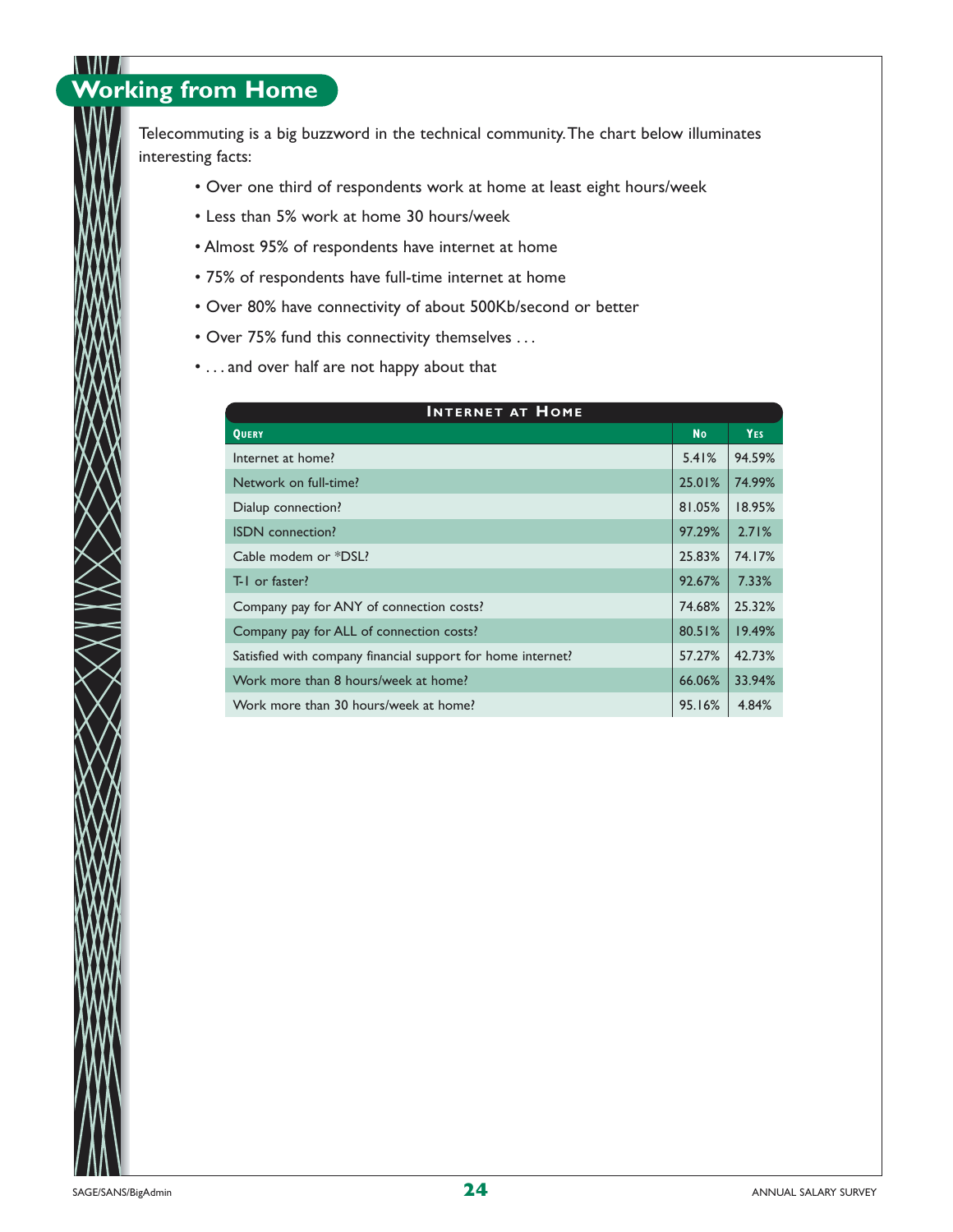

Current economic conditions have dramatically changed notions of employer (and employee) loyalty and position longevity in many cultures.The mean job stay of those at their job at least a few months is 4.32 years. Half have been at their job for three years or less; half three years or more. Only 12.15% (vs. last year at 18.4%) of those who responded say they have been with their currently employer for seven years or more.

Only 10 respondents reported being in their job less than one year.

Looked at another way, it's clear that these days admins move around to different jobs. Below is a chart that reveals the number of primary employers respondents report having had over the previous five years. Note that, as before, only about a third have stayed with the same employer for the full half-decade.

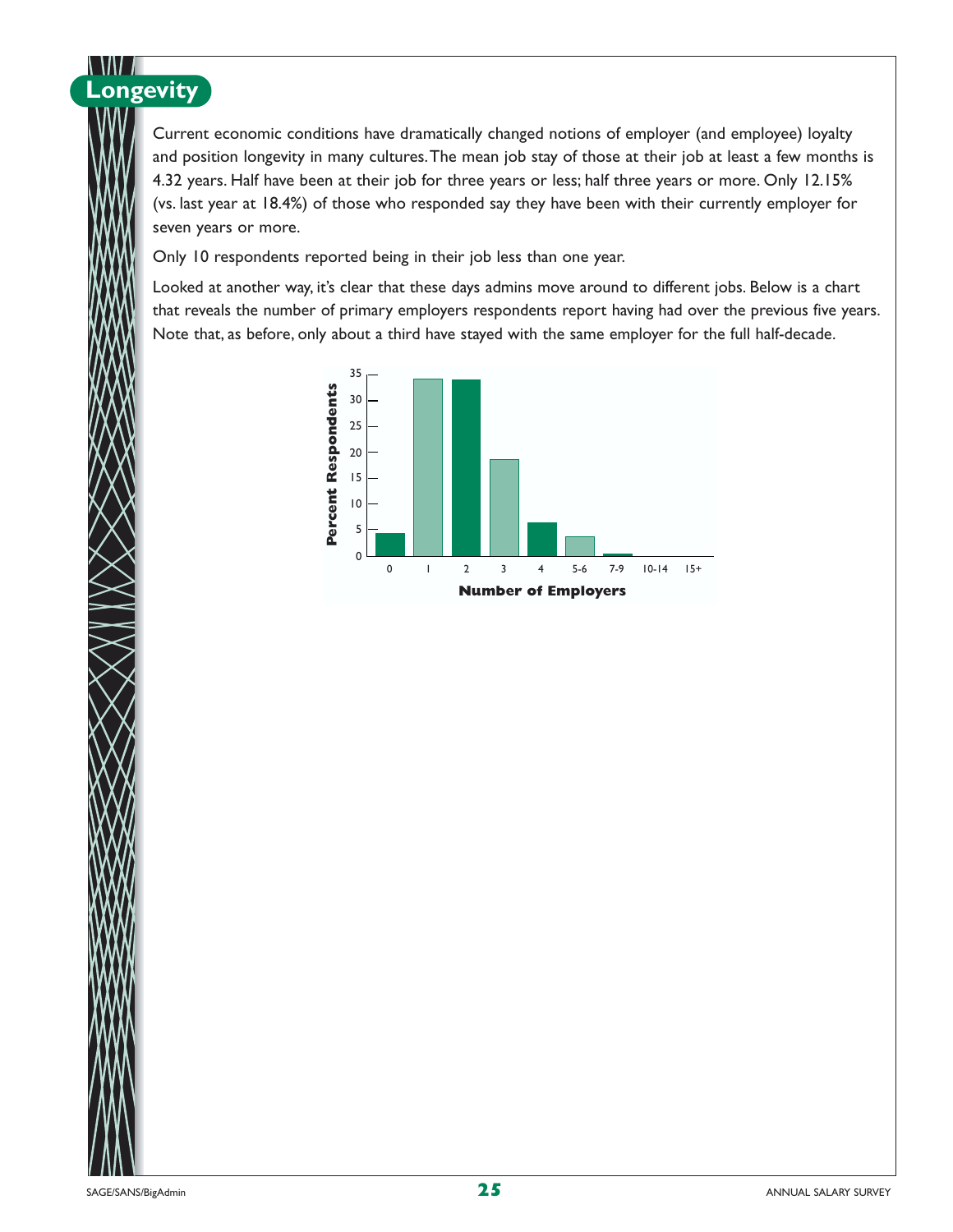As far as loyalty, the survey asked what would make people wish to change jobs:

| <b>REASONS TO CHANGE JOBS</b>                                     |         |
|-------------------------------------------------------------------|---------|
| <b>WHY</b>                                                        | % RESP. |
| Pay/compensation                                                  | 80.43   |
| Location/commuting issues                                         | 44.65   |
| Job security                                                      | 38.92   |
| Challenge, type of work and responsibilities                      | 34.98   |
| <b>Benefits</b>                                                   | 27.74   |
| Organizational atmosphere, culture, or management                 | 24.31   |
| Training, learning, tuition reimbursement, certification programs | 23.65   |
| Hours or schedules (good or bad)                                  | 22.83   |
| Vacation time                                                     | 19.56   |
| Organization's reputation, size, potential, stability, or mission | 18.66   |
| New technology                                                    | 1799    |
| Ability to advance/be promoted more quickly                       | 17.93   |
| People (friendlier, more competent, etc.)                         | 16.14   |
| Telecommuting                                                     | 10.65   |
| Workload                                                          | 9.22    |
| Ability to work with or contribute to open source projects        | 9.00    |
| Physical environment (e.g., offices vs. cubicles)                 | 6.67    |
| On-call/pager/mobile phone issues                                 | 6.30    |
| 'Family-friendly'                                                 | 6.19    |
| Conference attendance                                             | 4.75    |
| Travel issues (want more or want less)                            | 4.66    |
| Ability to avoid a given brand or vendor                          | 2.32    |
| Visa/work permit                                                  | 2.21    |
| Other                                                             | 1.43    |
| Child care                                                        | 0.93    |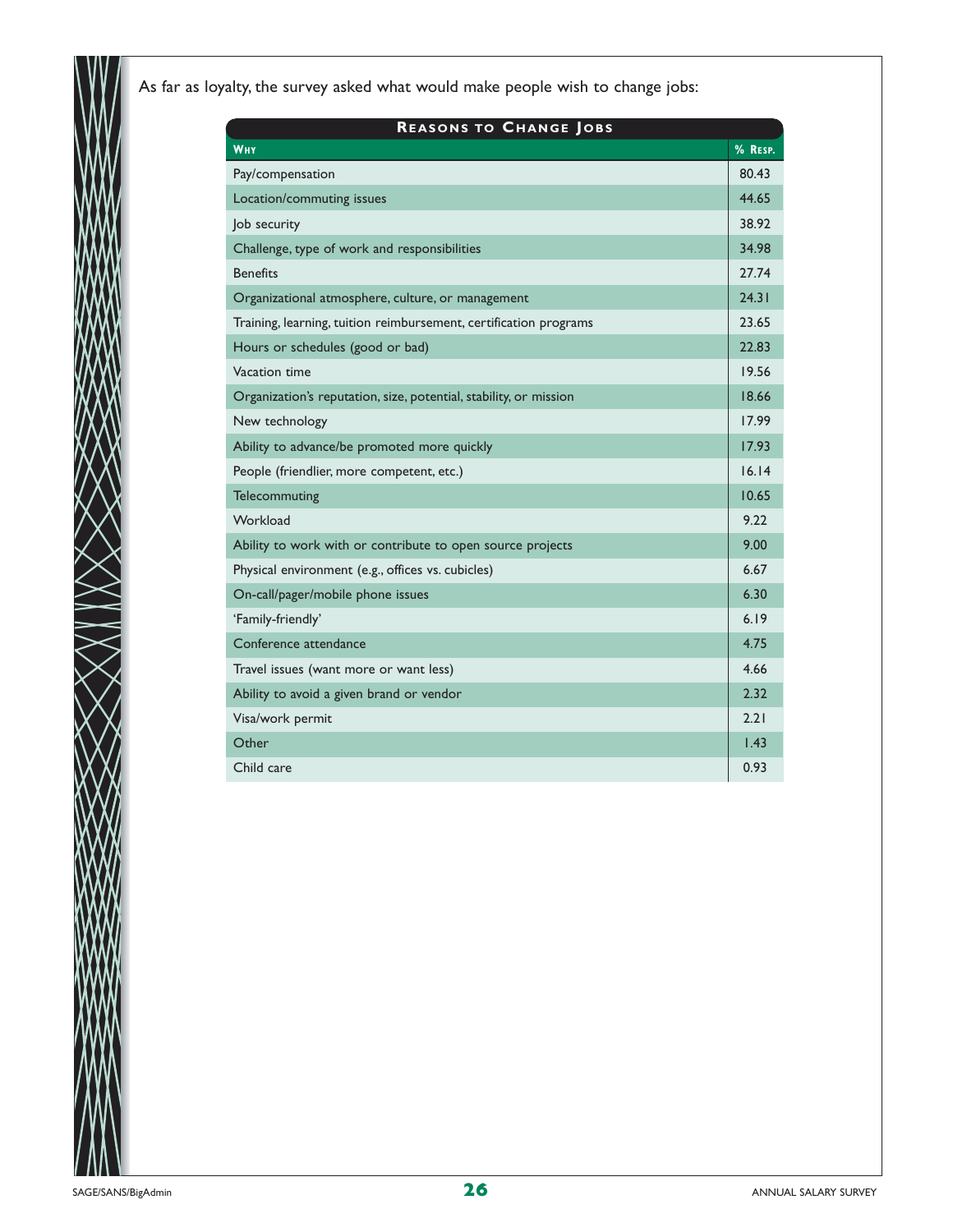As to longevity expectations: 79.44% (vs. 75.8% last year) of respondents report that they expect to be in system administration in five years.The other 20.6% answered 'No'; this number increased to more than 25% for smaller companies. Both genders responded at approximately the same level.The chart below shows the differences in expectations for members of various sized organizations:

| <b>FUTURE PROSPECTS VS. COMPANY SIZE</b> |         |         |        |         |        |                                     |         |              |
|------------------------------------------|---------|---------|--------|---------|--------|-------------------------------------|---------|--------------|
| STAY?                                    | $0 - 9$ | $10-49$ | 50-99  | 100-499 |        | $\sqrt{500-999}$ $\sqrt{1000-4999}$ | $5000+$ | <b>TOTAL</b> |
| No                                       | 25.3%   | 23.8%   | 21.1%  | 19.0%   | 17.1%  | 20.9%                               | 20.3%   | 20.6%        |
| Yes                                      | 74.7%   | 76.2%   | 78.9%  | 81.0%   | 82.9%  | 79.1%                               | 79.7%   | 79.4%        |
| Total                                    | 100.0%  | 100.0%  | 100.0% | 100.0%  | 100.0% | 100.0%                              | 100.0%  | 100.0%       |

What else is there besides system administration? 1,800 respondents had plans beyond their current position, even though some of them were 'staying in the field'.These goals boiled down to 238 different fields/keywords.

20% of respondents suggested they'd like to be in management and another 1.8% wanted to be a CTO/CIO/CSO, etc. 3.0% more cited project management, product management, program management, or technical management as their five year plan.

Fully 13% have plans for development (programming, software, etc.); 9.5% intend to focus more on security with an additional 0.8% specializing in auditing.

7.2% had no idea what they intended to do, with a quarter of those saying they wanted "any other field but this one"

5.6% of the respondents intended to own their own business or start/run their own company. 6.1% wanted to be consultants (one fifth of them indicating specialization in security).

4.2% wanted more design/architecture duties.

3.8% intend to return to school for learning, 2.6% intend to go into teaching or training. 1.9% hope to enter research in either the academic or industrial settings.

3.1% intend to be retired.

1.5% want to get more into networking; an additional 0.9% want to be in the network security field.

1.2% are interested in moving more toward database administration.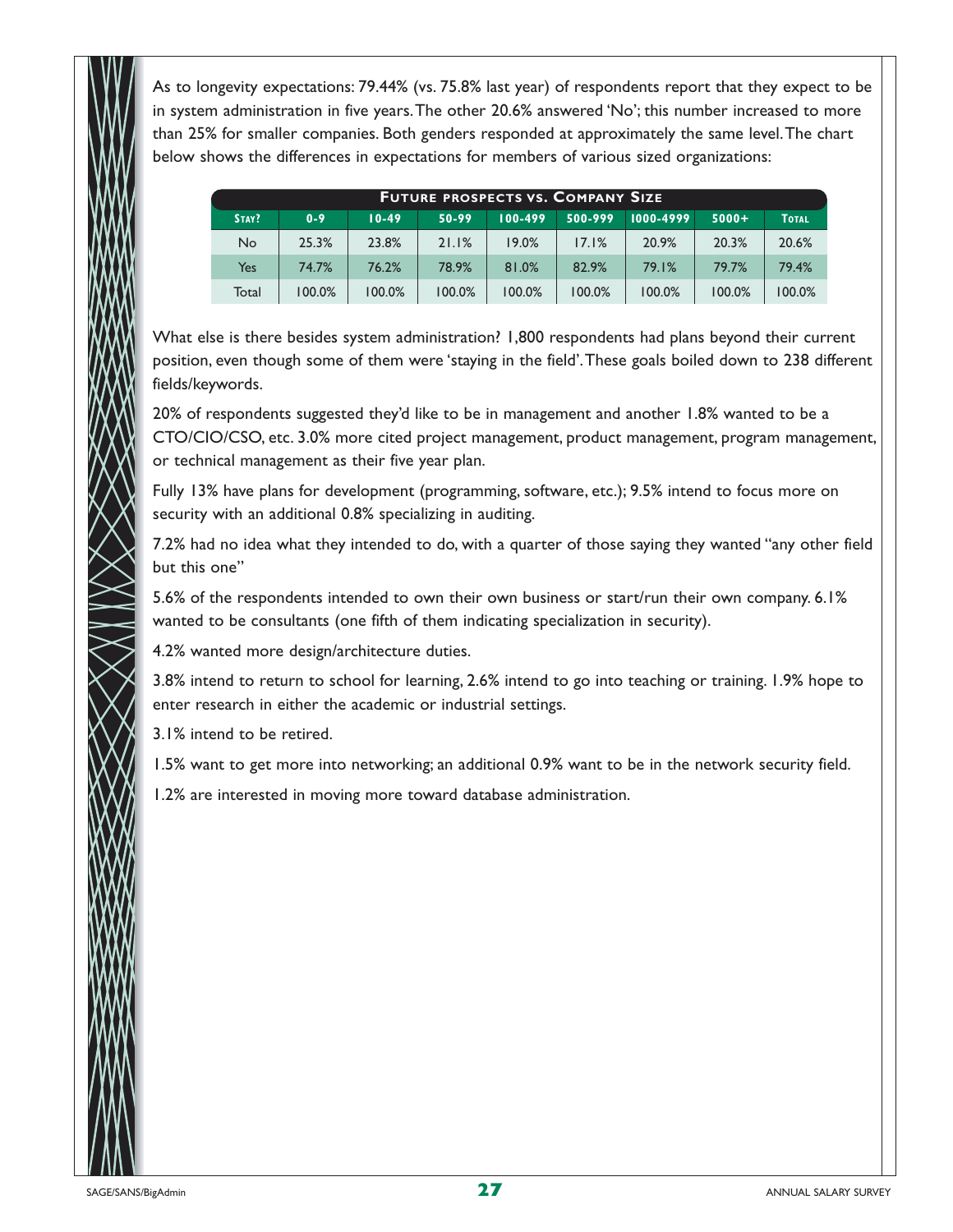The remainder broke down into a myriad of different fields, many of them dramatically less technical than system administration:

- 0.9% sales/pre-sales support
- 0.8% some sort of legal field
- 0.7% authors
- 0.4% medicine/health care
- 0.3% music performance; 0.3% more in audio production
- 0.3% real estate
- 0.3% Java programming
- 0.3% graphic design
- 0.3% bioinformatics
- 0.3% web development
- 0.3% development of software for networking
- 0.3% marketing, technical marketing, marketing support
- 0.3% integration
- 0.3% game development, game industry
- 0.3% film industry
- 0.3% electrical engineering
- 0.3% artist (in the fine-arts sense)
- 0.3% agriculture

A plethora of other categories rounded out the crystal ball gazing.These included: other web activities, telecomm, storage management, network architecture, religious activities, skill growth, journalism, military, finance, stock trading, winter sports, travel, non-profit work, jobs "for the great good of mankind," lawn care, goat herding, GIS, firefighting, construction, zen, and zoology.

## **Organization Membership**

Professionally, 17.58% of the respondents report belonging to SANS; 13.01% belong to USENIX/SAGE; 5.68% belong to IEEE; and 4.36% belong to ACM. Many other organizations were also represented.This breakdown is not surprising, since SAGE and SANS were among the survey's promoters.

The table below shows not only membership but also opinions on 'helpfulness' for the total set of respondents. Respondents could check one box for each organization so "Belong & Helpful" means not only do they belong but also they think the organization is helpful.

| TECH. ORGS AND JUDGED UTILITY |                      |               |       |                                                       |  |  |  |
|-------------------------------|----------------------|---------------|-------|-------------------------------------------------------|--|--|--|
| <b>ORG</b>                    | <b>Do Not BELONG</b> | <b>BELONG</b> |       | <b>BELONG &amp; HELPFUL BELONG &amp; VERY HELPFUL</b> |  |  |  |
| <b>SANS</b>                   | 82.41%               | 3.35%         | 7.09% | 7.16%                                                 |  |  |  |
| <b>USENIX/SAGE</b>            | 87.00%               | 3.14%         | 5.86% | 4.00%                                                 |  |  |  |
| Other #1                      | 89.05%               | 3.51%         | 4.19% | 3.25%                                                 |  |  |  |
| <b>IEEE</b>                   | 94.31%               | 2.57%         | 2.24% | 0.88%                                                 |  |  |  |
| Other #2                      | 96.83%               | 1.09%         | 1.31% | 0.78%                                                 |  |  |  |
| <b>ACM</b>                    | 95.63%               | 2.27%         | 1.59% | 0.52%                                                 |  |  |  |
| Other #3                      | 99.31%               | 0.28%         | 0.24% | 0.18%                                                 |  |  |  |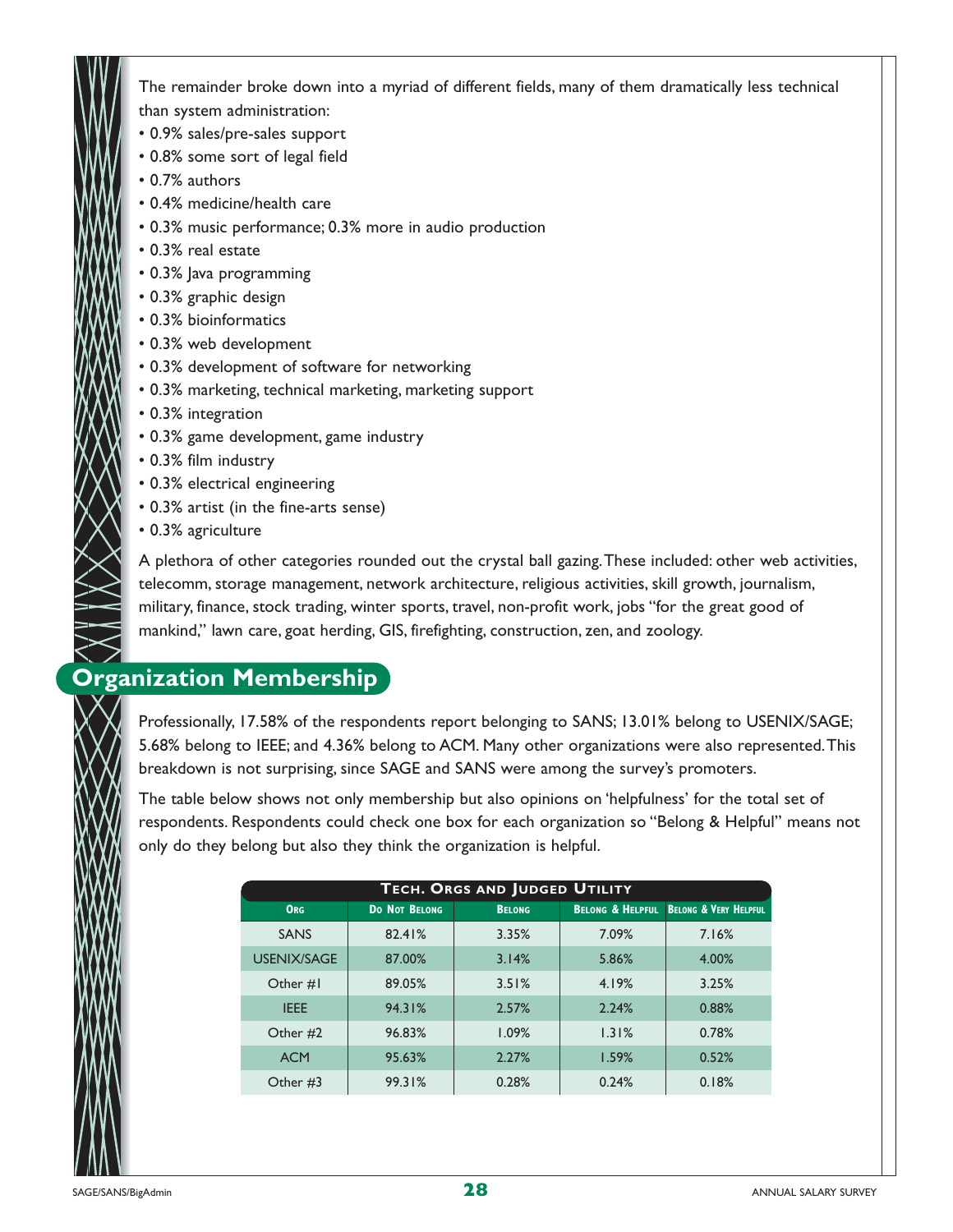#### N NAMA **Traditional Time Off**

Like most working folk, system administrators usually get some paid vacation.While 3.5% of those reporting say they get no paid vacation, the mean of those who do is about 15.5 days (not counting those who report more than 30 annual days off).The median is 15 days.

Experience in the field can yield increased vacation days:

| <b>EXPERIENCE AND VACATION</b> |                                |                            |                                |  |  |  |
|--------------------------------|--------------------------------|----------------------------|--------------------------------|--|--|--|
| YEARS<br><b>EXPERIENCE</b>     | <b>DAYS</b><br><b>VACATION</b> | YEARS<br><b>EXPERIENCE</b> | <b>DAYS</b><br><b>VACATION</b> |  |  |  |
|                                | 25.00                          | 6                          | 16.10                          |  |  |  |
|                                | 13.84                          | 7.9                        | 15.99                          |  |  |  |
| $\mathcal{D}$                  | 14.65                          | $10 - 14$                  | 16.50                          |  |  |  |
| 3                              | 15.11                          | $15 - 19$                  | 17.56                          |  |  |  |
|                                | 15.91                          | $20+$                      | 17.32                          |  |  |  |
|                                | 15.92                          |                            |                                |  |  |  |

The large number for zero years experience was not investigated.

However, staying with a single employer longer can yield even greater vacation:

| <b>LONGEVITY AND VACATION</b> |                                |  |                             |                                |  |  |
|-------------------------------|--------------------------------|--|-----------------------------|--------------------------------|--|--|
| YEARS AT<br><b>EMPLOYER</b>   | <b>DAYS</b><br><b>VACATION</b> |  | YEARS AT<br><b>EMPLOYER</b> | <b>DAYS</b><br><b>VACATION</b> |  |  |
|                               | 13.87                          |  | 6                           | 17.36                          |  |  |
|                               | 14.16                          |  | $7-9$                       | 17.54                          |  |  |
| $\mathcal{P}$                 | 15.03                          |  | $10 - 14$                   | 19.95                          |  |  |
| 3                             | 15.34                          |  | $15 - 19$                   | 21.25                          |  |  |
|                               | 16.53                          |  | $20+$                       | 22.39                          |  |  |
|                               | 16.95                          |  |                             |                                |  |  |

Sick days are another standard way of using time off. Of those responding, 11.97% receive no sick days. The mean was 7.11 days; the median was 5 days. Here is how sick day allocation breaks down:

About 5.8% of respondents reported no paid holidays.The mean was 8.15 days, with a median of 8. Here's the breakdown graphically:

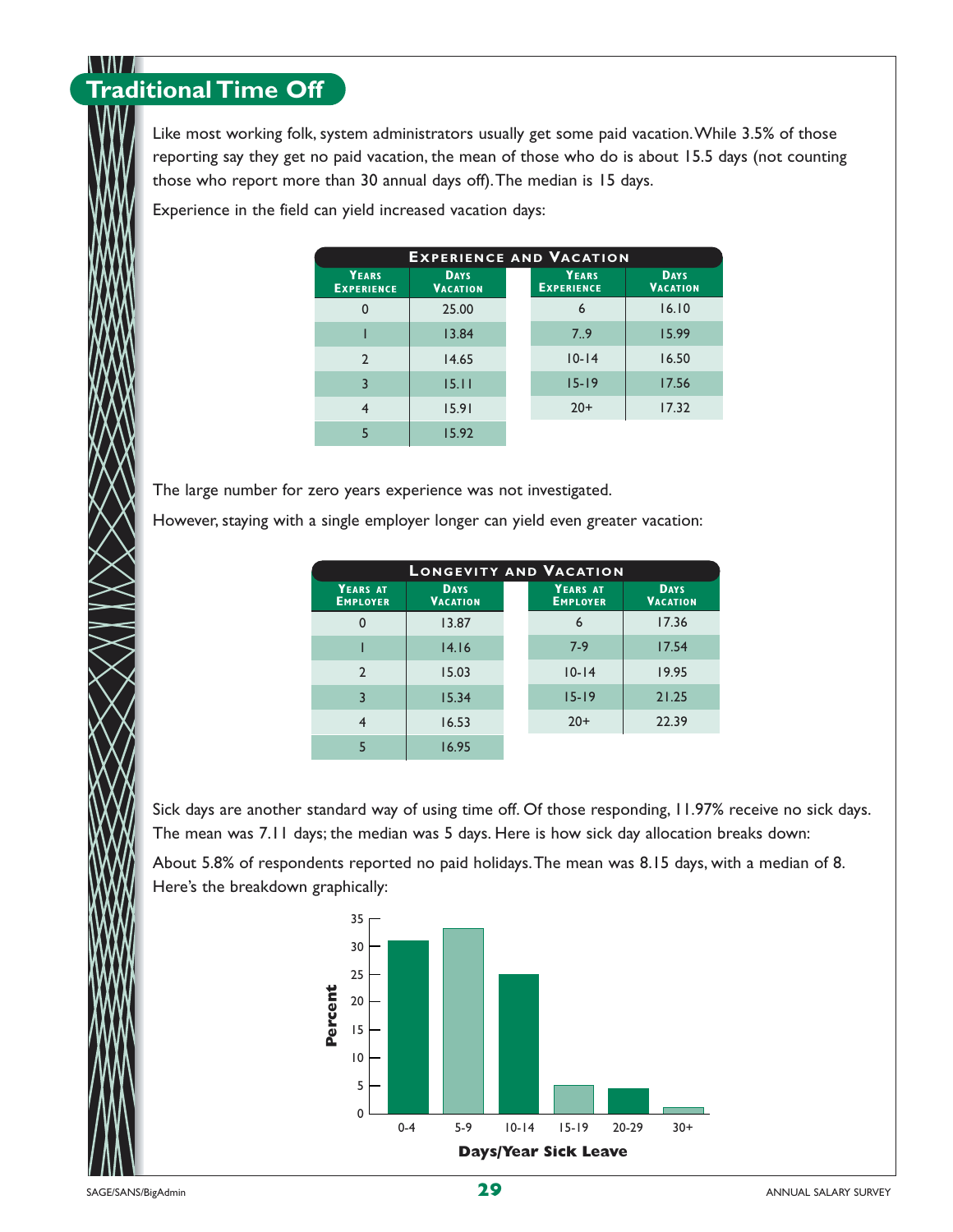**Benefits** The chart below describes insurance coverage this for the survey's respondents.The survey still has a bit of a problem in integrating Euro-style and other non-USA insurance programs.We'll try next year to do an even better job.

| <b>INSURANCE COVERAGE</b> |                                   |               |                              |                      |  |  |  |  |
|---------------------------|-----------------------------------|---------------|------------------------------|----------------------|--|--|--|--|
| <b>COVERAGE</b>           | <b>NOT OFFERED</b><br>OR NOT USED | <b>UNPAID</b> | <b>PARTLY</b><br><b>PAID</b> | <b>FULLY</b><br>PAID |  |  |  |  |
| Health insurance          | 11.40%                            | 3.64%         | 56.99% 27.98%                |                      |  |  |  |  |
| Life insurance            | 22.58%                            | 9.30%         | 40.48% 27.63%                |                      |  |  |  |  |
| Disability insurance      | 25.18%                            | 9.84%         | 39.42% 25.56%                |                      |  |  |  |  |
| Dental insurance          | 18.18%                            | 7.22%         | 53.97% 20.62%                |                      |  |  |  |  |
| Vision care insurance     | 27.09%                            |               | $10.34\%$ 46.02%             | 16.56%               |  |  |  |  |

Respondents also reported on receiving these extra benefits:

| <b>BENEFITS REPORTED</b>                                                 |         |  |  |  |
|--------------------------------------------------------------------------|---------|--|--|--|
| <b>BENEFIT</b>                                                           | % RESP. |  |  |  |
| 401(k) matching (retirement fund)                                        | 52.08   |  |  |  |
| Tuition support; certification cost support                              | 44.20   |  |  |  |
| Family medical insurance                                                 | 41.75   |  |  |  |
| Food/drink at work (i.e., Friday bagel program, cheap lunch, cheap soda) | 26.34   |  |  |  |
| Flextime (e.g., 9 x 80, 4/40 schedules)                                  | 25.48   |  |  |  |
| Stock options or stock purchase plan                                     | 24.25   |  |  |  |
| Conference attendance (including tutorials)                              | 24.23   |  |  |  |
| Discounts of various kinds                                               | 22.85   |  |  |  |
| Gym, health club membership                                              | 21.52   |  |  |  |
| Telecommuting                                                            | 21.04   |  |  |  |
| Employee stock ownership plan                                            | 19.66   |  |  |  |
| Hardware or telecomm assistance, discounts for home                      | 17.66   |  |  |  |
| Flexible/cafeteria plan for benefits                                     | 17.08   |  |  |  |
| Performance or signing bonus                                             | 14.95   |  |  |  |
| Donation matching                                                        | 13.86   |  |  |  |
| Domestic partnership benefits                                            | 12.23   |  |  |  |
| Association memberships                                                  | 8.90    |  |  |  |
| Commuting assistance                                                     | 8.35    |  |  |  |
| Special pensions                                                         | 6.53    |  |  |  |
| Childcare assistance                                                     | 6.18    |  |  |  |
| Child care                                                               | 4.07    |  |  |  |
| Company car                                                              | 3.94    |  |  |  |
| Other                                                                    | 3.14    |  |  |  |

\\M\\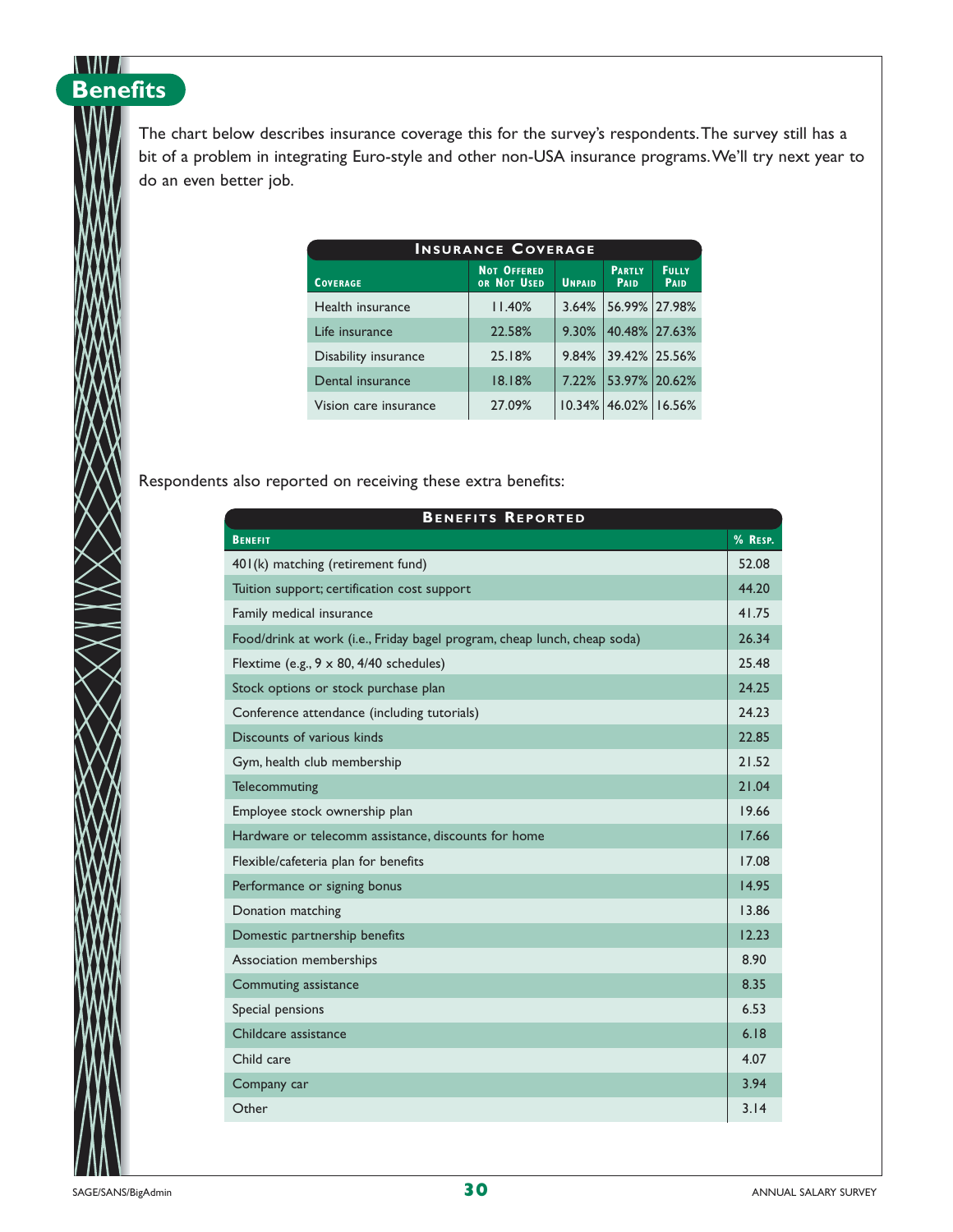# SALARY INFORMATION

Demographics are interesting, but salaries form the heart of a salary survey. Here's a quick rundown of how some people work and get paid:

- 53.92% of respondents are not compensated for overtime
- 65.21% of respondents are not paid extra for "night" work
- 69.89% of respondents are occasionally required to be "on-call," wear a pager, or carry a cell phone
- Of those required to be on call, 62.80% receive no extra compensation; 15.06% receive extra money; 6.83% receive comp time)
- 27.84% of respondents never carry a pager/cell phone; 44.16% wear a pager/cell phone all the time. The rest are on call at various frequencies: 6.05% are on call one week out of two or more; 3.85% are on call one week out of three or so; 5.06% are on call one week out of four or so; 3.35% are on call one week out of five or so; 3.41% are on call one week out of six or so; 6.28% are on call sometimes, but less than one week out of six.
- 30.26% of respondents receive some sort of stock bonus

## **Salary Change Summary**

The average salary change for 7,532 respondents from all nations and currencies was +8.15%.A total of 1,810 people (24.03%) received a zero or negative salary change. Of the 5,264 people who increased their salaries 0-30%, the average increase was +8.88%.Those in the lower brackets (US\$20K-50K) got larger percentage salary increases on average.The small number of folks in the very high brackets did very well, too. Note that while the percentages vary a lot in the US\$20K-90K range, the absolute increase in dollars is not so very different.

| <b>INCREASES BY SALARY RANGE</b> |            |                       |                     |  |  |  |
|----------------------------------|------------|-----------------------|---------------------|--|--|--|
| <b>RANGE</b>                     | % IN RANGE | <b>Avg % INCREASE</b> | AVG INCREASE (US\$) |  |  |  |
| < 20,000                         | 1.6        | 5.6                   | 982                 |  |  |  |
| 20,000-29,999                    | 4.7        | 13.5                  | 3,545               |  |  |  |
| 30,000-39,999                    | 10.6       | 9.6                   | 3,379               |  |  |  |
| 40,000-49,999                    | 14.0       | 8.4                   | 3,750               |  |  |  |
| 50,000-59,999                    | 16.8       | 9.3                   | 5,026               |  |  |  |
| 60,000-69,999                    | 14.7       | 7.7                   | 4,915               |  |  |  |
| 70,000-79,999                    | 13.3       | 6.6                   | 4,899               |  |  |  |
| 80,000-89,999                    | 9.8        | 6.6                   | 5,562               |  |  |  |
| 90,000-99,999                    | 6.0        | 5.8                   | 5,494               |  |  |  |
| 100,000-124,999                  | 6.2        | 6.9                   | 7,591               |  |  |  |
| 125,000-149,999                  | 1.6        | 8.9                   | 11,964              |  |  |  |
| 150,000-174,999                  | 0.5        | 11.6                  | 18,430              |  |  |  |
| 175,000-199,999                  | 0.2        | 2.1                   | 22,278              |  |  |  |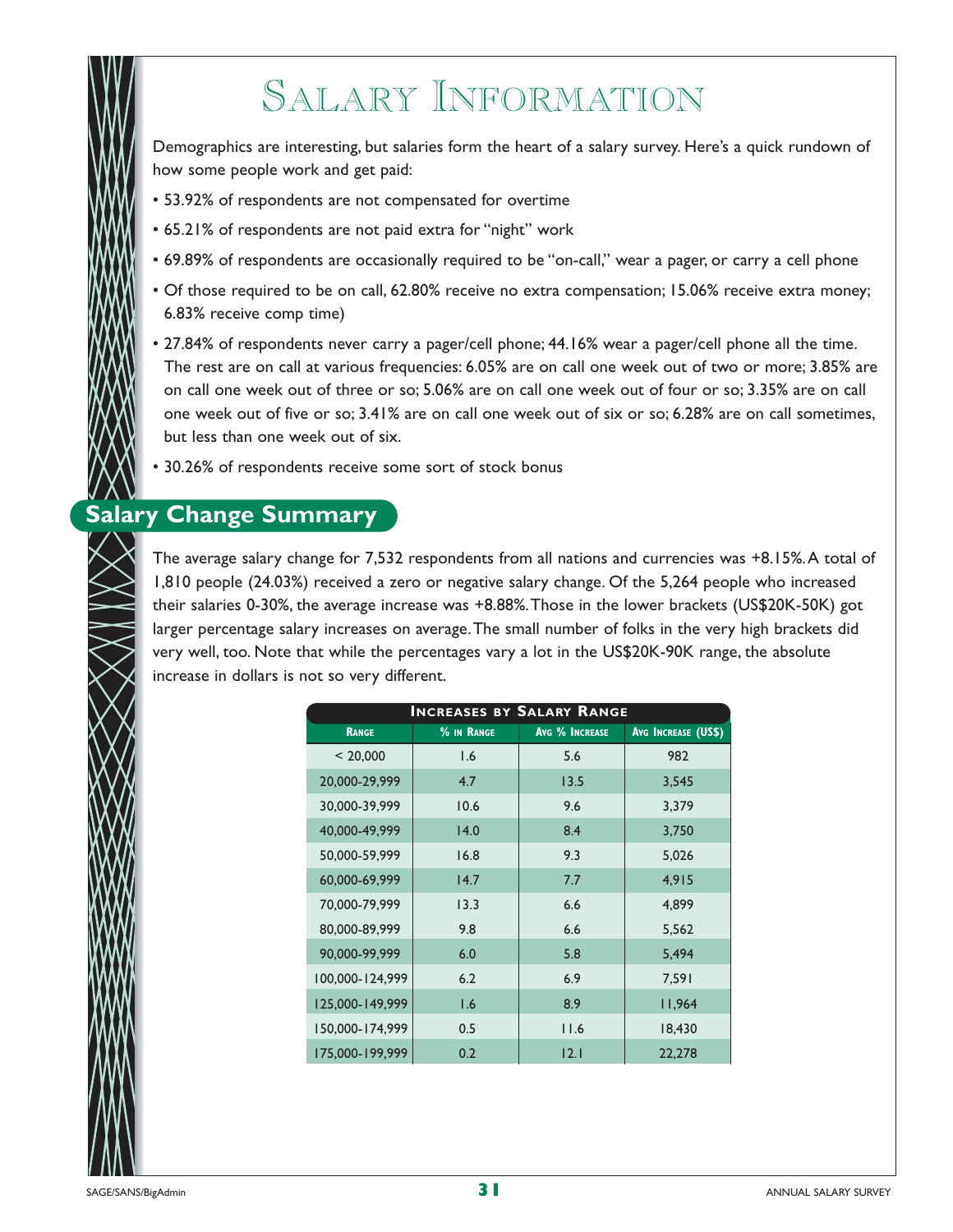Here's an overall chart of last year's salary changes, calculated against base salary. It does not show experience or job categories and thus must be viewed as no more than an overall big picture. It does suggest, however, that little if any gender-gap exists on the overall generality of salary changes.

| <b>SALARY RAISES FROM YEAR-TO-YEAR</b> |                |             |               |  |                    |                |             |               |
|----------------------------------------|----------------|-------------|---------------|--|--------------------|----------------|-------------|---------------|
| % INCREASE                             | <b>OVERALL</b> | <b>MALE</b> | <b>FEMALE</b> |  | <b>% INCREASE</b>  | <b>OVERALL</b> | <b>MALE</b> | <b>FEMALE</b> |
| $<$ (-10)                              | 6.0            | 6.1         | 5.1           |  | $< (-10)$          | 6.0            | 6.1         | 5.1           |
| $(-9.99)$ - $(-5)$                     | 2.8            | 2.8         | 2.4           |  | $(-9.99)$ - $(-5)$ | 2.8            | 2.8         | 2.4           |
| $(-4.99)-0$                            | 3.2            | 3.3         | 2.2           |  | $(-4.99)-0$        | 3.2            | 3.3         | 2.2           |
| $0 - 1.99$                             | 15.6           | 15.8        | 13.5          |  | $0 - 1.99$         | 15.6           | 15.8        | 13.5          |
| $2 - 3.99$                             | 12.3           | 11.7        | 20.4          |  | $2 - 3.99$         | 12.3           | 11.7        | 20.4          |
| 4-5.99                                 | 14.8           | 14.4        | 19.7          |  | 4-5.99             | 14.8           | 14.4        | 19.7          |
| $6 - 7.99$                             | 9.7            | 9.7         | 9.9           |  | $6 - 7.99$         | 9.7            | 9.7         | 9.9           |
| 8-9.99                                 | 6.9            | 7.0         | 5.5           |  | 8-9.99             | 6.9            | 7.0         | 5.5           |

## **Bonuses**

Some companies give one-time rewards to people in lieu of changing their salary.The respondents were asked whether they received such a bonus/incentive and why:

| <b>REASONS FOR BONUS/INCENTIVE</b>                                          |         |  |  |  |
|-----------------------------------------------------------------------------|---------|--|--|--|
| <b>REASON</b>                                                               | % RESP. |  |  |  |
| Did not receive a bonus/incentive                                           | 38.13   |  |  |  |
| Bonus/incentive based on your individual performance                        | 25.42   |  |  |  |
| Bonus/incentive based on how well your organization performed               | 19.75   |  |  |  |
| Regular annual bonus/incentive                                              | 13.47   |  |  |  |
| Bonus/incentive based on how well your group, department, or unit performed | 13.19   |  |  |  |
| Holiday bonus                                                               | 8.02    |  |  |  |
| Bonus/incentive for a special project                                       | 5.42    |  |  |  |
| Bonus/incentive for special work (e.g., on-call, pager/cell-phone duty)     | 4.29    |  |  |  |
| Sign-on or recruiting bonus                                                 | 3.08    |  |  |  |
| Bonus/incentive for staying with the organization                           | 2.45    |  |  |  |
| By exercising stock options                                                 | 2.33    |  |  |  |
| Bonus/incentive for obtaining a certification                               | 1.39    |  |  |  |
| Other                                                                       | 1.30    |  |  |  |
| Bonus/incentive for travel                                                  | 1.07    |  |  |  |
| Bonus/incentive for relocation                                              | 0.93    |  |  |  |
| Bonus/incentive for assisting with hiring                                   | 0.80    |  |  |  |
| Bonus/incentive dictated by a union or legislation                          | 0.40    |  |  |  |
| Bonus/incentive for receiving a degree                                      | 0.29    |  |  |  |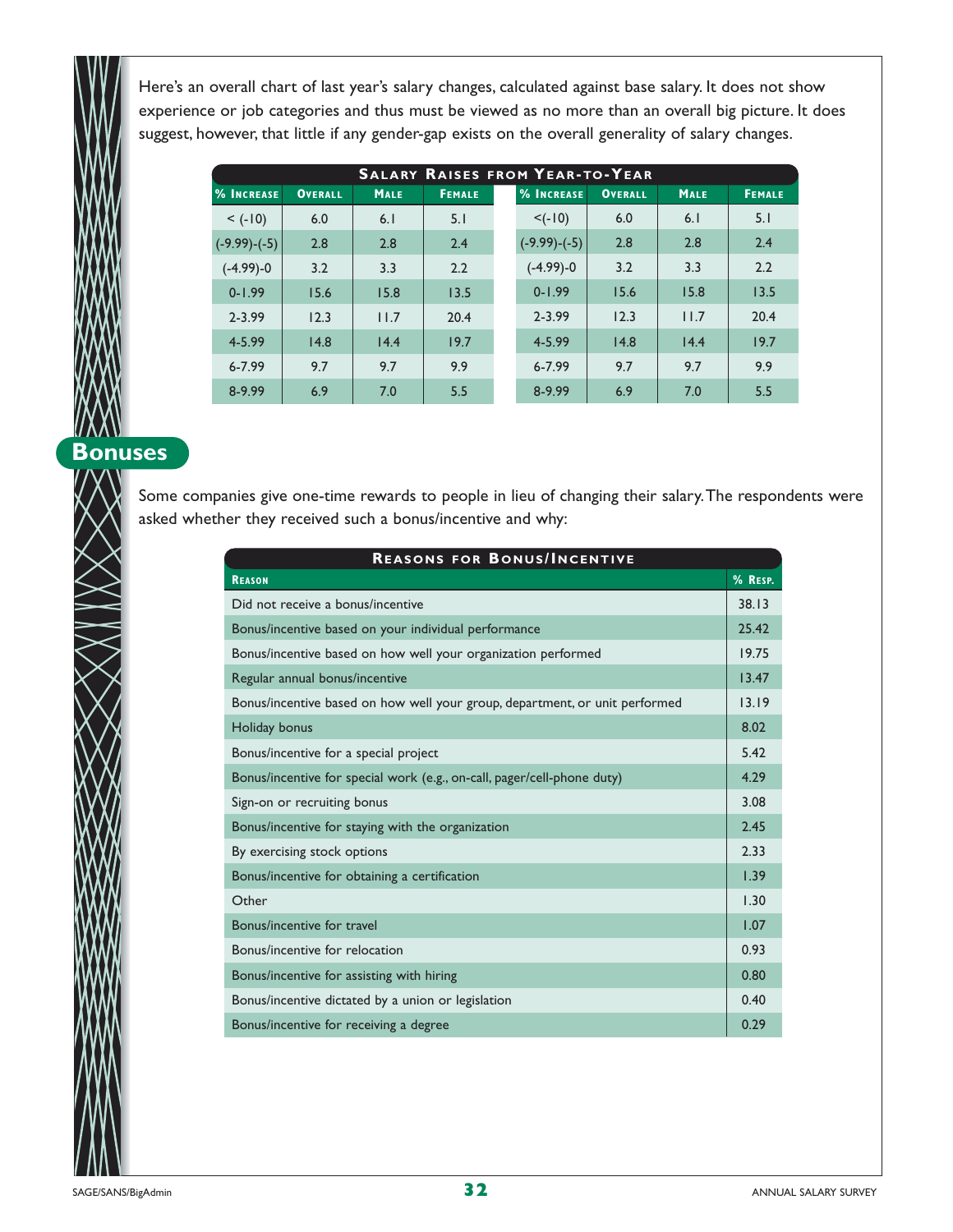# **Working More**

Does working more imply getting a bigger salary change? The table below suggests that such a thing is potentially possible.There is a 0.71 correlation between hours worked and salary change.While that is not statistically high (0.90 would be high enough for a comment), maybe hard workers are rewarded.

| <b>HOURS PER WEEK VS. SALARY INCREASE</b> |            |                  |  |  |  |  |
|-------------------------------------------|------------|------------------|--|--|--|--|
| <b>HOURS</b>                              | % INCREASE | % RESP.          |  |  |  |  |
| 30-39                                     | 8.01       | 10.4             |  |  |  |  |
| $40 - 44$                                 | 8.31       | 40.2             |  |  |  |  |
| 45-49                                     | 7.47       | 21.7             |  |  |  |  |
| 50-54                                     | 8.25       | 18.3             |  |  |  |  |
| 55-59                                     | 8.60       | 3.9              |  |  |  |  |
| $60 - 64$                                 | 9.37       | 4.1              |  |  |  |  |
| $65+$                                     | 8.61       | $\overline{1.4}$ |  |  |  |  |

### **Salaries vs. Experience**

Experience counts.Those with less than three years of experience report incomes that average \$30,000 less than those with more than ten years experience - but the next ten years brings only a \$4,200 average gain (thus demonstrating salary compression).The charts below show total compensation (after last year's salary change) vs. experience.

This table summarizes the experience vs. salary numbers for those reporting in US currency.The graphs below, however, are probably more illuminating, since they enable you to pinpoint just where you stand in the (almost) bell curve of salaries for those with similar experience.

|                  | <b>COMPUTER EXPERIENCE VS. SALARY AND INCREASE</b> |            |                   |            |  |  |  |
|------------------|----------------------------------------------------|------------|-------------------|------------|--|--|--|
| <b>EXP RANGE</b> | <b>AVG SALARY</b>                                  | % INCREASE | <b>S</b> INCREASE | % In RANGE |  |  |  |
| $1-2$            | 50,613                                             | 19.8       | 10,011            | 6.9        |  |  |  |
| $3 - 4$          | 53,192                                             | 12.3       | 6,564             | 15.4       |  |  |  |
| $5-6$            | 61,973                                             | 8.6        | 5,351             | 22.5       |  |  |  |
| $7 - 8$          | 70.444                                             | 6.1        | 4.301             | 8.1        |  |  |  |
| $9 - 10$         | 76.225                                             | 5.7        | 4.347             | 13.4       |  |  |  |
| $11 - 15$        | 80,580                                             | 4.0        | 3.205             | 14.3       |  |  |  |
| $16 - 19$        | 83.178                                             | 2.9        | 2,451             | 4.2        |  |  |  |
| $20+$            | 84.742                                             | 4.7        | 3.979             | 5.2        |  |  |  |
|                  |                                                    |            |                   |            |  |  |  |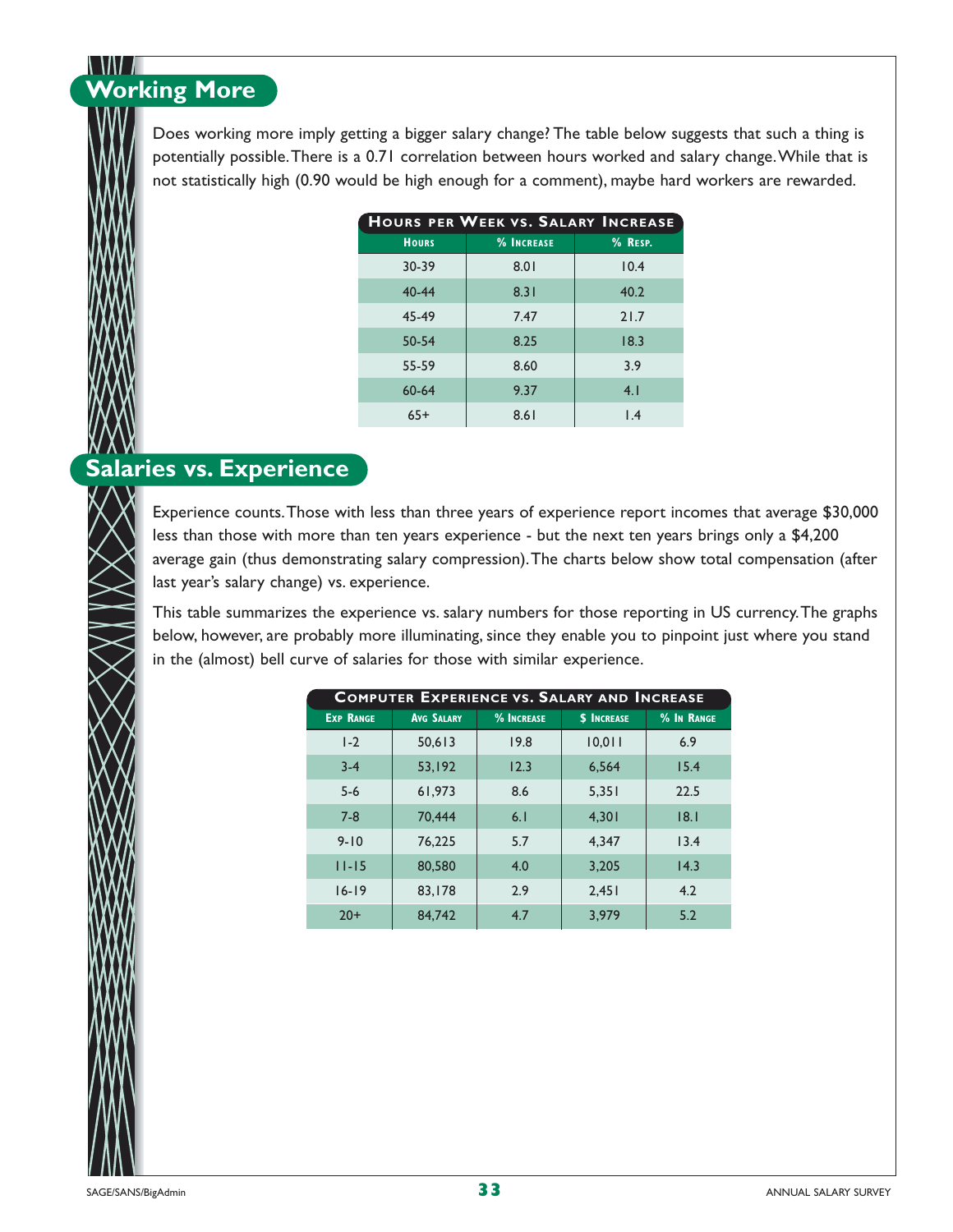Here is a table with decreases limited to -20%:

| <b>COMPUTER EXPERIENCE VS. SALARY AND INCREASE</b> |                       |            |                    |            |  |  |
|----------------------------------------------------|-----------------------|------------|--------------------|------------|--|--|
| <b>EXP RANGE</b>                                   | <b>AVERAGE SALARY</b> | % INCREASE | <b>\$ INCREASE</b> | % In RANGE |  |  |
| $1-2$                                              | 50,982                | 21.2       | 10,808             | 6.9        |  |  |
| $3 - 4$                                            | 53,368                | 13.6       | 7,261              | 15.4       |  |  |
| $5-6$                                              | 62.198                | 9.5        | 5,882              | 22.7       |  |  |
| $7 - 8$                                            | 70.569                | 7.3        | 5,136              | 8.1        |  |  |
| $9 - 10$                                           | 76.382                | 6.9        | 5.255              | 13.4       |  |  |
| $11 - 15$                                          | 80.731                | 5.3        | 4.284              | 14.2       |  |  |
| $16 - 19$                                          | 83,600                | 4.3        | 3,563              | 4.1        |  |  |
| $20+$                                              | 84.743                | 5.6        | 4,731              | 5.2        |  |  |

And finally here is a table with only those who did not decrease their salary:

| <b>COMPUTER EXPERIENCE VS. SALARY AND INCREASE</b> |                       |            |                   |            |  |  |
|----------------------------------------------------|-----------------------|------------|-------------------|------------|--|--|
| <b>EXP RANGE</b>                                   | <b>AVERAGE SALARY</b> | % INCREASE | <b>S</b> INCREASE | % In RANGE |  |  |
| $1-2$                                              | 51,218                | 23.3       | 11,940            | 7.1        |  |  |
| $3 - 4$                                            | 52,917                | 15.3       | 8.106             | 15.8       |  |  |
| $5-6$                                              | 61,878                | 11.3       | 6,968             | 22.9       |  |  |
| $7 - 8$                                            | 69,809                | 9.2        | 6,445             | 17.7       |  |  |
| $9 - 10$                                           | 76.035                | 8.8        | 6.666             | 13.2       |  |  |
| $11 - 15$                                          | 79,930                | 7.2        | 5,717             | 13.9       |  |  |
| $16 - 19$                                          | 82,417                | 6.0        | 4,949             | 4.0        |  |  |
| $20+$                                              | 84,382                | 6.9        | 5,852             | 5.3        |  |  |

The curiosity of increasing mean salary when certain respondents are omitted is due to the omitted respondents having a salary lower than the mean. Of course, some of those in the lowest experience range saw huge salary increases from having no salary at all the year before.

Below are the overall distributions for salary vs. experience, though they do not factor in geography:



**Annual Salary for 1-2.99 Years Experience**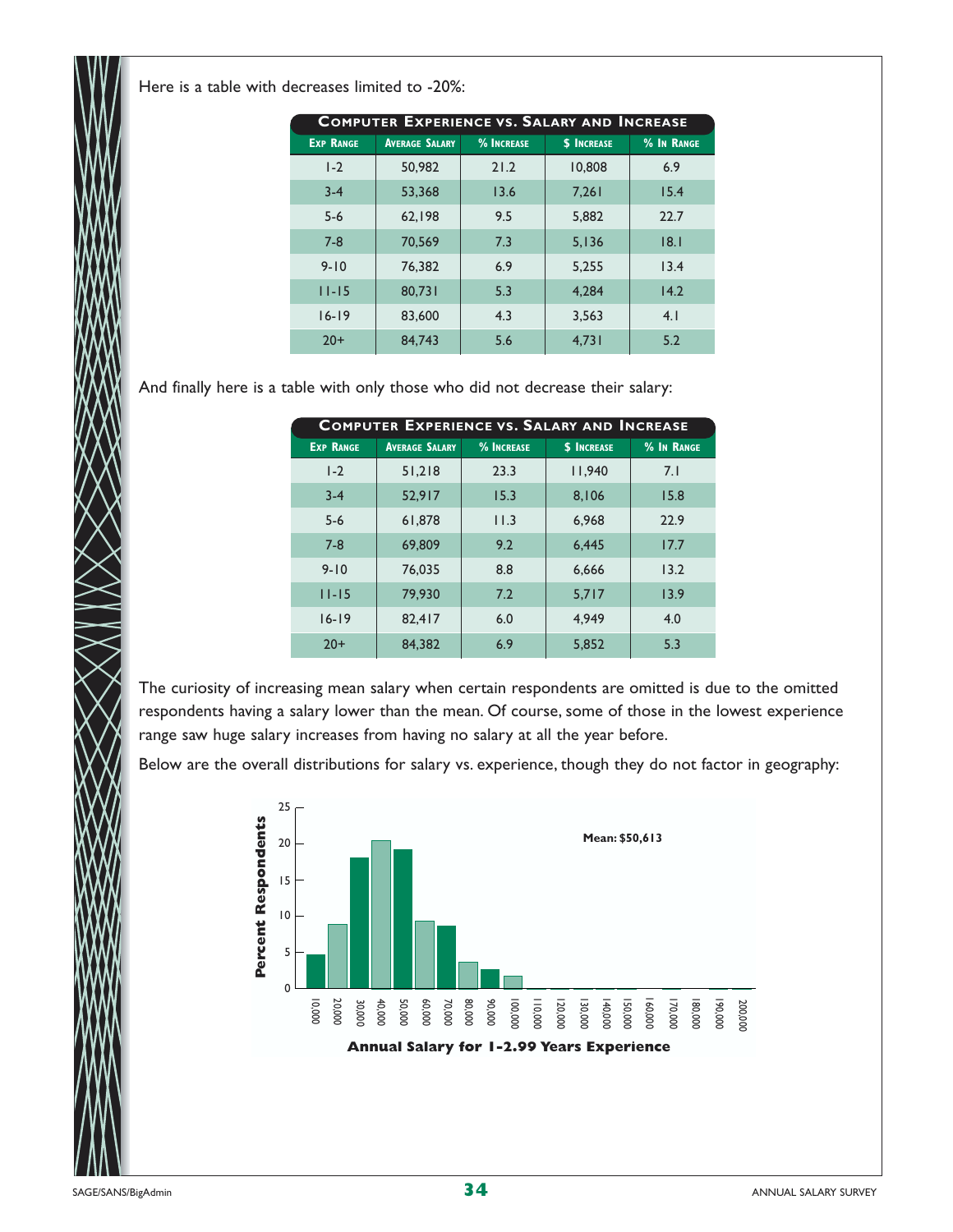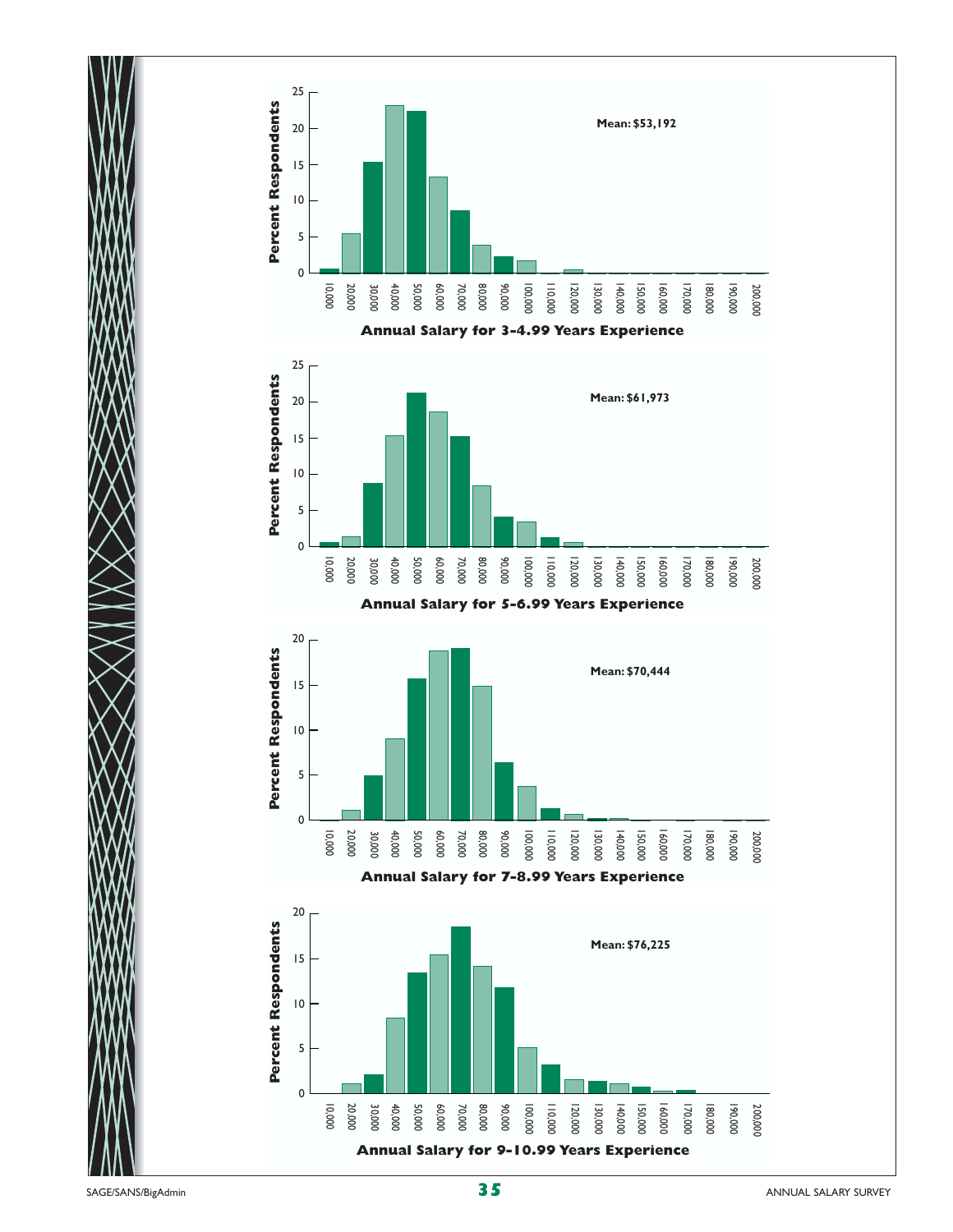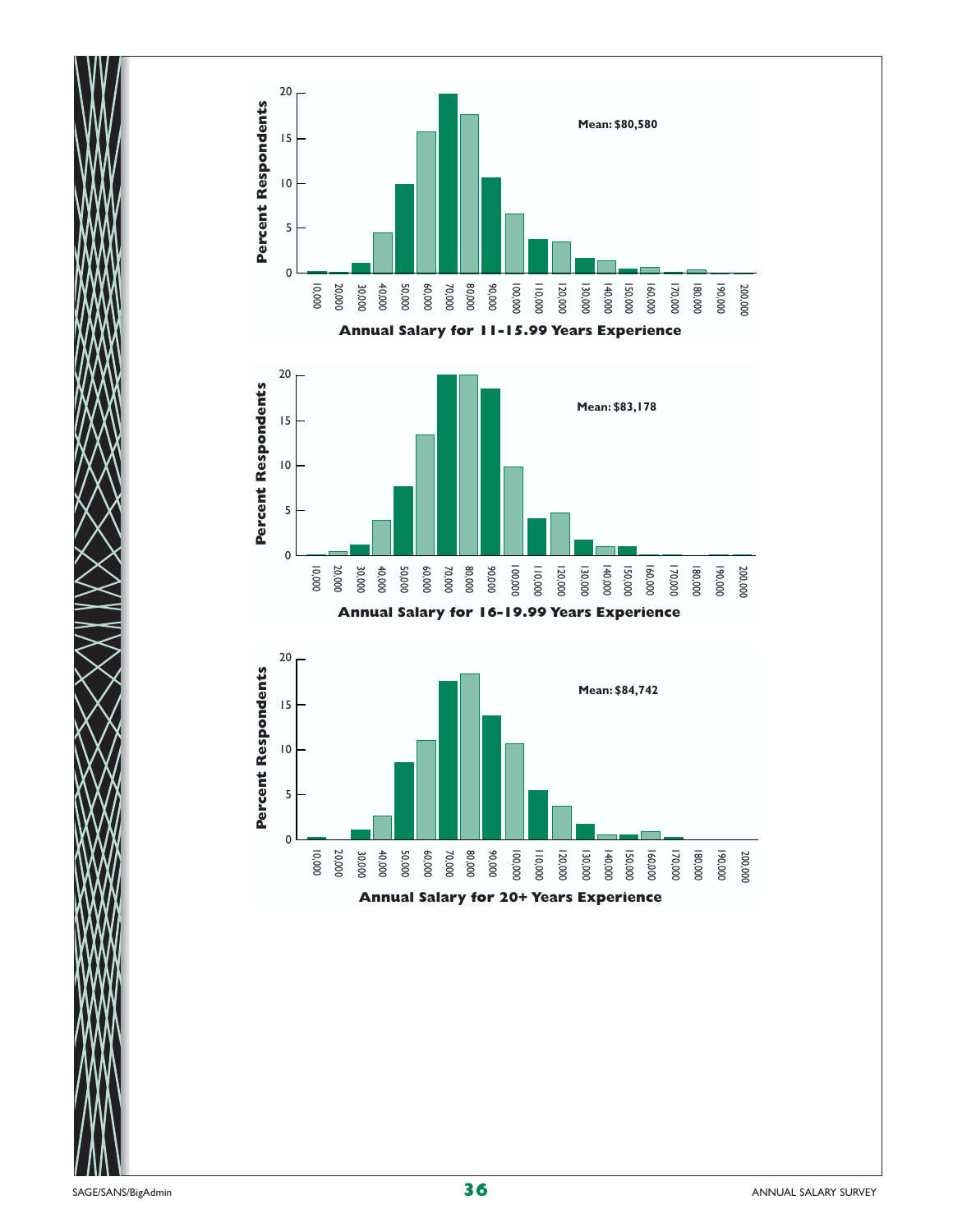#### N VIV 7 **Salaries vs.Work Experience - By Gender**

As time goes on, women are, in general, catching up to men in experience (years ago, computer professions were truly male-dominated).The chart below shows the spread and average compensation for males and females broken out by experience.Women are ahead in salary in the 1-6 year levels and behind after that.

| <b>SALARY VS. YEARS OF EXPERIENCE</b> |                       |         |                       |             |                       |               |  |
|---------------------------------------|-----------------------|---------|-----------------------|-------------|-----------------------|---------------|--|
|                                       | <b>OVERALL</b>        |         |                       | <b>MALE</b> |                       | <b>FEMALE</b> |  |
| <b>YEARS</b>                          | <b>AVERAGE SALARY</b> | % RESP. | <b>AVERAGE SALARY</b> | % RESP.     | <b>AVERAGE SALARY</b> | % RESP.       |  |
| $1-2$                                 | 44,763                | 8.7     | 44.273                | 8.6         | 50,000                | 10.4          |  |
| $3 - 4$                               | 49.255                | 16.5    | 48,966                | 16.7        | 53.494                | 14.7          |  |
| $5-6$                                 | 57,126                | 22.7    | 57.113                | 23.2        | 57,370                | 16.7          |  |
| $7 - 8$                               | 65,648                | 17.5    | 65,800                | 17.7        | 63.329                | 15.0          |  |
| $9 - 10$                              | 71.637                | 12.9    | 71.974                | 12.9        | 67,095                | 12.4          |  |
| $11 - 15$                             | 76,627                | 13.1    | 77,167                | 12.9        | 70,876                | 15.7          |  |
| $16 - 19$                             | 78,641                | 3.8     | 79,327                | 3.5         | 74,312                | 7.3           |  |
| $20+$                                 | 81,605                | 4.7     | 82,633                | 4.5         | 74.063                | 7.9           |  |

Looking at the way the genders fall into various salary ranges, it's hard to find much of a complaint for gender equity except in the bottom two brackets (under US\$30K) where men outnumber women by two- and three-to-one.Women are under-represented compared to men at the US\$65K level and at the highest (US\$150K+) level.

| <b>SALARY RANGES BY GENDER</b> |             |               |              |
|--------------------------------|-------------|---------------|--------------|
| <b>TOTAL SALARY</b>            | <b>MALE</b> | <b>FEMALE</b> | <b>TOTAL</b> |
| 0-19,999                       | 2.8%        | 1.0%          | 2.7%         |
| 20,000-29,999                  | 5.7%        | 2.4%          | 5.5%         |
| 30,000-39,999                  | 11.2%       | 11.3%         | 11.2%        |
| 40,000-49,999                  | 14.1%       | 14.3%         | 14.1%        |
| 50,000-59,999                  | 16.3%       | 20.0%         | 16.6%        |
| 60,000-69,999                  | 14.0%       | 16.7%         | 14.2%        |
| 70,000-79,999                  | 12.8%       | 14.0%         | 12.9%        |
| 80.000-89.999                  | 9.3%        | 8.4%          | 9.3%         |
| 90,000-9,9999                  | 5.6%        | 5.7%          | 5.6%         |
| 100,000-149,999                | 7.4%        | 6.0%          | 7.3%         |
| 150,000+                       | 0.8%        | 0.2%          | 0.7%         |
| Total                          | 100.0%      | 100.0%        | 100.0        |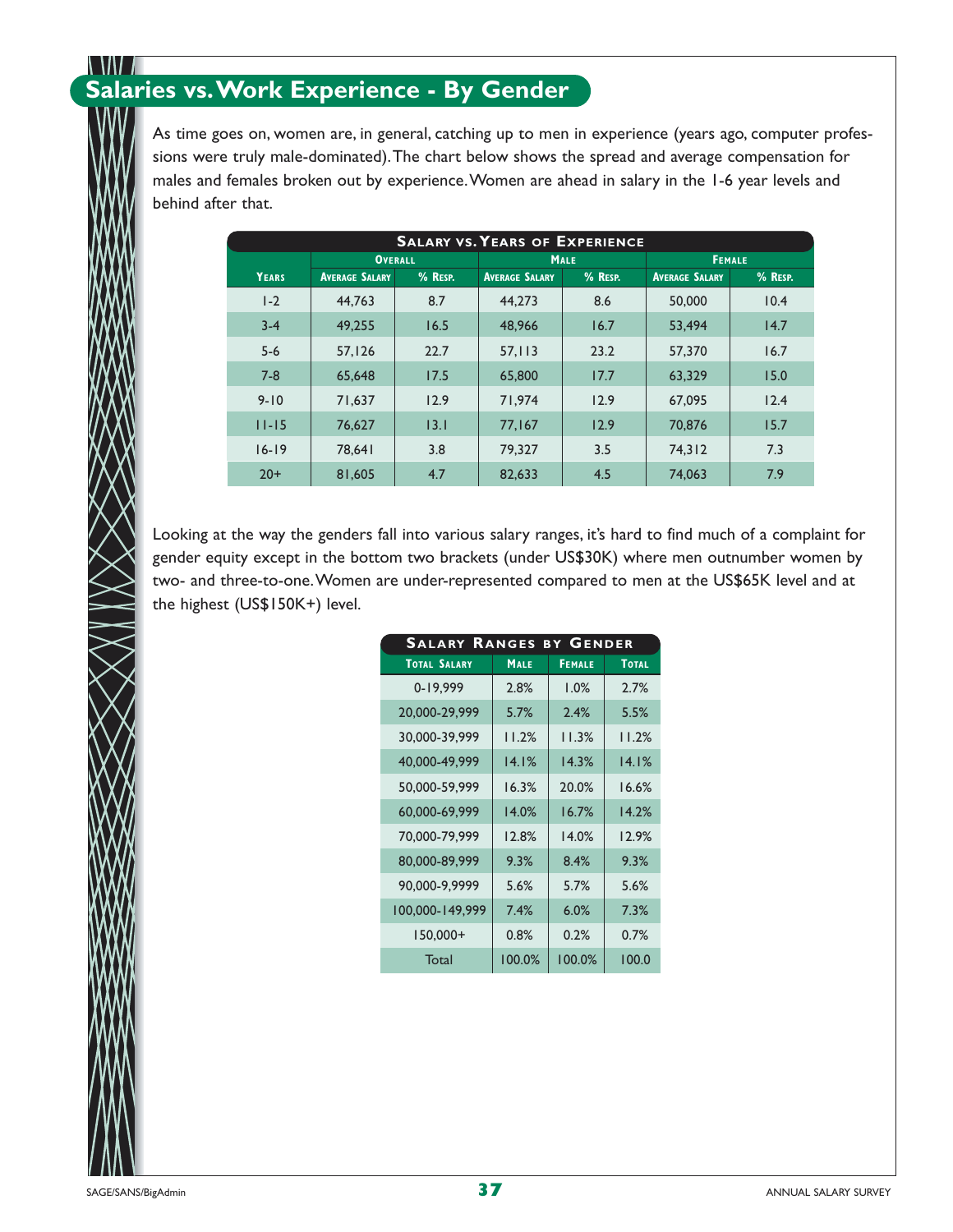

All in all, women pretty much keep pace with men throughout.This is good news for former victims of the "pink ceiling."

## **Increases vs. Salary Range**

One would expect that salary increases (which, after all, are percentages) would average out across the various salary ranges.The chart below, however, shows that some of highest earners seem to be gaining a greater share of the available compensation.

| <b>INCREASES VS. SALARY</b> |            | RANGE      |
|-----------------------------|------------|------------|
| <b>RANGE</b>                | % In RANGE | Avg % INCR |
| 0-19,999                    | 1.5        | 10.0       |
| 20,000-29,999               | 4.6        | 15.2       |
| 30,000-39,999               | 10.6       | 10.6       |
| 40,000-49,999               | 13.9       | 9.2        |
| 50,000-59,999               | 16.8       | 10.0       |
| 60,000-69,999               | 14.8       | 8.1        |
| 70,000-79,999               | 13.4       | 6.9        |
| 80,000-89,999               | 9.8        | 7.0        |
| 90,000-99,999               | 6.0        | 6.5        |
| 100,000-109,999             | 3.7        | 6.7        |
| 110,000-119,999             | 1.7        | 6.5        |
| 120,000-129,999             | 1.3        | 8.8        |
| 130,000-139,999             | 0.7        | 3.1        |
| 140,000-149,999             | 0.4        | 8.4        |
| 150,000-174,999             | 0.5        | 11.6       |
| 175,000-199,999             | 0.2        | 12.1       |

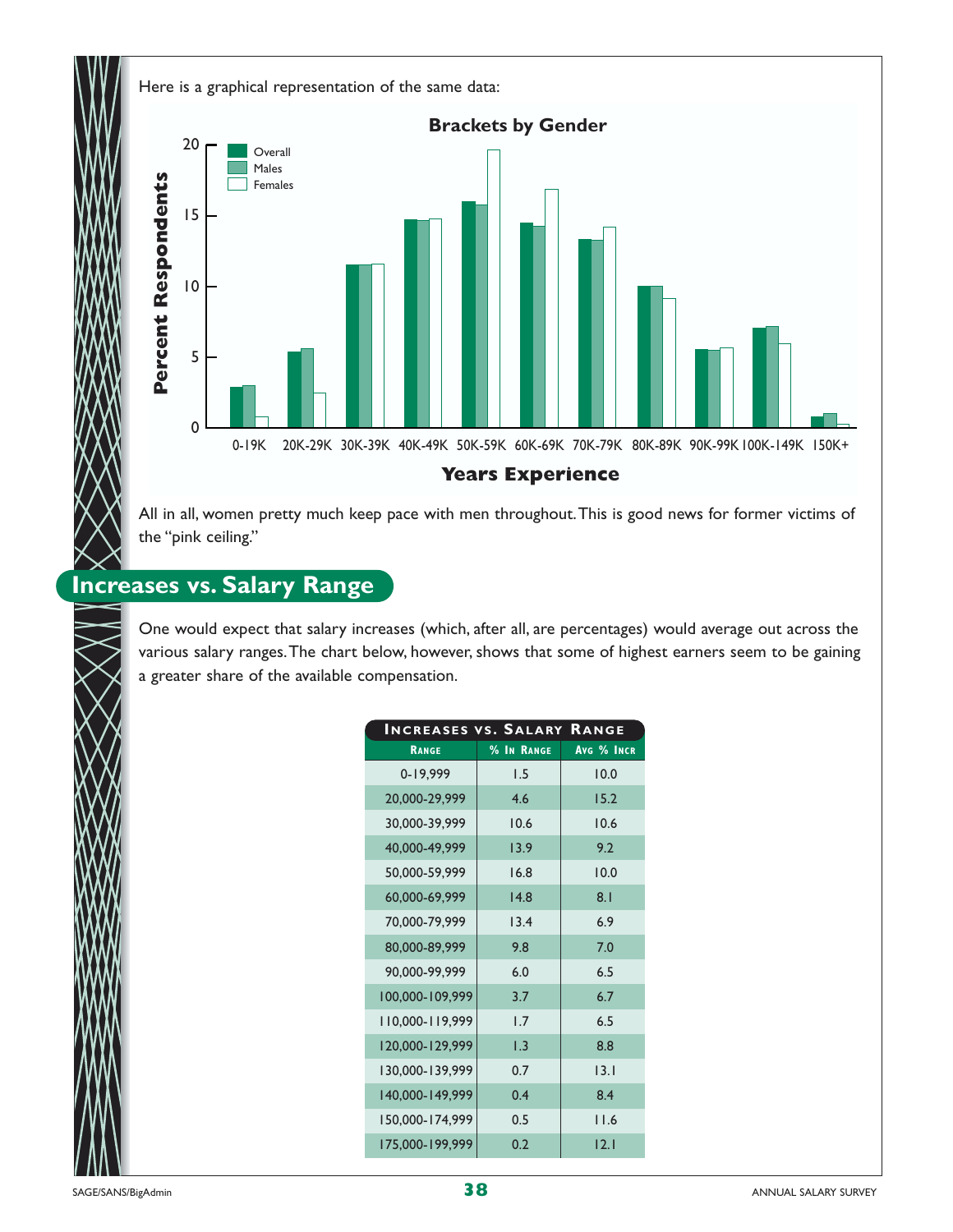# **Education**

Education is often said to enhance salaries. Holders of Masters Degrees report salaries \$9,000 greater than average.Those without a bachelors degree report smaller than average salaries. Here is the chart for general education:

| <b>AVERAGE SALARY VS. EDUCATION</b> |                |                 |        |  |  |  |
|-------------------------------------|----------------|-----------------|--------|--|--|--|
| <b>EDUCATION LEVEL</b>              | <b>Avg SAL</b> | <b>ANG INCR</b> | % RESP |  |  |  |
| Ph.D./D.Sc.                         | 70,830         | 12.1%           | 3.0%   |  |  |  |
| <b>Masters Degree</b>               | 69,739         | 7.2%            | 13.7%  |  |  |  |
| <b>Bachelors Degree</b>             | 64,029         | 8.1%            | 44.3%  |  |  |  |
| Less than High School Diploma       | 61.045         | 8.2%            | $[48]$ |  |  |  |
| Some College or Technical School    | 60,853         | 8.3%            | 23.4%  |  |  |  |
| <b>Associates Degree</b>            | 57,776         | 7.8%            | 7.1%   |  |  |  |
| High School Diploma                 | 53,900         | 8.8%            | 3.5%   |  |  |  |
| Technical Certificate(s)            | 50,905         | 8.4%            | 4.4%   |  |  |  |

And here is the chart for "relevant" education:

| <b>AVERAGE SALARY VS. RELEVANT EDUCATION</b> |                |                 |        |  |  |  |
|----------------------------------------------|----------------|-----------------|--------|--|--|--|
| <b>EDUCATION LEVEL</b>                       | <b>Avg SAL</b> | <b>ANG INCR</b> | % RESP |  |  |  |
| <b>Masters Degree</b>                        | 70,219         | 7.0%            | 9.7%   |  |  |  |
| Ph.D./D.Sc.                                  | 69.599         | 13.4%           | 2.1%   |  |  |  |
| <b>Bachelors Degree</b>                      | 65,125         | 8.0%            | 35.2%  |  |  |  |
| Less than High School Diploma                | 62,900         | 9.5%            | 3.2%   |  |  |  |
| Some College or Technical School             | 61,352         | 8.3%            | 22.3%  |  |  |  |
| Technical Certificate(s)                     | 58,402         | 7.9%            | 14.5%  |  |  |  |
| <b>Associates Degree</b>                     | 57,897         | 7.1%            | 6.0%   |  |  |  |
| High School Diploma                          | 57,822         | 9.3%            | 7.0%   |  |  |  |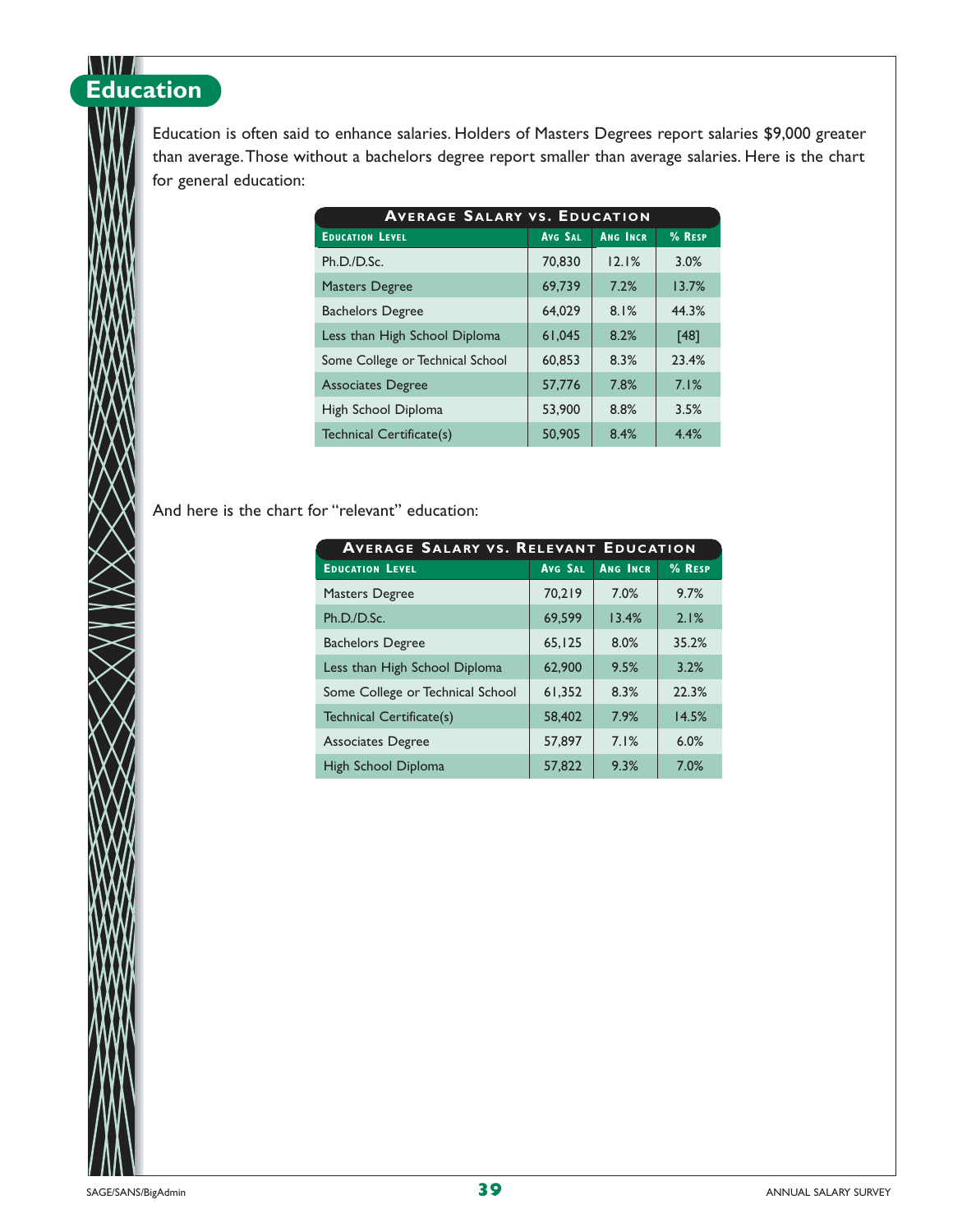Factoring in experience yields the table that might prove to be most useful:

| AVERAGE SALARY AND INCREASE BY EDUCATION & EXPERIENCE |         |                |         |         |           |               |        |  |
|-------------------------------------------------------|---------|----------------|---------|---------|-----------|---------------|--------|--|
| <b>EDUCATION LEVEL</b>                                | $0 - 1$ | $\overline{2}$ | $3 - 4$ | $5 - 9$ | $10 - 14$ | $15 - 19$     | $20 +$ |  |
| Ph.D./D.Sc.                                           | 54,927  | 72,533         | 62,799  | 62,795  | 82,975    | 84,166        | 94,469 |  |
|                                                       | 20.2#   | 7.2            | 10.5    | 9.7     | 5.2       | 3.5           | 6.7    |  |
| <b>Masters Degree</b>                                 | 66,381  | 58,434         | 53,351  | 66,598  | 79,396    | 84,166        | 86,670 |  |
|                                                       | 13.2    | 9.3            | 11.1    | 6.6     | 4.3       | 1.7           | 5.9    |  |
| <b>Bachelors Degree</b>                               | 50,558  | 45,846         | 53,690  | 63,893  | 77,780    | 79,359        | 81,012 |  |
|                                                       | 8.5     | 8.7            | 9.8     | 7.0     | 5.0       | 2.6           | 3.3    |  |
| <b>Associates Degree</b>                              | 38,820  | 37,069         | 44,558  | 56,539  | 70,501    | 72,501        | 74,510 |  |
|                                                       | 26.7    | 7.9            | 9.5     | 5.0     | 5.2       | 3.1           | 4.3    |  |
| Some College or Technical School                      | 46,160  | 42,014         | 46,253  | 61,958  | 69,437    | 77,726        | 84,144 |  |
|                                                       | 14.9    | 14.9           | 11.7    | 7.4     | 4.7       | 3.5           | 2.4    |  |
| Technical Certificate(s)                              | 42,323  | 42,192         | 49,024  | 58,126  | 68,234    | 75,829        | 75,195 |  |
|                                                       | 21.8    | 10.6           | 12.7    | 7.1     | 1.5       | 6.3           | 4.4    |  |
| High School Diploma                                   | 52,499  | 40,106         | 46,355  | 61,048  | 68,235    | 76,322        | 84,760 |  |
|                                                       | 5.7     | 17.9           | 7.2     | 8.1     | 5.5       | $3.4^{\circ}$ | 7.3    |  |
| Less than High School Diploma                         | 39,818  | 38,325         | 51,350  | 63,180  | 75,630    | 87.744        | 71,390 |  |
|                                                       | 5.9     | 23.3           | 12.2    | 6.9     | 3.6       | 2.9           | 6.6    |  |

The # means that the sample is probably too small to believe the numbers. Generally, it appears that both education and longevity pay off.

### **Salary in USA Metro Areas**

The cost of living varies in different cities (e.g., New York City is very expensive; Kansas City is less so). This chart shows how compensation varies in some of the larger tech cities. All salary reports are converted dollars using 27 Jun 2003 exchange rates.

|                                                          |               |        | <b>AVERAGE SALARY BY METRO AREA</b> |  |  |  |  |  |  |  |  |
|----------------------------------------------------------|---------------|--------|-------------------------------------|--|--|--|--|--|--|--|--|
| <b>METRO AREA</b>                                        | <b>SALARY</b> | % INCR | % RESP                              |  |  |  |  |  |  |  |  |
| San Francisco/San Jose/<br>Silicon Valley, CA Metro Area | 87,238        | 6.2    | 11.4                                |  |  |  |  |  |  |  |  |
| New York Metro Area                                      | 85,010        | 8.3    | 8.1                                 |  |  |  |  |  |  |  |  |
| Boston, MA, Metro Area                                   | 77.211        | 4.7    | 6.7                                 |  |  |  |  |  |  |  |  |
| Washington, DC Metro Area                                | 75.614        | 10.3   | 12.6                                |  |  |  |  |  |  |  |  |
| Philadelphia, PA, Metro Area                             | 74.343        | 5.5    | 3.6                                 |  |  |  |  |  |  |  |  |
| Dallas, TX Metro Area                                    | 73,390        | 7.4    | 4.7                                 |  |  |  |  |  |  |  |  |
| Los Angeles/ Orange Co., CA<br>Metro Area                | 73,285        | 9.4    | 7.7                                 |  |  |  |  |  |  |  |  |
| Atlanta, GA Metro Area                                   | 70,809        | 7.0    | 4.8                                 |  |  |  |  |  |  |  |  |
| Chicago, IL Metro Area                                   | 70,448        | 8.5    | 7.5                                 |  |  |  |  |  |  |  |  |
| Denver, CO Metro Area                                    | 69,493        | 5.1    | 4.6                                 |  |  |  |  |  |  |  |  |
| London, England Metro Area                               | 69,486        | 6.5    | 1.3                                 |  |  |  |  |  |  |  |  |
| Seattle/Redmond, WA Metro Areas                          | 69,082        | 7.6    | 5.6                                 |  |  |  |  |  |  |  |  |
| San Diego, CA Metro Area                                 | 68.969        | 11.0   | 3.5                                 |  |  |  |  |  |  |  |  |
| Houston, TX Metro Area                                   | 68.194        | 7.7    | 2.7                                 |  |  |  |  |  |  |  |  |
| Research Triangle, NC Metro Area                         | 67,261        | 6.8    | 2.5                                 |  |  |  |  |  |  |  |  |
| Austin, TX Metro Area                                    | 65,606        | 9.3    | 2.6                                 |  |  |  |  |  |  |  |  |
| Ottawa, ON Metro Area                                    | 52,520        | 4.0    | 2.2                                 |  |  |  |  |  |  |  |  |
| Toronto, ON Metro Area                                   | 50,506        | 9.8    | 2.9                                 |  |  |  |  |  |  |  |  |
| Sydney, Australia Metro Area                             | 50,503        | 10.6   | 1.2                                 |  |  |  |  |  |  |  |  |
| Vancouver, BC Metro Area                                 | 44,451        | 6.9    | 2.2                                 |  |  |  |  |  |  |  |  |
| Montreal, OC Metro Area                                  | 43,616        | 10.9   | 1.6                                 |  |  |  |  |  |  |  |  |

This chart factors in both self-reported (vs. derived) geography and experience; all salaries are converted to US\$.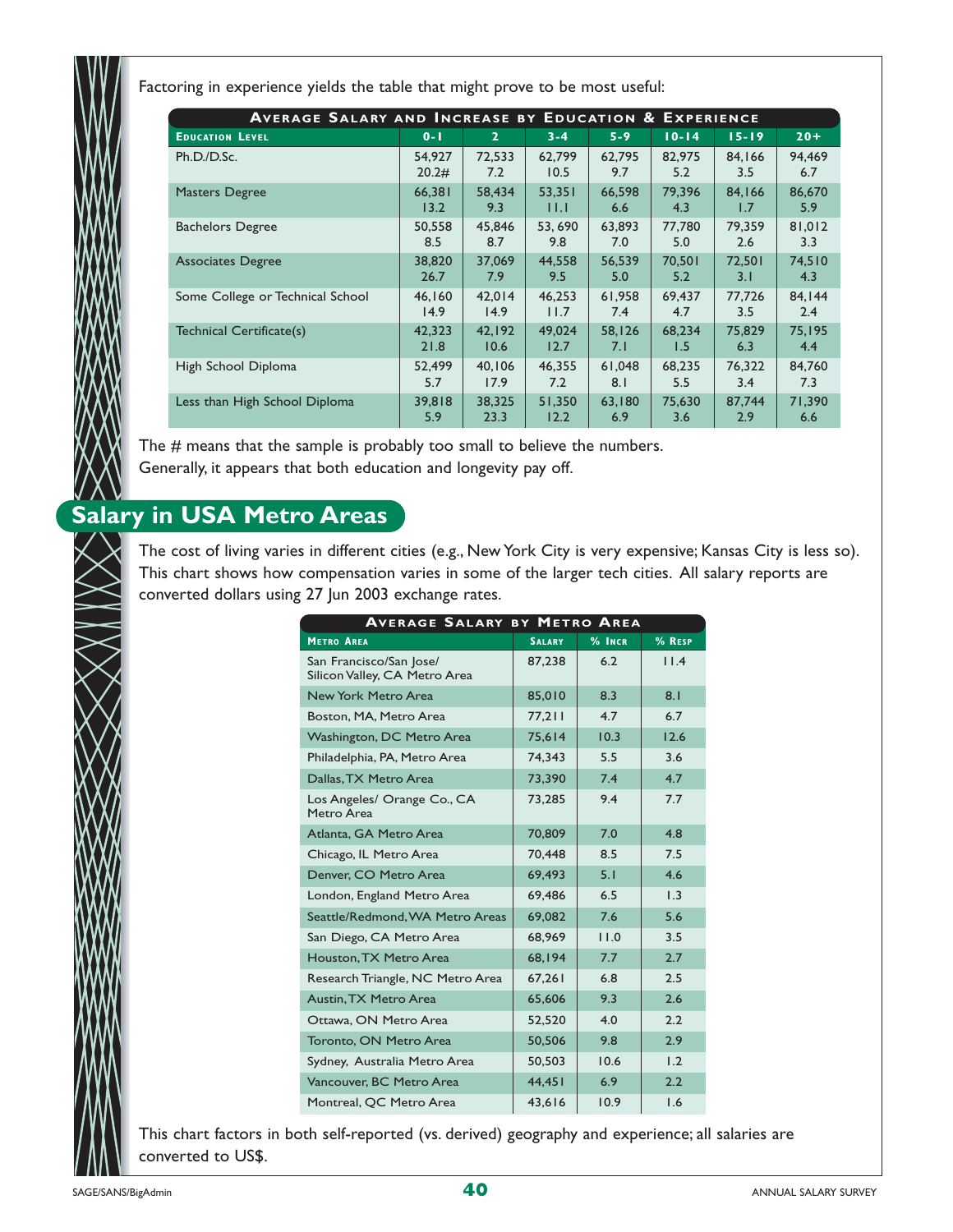

| <b>AVERAGE SALARIES AND RAISES BY METRO AREA AND EXPERIENCE</b> |         |                |                |                 |                  |                |
|-----------------------------------------------------------------|---------|----------------|----------------|-----------------|------------------|----------------|
| AREA                                                            | $0 - 1$ | $2 - 4$        | $5-9$          | $10 - 14$       | $15 - 19$        | $20 +$         |
| San Francisco/San Jose/                                         | 91,625  | 67,190         | 85,660         | 98,256          | 113,131          | 105,382        |
| Silicon Valley, CA Metro Area                                   |         | 10.6           | 4.4            | 2.2             | 2.6              | 7.6            |
| New York Metro Area                                             | 50,750  | 60,526         | 82,780         | 101,441         | 112,297          | 104,357        |
|                                                                 | 14.4    | 19.2           | 7.9            | 6.1             | 4.0              | 5.9            |
| Boston, MA, Metro Area                                          | 65,118  | 63, 121        | 76,093         | 83,467          | 88,720           | 91,283         |
|                                                                 | 6.6     | 9.6            | 4.5            | 3.4             | 3.9              | 1.3            |
| Washington, DC Metro Area                                       | 69,125  | 60,036         | 74,161         | 83,424          | 96,644           | 91,098         |
|                                                                 | 19.2    | 21.2           | 9.5            | 4.1             | 4.4              | 6.1            |
| Philadelphia, PA, Metro Area                                    | 106,000 | 47,921         | 76,105         | 78,958          | 84,166           | 85,838         |
|                                                                 | 0.0#    | 12.5           | 6.3            | 3.7             | 1.3              | 3.0            |
| Los Angeles/Orange Co., CA                                      | 61,090  | 58,999         | 69,955         | 86,433          | 99,694           | 95,880         |
| Metro Area                                                      | 25.8    | 17.1           | 7.8            | 5.3             | 4.2              | 4.7            |
| Dallas, TX Metro Area                                           | 59,500  | 55,662         | 69,518         | 79,308          | 87,640           | 90,631         |
|                                                                 | 17.1    | 11.1           | 6.7            | 8.0             | 8.8              | 8.2            |
| Atlanta, GA Metro Area                                          | 43,938  | 55.655         | 70.651         | 74,290          | 86,832           | 85,203         |
|                                                                 | 40.7    | 9.8            | 8.5            | 2.7             | 3.2              | 2.8            |
| Chicago, IL Metro Area                                          | 38,654  | 54,369         | 68,486         | 85,493          | 89,500           | 86,471         |
|                                                                 | 49.I    | 10.8           | 9.8            | 5.2             | 2.8              | 1.5            |
| Denver, CO Metro Area                                           | 52,000  | 56,080         | 65,725         | 79,183          | 92,300           | 88,645         |
|                                                                 | 10.7#   | 7.2            | 5.7            | 4.2             | $-1.1$           | 6.7            |
| London, England Metro Area                                      |         | 56,255<br>5.2  | 64,646<br>13.4 | 89,775<br>5.6   | 73,542<br>$-3.2$ | -<br>$-$       |
| Seattle/Redmond, WA Metro Areas                                 | 57,166  | 53,232         | 69,039         | 79,175          | 85,866           | 87,526         |
|                                                                 | 7.5     | 12.4           | 8.5            | 4.1             | 2.9              | 5.1            |
| San Diego, CA Metro Area                                        | 105,000 | 58,6333        | 64,055         | 79,894          | 70,058           | 104, 193       |
|                                                                 | $-4.5#$ | 10.1           | 6.8            | 22.6            | 6.9              | 6.0#           |
| Houston, TX Metro Area                                          | 36,942  | 49,593         | 64,609         | 80,108          | 84,950           | 90,212         |
|                                                                 | 16.8#   | 17.2           | 6.1            | 8.2             | 2.2              | 7.8            |
| Research Triangle, NC Metro Area                                | 41,000  | 46,440         | 68,092         | 75,104          | 71,163           | 71,266         |
|                                                                 | 5.1#    | 24.4           | 6.4            | 6.8             | $-0.7$           | 0.9            |
| Austin, TX Metro Area                                           |         | 53,266<br>23.8 | 63,102<br>8.7  | 82,214<br>$2.8$ | 69,065<br>2.8    | 85,333<br>5.4# |
| Ottawa, ON Metro Area                                           | 47,267  | 37,917         | 50,899         | 55,012          | 65,880           | 71,586         |
|                                                                 | 7.8#    | 12.6           | 4.2            | 5.6             | 4.6              | $-4.8$         |
| Toronto, ON Metro Area                                          | 51,874  | 40,282         | 49,451         | 58,088          | 55,991           | 62,672         |
|                                                                 | 7.7#    | 23.6           | 8.2            | 3.4             | 0.8              | 5.2            |
| Sydney, Australia Metro Area                                    | 66,005  | 37,688         | 50,341         | 63,815          | 55,835           | 53,176         |
|                                                                 | 6.5#    | 18.8           | 10.0           | 6.6             | $-7.7#$          | 0.0#           |
| Vancouver, BC Metro Area                                        | 30,013  | 37,012         | 44,590         | 50,011          | 54,097           | 70,956         |
|                                                                 | 4.5#    | 6.9            | 9.8            | 3.0             | 6.7#             | 2.8            |
| Montreal, QC Metro Area                                         | 22,232  | 31,454         | 40,075         | 54,992          | 52,615           | 62,249         |
|                                                                 | 87.5#   | 19.8           | 8.1            | 6.9             | 10.5#            | 2.4#           |

The # symbol means the sample size is small and not to be trusted too much.

The boxes with "–" mean the sample size was too small.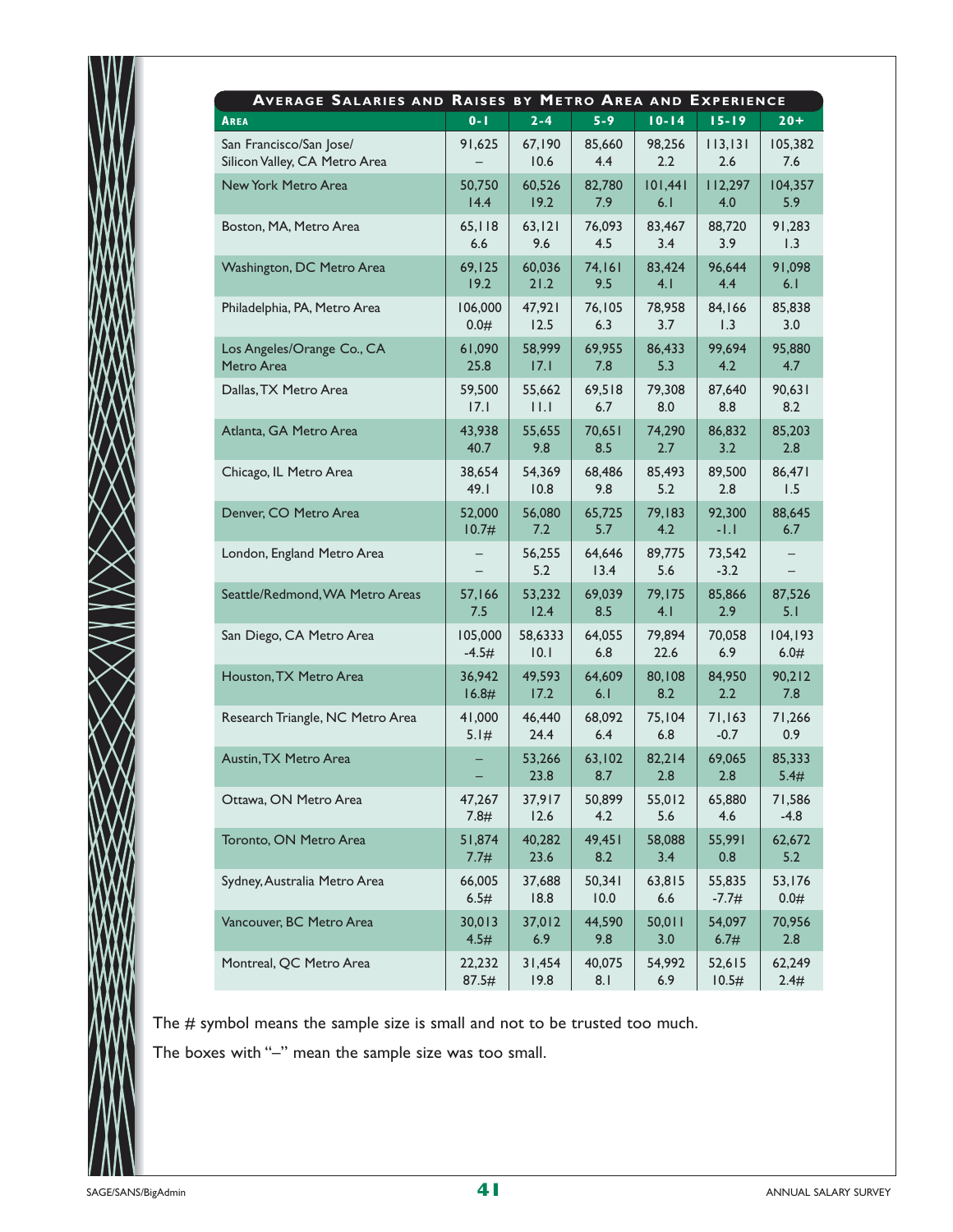#### \\I\I I **SAGE Job Classifications vs. Salary**

The SAGE job classifications are detailed above. Here is how classification and experience affect salary. Generally, higher numbers seem to yield exactly what one would expect.

|           | <b>INCREASE/SALARY FOR SAGE JOB CLASSIFICATIONS AND EXPERIENCE</b> |          |               |                    |               |                    |               |         |               |        |
|-----------|--------------------------------------------------------------------|----------|---------------|--------------------|---------------|--------------------|---------------|---------|---------------|--------|
|           |                                                                    | LEVEL 1  |               | LEVEL <sub>2</sub> |               | LEVEL <sub>3</sub> |               | LEVEL 4 |               | N/A    |
| YEARS EXP | <b>SALARY</b>                                                      | % INCR   | <b>SALARY</b> | % INCR             | <b>SALARY</b> | % INCR             | <b>SALARY</b> | % INCR  | <b>SALARY</b> | % INCR |
| 1.2       | 36,700                                                             | 13.3     | 40.417        | 20.3               | 47,899        | 18.4               | 57,823        | 14.6    | 53,261        | 15.7   |
| 3.4       | 39.184                                                             | 14.6     | 47,344        | 14.3               | 50.199        | 12.2               | 54,804        | 10.4    | 50,718        | 11.2   |
| 5.6       | 45.517                                                             | 7.2      | 52.434        | 10.2               | 57,779        | 9.0                | 61.089        | 8.6     | 53.386        | 4.2    |
| 7.8       | 47.553                                                             | 10.4     | 59.362        | 7.2                | 64.202        | 6.1                | 71,174        | 7.3     | 66,554        | 6.2    |
| 9.10      | 54.158                                                             | 6.4      | 57,099        | 3.5                | 70.104        | 4.8                | 76.336        | 7.1     | 69.151        | 2.8    |
| 11.15     | 49,241#                                                            | $-11.3#$ | 59,582        | 1.7                | 72,442        | 3.8                | 82,415        | 4.7     | 85,438        | 2.0    |
| 16.19     | 130,000#                                                           | 4.0#     | 73.594        | $-0.6$             | 70,995        | 2.6                | 83.611        | 3.5     | 95,950        | 0.2    |
| $20+$     | 85.500#                                                            | 3.6#     | 66,929        | 1.0                | 77,027        | 3.5                | 87,407        | 4.8     | 86,223        | 16.6   |

The # symbol means the sample size is small and not to be trusted too much.

Here's a graphical chart of the salary:

### **Salary by Exp/SAGE Level**

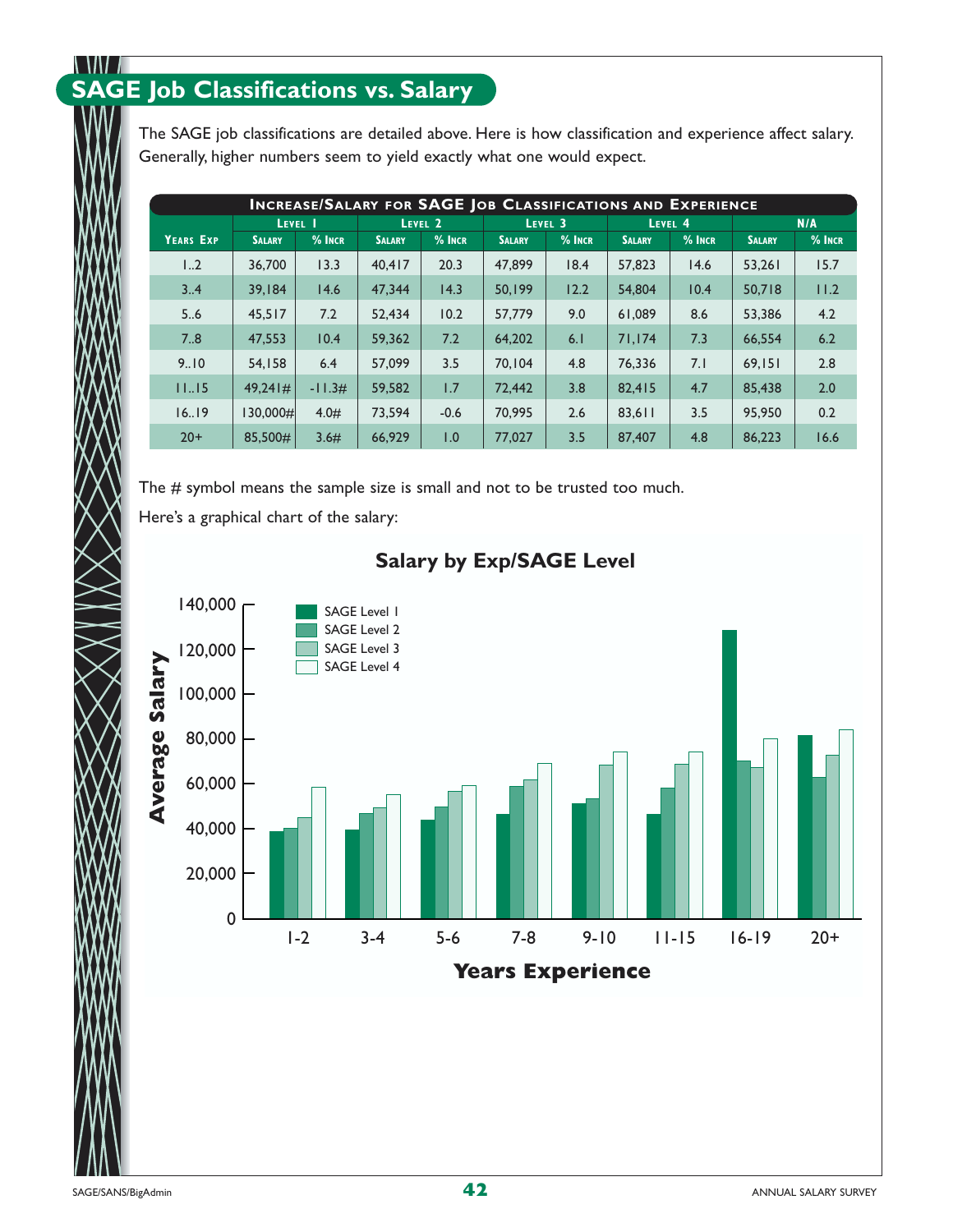

## **Salary by Title, Experience, and Region**

Sometimes it is easier to compare salaries and increases by "title." The chart below explores that possibility. Titles are sorted roughly in descending order of apparent earning power.

| <b>SALARY AND % CHANGE BY TITLE AND YEARS OF EXPERIENCE</b> |                |                |                         |               |                   |         |
|-------------------------------------------------------------|----------------|----------------|-------------------------|---------------|-------------------|---------|
| <b>TITLE</b>                                                | $0 - 1$        | $2 - 4$        | $5 - 9$                 | $10 - 14$     | $15 - 19$         | $20 +$  |
| People management                                           | 60,000         | 73,927         | 77.432                  | 94,480        | 105.669           | 103,343 |
|                                                             | 22.8#          | 7.0            | 7.8                     | 3.0           | 3.5               | 4.2     |
| Project management                                          | 60,193         | 54,271         | 68,200                  | 83,754        | 79,854            | 80,727  |
|                                                             | 7.5            | 8.1            | 9.6                     | 6.9           | $-1.0$            | 1.9     |
| Security                                                    | 66,681         | 57,179         | 67,376                  | 76,129        | 78,627            | 82,257  |
|                                                             | 33.3           | 15.7           | 7.6                     | 5.4           | 3.8               | 6.3     |
| <b>Databases</b>                                            | 34,760         | 48,342         | 62,090                  | 70,630        | 71,898            | 63,186  |
|                                                             | 21.9           | 16.9           | 8.0                     | 3.1           | 8.2               | 3.5     |
| Other                                                       | 62,578         | 52,789         | 62,148                  | 73,408        | 83,489            | 86,102  |
|                                                             | $-1.9$         | 9.4            | 10.8                    | 5.1           | 4.0               | 9.9     |
| Server management                                           | 42.168         | 49,314         | 62,167                  | 73,916        | 77,855            | 79,224  |
|                                                             | 20.1           | 13.2           | .0                      | 4.0           | 2.3               | 3.4     |
| Generalist                                                  | 48,135         | 47,937         | 60,715                  | 73,589        | 80,099            | 83,424  |
|                                                             | 21.6           | 13.5           | 6.9                     | 5.7           | 3.8               | 2.3     |
| Networking                                                  | 42,717         | 42,708         | 57,89                   | 67,095        | 73,973            | 74,665  |
|                                                             | 27.6           | 13.0           | 8.7                     | 5.7           | 4.1               | 3.2     |
| Help desk                                                   | 30,658<br>21.5 | 39,095<br>11.2 | 50,773<br>$\mathcal{A}$ | 55,402<br>7.1 | 81,189<br>$-6.1#$ |         |

The # symbol means the sample size is small and not to be trusted too much.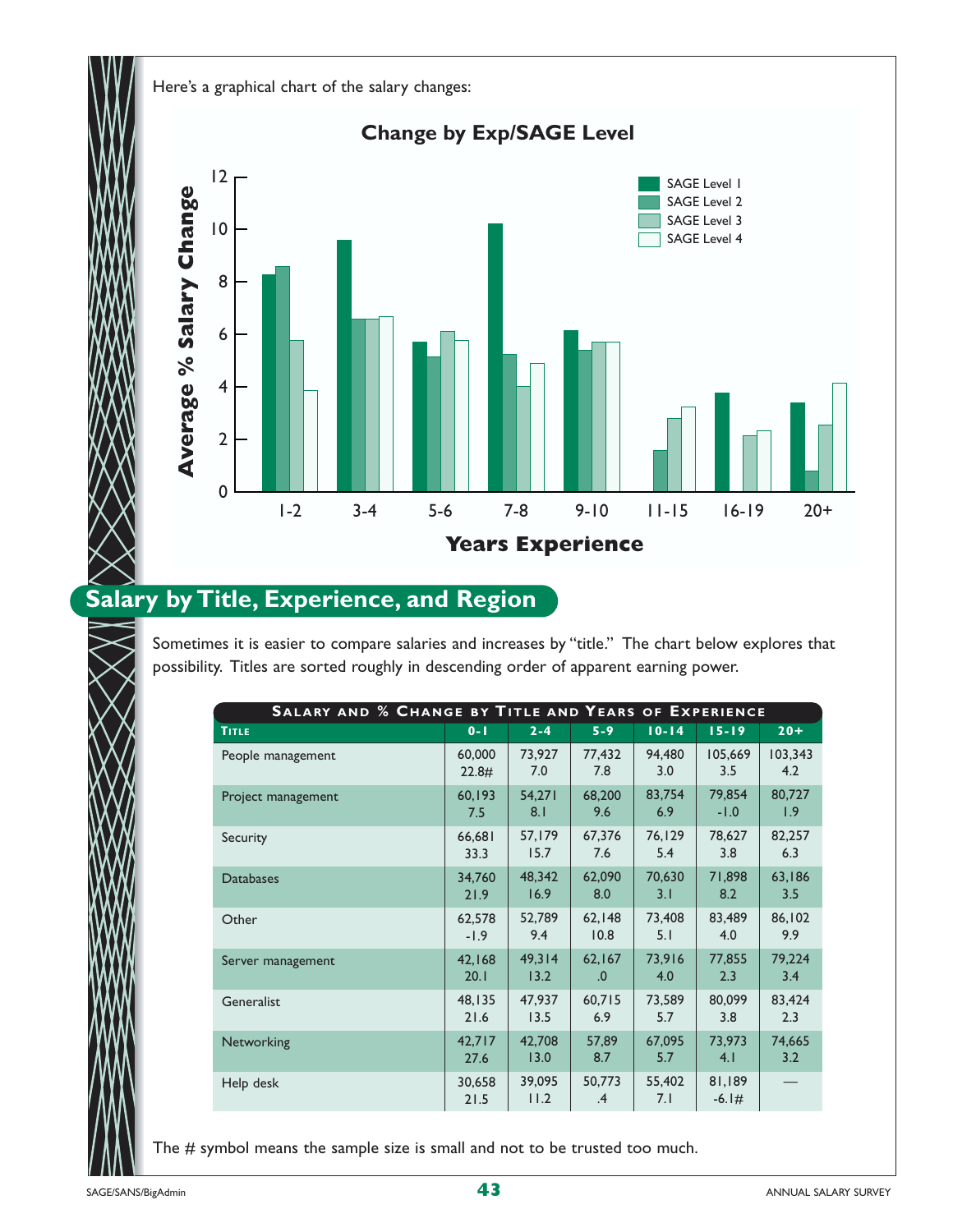Refining data to ever smaller subsets sometimes yields sample sizes that are too small. However, it is very useful to explore the salary and salary changes for regions, specialties, and experience. It is the tables below that can make it easy to compare salaries.These regions were derived from reported zip codes.

| SALARIES (K\$)/% CHANGE BY REGION AND EXPERIENCE |              |              |              |                |                |              |                |                     |
|--------------------------------------------------|--------------|--------------|--------------|----------------|----------------|--------------|----------------|---------------------|
| <b>TITLE</b>                                     | $1-2$        | $3 - 4$      | $5 - 6$      | $7 - 8$        | $9 - 10$       | $11 - 15$    | $16 - 19$      | $20 +$              |
| Akron                                            | 38.6<br>34.2 | 50.4<br>16.4 | 54.3<br>6.6  | 58.4<br>10.6   | 63.7<br>$21.6$ | 78.4<br>2.1  |                |                     |
| Albany                                           |              | 53.2<br>13.1 | 56.3<br>5.0  | 59.5<br>4.2    | 64.5<br>16.5   | 76.0<br>4.8  |                |                     |
| Arlington                                        | 71.5<br>24.9 | 54.8<br>8.8  | 68.I<br>9.1  | 80.5<br>3.1    | 78.2<br>12.3   | 89.3<br>3.7  | 100.3<br>11.4  | 85.5<br>9.6         |
| Atlanta                                          | 57.6<br>24.8 | 62.5<br>11.4 | 72.4<br>10.8 | 82.4<br>5.8    | 84.1<br>7.7    | 87.0<br>2.9  | 98.6<br>1.9    | 107.3<br>7.5        |
| Austin                                           |              | 59.6<br>31.1 | 65.5<br>14.2 | 71.8<br>5.9    | 87.5<br>4.6    | 80.5<br>0.0  | 88.8<br>0.2    |                     |
| Balt/WashDC+                                     | 65.8<br>18.4 | 67.5<br>22.2 | 75.0<br>8.9  | 79.4<br>10.7   | 87.7<br>4.7    | 90.4<br>5.1  | 106.1<br>3.7   | 91.4<br>6.4         |
| Boston+Area                                      | 62.4<br>9.1  | 64.4<br>9.0  | 72.0<br>8.8  | 84.0<br>4.6    | 85.5<br>4.5    | 87.4<br>2.8  | 88.3<br>2.5    | 95.3<br>2.4         |
| Chapel Hill                                      |              | 52.9<br>7.4  | 61.6<br>4.4  | 79.9<br>11.6   | 74.1<br>4.9    | 76.5<br>0.4  |                | 81.3<br>1.5         |
| Charlotte                                        | 49.2<br>9.6  | 54.0<br>13.4 | 78.5<br>8.1  |                |                | 75.1<br>6.1  |                |                     |
| Chattanooga                                      |              |              | 51.7<br>11.5 | 49.8<br>3.7    |                |              |                |                     |
| Chicago                                          | 59.1<br>32.9 | 61.0<br>13.5 | 76.0<br>16.4 | 77.6<br>4.0    | 90.0<br>4.0    | 93.6<br>4.7  |                | 87.5<br>$  \cdot  $ |
| Cincinnati                                       |              | 45.8<br>9.7  | 60.4<br>8.0  | 61.2<br>2.5    |                | 76.7<br>3.7  |                |                     |
| Columbus                                         |              | 55.1<br>8.4  | 63.9<br>26.0 | 62.3<br>6.6    | 76.0<br>7.7    | 86.6<br>4.0  |                |                     |
| Denver/Front Range                               | 60.5<br>8.2  | 60.6<br>5.5  | 66.9<br>7.5  | 74.1<br>4.6    | 83.4<br>5.1    | 85.7<br>2.9  | 85.1<br>$-1.0$ | 91.6<br>6.1         |
| Detroit                                          | 49.7<br>1.9  | 60.1<br>5.8  | 60.7<br>9.9  | 71.1<br>4.6    | 74.5<br>2.1    | 77.9<br>14.6 |                | 88.7<br>4.7         |
| Eugene                                           |              |              | 52.2<br>8.6  |                |                |              |                |                     |
| <b>Grand Rapids</b>                              | 46.4<br>3.4  |              | 56.1<br>12.7 | 60.8<br>7.5    |                | 75.3<br>1.0  |                |                     |
| Houston                                          | 46.9<br>22.5 | 58.3<br>16.3 | 64.3<br>4.1  | 75.9<br>6.7    | 75.9<br>7.4    | 99.8<br>3.6  | 91.4<br>4.1    | 95.9<br>8.7         |
| Indianapolis                                     | 39.0<br>20.1 | 49.5<br>23.5 | 52.7<br>12.5 | 68.4<br>$-3.5$ |                | 70.5<br>2.9  |                |                     |
| <b>Kansas City</b>                               | 59.5<br>48.6 | 68.0<br>6.4  | 70.4<br>8.8  | 69.4<br>8.3    | 74.1<br>$7.5$  | 80.1<br>1.3  | 90.8<br>3.1    |                     |
| Los Angeles                                      | 67.2<br>26.3 | 61.0<br>16.1 | 68.4<br>8.4  | 77.3<br>7.8    | 85.7<br>5.6    | 97.2<br>5.8  | 102.6<br>4.4   | 102.0<br>4.8        |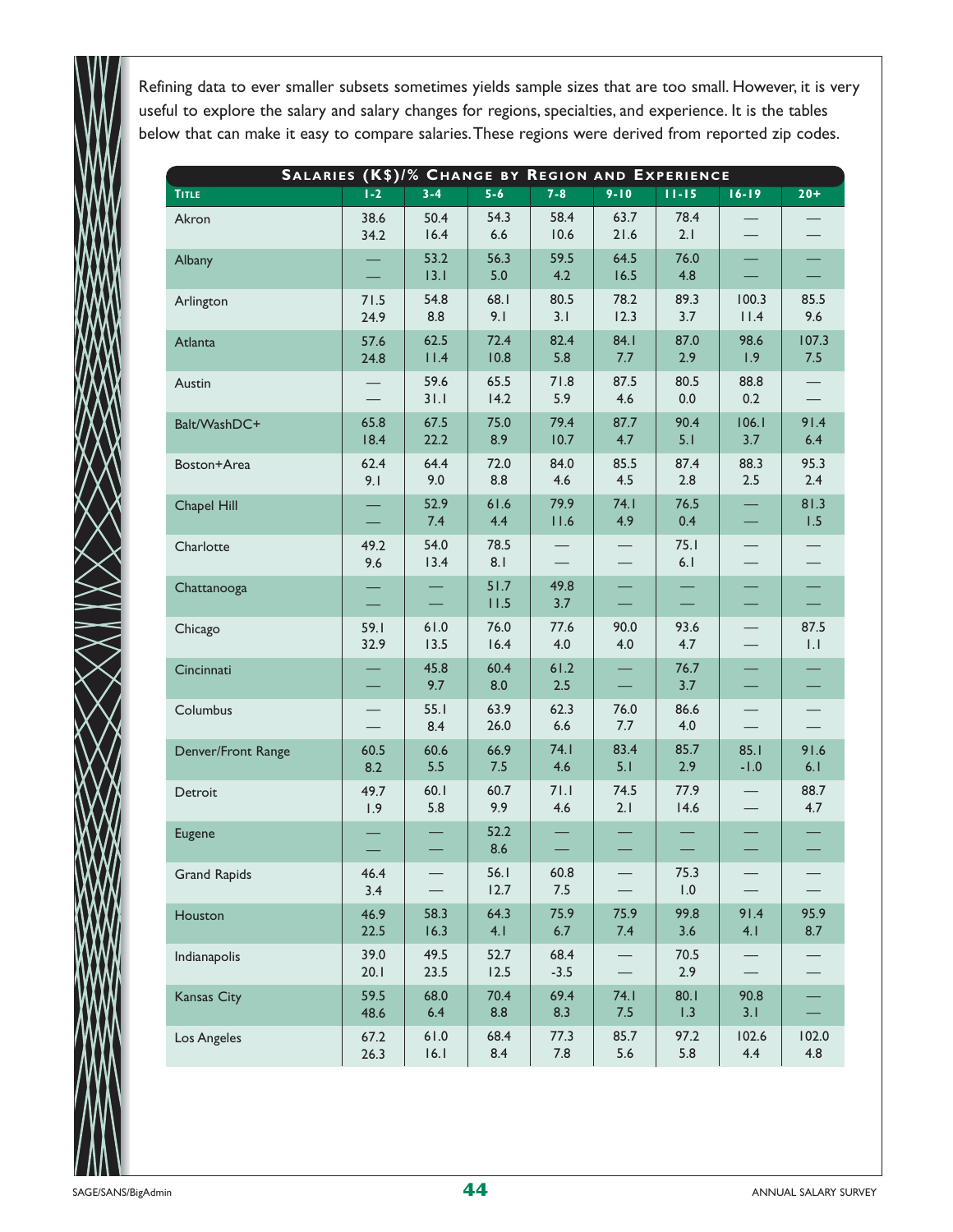|                   |              |              | SALARIES (K\$)/% CHANGE BY REGION AND EXPERIENCE |              |                |                |                          |               |
|-------------------|--------------|--------------|--------------------------------------------------|--------------|----------------|----------------|--------------------------|---------------|
| <b>TITLE</b>      | $1-2$        | $3 - 4$      | $5 - 6$                                          | $7 - 8$      | $9 - 10$       | $11 - 15$      | $16 - 19$                | $20 +$        |
| Miami/Ft.Laud.    |              |              | 71.1<br>$6.0$                                    | 75.9<br>23.4 | 73.0<br>5.2    | 63.0<br>6.4    |                          |               |
| Milwaukee         | 48.1<br>13.1 | 55.4<br>4.7  | 57.9<br>7.5                                      | 71.6<br>7.5  | 68.9<br>3.4    | 66.7<br>5.7    | 72.0<br>4.8              | 71.2<br>3.8   |
| Mpls./St. Paul    | 48.I<br>7.1  | 58.6<br>7.4  | 65.7<br>10.1                                     | 74.7<br>9.3  | 77.9<br>7.2    | 77.0<br>$-0.8$ |                          | 89.2<br>4.6   |
| Nashville         |              | 54.6<br>0.6  | 52.7<br>9.2                                      | 71.0<br>9.0  | 84.2<br>5.5    | 73.6<br>7.1    |                          |               |
| New York          | 63.8<br>19.5 | 63.0<br>20.4 | 83.1<br>10.0                                     | 92.0<br>6.1  | 110.8<br>7.3   | 115.0<br>4.2   | 114.0<br>2.2             | 111.6<br>11.2 |
| Orlando/Tampa     | 50.6<br>12.6 | 43.4<br>15.0 | 63.9<br>9.3                                      | 69.2<br>5.6  | 75.5<br>3.9    | 78.2<br>10.0   |                          | 79.9<br>0.9   |
| Philadelphia      | 60.5<br>12.2 | 53.9<br>10.8 | 72.5<br>5.8                                      | 81.7<br>8.1  | 91.1<br>5.2    | 91.2<br>5.3    | 94.5<br>0.0              | 93.1<br>0.2   |
| Phoenix           | 46.4<br>10.8 | 50.6<br>16.0 | 65.5<br>10.5                                     | 69.9<br>9.8  | 87.5<br>10.1   | 73.9<br>7.4    |                          | 89.2<br>2.0   |
| Pittsburgh        | 36.4<br>26.3 | 57.3<br>9.5  | 46.6<br>9.9                                      | 72.1<br>6.9  | 70.1<br>5.7    | 71.0<br>5.5    |                          |               |
| Portland          | 55.8<br>11.8 | 57.8<br>4.7  | 64.9<br>9.9                                      | 73.8<br>4.5  | 82.9<br>11.4   | 84.0<br>8.0    | 92.5<br>5.1              |               |
| Richmond/Norfolk  |              | 52.9<br>11.5 | 59.1<br>5.6                                      | 79.1<br>5.3  | 62.6<br>14.6   | 84.2<br>2.8    | 73.2<br>3.4              |               |
| Rochester/Buffalo | 42.9<br>8.0  | 50.3<br>14.3 | 67.1<br>4.5                                      | 63.5<br>2.9  |                | 85.9<br>1.8    | —                        | 110.0<br>7.6  |
| Sacramento        |              | 64.6<br>5.9  | 78.8<br>10.0                                     | 76.1<br>6.1  | 69.1<br>4.4    |                |                          | 93.3<br>2.7   |
| SaltLake/Ogden    | 49.3<br>10.2 | 42.7<br>14.5 | 61.7<br>$7.2$                                    | 68.0<br>7.2  | 74.6<br>$-0.5$ | 83.1<br>2.6    |                          |               |
| San Diego         | 67.0<br>16.0 | 65.4<br>9.6  | 65.4<br>$7.2$                                    | 73.6<br>2.8  | 80.6<br>30.7   | 82.9<br>7.4    | $\overline{\phantom{0}}$ |               |
| San Jose          | 71.8<br>55.7 | 77.5<br>8.4  | 85.3<br>6.9                                      | 96.8<br>3.9  | 105.3<br>3.5   | 105.1<br>1.7   | 74.5<br>11.0             | 110.6<br>7.3  |
| Savannah          |              |              | 58.6<br>8.5                                      |              |                |                | 115.7<br>1.8             |               |
| Seattle           | 55.7<br>7.4  | 60.0<br>12.4 | 68.6<br>12.4                                     | 78.6<br>6.5  | 77.7<br>2.8    | 86.2<br>3.4    |                          | 90.9<br>5.3   |
| St. Louis         | 57.6<br>6.2  | 46.5<br>8.5  | 72.8<br>10.6                                     | 71.7<br>6.9  | 68.7<br>3.3    | 78.2<br>4.0    | 97.1<br>9.0              | 80.2<br>8.2   |
| Tucson            |              |              | 44.4<br>12.4                                     |              | 72.7<br>5.6    | 65.4<br>4.7    |                          |               |

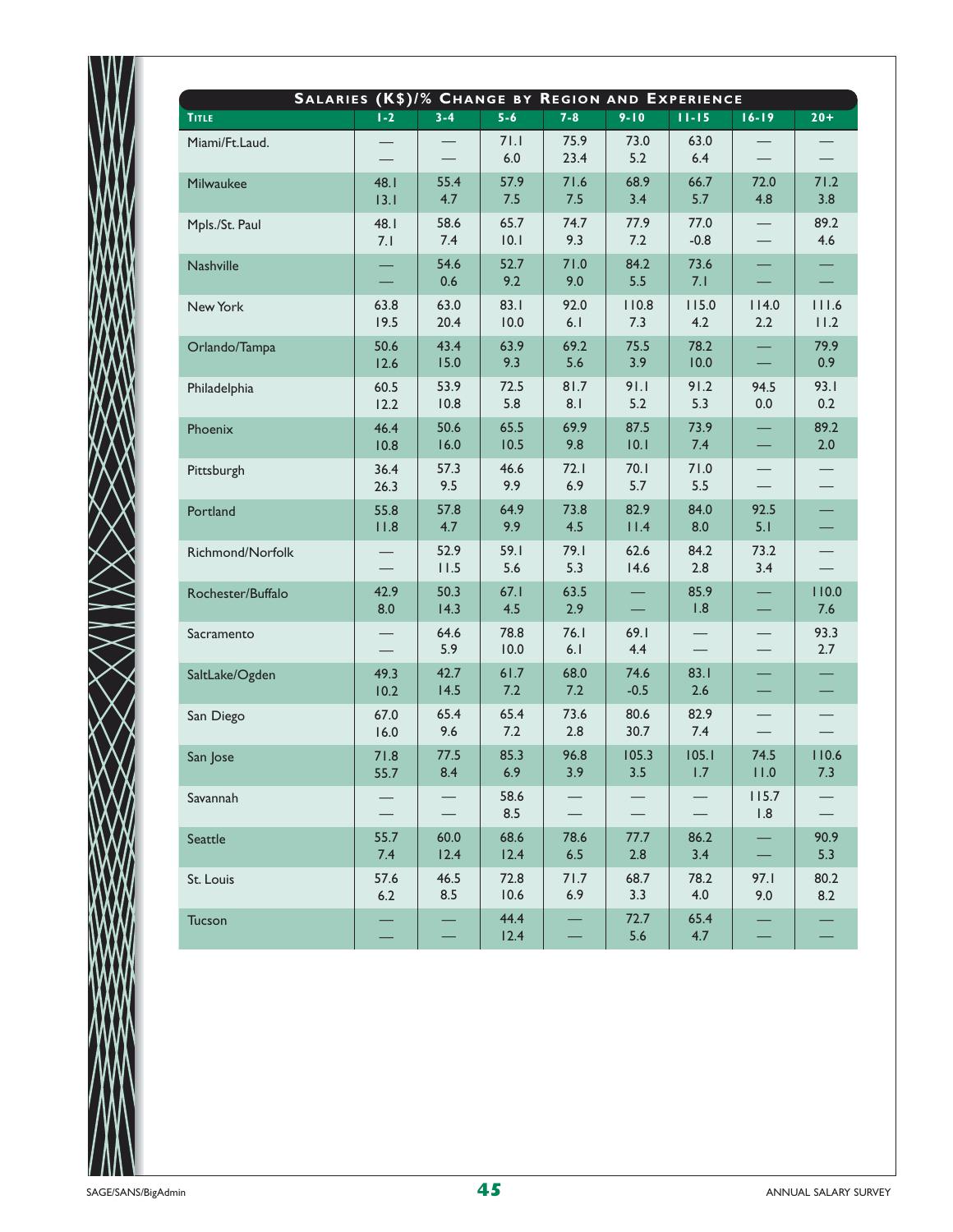| <b>REGION: ARLINGTON</b> |            |                                       |             |                                    |  |  |  |  |  |
|--------------------------|------------|---------------------------------------|-------------|------------------------------------|--|--|--|--|--|
| YRS EXP                  |            | <b>GENERALIST NETWORKING SECURITY</b> |             | <b>SERVER</b><br><b>MANAGEMENT</b> |  |  |  |  |  |
| $3 - 4$                  | $-1$       | $-/-$                                 | $-/-$       | 55.0/4.2                           |  |  |  |  |  |
| $5 - 6$                  | 71.7 / 5.5 | 71.0 / 7.4                            | $-/-$       | 67.3 / 5.8                         |  |  |  |  |  |
| $7 - 8$                  | $-/-$      | $-/-$                                 | 67.1 / 0.1  | 84.5 / 4.2                         |  |  |  |  |  |
| $9 - 10$                 | 81.4 / 5.5 | $-/-$                                 | $-1-$       | 78.0 / 19.3                        |  |  |  |  |  |
| $11 - 15$                | 88.6 / 0.4 | $-/-$                                 | 93.3 / 14.3 | $86.6 / -0.8$                      |  |  |  |  |  |
| $16 - 19$                | $-1-$      | — / —                                 | $-/-$       | $99.0 / -1.2$                      |  |  |  |  |  |

| <b>REGION: ATLANTA</b> |             |                                                 |            |                                    |  |  |  |  |
|------------------------|-------------|-------------------------------------------------|------------|------------------------------------|--|--|--|--|
| <b>YRS EXP</b>         |             | <b>GENERALIST NETWORKING</b><br><b>SECURITY</b> |            | <b>SERVER</b><br><b>MANAGEMENT</b> |  |  |  |  |
| $1-2$                  | 62.7 / 25.1 | $-1$                                            | $-/-$      | $-/-$                              |  |  |  |  |
| $3 - 4$                | $-/-$       | $-/-$                                           | $-/-$      | 62.0 / 10.8                        |  |  |  |  |
| $5 - 6$                | 72.3 / 20.1 | 62.5 / 12.1                                     | 82.7 / 8.7 | 74.4/6.7                           |  |  |  |  |
| $7 - 8$                | 85.2 / 6.7  | 75.8 / 4.9                                      | 86.5 / 3.2 | 75.1 / 5.9                         |  |  |  |  |
| $9 - 10$               | $-/-$       | $-/-$                                           | $-/-$      | 76.7/6.3                           |  |  |  |  |
| $11 - 15$              | $-/-$       | $-/-$                                           | $-/-$      | $90.3 / -1.0$                      |  |  |  |  |

|           | <b>REGION: BALTIMORE / WASHINGTON DC+</b> |  |                                                                                                    |  |  |                              |  |                   |  |  |
|-----------|-------------------------------------------|--|----------------------------------------------------------------------------------------------------|--|--|------------------------------|--|-------------------|--|--|
| YRS EXP   | <b>DATABASES</b>                          |  | <b>GENERALIST NETWORKING OTHER   PEOPLE   PROJECT   SECURITY   SERVER</b>                          |  |  | <b>MANAGEMENT MANAGEMENT</b> |  | <b>MANAGEMENT</b> |  |  |
| $1-2$     |                                           |  | $-/-$   70.3 / 21.4   50.1 / 23.7   $-/-$   $-/-$   $-/-$   74.3 / 9.6   58.2 / 26.9               |  |  |                              |  |                   |  |  |
| $3 - 4$   |                                           |  | $-/-$ 65.0 / 29.0 61.0 / 10.0 61.2 / 9.1 $-/   -$ 70.9 / 26.5 67.2 / 16.1                          |  |  |                              |  |                   |  |  |
| $5-6$     |                                           |  | 83.4 / 2.8   73.4 / 5.3   61.1 / 8.6   — / —   — / —   80.5 / 7.7   84.7 / 14.0   71.2 / 12.9      |  |  |                              |  |                   |  |  |
| $7 - 8$   |                                           |  | $-/-$   76.8 / 7.3   77.4 / 20.0   90.9 / 7.2   $-/-$   80.8 / 9.0   79.9 / 12.7   79.6 / 7.4      |  |  |                              |  |                   |  |  |
| $9 - 10$  |                                           |  | 83.0 / 0.2   $104.7$ / 11.1   84.3 / 4.4   90.2 / -1.8   -/-   -/-   -/-   75.8 / 7.5   85.0 / 3.5 |  |  |                              |  |                   |  |  |
| $11 - 15$ |                                           |  | $-/-$   99.2 / 6.2   85.8 / 6.4   96.6 / 3.1   107.6 / 5.5   $-/-$   90.5 / 7.8   85.0 / 3.5       |  |  |                              |  |                   |  |  |
| $16 - 19$ |                                           |  | $-1$   95.4 / 1.9   122.3 / -0.2   111.2 / 4.7   $-1$   $-1$   $-1$   102.7 / 5.0   $-1$           |  |  |                              |  |                   |  |  |
| $20+$     |                                           |  | $-1$   90.7 / 5.0   $-1$   $-1$   $-1$   $-1$   $-1$   95.9 / 7.1   81.2 / 3.6                     |  |  |                              |  |                   |  |  |

| <b>REGION: BOSTON+AREA</b> |                   |                      |              |                                                           |                 |                                    |  |  |  |
|----------------------------|-------------------|----------------------|--------------|-----------------------------------------------------------|-----------------|------------------------------------|--|--|--|
| YRS EXP                    | <b>GENERALIST</b> | <b>NETWORKING</b>    | <b>OTHER</b> | <b>PROJECT</b><br><b>MANAGEMENT</b>                       | <b>SECURITY</b> | <b>SERVER</b><br><b>MANAGEMENT</b> |  |  |  |
| $3 - 4$                    |                   | $65.2 / 7.5$ $-/  -$ |              | 60.7 / 5.1                                                | 64.3 / 6.8      | 66.9 / 15.2                        |  |  |  |
| $5-6$                      |                   |                      |              | $70.0 / 8.7$   $70.8 / 13.2$   $79.6 / 4.8$   $-/-$       | 73.7 / 9.0      | 70.9 / 7.7                         |  |  |  |
| $7 - 8$                    | 84.1 / 2.4        | $92.9/2.5$ $-/-$     |              | $\vert -\vert$                                            | 85.9/5.4        | 78.0 / 6.4                         |  |  |  |
| $9 - 10$                   | 90.8 / 4.9        |                      |              | 88.1/-0.9 $-1$ $-1$ $-1$ $-1$                             |                 | 83.1 / 3.1                         |  |  |  |
| $11 - 15$                  | 91.5 / 6.1        | $-1$ $-1$            |              | 88.9/4.6                                                  | 88.9 / 1.4      | 80.8 / 0.5                         |  |  |  |
| $20+$                      | 97.5 / 3.1        |                      |              | $-1$   $-1$   $-1$   $-1$   $-1$   90.5 $\frac{1}{2}$ 2.6 |                 |                                    |  |  |  |

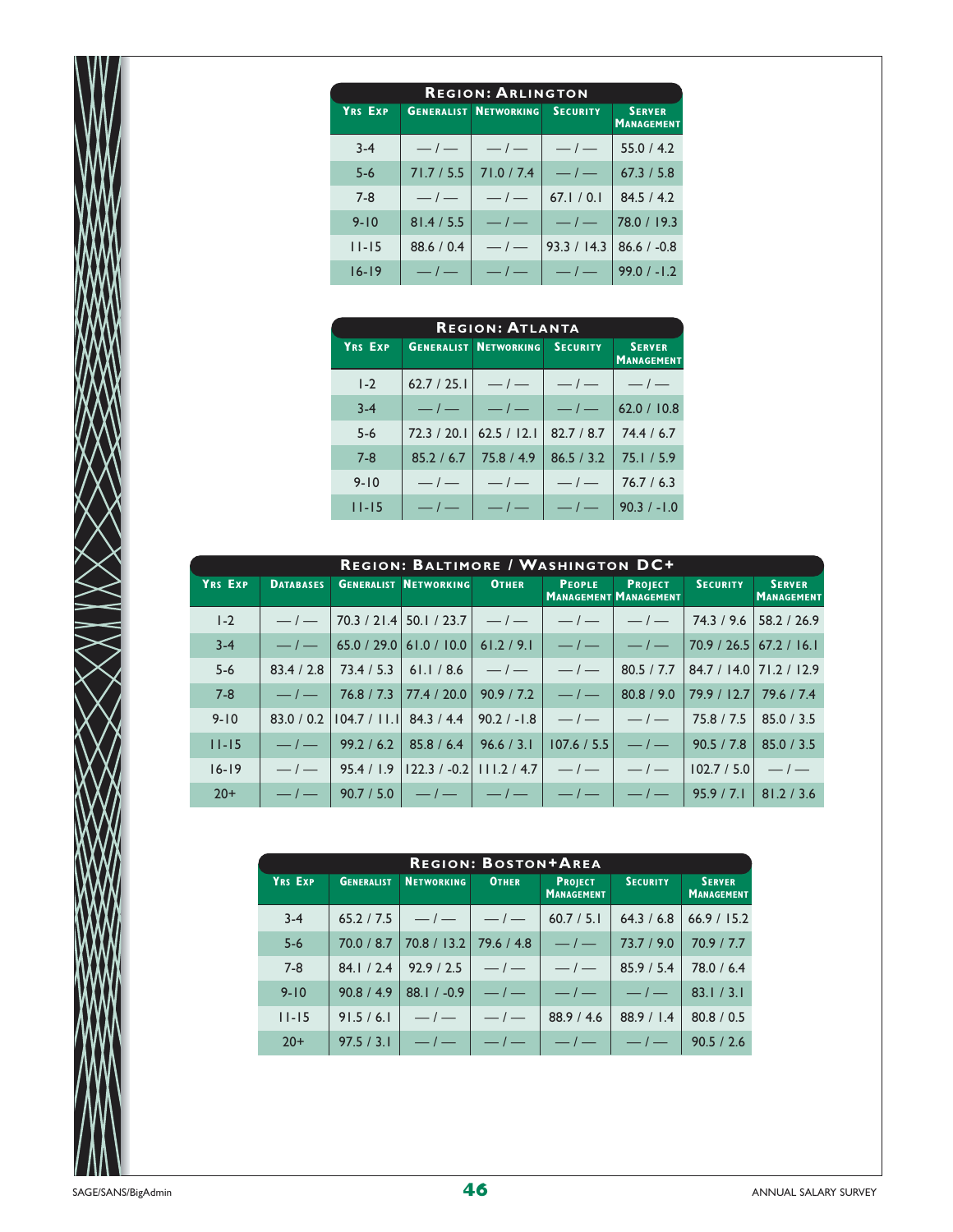|                | <b>REGION: CHICAGO</b> |                              |                 |                                    |  |  |  |  |  |  |
|----------------|------------------------|------------------------------|-----------------|------------------------------------|--|--|--|--|--|--|
| <b>YRS EXP</b> |                        | <b>GENERALIST NETWORKING</b> | <b>SECURITY</b> | <b>SERVER</b><br><b>MANAGEMENT</b> |  |  |  |  |  |  |
| $1-2$          | 50.8 / 40.6            | $-1$                         | $-1$            | $-1$                               |  |  |  |  |  |  |
| $3 - 4$        | $60.9 / -2.1$          | $-/-$                        | 69.4/6.9        | 60.4 / 29.5                        |  |  |  |  |  |  |
| $5-6$          | 72.4/6.8               | 77.1 / 27.1                  | 67.4/12.2       | 80.9 / 5.9                         |  |  |  |  |  |  |
| $7 - 8$        | 80.9 / 3.8             | 64.7 / 0.7                   | $-1$            | 83.6 / 4.8                         |  |  |  |  |  |  |
| $9 - 10$       | $-1$                   | 82.5 / 4.2                   | $-/-$           | 94.0 / 3.3                         |  |  |  |  |  |  |
| $11 - 15$      | 82.3 / 1.2             | 96.7 / 7.3                   | 87.4 / 7.8      | 93.9 / 7.0                         |  |  |  |  |  |  |
| $16 - 19$      |                        |                              |                 |                                    |  |  |  |  |  |  |
| $20+$          | 79.0 / 0.5             | — / —                        | $-/-$           | — / —                              |  |  |  |  |  |  |

|           | <b>REGION: DENVER / FRONT RANGE</b> |                                       |            |                                    |  |  |  |  |  |
|-----------|-------------------------------------|---------------------------------------|------------|------------------------------------|--|--|--|--|--|
| YRS EXP   |                                     | <b>GENERALIST NETWORKING SECURITY</b> |            | <b>SERVER</b><br><b>MANAGEMENT</b> |  |  |  |  |  |
| $1-2$     | $-/-$                               | $-/-$                                 | $-/-$      | 54.5 / 16.0                        |  |  |  |  |  |
| $3 - 4$   | $-/-$                               | 71.1 / 6.7                            | $-/-$      | 55.3 / 4.9                         |  |  |  |  |  |
| $5 - 6$   | 73.1 / 14.0                         | 77.3 / 11.2                           | $-/-$      | 64.0 / 5.2                         |  |  |  |  |  |
| $7 - 8$   | $--- / ---$                         | 64.5 / 3.1                            | $-/-$      | 75.4 / 5.8                         |  |  |  |  |  |
| $9 - 10$  | 97.4 / 8.0                          | $-/-$                                 | $-/-$      | 79.7/2.0                           |  |  |  |  |  |
| $11 - 15$ | 83.4 / 2.9                          | 74.1/2.6                              | $-/-$      | 82.1 / 2.7                         |  |  |  |  |  |
| $16 - 19$ | 73.8 / 5.3                          | $-/-$                                 | $-/-$      | $96.7 / - 10.4$                    |  |  |  |  |  |
| $20+$     | $-/-$                               | $-/-$                                 | 84.3 / 9.8 | $-/-$                              |  |  |  |  |  |

|           |                   |                    | <b>REGION: LOS ANGELES</b>               |                                     |                                                                    |                                    |
|-----------|-------------------|--------------------|------------------------------------------|-------------------------------------|--------------------------------------------------------------------|------------------------------------|
| YRS EXP   | <b>GENERALIST</b> | <b>NETWORKING</b>  | <b>OTHER</b>                             | <b>PROJECT</b><br><b>MANAGEMENT</b> | <b>SECURITY</b>                                                    | <b>SERVER</b><br><b>MANAGEMENT</b> |
| $1-2$     |                   |                    |                                          |                                     | $75.5 / 54.8$ $-/         80.0 / 12.5$ $-/-$                       |                                    |
| $3 - 4$   |                   |                    |                                          |                                     | $58.8 / 18.3   67.5 / 14.2   77.0 / 25.7   -1 -   -   60.4 / 16.4$ |                                    |
| $5-6$     |                   |                    |                                          |                                     | $67.9 / -0.8$ $-/ 65.0 / 23.1$ $-/ 69.0 / 15.2$ $70.9 / 8.8$       |                                    |
| $7 - 8$   |                   |                    | 84.1 / 9.4   57.4 / 18.3   $-7 -$   $-7$ |                                     | $\mid$ 79.7 / 7.4 $\mid$ 77.3 / 4.9                                |                                    |
| $9 - 10$  | 95.5 / 7.0        | $66.5 / 7.7$ $-/-$ |                                          |                                     | $ 90.1/8.6 $ -/- 85.6/1.3                                          |                                    |
| $11 - 15$ |                   |                    |                                          |                                     |                                                                    |                                    |

|                | <b>REGION: MILWAUKEE</b> |                                       |             |                                    |  |  |  |  |  |  |  |
|----------------|--------------------------|---------------------------------------|-------------|------------------------------------|--|--|--|--|--|--|--|
| <b>YRS EXP</b> |                          | <b>GENERALIST NETWORKING SECURITY</b> |             | <b>SERVER</b><br><b>MANAGEMENT</b> |  |  |  |  |  |  |  |
| $1-2$          | 37.9 / 32.6              | $-1$                                  | $-1$        | $-1$                               |  |  |  |  |  |  |  |
| $3 - 4$        | 52.5/4.4                 | $-1-$                                 | $-1-$       | $-1-$                              |  |  |  |  |  |  |  |
| $5-6$          | 56.4 / 3.4               | $-1$                                  | 58.7 / 12.4 | 59.6 / 7.1                         |  |  |  |  |  |  |  |
| $7 - 8$        | $-1$                     | 68.7 / 8.3                            | $-1$        | 72.2 / 6.2                         |  |  |  |  |  |  |  |
| $9 - 10$       | $64.5 / -0.8$            | $-1$                                  | $-1$        | 67.7/2.9                           |  |  |  |  |  |  |  |
| $11 - 15$      | 68.6 / 4.1               | $-1-$                                 | $-/-$       | 67.5 / 5.2                         |  |  |  |  |  |  |  |

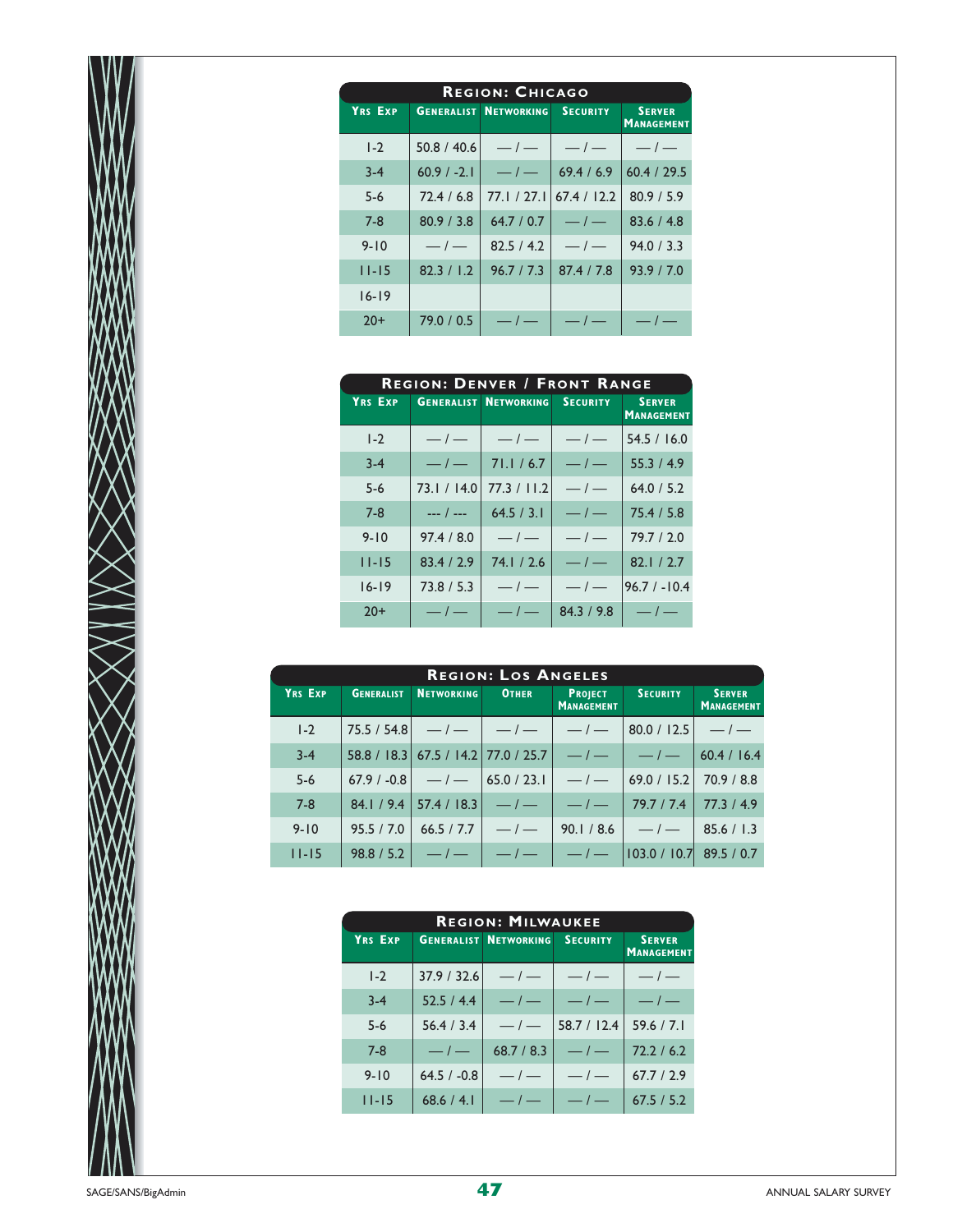|           | <b>REGION: MINNEAPOLIS / ST. PAUL</b> |                 |                                    |
|-----------|---------------------------------------|-----------------|------------------------------------|
| YRS EXP   | <b>GENERALIST</b>                     | <b>SECURITY</b> | <b>SERVER</b><br><b>MANAGEMENT</b> |
| $3 - 4$   | 60.8 / 10.7                           | $-/-$           | 60.2 / 7.0                         |
| $5 - 6$   | $-/-$                                 | 65.7 / 19.5     | 68.4 / 8.1                         |
| $7 - 8$   | 66.4 / 10.5                           | $-1$            | 76.2 / 8.1                         |
| $9 - 10$  | 64.3/9.4                              | 92.4 / 0.5      | 80.   /   3.                       |
| $11 - 15$ | $65.3 / -3.4$                         | $-1$            | $-1$                               |
| $20+$     | $-/-$                                 | 79.6 / 4.1      | 97.0 / 5.0                         |

|           |                  |                                                                            | <b>REGION: NEW YORK</b>                            |                                        |                                          |
|-----------|------------------|----------------------------------------------------------------------------|----------------------------------------------------|----------------------------------------|------------------------------------------|
| YRS EXP   | <b>DATABASES</b> |                                                                            | <b>GENERALIST   HELP DESK   NETWORKING   OTHER</b> | <b>SECURITY</b>                        | SERVER <sub>1</sub><br><b>MANAGEMENT</b> |
| $1-2$     |                  | $57.2 / 4.6   69.9 / 39.9   -1 -   -1 -   -1 -   -1 - 61.1 / 26.8$         |                                                    |                                        |                                          |
| $3 - 4$   |                  | $-/-$ 53.8 / 10.2 $-/  -/     -$ 77.8 / 8.7 62.1 / 29.8                    |                                                    |                                        |                                          |
| $5-6$     |                  | $-/-$   80.1 / 7.6   70.2 / 5.2   65.5 / 5.3                               |                                                    | 73.8 / 12.1   89.1 / 8.0   85.4 / 10.5 |                                          |
| $7 - 8$   |                  | $-/-$   100.7 / 5.0   $-/-$   69.7 / 7.7   $-/-$   81.5 / 4.4   96.5 / 6.0 |                                                    |                                        |                                          |
| $9 - 10$  |                  | $-/-$   97.7 / 8.8   $-/-$   $-/-$                                         |                                                    | $-/-$ 112.8 / 13.2 117.3 / 7.6         |                                          |
| $11 - 15$ |                  | $-/-$   105.6 / 5.0   $-/-$   93.4 / 6.3                                   |                                                    | $-/-$   128.2 / -2.6   128.6 / 4.2     |                                          |
| $20+$     |                  | $-1  -1  -1  -1 -$                                                         |                                                    | $-/-$  117.7 / 13.6 $-/-$              |                                          |

|           |                   | <b>REGION: PHILADELPHIA</b> |                  |                 |                                    |
|-----------|-------------------|-----------------------------|------------------|-----------------|------------------------------------|
| YRS EXP   | <b>GENERALIST</b> | <b>NETWORKING</b>           | <b>OTHER</b>     | <b>SECURITY</b> | <b>SERVER</b><br><b>MANAGEMENT</b> |
| $1-2$     | $-/-$             | $-1$                        | $71.2/8.2$ $-/-$ |                 | $\vert -\vert$                     |
| $3 - 4$   | $-1$              | 44.7 / 3.5                  | $-1$             | 65.5 / 15.3     | 51.5/10.9                          |
| $5-6$     | 82.6 / 1.6        | 84.7 / 3.9                  | $-1-$            | 60.7 / 8.5      | 67.1/7.5                           |
| $7 - 8$   | 67.0 / 7.4        | 87.5 / 7.1                  | $-/-$            | 80.7 / 14.5     | 85.3 / 6.7                         |
| $9 - 10$  | $-/-$             | $-1$                        | $-/-$            | 91.7 / 7.5      | 91.6 / 2.0                         |
| $11 - 15$ | $-1$              | $-1-$                       | 78.6 / 10.9      | $-1$            | 99.8 / 2.9                         |
| $16 - 19$ | $-/-$             | $-1$                        | $\vert -\vert$   | $-1$            | 86.7 / 3.5                         |
| $20+$     | $86.0 / -7.0$     | $-1-$                       | $-1$             | $-/-$           | $-/-$                              |

|           |                   |                                   | REGION: SAN JOSE+ BAY AREA                                                    |                 |                                    |
|-----------|-------------------|-----------------------------------|-------------------------------------------------------------------------------|-----------------|------------------------------------|
| YRS EXP   | <b>GENERALIST</b> | <b>HELP DESK NETWORKING OTHER</b> |                                                                               | <b>SECURITY</b> | <b>SERVER</b><br><b>MANAGEMENT</b> |
| $1-2$     |                   |                                   |                                                                               |                 |                                    |
| $3 - 4$   |                   |                                   | $81.6 / 9.5$ $-/ 75.0 / 12.8$ $-/-$ 88.0/8.4 73.3/5.8                         |                 |                                    |
| $5-6$     |                   |                                   | 85.0 / 9.2   82.2 / 19.3   85.9 / 11.7   80.7 / 4.3                           | 91.8 / 6.0      | 85.1 / 2.4                         |
| $7 - 8$   |                   |                                   | $98.5 / 5.7$ $-/ 90.4 / 9.1$ $-/ 101.9 / 6.6$ $96.2 / 0.8$                    |                 |                                    |
| $9 - 10$  |                   |                                   | $ 105.9 / 1.3 $ - $ - $   13.6 / 17.2   101.8 / 5.0 $ $ - $ - $   100.9 / 1.8 |                 |                                    |
| $11 - 15$ |                   |                                   | $ 107.1/0.5 $ - $ - $ 93.7/3.5 $ $ - $ - $ 109.7/2.8 108.0/2.3                |                 |                                    |
| $16 - 19$ |                   |                                   | $ 123.7/2.4 $ -/- $                 -$                                        |                 |                                    |
| $20+$     |                   |                                   | $ 108.8 / 5.6 $ -/- $   $ -/- $ 106.4 / 24.4 $ -/- $ 111.8 / 3.3 $            |                 |                                    |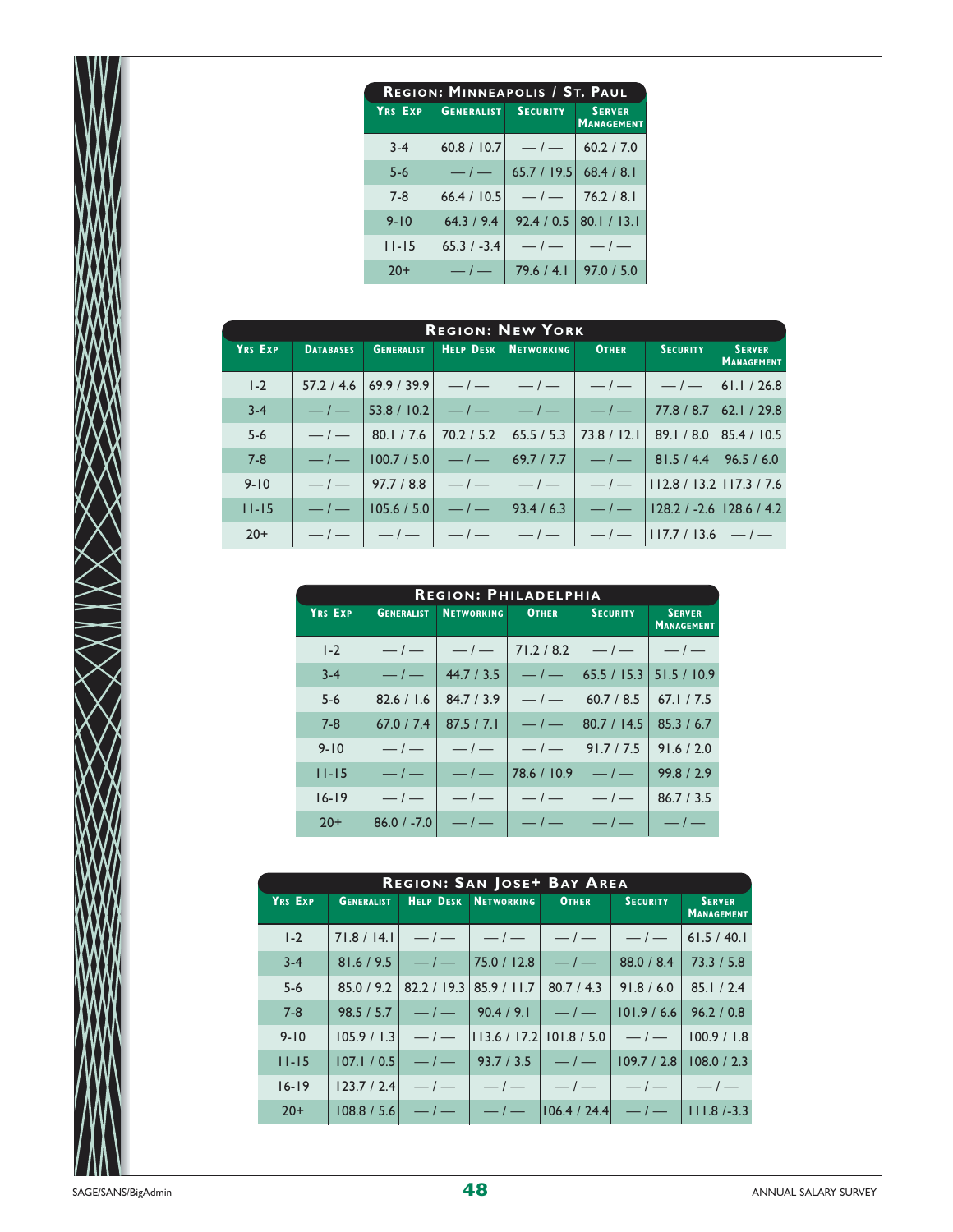

|                | <b>REGION: SEATTLE</b> |                         |              |                 |                                    |  |  |  |  |  |  |
|----------------|------------------------|-------------------------|--------------|-----------------|------------------------------------|--|--|--|--|--|--|
| <b>YRS EXP</b> | <b>GENERALIST</b>      | <b>NETWORKING</b>       | <b>OTHER</b> | <b>SECURITY</b> | <b>SERVER</b><br><b>MANAGEMENT</b> |  |  |  |  |  |  |
| $1-2$          | $-/-$                  | $-1$ $-1$ $-1$          |              | $-1$            | 53.0 / 1.2                         |  |  |  |  |  |  |
| $3 - 4$        |                        | 59.2 / 12.3 42.6 / 10.5 | 71.4/5.1     | $-/-$           | 62.3 / 16.7                        |  |  |  |  |  |  |
| $5-6$          | 55.5/6.4               | 72.9 / 12.9 75.9 / 26.7 |              | 72.7/8.1        | 65.5 / 14.2                        |  |  |  |  |  |  |
| $7 - 8$        | 82.9 / 11.3            | $-1-$                   | $-1-$        | 78.0 / 0.7      | 74.9/5.6                           |  |  |  |  |  |  |
| $9 - 10$       | 71.7/6.4               | $-1-$                   | $-1$         | 78.5 / 5.4      | $77.5 / -1.7$                      |  |  |  |  |  |  |
| $11 - 15$      | 83.5 / 8.8             |                         |              | $\vert -\vert$  | $80.5 / -1.6$                      |  |  |  |  |  |  |

These charts show more aggregated areas, such as whole countries or large regions of the USA.All numbers are converted to USA dollars, since members of some countries reported their incomes in more than one currency. The boxes show salary in thousands and change in percent

|                             | YEARS EXPERIENCE |              |              |                          |                          |             |                |                          |
|-----------------------------|------------------|--------------|--------------|--------------------------|--------------------------|-------------|----------------|--------------------------|
| <b>REGION</b>               | $1-2$            | $3 - 4$      | $5 - 6$      | $7 - 8$                  | $9 - 10$                 | $11 - 15$   | $16 - 19$      | $20 +$                   |
| New England                 | 61.3             | 64.9         | 70.7         | 82.3                     | 84.4                     | 86.2        | 87.3           | 94.6                     |
| (CT, ME, MA, NH, RI, VT)    | 10.8             | 9.0          | 7.5          | 4.3                      | 4.3                      | 3.4         | 2.9            | 2.9                      |
| Middle Atlantic             | 54.4             | 56.2         | 73.6         | 79.4                     | 93.0                     | 93.4        | 96.5           | 100.7                    |
| (NJ, NY, PA)                | 23.9             | 14.5         | 8.0          | 6.9                      | $6.5$                    | 4.5         | 1.3            | 5.7                      |
| East North Central          | 50.0             | 54.3         | 62.4         | 68.4                     | 73.5                     | 78.4        | 80.1           | 79.6                     |
| (IL, IN, MI, OH, WI)        | 18.3             | 10.3         | 12.4         | 6.0                      | 5.1                      | 5.7         | 3.2            | 3.6                      |
| West North Central (IA,     | 52.9             | 53.4         | 63.2         | 68.0                     | 71.6                     | 75.9        | 88.1           | 82.1                     |
| KS, MN, MO, NB, ND, SD)     | 21.0             | 7.8          | 10.0         | 6.8                      | 6.8                      | 3.4         | 8.2            | 2.0                      |
| South Atlantic (DE, DC, FL, | 56.2             | 60.4         | 67.9         | 77.0                     | 79.2                     | 84.8        | 92.8           | 86.I                     |
| GA, MD, NC, SC, VA, WV)     | 21.8             | 16.8         | 8.9          | 9.8                      | 4.7                      | 4.6         | 2.8            | 5.8                      |
| <b>East South Central</b>   | 39.1             | 51.9         | 59.2         | 60.0                     | 72.0                     | 74.1        | 64.7           | 87.4                     |
| (AL, KY, MS, TN)            | 37.5             | 15.4         | 7.0          | 4.0                      | 6.0                      | 6.8         | 3.5            | 4.2                      |
| <b>West South Central</b>   | 54.8             | 52.8         | 62.0         | 73.4                     | 73.7                     | 84.7        | 90.5           | 85.5                     |
| (AR, LA, OK, TX)            | 16.0             | 14.2         | 9.9          | 5.7                      | 8.7                      | 2.7         | 5.6            | 7.7                      |
| Mountain (AZ, CO, ID, MT,   | 56.4             | 53.3         | 62.1         | 67.8                     | 80.0                     | 80.7        | 82.3           | 88.2                     |
| NV, NM, UT, WY)             | 10.3             | 14.6         | 8.1          | 6.9                      | 6.5                      | 6.2         | 2.7            | 6.3                      |
| Pacific                     | 64.9             | 63.5         | 71.6         | 83.0                     | 86.9                     | 93.6        | 97.3           | 99.3                     |
| (AK, CA, HI, OR, WA)        | 29.3             | 11.3         | 8.7          | 5.6                      | 8.1                      | 4.7         | 5.6            | 6.3                      |
| Afghanistan                 |                  | 45.8<br>12.0 | 69.4<br>7.5  | 73.8<br>9.8              |                          | 83.6<br>1.3 |                |                          |
| <b>Albania</b>              |                  |              | 64.7<br>6.6  | ۵                        |                          | 87.6<br>8.7 |                |                          |
| Algeria                     |                  |              |              |                          |                          | 71.7<br>6.9 | 78.0<br>$-1.5$ | 91.8<br>4.4              |
| Australia                   | 40.3             | 42.5         | 45.2         | 51.5                     | 59.2                     | 58.0        | 52.4           | 55.9                     |
|                             | 14.0             | 15.6         | 2.1          | 10.4                     | 4.6                      | 5.0         | 1.7            | 6.3                      |
| Belgium                     | 44.6<br>12.5     | 36.7<br>15.1 | 54.1<br>7.8  | $\overline{\phantom{0}}$ | $\overline{\phantom{0}}$ | —           |                | $\overline{\phantom{0}}$ |
| <b>Brazil</b>               |                  |              | 36.2<br>11.1 | 득                        |                          | $\equiv$    |                |                          |
| Canada                      | 39.9             | 41.8         | 47.9         | 50.7                     | 56.3                     | 59.3        | 55.9           | 64.9                     |
|                             | 14.7             | 15.0         | 7.1          | 6.8                      | 5.9                      | 4.3         | 3.0            | 2.3                      |
| Denmark                     |                  | 63.2<br>38.6 |              | 58.2<br>15.0             |                          |             |                |                          |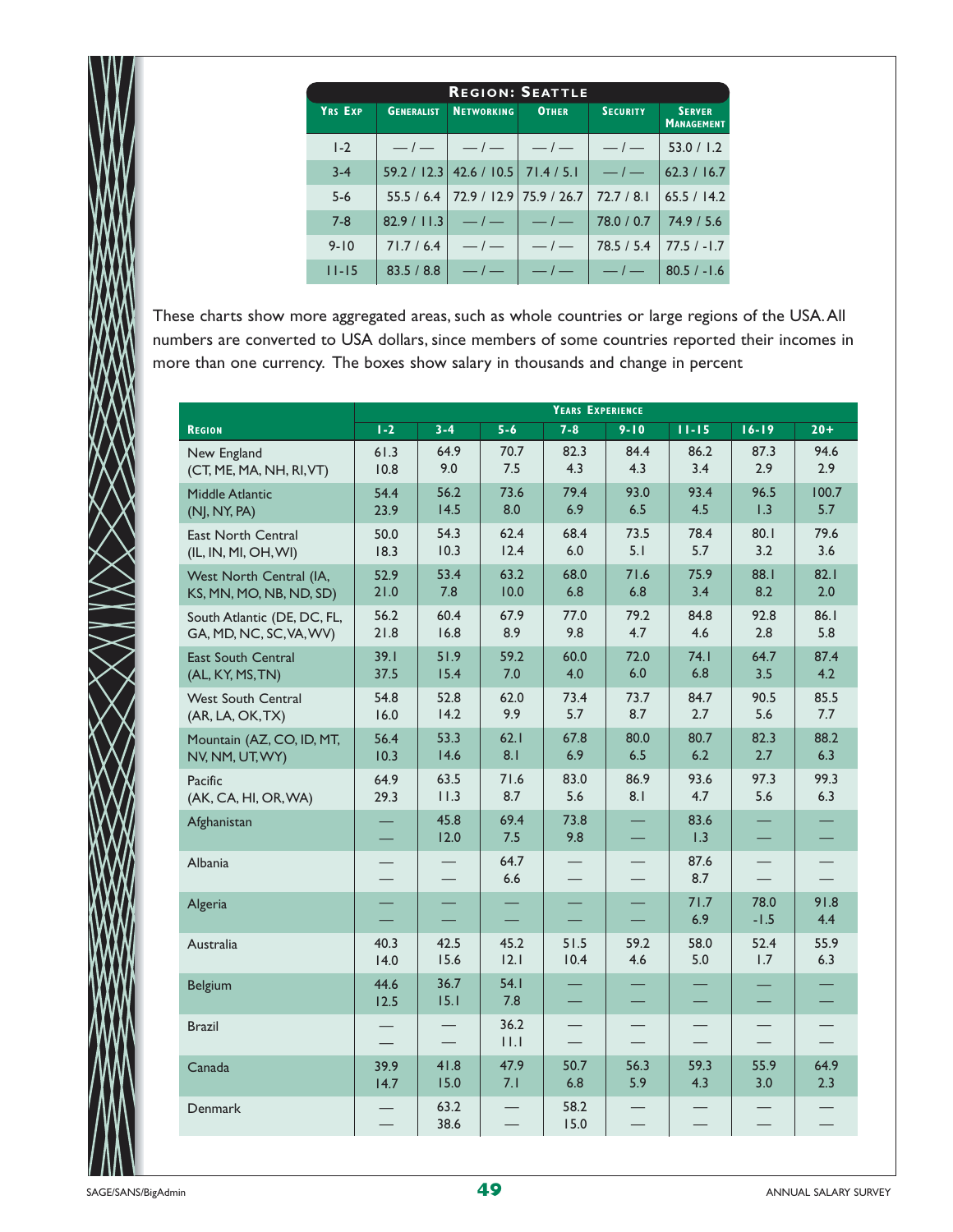

|                | YEARS EXPERIENCE |              |              |               |              |             |             |             |  |
|----------------|------------------|--------------|--------------|---------------|--------------|-------------|-------------|-------------|--|
| <b>REGION</b>  | $1-2$            | $3 - 4$      | $5 - 6$      | $7 - 8$       | $9 - 10$     | $11 - 15$   | $16 - 19$   | $20 +$      |  |
| Finland        | 52.1<br>10.8     | 40.6<br>9.9  | 48.6<br>8.5  | 54.1<br>16.1  |              |             |             |             |  |
| France         | 52.2<br>20.2     |              | 56.3<br>10.9 |               |              |             |             |             |  |
| France, Metro  |                  | 50.6<br>11.9 |              |               |              |             |             |             |  |
| Germany        | 51.5<br>13.3     | 52.0<br>11.2 | 62.5<br>9.7  | 74.3<br>15.4  | 71.1<br>2.3  | 77.7<br>1.5 |             |             |  |
| Ireland        | 72.9<br> 2.1     | 40.0<br>6.1  | 54.3<br>7.4  | 65.0<br>6.1   | 54.9<br>4.7  | 55.8<br>6.3 |             |             |  |
| Italy          |                  | 30.0<br>8.9  | 39.2<br>14.5 |               |              |             |             |             |  |
| Japan          |                  |              | 66.6<br>17.5 | 100.3<br>26.1 |              |             |             |             |  |
| Netherlands    | 32.6<br>11.9     | 42.3<br>7.5  | 46.2<br>8.4  | 72.5<br>3.3   | 78.5<br>14.0 | 60.9<br>7.0 |             |             |  |
| New Zealand    | 32.3<br>24.4     | 39.6<br>18.1 | 37.1<br>14.7 | 51.0<br>11.9  |              |             |             |             |  |
| Norway         |                  |              | 63.1<br>3.5  | 63.9<br>8.4   | 63.6<br>2.6  |             |             |             |  |
| Portugal       |                  |              | 34.0<br>13.3 |               |              |             |             |             |  |
| Singapore      | 33.4<br>6.8      | 25.2<br>4.6  | 41.4<br>16.4 |               |              |             |             |             |  |
| South Africa   |                  | 38.2<br>26.6 | 28.4<br>26.8 | 39.6<br>22.0  |              |             |             |             |  |
| Spain          |                  | 34.5<br>25.4 | 38.0<br>13.8 |               |              |             |             |             |  |
| Sweden         |                  | 43.9<br>15.5 | 52.2<br>16.0 |               |              |             |             |             |  |
| Switzerland    |                  | 70.2<br>17.1 | 80.2<br>11.7 | 81.7<br>1.4   | 98.2<br> 2.1 |             |             |             |  |
| United Kingdom | 42.7<br>16.5     | 53.8<br>9.9  | 62.8<br>11.0 | 60.9<br>8.3   | 74.8<br>5.3  | 75.2<br>3.6 | 77.4<br>5.1 | 88.I<br>0.7 |  |

|           | REGION: NEW ENGLAND (CT, ME, MA, NH, RI, VT) |                   |              |                                     |                 |                                    |  |  |  |  |  |  |
|-----------|----------------------------------------------|-------------------|--------------|-------------------------------------|-----------------|------------------------------------|--|--|--|--|--|--|
| YRS EXP   | <b>GENERALIST</b>                            | <b>NETWORKING</b> | <b>OTHER</b> | <b>PROJECT</b><br><b>MANAGEMENT</b> | <b>SECURITY</b> | <b>SERVER</b><br><b>MANAGEMENT</b> |  |  |  |  |  |  |
| $1-2$     | $-1$                                         | $-/-$             | $-/-$        | $-1$                                | $-/-$           | 55.3 / 13.8                        |  |  |  |  |  |  |
| $3 - 4$   | 65.0 / 7.1                                   | $-1-$             | $-/-$        | 60.7 / 5.1                          | 64.3 / 6.8      | 66.9 / 14.6                        |  |  |  |  |  |  |
| $5-6$     | 67.1/6.7                                     | 68.1 / 8.2        | 79.6 / 4.8   | $-1$                                | 73.7/9.0        | 70.1 / 7.8                         |  |  |  |  |  |  |
| $7 - 8$   | 80.6 / 3.9                                   | 85.6 / 2.9        | $-1-$        | $-1$                                | 85.5 / 4.5      | 78.7 / 5.2                         |  |  |  |  |  |  |
| $9 - 10$  | 90.8 / 4.9                                   | $88.1 / -0.9$     | $-1$         | $-1-$                               | $-1$            | 83.1 / 3.1                         |  |  |  |  |  |  |
| $11 - 15$ | 93.7 / 5.8                                   | $-1$              | $-1-$        | $-1$                                | 82.7/2.0        | 82.5 / 2.4                         |  |  |  |  |  |  |
| $16 - 19$ | $-1$                                         | $-1$              | $-/-$        | $-1$                                | $-1$            | 87.8 / 2.9                         |  |  |  |  |  |  |
| $20+$     | 92.5 / 3.0                                   | $-1-$             | $-1$         | $-1$                                | $-1-$           | 90.5 / 2.6                         |  |  |  |  |  |  |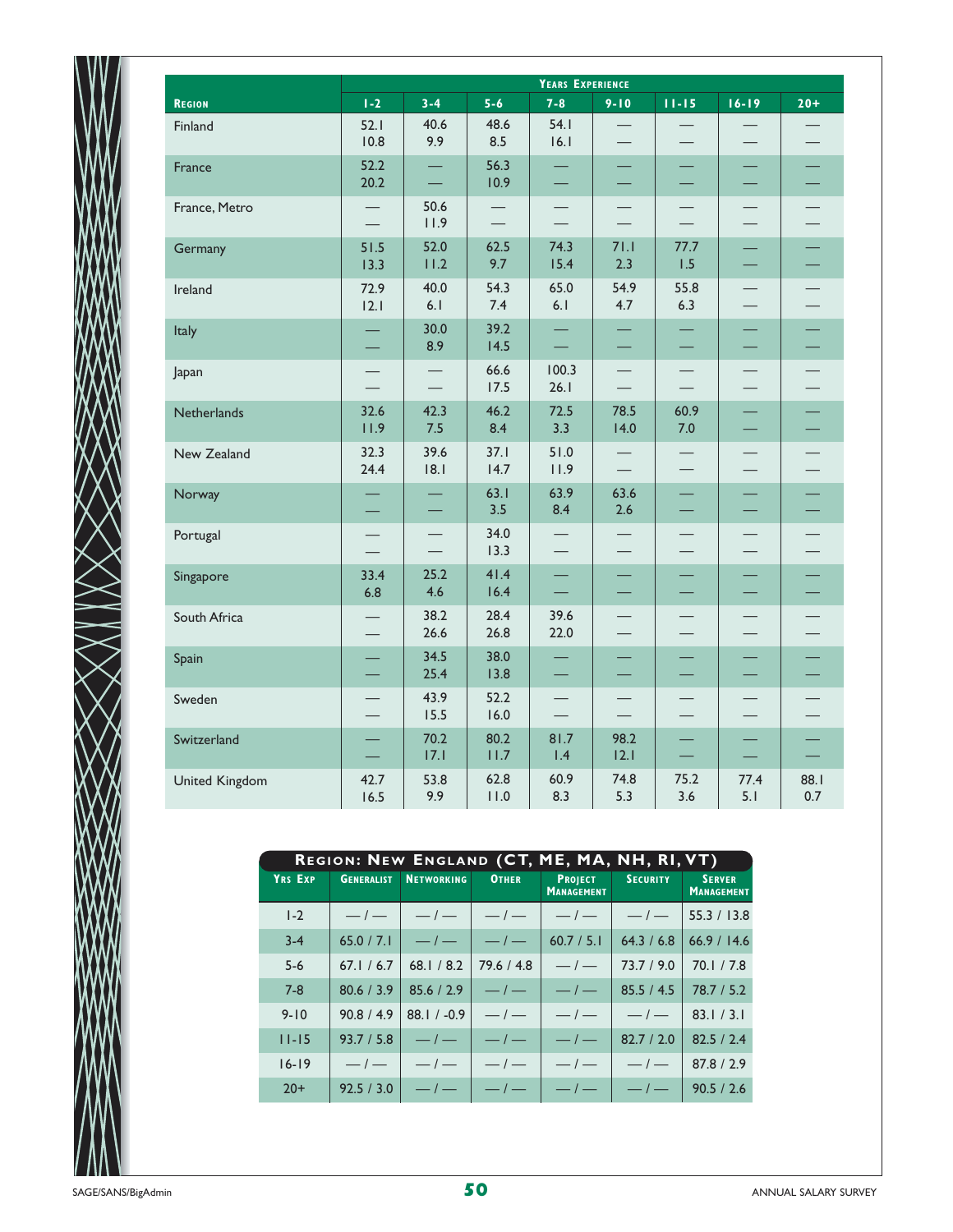| <b>HELP DESK</b><br><b>NETWORKING</b><br>YRS EXP<br><b>DATABASES</b><br><b>GENERALIST</b><br><b>OTHER</b><br><b>PEOPLE</b><br><b>PROJECT</b><br><b>SECURITY</b><br><b>MANAGEMENT</b><br><b>MANAGEMENT</b><br>35.8 / 18.8<br>57.2 / 4.6<br>54.1 / 42.2<br>$-/-$<br>72.4 / 9.3<br>$1-2$<br>$-1$<br>$-/-$<br>$-/-$<br>$\frac{1}{1-\epsilon}$<br>$\frac{1}{2}$<br>$3-4$<br>$-/-$<br>50.4 / 8.2<br>58.5 / 5.5<br>63.1 / 13.8<br>$-1-$<br>73.9 / 12.1<br>$-/-$<br>76.2 / 5.4<br>64.5 / 6.4<br>66.0 / $4.9$<br>75.7 / 12.8<br>$-/-$<br>92.2 / 13.1<br>75.2 / 6.4<br>$5-6$<br>$-1-$<br>80.4 / 5.3<br>67.5 / 9.3<br>$\frac{1}{2}$<br>$-1-$<br>$7 - 8$<br>$-/-$<br>72.1 / 7.8<br>81.7 / 9.2<br>$9 - 10$<br>88.7 / 4.5<br>69.8 / 6.2<br>$-1$<br>99.3 / 25.4<br>94.2 / 7.4<br>$-/-$<br>$-1$<br>111.7 / 2.4<br>$-1-$<br>97.1 / 3.3<br>$-1-$<br>77.9 / 5.5<br>83.8 / 10.6<br>$-1-$<br>$-/-$<br>94.8 / 3.3<br>$11 - 15$<br>$16 - 19$<br>$-1-$<br>$-1$<br>$-/-$<br>$-/-$<br>$-/-$<br>$-/-$<br>$-1-$<br>$111.1 / -7.3$<br>$-\sqrt{}$<br>$-1-$<br>$-\!\!\!-\!\!\!-$<br>$ 129.9 $ / 15.2<br>$20+$<br>$106.6 / -1.3$<br>79.8 / 3.5<br>$-1-$<br>$-/-$<br>REGION: EAST NORTH CENTRAL (IL, IN, MI, OH, WI)<br><b>HELP DESK</b><br><b>NETWORKING</b><br><b>OTHER</b><br><b>PEOPLE</b><br>YRS EXP<br><b>DATABASES</b><br><b>GENERALIST</b><br><b>SECURITY</b><br><b>MANAGEMENT</b><br>38.3 / 12.1<br>37.9 / 35.1<br>$\frac{1}{2}$<br>45.5 / 53.1<br>47.9 / 22.8<br>53.5 / 9.2<br>$1-2$<br>71.2 / 5.0<br>$\frac{1}{2}$<br>54.3 / 17.6<br>50.0 / 8.1<br>49.6 / 16.7<br>48.4 / 9.7<br>$-/-$<br>61.9 / 8.7<br>$3 - 4$<br>$-/-$<br>58.9 / 6.8<br>46.1 / 7.4<br>63.5 / 14.3<br>65.4 / 10.8<br>63.6 / 15.3<br>$5-6$<br>58.3 / 39.5<br>66.7 / 7.5<br>67.2 / 8.7<br>66.6 $/ 4.7$<br>60.3 / 6.6<br>60.6 / 5.8<br>61.1 / 15.5<br>73.2 / 4.4<br>$7 - 8$<br>$-/-$<br>$-/-$<br>$9 - 10$<br>69.6 / 5.4<br>71.6 / 1.5<br>61.8 / 4.8<br>69.2 / 6.6<br>74.6 / 6.8<br>$-\sqrt{}$<br>$-\sqrt{}$<br>$11 - 15$<br>78.2 / 3.0<br>74.0 / 6.0<br>74.1 / 5.4<br>93.0 / 2.5<br>78.2 / 5.3<br>$-/-$<br>$-1-$<br>$-/-$<br>$-/-$<br>$77.6 / -5.1$<br>$16 - 19$<br>74.9 / 2.6<br>86.5 / 7.1 | <b>SERVER</b><br><b>MANAGEMENT</b><br>48.8 / 2.7<br>56.6 / 12.1<br>65.3 / 10.2<br>72.5 / 5.6<br>79.8 / 6.0<br>78.0 / 8.8<br>86.0 / 6.0<br>$-/-$<br>$-1-$<br>$-\!\!\!-\!\!\!-$<br>$20+$<br>80.2 / 2.8<br>$-1-$<br>$-1-$<br>80.0 / 4.0<br>62.4 / 5.1 |  |       | REGION: MIDDLE ATLANTIC (NJ, NY, PA) |            |                   |            |                   |                                    |
|-------------------------------------------------------------------------------------------------------------------------------------------------------------------------------------------------------------------------------------------------------------------------------------------------------------------------------------------------------------------------------------------------------------------------------------------------------------------------------------------------------------------------------------------------------------------------------------------------------------------------------------------------------------------------------------------------------------------------------------------------------------------------------------------------------------------------------------------------------------------------------------------------------------------------------------------------------------------------------------------------------------------------------------------------------------------------------------------------------------------------------------------------------------------------------------------------------------------------------------------------------------------------------------------------------------------------------------------------------------------------------------------------------------------------------------------------------------------------------------------------------------------------------------------------------------------------------------------------------------------------------------------------------------------------------------------------------------------------------------------------------------------------------------------------------------------------------------------------------------------------------------------------------------------------------------------------------------------------------------------------------------------------------------------------------------------------------------------------------------------------------------|----------------------------------------------------------------------------------------------------------------------------------------------------------------------------------------------------------------------------------------------------|--|-------|--------------------------------------|------------|-------------------|------------|-------------------|------------------------------------|
|                                                                                                                                                                                                                                                                                                                                                                                                                                                                                                                                                                                                                                                                                                                                                                                                                                                                                                                                                                                                                                                                                                                                                                                                                                                                                                                                                                                                                                                                                                                                                                                                                                                                                                                                                                                                                                                                                                                                                                                                                                                                                                                                     |                                                                                                                                                                                                                                                    |  |       |                                      |            |                   |            |                   | <b>SERVER</b><br><b>MANAGEMENT</b> |
|                                                                                                                                                                                                                                                                                                                                                                                                                                                                                                                                                                                                                                                                                                                                                                                                                                                                                                                                                                                                                                                                                                                                                                                                                                                                                                                                                                                                                                                                                                                                                                                                                                                                                                                                                                                                                                                                                                                                                                                                                                                                                                                                     |                                                                                                                                                                                                                                                    |  |       |                                      |            |                   |            |                   | 50.2 / 22.6                        |
|                                                                                                                                                                                                                                                                                                                                                                                                                                                                                                                                                                                                                                                                                                                                                                                                                                                                                                                                                                                                                                                                                                                                                                                                                                                                                                                                                                                                                                                                                                                                                                                                                                                                                                                                                                                                                                                                                                                                                                                                                                                                                                                                     |                                                                                                                                                                                                                                                    |  |       |                                      |            |                   |            |                   | 56.0 / 22.0                        |
|                                                                                                                                                                                                                                                                                                                                                                                                                                                                                                                                                                                                                                                                                                                                                                                                                                                                                                                                                                                                                                                                                                                                                                                                                                                                                                                                                                                                                                                                                                                                                                                                                                                                                                                                                                                                                                                                                                                                                                                                                                                                                                                                     |                                                                                                                                                                                                                                                    |  |       |                                      |            |                   |            |                   | 72.6 / 9.2                         |
|                                                                                                                                                                                                                                                                                                                                                                                                                                                                                                                                                                                                                                                                                                                                                                                                                                                                                                                                                                                                                                                                                                                                                                                                                                                                                                                                                                                                                                                                                                                                                                                                                                                                                                                                                                                                                                                                                                                                                                                                                                                                                                                                     |                                                                                                                                                                                                                                                    |  |       |                                      |            |                   |            |                   | 81.0 / 6.3                         |
|                                                                                                                                                                                                                                                                                                                                                                                                                                                                                                                                                                                                                                                                                                                                                                                                                                                                                                                                                                                                                                                                                                                                                                                                                                                                                                                                                                                                                                                                                                                                                                                                                                                                                                                                                                                                                                                                                                                                                                                                                                                                                                                                     |                                                                                                                                                                                                                                                    |  |       |                                      |            |                   |            |                   | 99.4 / 5.6                         |
|                                                                                                                                                                                                                                                                                                                                                                                                                                                                                                                                                                                                                                                                                                                                                                                                                                                                                                                                                                                                                                                                                                                                                                                                                                                                                                                                                                                                                                                                                                                                                                                                                                                                                                                                                                                                                                                                                                                                                                                                                                                                                                                                     |                                                                                                                                                                                                                                                    |  |       |                                      |            |                   |            |                   | 97.7 / 2.9                         |
|                                                                                                                                                                                                                                                                                                                                                                                                                                                                                                                                                                                                                                                                                                                                                                                                                                                                                                                                                                                                                                                                                                                                                                                                                                                                                                                                                                                                                                                                                                                                                                                                                                                                                                                                                                                                                                                                                                                                                                                                                                                                                                                                     |                                                                                                                                                                                                                                                    |  |       |                                      |            |                   |            |                   | 86.9 / 2.8                         |
|                                                                                                                                                                                                                                                                                                                                                                                                                                                                                                                                                                                                                                                                                                                                                                                                                                                                                                                                                                                                                                                                                                                                                                                                                                                                                                                                                                                                                                                                                                                                                                                                                                                                                                                                                                                                                                                                                                                                                                                                                                                                                                                                     |                                                                                                                                                                                                                                                    |  |       |                                      |            |                   |            |                   | 93.0 / 5.7                         |
|                                                                                                                                                                                                                                                                                                                                                                                                                                                                                                                                                                                                                                                                                                                                                                                                                                                                                                                                                                                                                                                                                                                                                                                                                                                                                                                                                                                                                                                                                                                                                                                                                                                                                                                                                                                                                                                                                                                                                                                                                                                                                                                                     |                                                                                                                                                                                                                                                    |  |       |                                      |            |                   |            |                   |                                    |
|                                                                                                                                                                                                                                                                                                                                                                                                                                                                                                                                                                                                                                                                                                                                                                                                                                                                                                                                                                                                                                                                                                                                                                                                                                                                                                                                                                                                                                                                                                                                                                                                                                                                                                                                                                                                                                                                                                                                                                                                                                                                                                                                     |                                                                                                                                                                                                                                                    |  |       |                                      |            |                   |            |                   |                                    |
|                                                                                                                                                                                                                                                                                                                                                                                                                                                                                                                                                                                                                                                                                                                                                                                                                                                                                                                                                                                                                                                                                                                                                                                                                                                                                                                                                                                                                                                                                                                                                                                                                                                                                                                                                                                                                                                                                                                                                                                                                                                                                                                                     |                                                                                                                                                                                                                                                    |  |       |                                      |            |                   |            |                   |                                    |
|                                                                                                                                                                                                                                                                                                                                                                                                                                                                                                                                                                                                                                                                                                                                                                                                                                                                                                                                                                                                                                                                                                                                                                                                                                                                                                                                                                                                                                                                                                                                                                                                                                                                                                                                                                                                                                                                                                                                                                                                                                                                                                                                     |                                                                                                                                                                                                                                                    |  |       |                                      |            |                   |            |                   |                                    |
|                                                                                                                                                                                                                                                                                                                                                                                                                                                                                                                                                                                                                                                                                                                                                                                                                                                                                                                                                                                                                                                                                                                                                                                                                                                                                                                                                                                                                                                                                                                                                                                                                                                                                                                                                                                                                                                                                                                                                                                                                                                                                                                                     |                                                                                                                                                                                                                                                    |  |       |                                      |            |                   |            |                   |                                    |
|                                                                                                                                                                                                                                                                                                                                                                                                                                                                                                                                                                                                                                                                                                                                                                                                                                                                                                                                                                                                                                                                                                                                                                                                                                                                                                                                                                                                                                                                                                                                                                                                                                                                                                                                                                                                                                                                                                                                                                                                                                                                                                                                     |                                                                                                                                                                                                                                                    |  |       |                                      |            |                   |            |                   |                                    |
|                                                                                                                                                                                                                                                                                                                                                                                                                                                                                                                                                                                                                                                                                                                                                                                                                                                                                                                                                                                                                                                                                                                                                                                                                                                                                                                                                                                                                                                                                                                                                                                                                                                                                                                                                                                                                                                                                                                                                                                                                                                                                                                                     |                                                                                                                                                                                                                                                    |  |       |                                      |            |                   |            |                   |                                    |
|                                                                                                                                                                                                                                                                                                                                                                                                                                                                                                                                                                                                                                                                                                                                                                                                                                                                                                                                                                                                                                                                                                                                                                                                                                                                                                                                                                                                                                                                                                                                                                                                                                                                                                                                                                                                                                                                                                                                                                                                                                                                                                                                     |                                                                                                                                                                                                                                                    |  |       |                                      |            |                   |            |                   |                                    |
|                                                                                                                                                                                                                                                                                                                                                                                                                                                                                                                                                                                                                                                                                                                                                                                                                                                                                                                                                                                                                                                                                                                                                                                                                                                                                                                                                                                                                                                                                                                                                                                                                                                                                                                                                                                                                                                                                                                                                                                                                                                                                                                                     |                                                                                                                                                                                                                                                    |  |       |                                      |            |                   |            |                   |                                    |
| REGION: WEST NORTH CENTRAL (IA, KS, MN, MO, NB, ND, SD)                                                                                                                                                                                                                                                                                                                                                                                                                                                                                                                                                                                                                                                                                                                                                                                                                                                                                                                                                                                                                                                                                                                                                                                                                                                                                                                                                                                                                                                                                                                                                                                                                                                                                                                                                                                                                                                                                                                                                                                                                                                                             |                                                                                                                                                                                                                                                    |  |       |                                      |            | <b>MANAGEMENT</b> |            | <b>MANAGEMENT</b> |                                    |
| <b>YRS EXP</b><br><b>GENERALIST</b><br><b>NETWORKING</b><br><b>PROJECT</b><br><b>SECURITY</b><br><b>SERVER</b>                                                                                                                                                                                                                                                                                                                                                                                                                                                                                                                                                                                                                                                                                                                                                                                                                                                                                                                                                                                                                                                                                                                                                                                                                                                                                                                                                                                                                                                                                                                                                                                                                                                                                                                                                                                                                                                                                                                                                                                                                      |                                                                                                                                                                                                                                                    |  | $1-2$ |                                      | 46.0 / 5.9 | $-/-$             | 60.0 / 2.7 | 45.7 / 48.5       |                                    |
| 53.5 / 25.0                                                                                                                                                                                                                                                                                                                                                                                                                                                                                                                                                                                                                                                                                                                                                                                                                                                                                                                                                                                                                                                                                                                                                                                                                                                                                                                                                                                                                                                                                                                                                                                                                                                                                                                                                                                                                                                                                                                                                                                                                                                                                                                         |                                                                                                                                                                                                                                                    |  |       |                                      |            |                   |            |                   |                                    |
| 55.1 / 10.0 39.1 / 10.8<br>$-1$<br>$3 - 4$<br>57.6 / 6.1<br>56.3 / 5.8                                                                                                                                                                                                                                                                                                                                                                                                                                                                                                                                                                                                                                                                                                                                                                                                                                                                                                                                                                                                                                                                                                                                                                                                                                                                                                                                                                                                                                                                                                                                                                                                                                                                                                                                                                                                                                                                                                                                                                                                                                                              |                                                                                                                                                                                                                                                    |  |       |                                      |            |                   |            |                   |                                    |

| REGION: WEST NORTH CENTRAL (IA, KS, MN, MO, NB, ND, SD) |                   |                   |                                     |                 |                                    |  |  |  |  |  |  |
|---------------------------------------------------------|-------------------|-------------------|-------------------------------------|-----------------|------------------------------------|--|--|--|--|--|--|
| YRS EXP                                                 | <b>GENERALIST</b> | <b>NETWORKING</b> | <b>PROJECT</b><br><b>MANAGEMENT</b> | <b>SECURITY</b> | <b>SERVER</b><br><b>MANAGEMENT</b> |  |  |  |  |  |  |
| $1-2$                                                   | 53.5 / 25.0       | 46.0 / 5.9        | $-1$                                | 60.0 / 2.7      | 45.7 / 48.5                        |  |  |  |  |  |  |
| $3 - 4$                                                 | 55.1 / 10.0       | 39.1 / 10.8       | $-1$                                | 57.6 / 6.1      | 56.3 / 5.8                         |  |  |  |  |  |  |
| $5-6$                                                   | 52.7/5.9          | 65.1 / 9.0        | 64.8 / 19.5                         | 68.7 / 10.9     | 63.4 / 11.7                        |  |  |  |  |  |  |
| $7 - 8$                                                 | 65.3 / 11.1       | 67.7 / 9.5        | $-1$                                | 71.9 / 4.0      | 67.6 / 5.5                         |  |  |  |  |  |  |
| $9 - 10$                                                | 64.4 / 6.2        | 68.8 / 6.5        | $-1$                                | 85.9 / 1.3      | 69.4 / 11.9                        |  |  |  |  |  |  |
| $11 - 15$                                               | 66.3 / 3.5        | 83.5 / 4.9        | $-1$                                | 81.1 / 1.1      | 76.2 / 4.8                         |  |  |  |  |  |  |
| $16 - 19$                                               | $-/-$             | $-1$              | $-1$                                | 89.0 / 10.6     | 98.6 / 7.7                         |  |  |  |  |  |  |
| $20+$                                                   | $-1$              | $-1$              | $-1$                                | 75.2 / 0.9      | 91.0 / 2.8                         |  |  |  |  |  |  |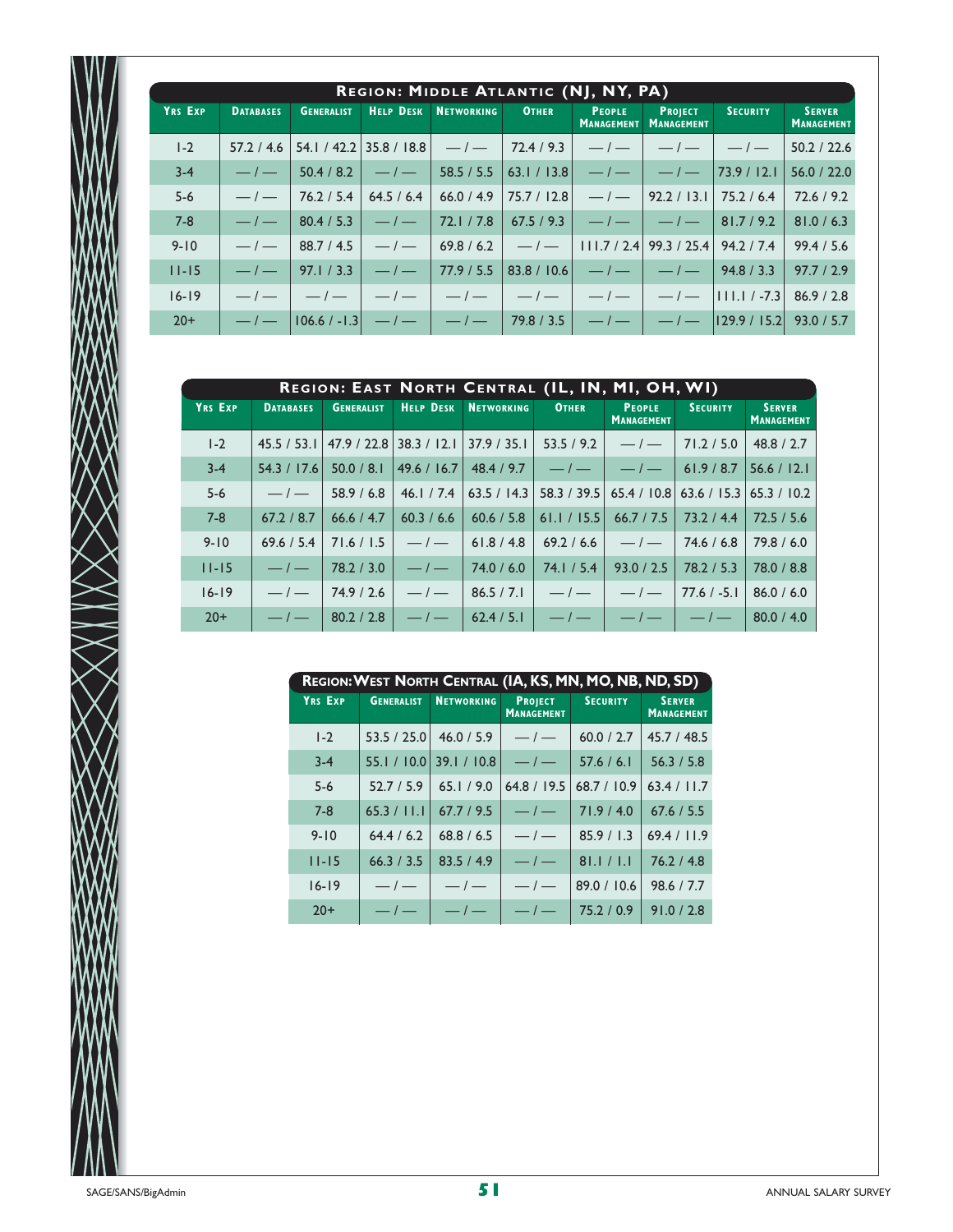|           | REGION: SOUTH ATLANTIC (DE, DC, FL, GA, MD, NC, SC, VA, WV) |                   |                  |                                           |                            |                                    |                                     |                 |                                    |
|-----------|-------------------------------------------------------------|-------------------|------------------|-------------------------------------------|----------------------------|------------------------------------|-------------------------------------|-----------------|------------------------------------|
| YRS EXP   | <b>DATABASES</b>                                            | <b>GENERALIST</b> | <b>HELP DESK</b> | <b>NETWORKING</b>                         | <b>OTHER</b>               | <b>PEOPLE</b><br><b>MANAGEMENT</b> | <b>PROJECT</b><br><b>MANAGEMENT</b> | <b>SECURITY</b> | <b>SERVER</b><br><b>MANAGEMENT</b> |
| $1-2$     |                                                             | $-/-$ 63.9 / 20.6 | $-/-$            | 43.7/22.5                                 | 56.9 / 5.6                 | $-/-$                              | 56.2 / 12.5   62.8 / 14.2           |                 | 49.7 / 40.6                        |
| $3 - 4$   | 57.8 / 21.7                                                 |                   |                  | $60.0 / 21.9$   47.3 / 14.6   48.0 / 14.9 | 59.5 / 6.6                 | $-1$                               | $-1$                                | 68.4/22.5       | 59.4 / 13.2                        |
| $5-6$     | 66.7 / 10.9                                                 | 69.9/8.4          | 52.4/6.2         | 58.7 / 7.3                                | 60.7 / 4.3                 | 79.0 / 1.2                         | 78.1 / 8.6                          | 176.2 / 11.0    | 66.9/10.4                          |
| $7 - 8$   | $-1$ $-$                                                    | 78.5 / 7.6        | $-1$             | 76.7/16.9 81.3/14.7                       |                            | $-1$                               | 81.2 / 7.2                          | 179.6 / 10.5    | 73.8 / 8.1                         |
| $9 - 10$  | 79.8 / 5.0                                                  | 86.9/7.8          | $-/-$            | 74.6 / 3.5                                | 73.6 / 1.5                 | $-1$                               | 76.7 / 1.1                          | 76.8 / 7.1      | 79.3 / 3.3                         |
| $11 - 15$ | $-1$                                                        | 80.7 / 5.5        | $-1$             | 80.8/5.9                                  | 95.3 / 5.9                 | 103.4 / 4.8                        | 81.3 / 2.4                          | 82.2 / 6.9      | 85.4 / 2.2                         |
| $16 - 19$ | $-1$                                                        | 86.4 / 2.5        | $-/-$            |                                           | $ 22.3 / -0.2 $ 94.2 / 6.4 | $-1$ $-1$                          |                                     | 94.9 / 6.9      | 85.0 / 0.2                         |
| $20+$     | $-1$ $-$                                                    | 87.6 / 2.3        |                  | $-/-$   $-/-$   82.0/10.1                 |                            | $-1$                               | $-1$                                | 88.4 / 7.6      | 78.7 / 5.0                         |

| REGION: EAST SOUTH CENTRAL (AL, KY, MS, TN) |                   |                   |              |                                 |                                    |  |  |
|---------------------------------------------|-------------------|-------------------|--------------|---------------------------------|------------------------------------|--|--|
| YRS EXP                                     | <b>GENERALIST</b> | <b>NETWORKING</b> | <b>OTHER</b> | <b>SECURITY</b>                 | <b>SERVER</b><br><b>MANAGEMENT</b> |  |  |
| $1-2$                                       | 36.4 / 4.1        | 44.6/57.6         | $-1-$        | $-/-$                           | $-1$                               |  |  |
| $3 - 4$                                     | 48.9 / 33.7       | $-1$              | $-1-$        | $-1-$                           | 50.7 / 5.3                         |  |  |
| $5 - 6$                                     | 53.4 / 3.9        | 51.9/8.8          | 61.1/9.3     | 59.5 / 8.2                      | 65.9/7.3                           |  |  |
| $7 - 8$                                     | 49.8 / 4.2        | 65.2 / 5.4        | $-1-$        | $-1$                            | 60.0 / 2.2                         |  |  |
| $9 - 10$                                    | 64.7 / 6.5        | 63.5 / 1.4        | $-1-$        | 76.1 / 8.5                      | 81.0 / 14.3                        |  |  |
| $11 - 15$                                   | 72.1 / 11.4       | $-1$              | $-1-$        | 77.3 / 3.5                      | 71.8/2.9                           |  |  |
| $20+$                                       | 95.7 / 2.6        | $-1$              | $-/-$        | $\vert - \vert - \vert - \vert$ |                                    |  |  |

| REGION: WEST SOUTH CENTRAL (AR, LA, OK, TX) |                   |                                                                |            |                                              |                                                  |                                    |  |  |  |
|---------------------------------------------|-------------------|----------------------------------------------------------------|------------|----------------------------------------------|--------------------------------------------------|------------------------------------|--|--|--|
| YRS EXP                                     | <b>GENERALIST</b> | NETWORKING OTHER                                               |            | <b>PROJECT SECURITY</b><br><b>MANAGEMENT</b> |                                                  | <b>SERVER</b><br><b>MANAGEMENT</b> |  |  |  |
| $1-2$                                       |                   | $62.2 / 12.5 / 47.6 / 17.3$ $-/  -$                            |            |                                              | 58.7/27.0 55.3/16.3                              |                                    |  |  |  |
| $3 - 4$                                     |                   | $49.9 / 10.9   44.4 / 14.0   61.4 / 13.7   -1 - 57.7 / 43.2  $ |            |                                              |                                                  | 58.1 / 2.5                         |  |  |  |
| $5-6$                                       |                   | $57.8 / 7.5$ 60.5 / 10.3 69.9 / 45.9 66.8 / 16.1               |            |                                              | 65.3 / 3.9                                       | 63.8 / 5.2                         |  |  |  |
| $7-8$                                       |                   | $73.7 / 12.5$ 57.8 / 4.7 68.9 / 9.0                            |            | $-1$                                         | 76.3 / 0.9                                       | 77.9/5.2                           |  |  |  |
| $9 - 10$                                    | 80.4 / 6.2        | 66.5 / 8.8                                                     | 76.9/9.2   | $-1$                                         | 76.9 / 3.0                                       | 73.2 / 12.2                        |  |  |  |
| $11 - 15$                                   | $90.8 / -0.0$     | 80.8 / 9.1                                                     | 94.1 / 0.9 | 81.2 / 5.0                                   | 88.7 / 6.7                                       | 80.3 / 1.0                         |  |  |  |
| $16 - 19$                                   | 92.4 / 6.5        |                                                                |            | $-/-$   $-/-$   $-/-$   $-/-$                |                                                  | $ 89.7/ -1.4 $                     |  |  |  |
| $20+$                                       | 90.0 / 4.5        |                                                                |            |                                              | $-/-$   $-/-$   $-/-$   91.0 / 15.1   86.2 / 4.0 |                                    |  |  |  |

|         | REGION: MOUNTAIN (AZ, CO, ID, MT, NV, NM, UT, WY) |                            |      |                                              |  |                                                                                      |                                    |  |  |  |
|---------|---------------------------------------------------|----------------------------|------|----------------------------------------------|--|--------------------------------------------------------------------------------------|------------------------------------|--|--|--|
| YRS EXP | <b>DATABASE</b>                                   |                            |      | <b>GENERALIST HELP DESK NETWORKING OTHER</b> |  | <b>SECURITY</b>                                                                      | <b>SERVER</b><br><b>MANAGEMENT</b> |  |  |  |
| 1.2     |                                                   |                            |      |                                              |  | $-/-$ 59.4 / 16.4 39.5 / 17.3 $-/   -$ 81.0 / 8.2 48.6 / 6.9                         |                                    |  |  |  |
| 3.4     | $-1$                                              |                            |      |                                              |  | $ 49.5 / 19.2 $ - $   52.1 / 14.8  48.2 / 11.1   63.9 / 15.5   54.9 / 13.5$          |                                    |  |  |  |
| 5.6     |                                                   |                            |      |                                              |  | $-/-$   60.6 / 9.7   39.7 / 10.8   61.3 / 6.9   59.2 / 2.4   69.4 / 3.7   61.6 / 8.7 |                                    |  |  |  |
| 7.8     |                                                   |                            |      |                                              |  | $-1$   62.3 / 7.1   $-1$   62.3 / 5.2   $-1$   71.5 / 13.4   69.4 / 5.9              |                                    |  |  |  |
| 9.10    |                                                   | $-/-$   87.5 / 5.7   $-/-$ |      | 74.9/7.4                                     |  | $-/-$   80.0 / 13.7   76.6 / 5.4                                                     |                                    |  |  |  |
| 11.15   |                                                   | $88.7 / 3.9$   89.5 / 4.8  | $-1$ | 68.5/9.8                                     |  | $-/-$   92.3 / 4.6   77.2 / 4.7                                                      |                                    |  |  |  |
| 16.19   |                                                   | $-/-$ 73.0/5.0             |      |                                              |  | $-/-$   $-/-$   $-/-$   $-/-$   $-/-$   80.2 / -0.7                                  |                                    |  |  |  |
| $20+$   |                                                   |                            |      |                                              |  | $-1$   95.5 / 2.2   $-1$   $-1$   $-1$   $-1$   86.6 / 11.6   79.1 / 4.5             |                                    |  |  |  |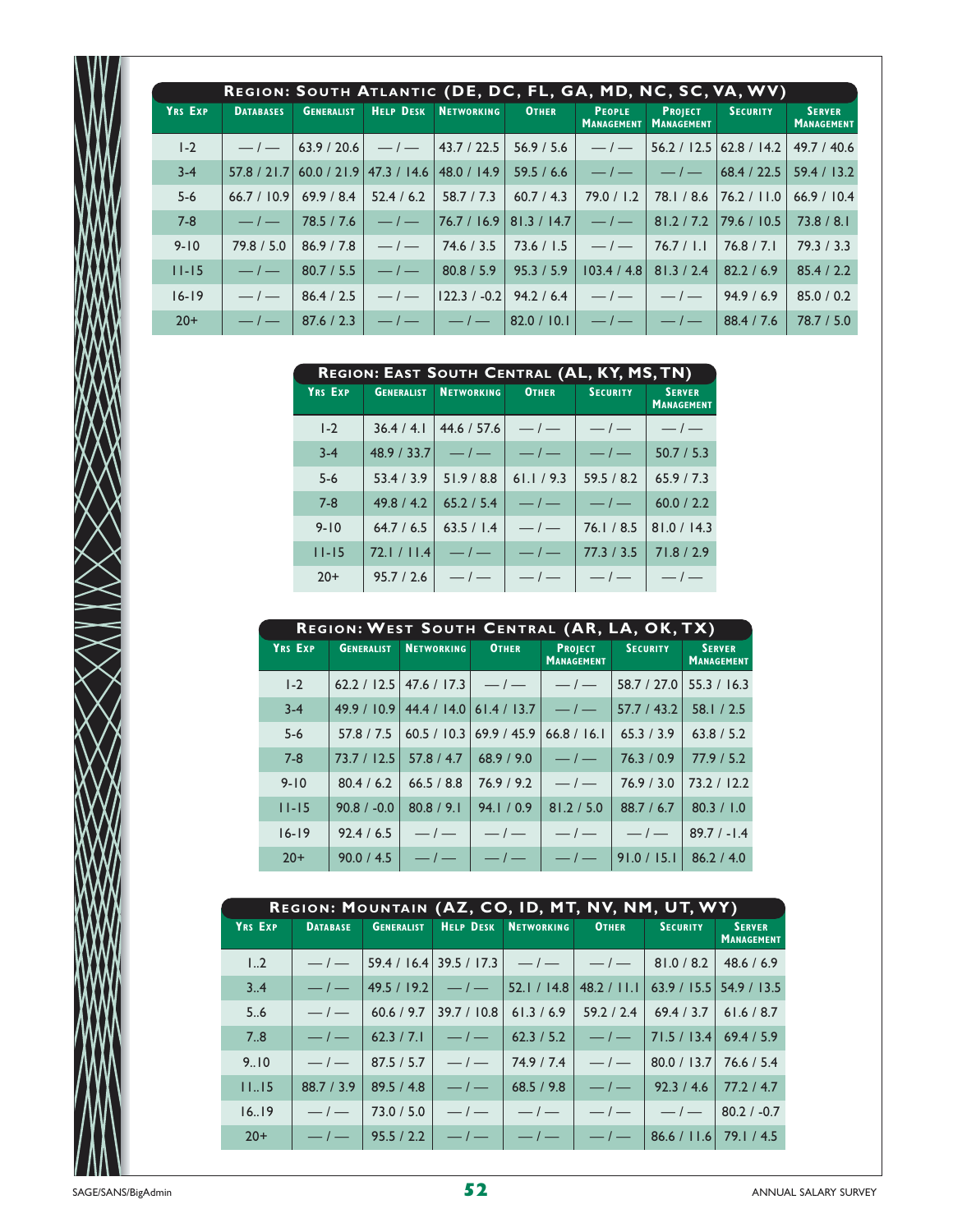|           | REGION: PACIFIC (AK, CA, HI, OR, WA) |                   |                  |                                   |                                                                                           |                                       |                                                |                                                                         |                                    |
|-----------|--------------------------------------|-------------------|------------------|-----------------------------------|-------------------------------------------------------------------------------------------|---------------------------------------|------------------------------------------------|-------------------------------------------------------------------------|------------------------------------|
| YRS EXP   | <b>DATABASE</b>                      | <b>GENERALIST</b> | <b>HELP DESK</b> | <b>NETWORKING</b>                 | <b>OTHER</b>                                                                              | <b>PEOPLE</b>                         | <b>PROJECT</b><br><b>MANAGEMENT MANAGEMENT</b> | <b>SECURITY</b>                                                         | <b>SERVER</b><br><b>MANAGEMENT</b> |
| $1-2$     |                                      |                   |                  |                                   |                                                                                           |                                       |                                                | $-/-$ 65.1/21.8 $-/-$ 56.7/21.9 73.9/8.9 $-/  -/-$ 86.1/101.8 55.4/17.1 |                                    |
| $3 - 4$   | 58.8 / 10.3                          |                   |                  |                                   | 6.5 / 1.3 57.3 / 16.0   59.5 / 8.9   68.0 / 11.6   $-/-$   60.5 / 2.2   77.3 / 7.2        |                                       |                                                |                                                                         | 64.1 / 12.5                        |
| $5-6$     | 67.1/8.5                             | 65.5/3.9          |                  | 70.0 / 13.8 64.4 / 12.3           | 73.6 / 15.1                                                                               | 88.3 / 9.1                            |                                                | 86.7 / 23.2 / 79.4 / 12.3                                               | 73.8 / 6.8                         |
| $7 - 8$   |                                      |                   |                  |                                   | $84.9 / 6.0$   $85.4 / 8.0$   $-/-$   $75.7 / 11.3$   $82.5 / 6.8$                        | $-/-$ 77.7/6.0 88.6/1.7               |                                                |                                                                         | 81.9 / 4.2                         |
| $9 - 10$  | 80.5 / 3.7                           |                   |                  |                                   | $85.4 /  7.0 $ - $ -$   82.5 $/$ 9.4   90.0 $/$ 4.2   - $-$   93.9 $/$ 1.5   83.8 $/$ 5.0 |                                       |                                                |                                                                         | 88.7 / 3.2                         |
| $11 - 15$ | 80.0 / 4.6                           | 94.2 / 6.7        |                  | $-1 - 83.9/6.2$                   | 98.5 / 14.7                                                                               |                                       | $-/-$   110.8 / 5.1   97.8 / 6.0               |                                                                         | 92.5 / 1.4                         |
| $16 - 19$ | $-1$                                 |                   |                  |                                   | $ 105.9 / 3.5 $ -/- $       $ -/- $ $ -/- $ $ -/-                                         |                                       |                                                | 86.2 / 12.4                                                             | 93.5 / 4.2                         |
| $20+$     |                                      |                   |                  | $-/   104.7 / 5.0   -/-$ 94.1/0.4 |                                                                                           | $ 06.3/21.7 112.0/2.1  -1 - 78.4/4.2$ |                                                |                                                                         | 101.4 / 3.7                        |

|           | <b>REGION: AUSTRALIA</b> |                            |      |                                                    |                         |                                    |  |  |  |
|-----------|--------------------------|----------------------------|------|----------------------------------------------------|-------------------------|------------------------------------|--|--|--|
| YRS EXP   | <b>DATABASE</b>          | <b>GENERALIST</b>          |      | <b>HELP DESK NETWORKING</b>                        | <b>SECURITY</b>         | <b>SERVER</b><br><b>MANAGEMENT</b> |  |  |  |
| $1-2$     |                          |                            |      | $36.7 / 16.2$ $-/    31.6 / 20.2$ $-/ 36.2 / 39.0$ |                         |                                    |  |  |  |
| $3 - 4$   |                          | $-/-$   40.0 / 8.3         |      | $27.8 / 5.6$ $-/ 155.6 / 33.1   40.3 / 12.0$       |                         |                                    |  |  |  |
| $5-6$     |                          | $-/-$  41.4 / 11.6   $-/-$ |      | 50.4 / 8.9                                         | 48.0 / 19.3 46.2 / 12.3 |                                    |  |  |  |
| $7 - 8$   |                          | $-/-$ 51.8 / 15.0          | $-1$ |                                                    | $48.3 / 5.2$ 55.8 / 5.5 | 50.3 / 10.2                        |  |  |  |
| $9 - 10$  | $-1$                     | 48.3/0.0                   | $-1$ | $-1$                                               | 64.6 / 4.8              | 60.0 / 8.1                         |  |  |  |
| $11 - 15$ | $-1$                     | 159.6/4.9                  | $-1$ | $-1$                                               | 65.6/2.3                | 56.2 / 5.4                         |  |  |  |
| $16 - 19$ |                          | $-/-$ 51.6/0.4             |      | $-/-$   $-/-$   $-/-$                              |                         | 55.0 / 2.2                         |  |  |  |

|           | <b>REGION: CANADA</b> |                           |           |                                                                                         |              |                                       |                            |                                    |  |
|-----------|-----------------------|---------------------------|-----------|-----------------------------------------------------------------------------------------|--------------|---------------------------------------|----------------------------|------------------------------------|--|
| YRS EXP   | <b>DATABASE</b>       | <b>GENERALIST</b>         |           | <b>HELP DESK NETWORKING</b>                                                             | <b>OTHER</b> | <b>PEOPLE</b><br><b>MANAGEMENT</b>    | <b>SECURITY</b>            | <b>SERVER</b><br><b>MANAGEMENT</b> |  |
| $1-2$     |                       |                           |           | $-/-$ 39.2 / 27.2   27.3 / 8.3   39.6 / 3.6   $-/-$   $-/-$   48.6 / 10.4   36.8 / 17.9 |              |                                       |                            |                                    |  |
| $3 - 4$   |                       |                           |           | $42.5 / 15.6   42.2 / 15.1   -1 - 145.3 / 20.3  $                                       | $-/-$        | $-1$                                  | $144.4/12.9$   41.1 / 12.7 |                                    |  |
| $5-6$     |                       | $-/-$   47.3 / 8.1        | 41.9/10.1 | 46.5 / 5.9                                                                              | 40.3 / 3.8   | 52.0 / 14.3                           | $60.2 / 14.7$ 46.8 / 3.8   |                                    |  |
| $7 - 8$   | $-/-$                 | $ 49.4/3.3 $ -/- 51.1/6.8 |           |                                                                                         | 48.0 / 8.4   | $\vert$ 43.2 / 4.6 $\vert$ 57.1 / 8.0 |                            | 49.7 / 8.1                         |  |
| $9 - 10$  |                       | $-/-$ 54.8/5.0 $-/-$      |           | 53.2 / 11.5                                                                             |              | $-/-$   $-/-$   58.5 / 4.6            |                            | 54.8 / 5.5                         |  |
| $11 - 15$ | $-1$                  |                           |           | $-/-$ 53.7/3.2                                                                          |              | $-/-$ 61.1 / 2.1   59.0 / 5.8         |                            | 59.1 / 1.8                         |  |
| $16 - 19$ | $-1$                  | 58.5/6.0                  |           | $-/-$   $-/-$   $-/-$   $-/-$   55.5 / -2.5                                             |              |                                       |                            | $-1$                               |  |
| $20+$     |                       |                           |           |                                                                                         |              |                                       |                            |                                    |  |

| <b>REGION: UNITED KINGDOM</b> |                   |                                          |                                                |                 |                                    |  |  |
|-------------------------------|-------------------|------------------------------------------|------------------------------------------------|-----------------|------------------------------------|--|--|
| YRS EXP                       | <b>GENERALIST</b> | <b>NETWORKING</b>                        | <b>OTHER</b>                                   | <b>SECURITY</b> | <b>SERVER</b><br><b>MANAGEMENT</b> |  |  |
| $1-2$                         |                   |                                          | $41.3 / 16.0   45.0 / 12.3   45.8 / 13.8   -1$ |                 | 36.6 / 7.0                         |  |  |
| $3 - 4$                       |                   | $49.7 / 7.8$ $-/  -/-$                   |                                                | 78.9/14.4       | 52.5/9.4                           |  |  |
| $5-6$                         |                   | $61.0 / 5.4$   72.3 / 34.6   63.9 / 21.3 |                                                | 66.6 / 15.0     | 59.8 / 8.5                         |  |  |
| $7 - 8$                       |                   | 62.6 / 13.6   40.4 / 3.7   74.6 / 8.1    |                                                | $87.7 / -0.1$   | 57.3 / 9.1                         |  |  |
| $9 - 10$                      | 76.8 / 5.4        | $\vert -\vert -\vert$                    | $-1$                                           | 82.4 / 4.6      | 71.4/5.7                           |  |  |
| $11 - 15$                     | $75.3 / -2.0$     | $-1$                                     | $\vert -\vert$                                 | 80.7 / 7.8      | 68.4 / 4.6                         |  |  |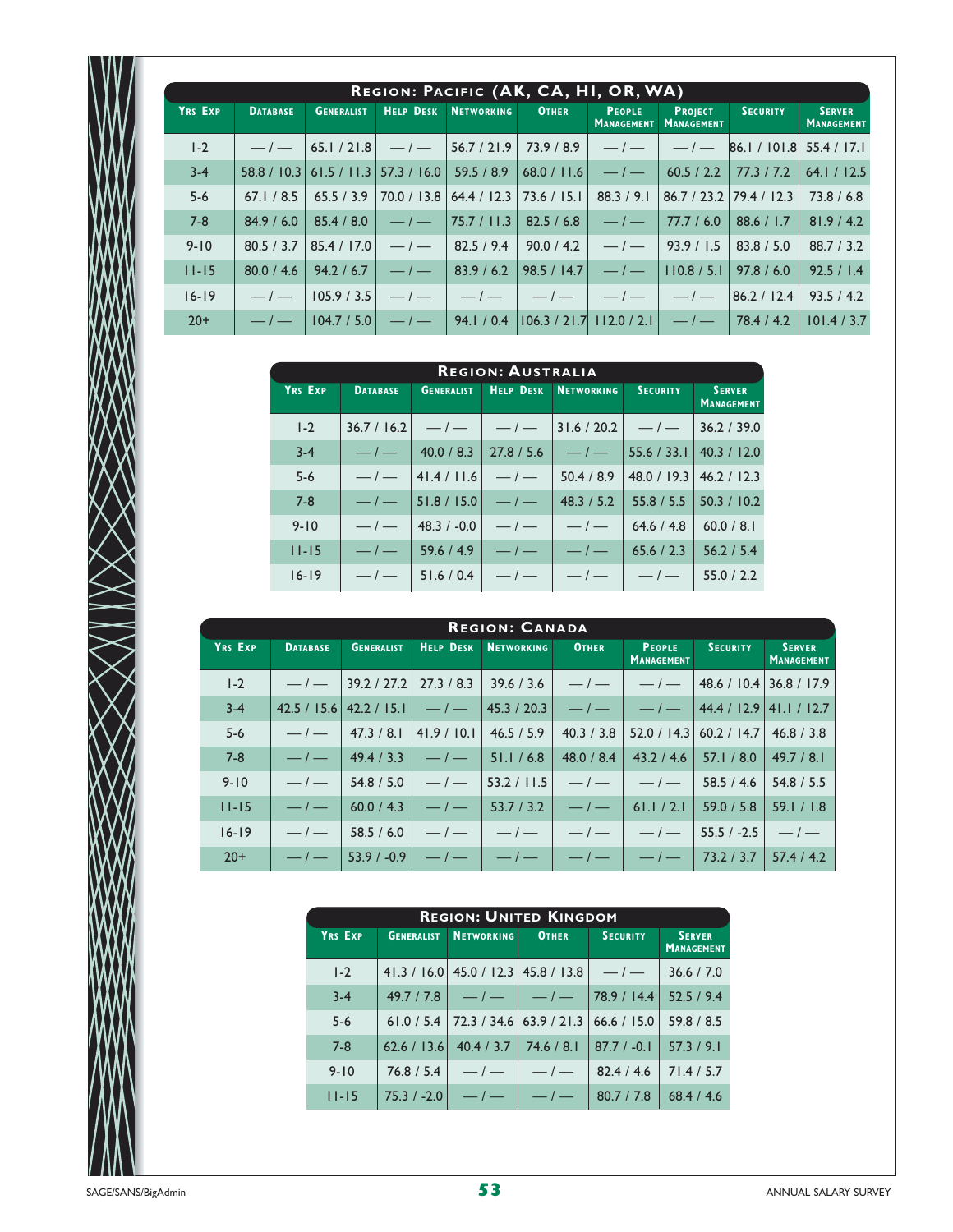### \\M\\ **Do Large Companies Pay More?**

The chart below shows how salaries are distributed at companies of various sizes. It appears that larger companies not only have more admins (something you can't tell from the chart) but also have more admins in the higher pay brackets (something the chart shows very clearly). Each box shows the percentage of people at a company in that range.

| <b>SALARY DISTRIBUTION VS. COMPANY SIZE</b> |         |           |       |         |         |           |         |              |
|---------------------------------------------|---------|-----------|-------|---------|---------|-----------|---------|--------------|
| <b>SALARY</b>                               | $0 - 9$ | $10 - 49$ | 50-99 | 100-499 | 500-999 | 1000-4999 | $5000+$ | <b>TOTAL</b> |
| 029.999                                     | 22.1    | 16.0      | 11.6  | 9.1     | 9.3     | 6.1       | 4.8     | 8.2          |
| 30,00039,999                                | 17.9    | 16.7      | 14.1  | 12.3    | 13.5    | 9.6       | 8.7     | 11.2         |
| 40,00049,999                                | 13.3    | 15.5      | 17.0  | 16.6    | 13.0    | 14.4      | 12.3    | 14.1         |
| 50,00059,999                                | 12.1    | 15.3      | 13.2  | 16.2    | 19.4    | 16.2      | 17.6    | 16.6         |
| 60.00069.999                                | 10.0    | 8.8       | 13.4  | 14.7    | 14.6    | 14.9      | 15.3    | 14.2         |
| 70,00079,999                                | 6.7     | 9.9       | 12.3  | 12.0    | 9.9     | 4.1       | 14.6    | 12.9         |
| 80,00089,999                                | 7.5     | 5.9       | 6.9   | 6.9     | 8.2     | 9.3       | 11.8    | 9.3          |
| 90.0009.9999                                | 5.0     | 5.5       | 3.6   | 5.2     | 4.7     | 6.4       | 6.1     | 5.6          |
| 100,000149,999                              | 5.0     | 5.4       | 7.3   | 6.3     | 6.4     | 8.0       | 8.2     | 7.3          |
| $150.000+$                                  | 0.4     | 0.9       | 0.6   | 0.6     | 1.0     | 1.0       | 0.6     | 0.7          |
| Total                                       | 100.0   | 100.0     | 100.0 | 100.0   | 100.0   | 100.0     | 100.0   | 100.0        |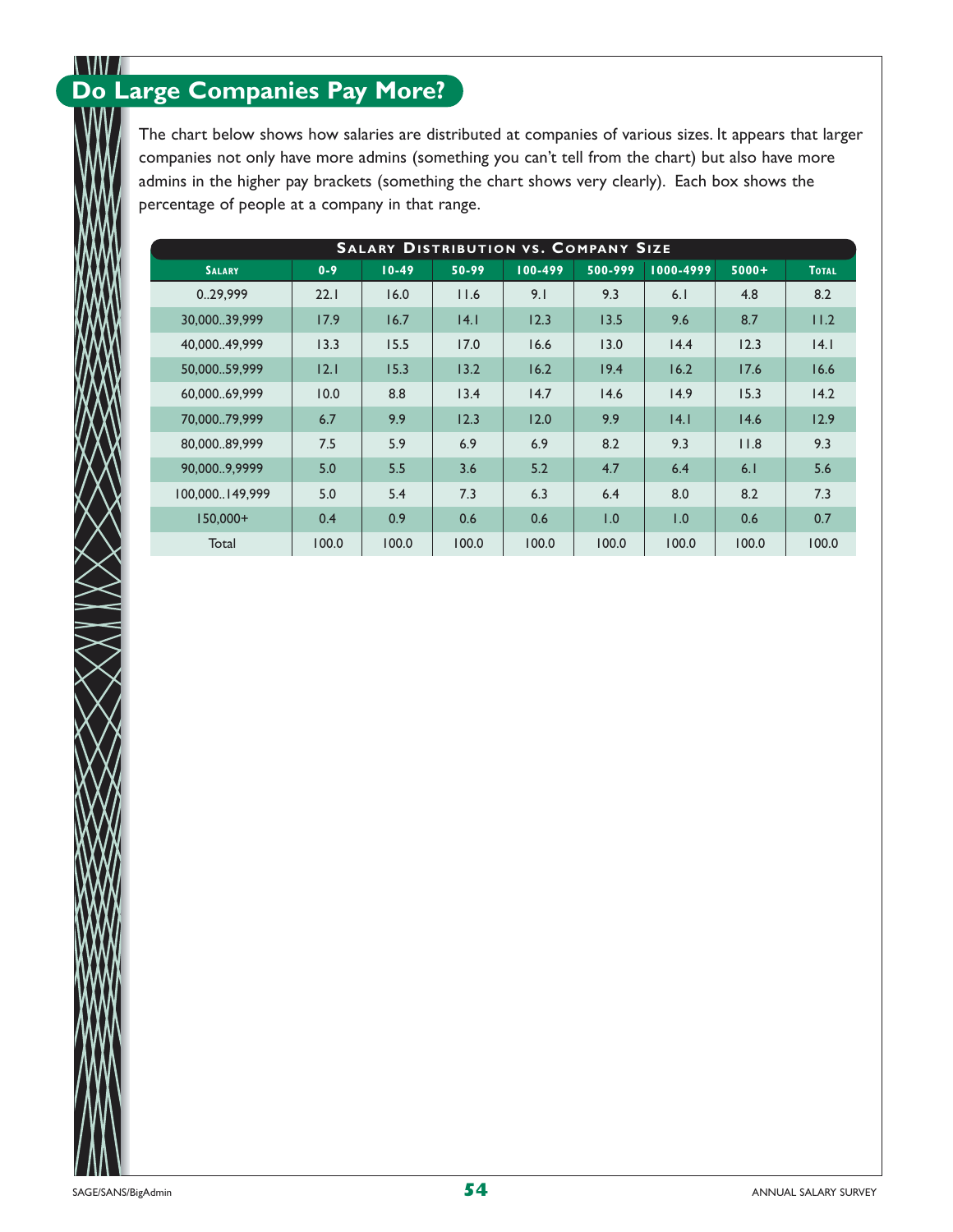#### \\I\I I **Certifications and Salary**

Often, a certification means a higher salary. Sometimes, though, this isn't true. Gray shaded boxes are those for which those with certs earned, on average, less than those without. Los Angeles, Boston, and Seattle, for example, don't seem to value certs much at all! This chart is skewed a bit by people changing jobs, but does have interesting data to suggest that certifications are not a good way to predict salary (since sometimes they help earning power and sometimes they don't).

Many respondents were certified on one or more technologies or products. The chart below shows regional mean salaries (by experience) for those without a certification (before the slash) and those with (after the slash). A bracketed number, if present, shows the statistical significance level of the means. A level of 0.05 means "95% of the time this is not a statistical coincidence."

|                    | YEARS EXPERIENCE |                       |                        |                        |                       |                          |                       |
|--------------------|------------------|-----------------------|------------------------|------------------------|-----------------------|--------------------------|-----------------------|
| <b>REGION</b>      | $1-2$            | $3 - 4$               | $5 - 6$                | $7 - 8$                | $9 - 10$              | $11 - 15$                | $16 - 19$             |
| Arlington          |                  |                       | 57.6 / 66.2<br>[0.1]   | 74.5<br>81.5           | 67.3<br>73.5          | 86.1<br>81.6             |                       |
| Atlanta            |                  | 51.0<br>57.1          | 65.3<br>70.7           | 72.4 / 82.6<br>$[0.1]$ |                       |                          |                       |
| Balt/WashDC+       | 58.0<br>59.6     | 61.9<br>63.3          | 68.2<br>69.8           | 71.4 / 78.6<br>[0.025] | 80.9<br>83.9          | 86.5<br>87.7             | 93.7 / 106.3<br>[0.1] |
| Boston+Area        |                  | 58.4<br>58.7          | 63.9<br>68.2           | 79.4<br>78.2           | 78.6<br>81.4          | 84.3<br>78.8             |                       |
| Chicago            |                  | 50.6 / 60.3<br>[0.05] | 71.7<br>69.0           | 71.4<br>75.4           | 83.4<br>86.8          | 89.5<br>88.0             |                       |
| Denver/Front Range |                  |                       | 61.6<br>62.2           |                        | 73.9 / 90.4<br>[0.1]  | 76.5 / 86.9<br>[0.1]     |                       |
| Los Angeles        | 52.6<br>61.5     | 56.4 / 48.4<br>[0.1]  | 64.0<br>59.3           | 75.0<br>69.5           | 80.7<br>77.3          | 94.5<br>92.5             |                       |
| Milwaukee          |                  |                       |                        | 67.8<br>63.0           | $\equiv$              | 62.9<br>61.1             |                       |
| Mpls./St. Paul     |                  |                       | 63.6<br>58.7           | 63.3 / 75.2<br>[0.025] | 68.2<br>79.2          |                          |                       |
| New York           |                  | 55.5<br>63.2          | 77.6<br>75.4           | 90.4<br>80.7           | 98.8 / 115.6<br>[0.1] |                          |                       |
| Orlando/Tampa      |                  |                       | 55.0<br>59.2           |                        |                       |                          |                       |
| Philadelphia       |                  |                       | 63.8<br>71.0           | 75.7<br>76.4           | 85.6<br>86.8          |                          |                       |
| Portland           |                  |                       |                        |                        | 76.3<br>78.9          |                          |                       |
| San Diego          |                  |                       | 59.4<br>60.9           |                        |                       |                          |                       |
| San Jose           |                  | 71.3<br>71.3          | 80.2<br>78.8           | 92.7<br>88.7           | 99.2<br>105.3         | 103.8 / 92.7<br>$[0.05]$ |                       |
| <b>Seattle</b>     |                  | 56.3<br>53.3          | 67.8 / 58.1<br>[0.025] | 74.0<br>73.3           |                       | 77.5<br>88.7             |                       |

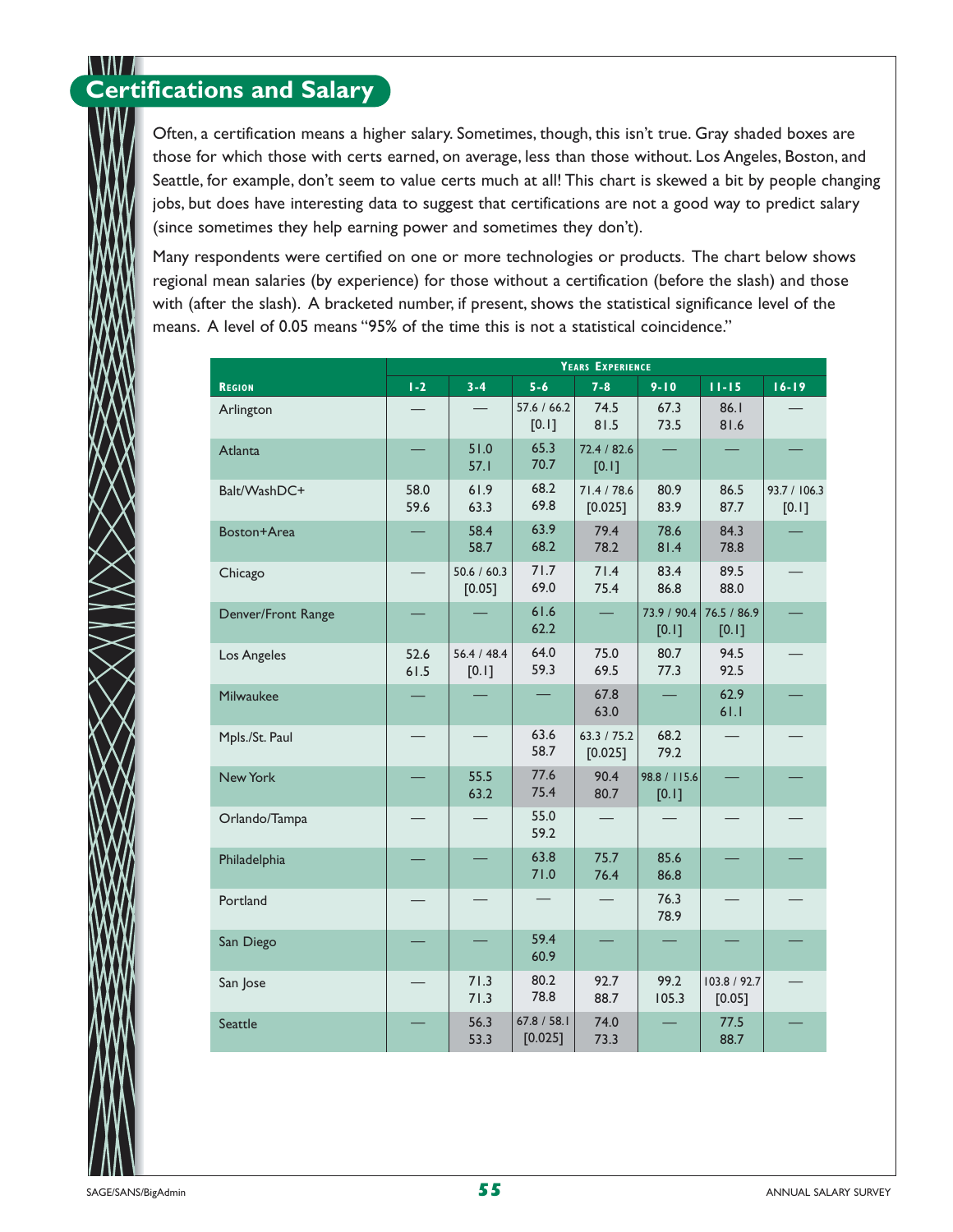# OPINIONS AND COMMENTS

The survey affords a rare opportunity to query professionals about ideas and on a variety of subjects. This section describes the results.

## **Why Did Salary Change?**

Respondents were asked why their salary changed.They could choose from a list and also enter extra information.Almost two thirds believe that hard work and/or good work ethic was the cause of their salary change. Just over a third believed tangible results (stable environment, achieving goals) was responsible. Here's the whole chart:

| <b>WHY SALARY CHANGED</b> |                                                                   |  |  |  |  |  |  |
|---------------------------|-------------------------------------------------------------------|--|--|--|--|--|--|
| % CITED                   | <b>SALARY CHANGE REASON</b>                                       |  |  |  |  |  |  |
| 64.91%                    | Worked hard with a positive attitude and ethic                    |  |  |  |  |  |  |
| 37.92%                    | Maintained a stable network or system environment                 |  |  |  |  |  |  |
| 34.46%                    | Achieved your goals on time and on budget                         |  |  |  |  |  |  |
| 20.75%                    | Grew into a more active planning/management role                  |  |  |  |  |  |  |
| 20.51%                    | Became involved in a high-profile project                         |  |  |  |  |  |  |
| 13.36%                    | Upgraded skills via education                                     |  |  |  |  |  |  |
| 11.77%                    | Publicized your achievements                                      |  |  |  |  |  |  |
| 10.83%                    | Earned a certification (i.e., SANS/GIAC, MCSE, CCNA, CISSP, etc.) |  |  |  |  |  |  |
| 10.69%                    | Other                                                             |  |  |  |  |  |  |
| 4.31%                     | Used a salary survey to educate your management/HR                |  |  |  |  |  |  |
| 3.98%                     | Changed to management                                             |  |  |  |  |  |  |
| 3.80%                     | Improved speaking, writing, and/or presentation skills            |  |  |  |  |  |  |
| 2.76%                     | Earned a college/advanced degree                                  |  |  |  |  |  |  |
| 1.48%                     | Went into consulting                                              |  |  |  |  |  |  |

## **Jobs:The Good Part**

What do people like about their jobs? It turns out that the #1 property cited by respondents was a casual work environment, cited by just under one third of those who answered this question. Second place was 'challenge,' with quality of coworkers, environment flexibility, and job stability rounding out those marked by more than 20% of the survey participants.The table below shows the entire set of standard responses: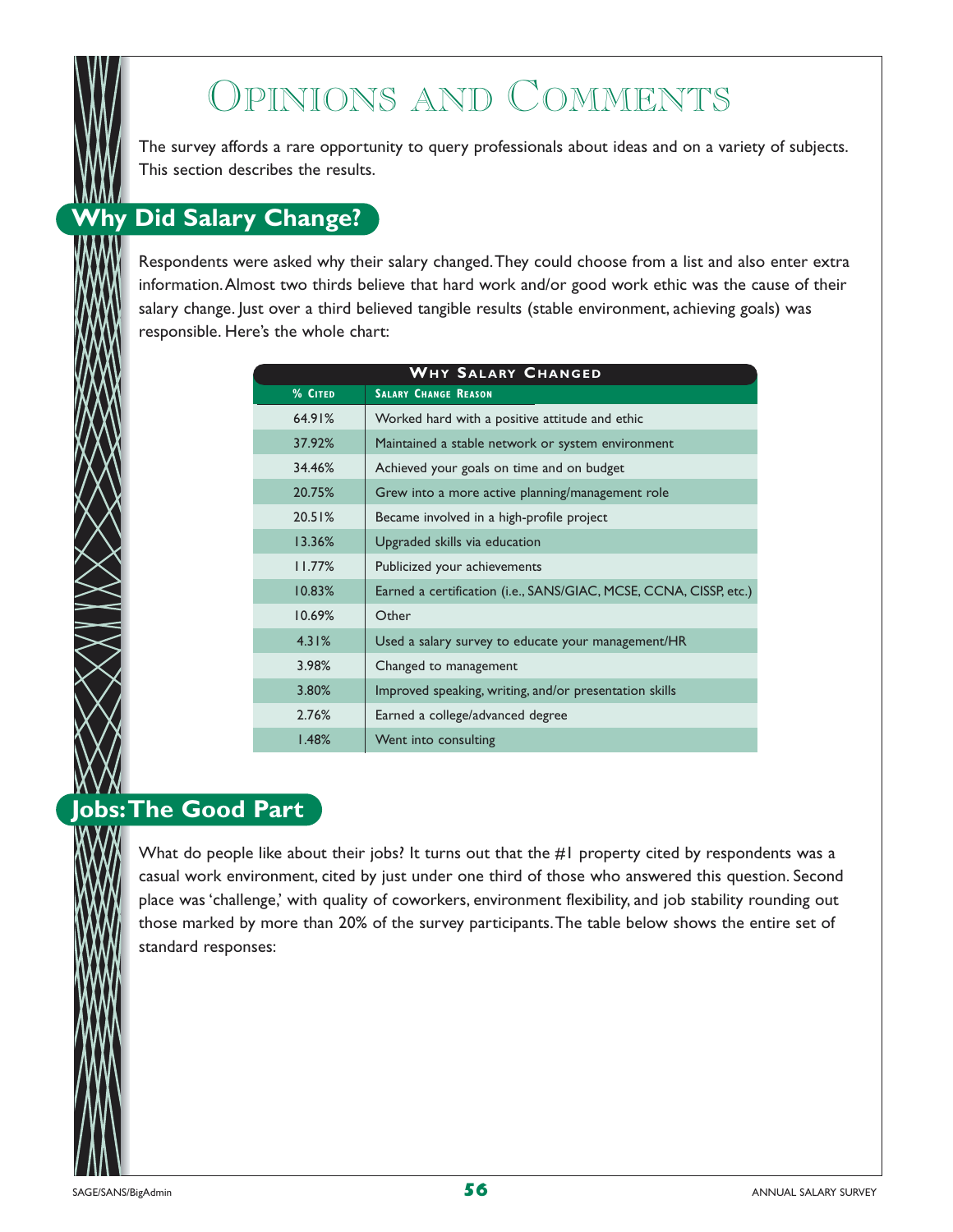| $\frac{9}{6}$ C         |
|-------------------------|
| 33.0                    |
| 25.8                    |
| 22.2                    |
| 22.1                    |
| 21.0                    |
| 17.8                    |
|                         |
| 15.9<br>15.7            |
| 11.4                    |
|                         |
| 10.5<br>10.5            |
|                         |
| 10.2                    |
| 10.0                    |
| 9.3                     |
| 8.9                     |
| 8.8                     |
| 8.6                     |
| 7.8                     |
| 7.1                     |
| 7.0                     |
| 6.8                     |
| 5.5                     |
| 5.3                     |
| 4.0                     |
| 4.0<br>3.7              |
|                         |
| 2.9<br>2.4              |
| $2.2^{1}$               |
|                         |
| 2.1                     |
| $\overline{8}$ .<br>1.7 |
|                         |
| 1.7                     |
| 1.6<br>$\overline{1.6}$ |
|                         |
| $\overline{1.4}$        |
| 0.1<br>0.8              |
| 0.7                     |
|                         |
| 0.6<br>0.6              |
|                         |
| 0.6<br>$0.3^{\circ}$    |
| 0.3                     |
|                         |
| 0.3                     |
| 0.1<br>0.1              |
|                         |
|                         |

#### **FAVORITE J O B PROPERTIES % CITED JOB PROPERTIES** 16% | Casual dress, atmosphere, environment 25.86% Challenge 22.29% Co-workers 5% | Flexible working environment, freedom  $26\%$  Stability, job security 17.89% Flexible hours  $98\%$  Job satisfaction  $17\%$  Technology, fast internet 18% | Company location  $18\%$  | Compensation  $53\%$  Projects  $12\%$  Use of open source 19% | Standard workweek 9.35% Academic environment 7% Benefits  $0\%$  Respect, trust 6% | Small company environment 4% | Dynamic environment  $0\%$   $\qquad$  Education, tuition, training, incl. conferences 4% | Good management 6% Special hardware (e.g., laptop, supercomputer) 6% | Culture 5.32% Fun 4% | Commuting 4% | Telecommuting 6% | Walled offices 2% | Vacation/sabbatical policy 6% | Good pension 2% Subsidy for cell, home telecomm, hardware  $3\%$  | I'm my own boss or it's my company 0% | Enlightened policies 0% | Other  $0\%$  Free or cheap food, drink at work 3% | Comp time  $2\%$   $\Box$  Gym or health club membership (or on-site) 8% | Stock purchase, grant plans 3% | Facilities, phys. environment 0% | Discounts, free merchandise  $0\%$  Transportation (company car, free parking, bus subsidy, carpooling, etc.)  $5\%$  Social activities 0.64% Travel, cruises 4% | Smoking policy 9% | Dogs allowed at company 0.33% Sabbaticals 0% | Movies, entertainment 4% | Child care 0% | Special rewards (e.g., cruises)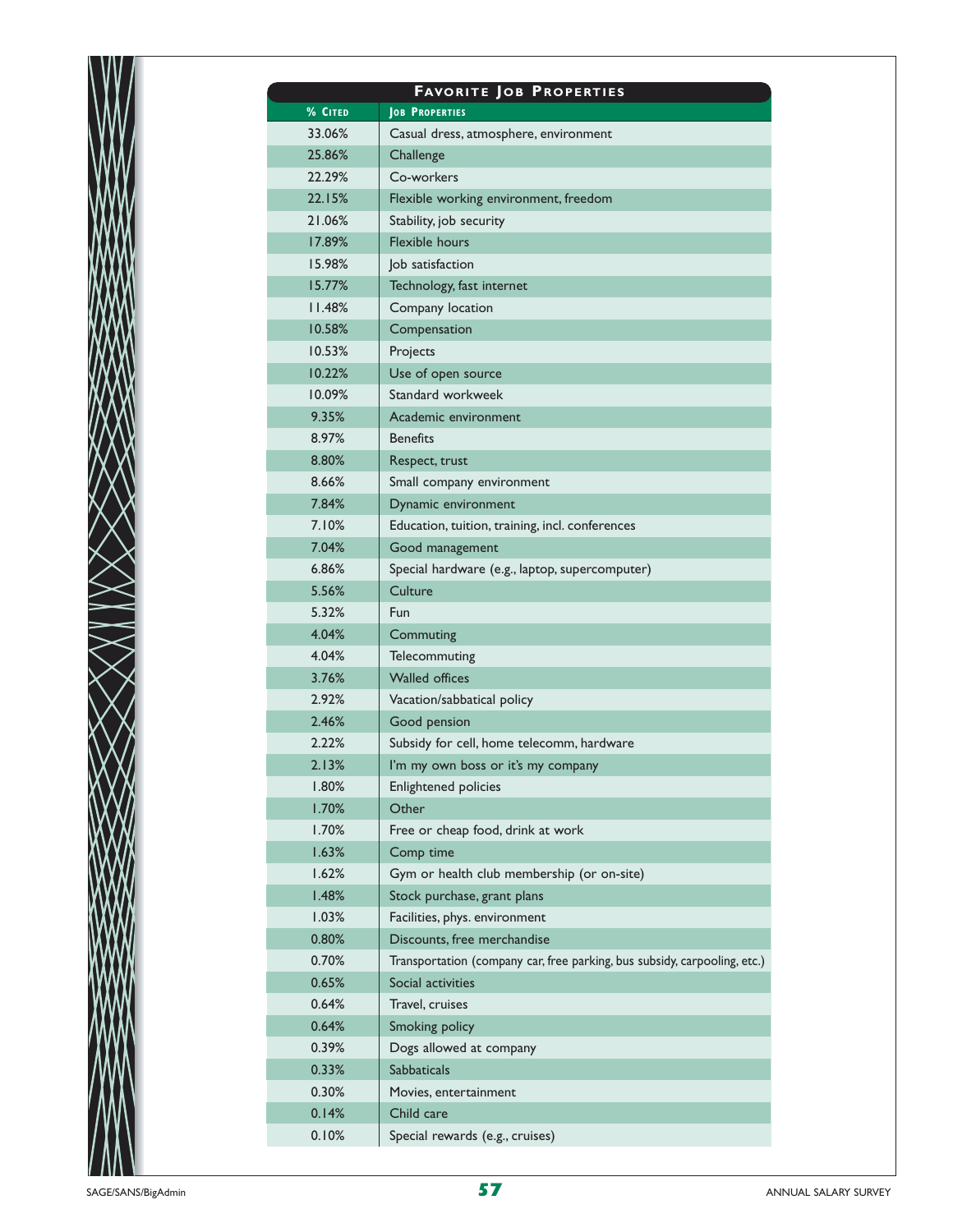

#### The 'Other' category included these items (with the number of citations in parentheses):

- It's a job/paycheck (16)
- learning opportunities (7)
- variety (6)
- Company's mission/purpose (5)
- Future potential (4)
- like the product (3)
- loafing (3)
- I make a difference (3)
- Beer (2)
- No on-call at night/weekends (2)
- Low stress (2)
- technology
- benefits for children
- NASA rocks
- green card
- Own office
- I'm recognized
- Sense of achievement
- Four months at sea
- Human interaction
- No politics
- Help people
- No Microsoft
- I get to blow stuff up (military job)
- Weekly pay cycle
- New contacts in field
- No overtime
- Short workweek

## **Jobs:The Bad Part**

What about the other side of the coin? What are the most disliked features of sysadmin jobs? Corporate management issues! Look at the breakdown: bad management decisions (first at 28.9%), bureaucracy (second 20%), leadership issues (sixth at 14.9%), politics (ninth at 12.8%).

Money is third (bad compensation: 18.5%), fifth (salary/benefit issues: 15%), and eighth (infrequent raises: 13.1%). Staff shortage complaints round out the top five at 15.3%.

Several respondents noted in the comments section that they wanted to check far more than three "dislikes." Here's the complete chart: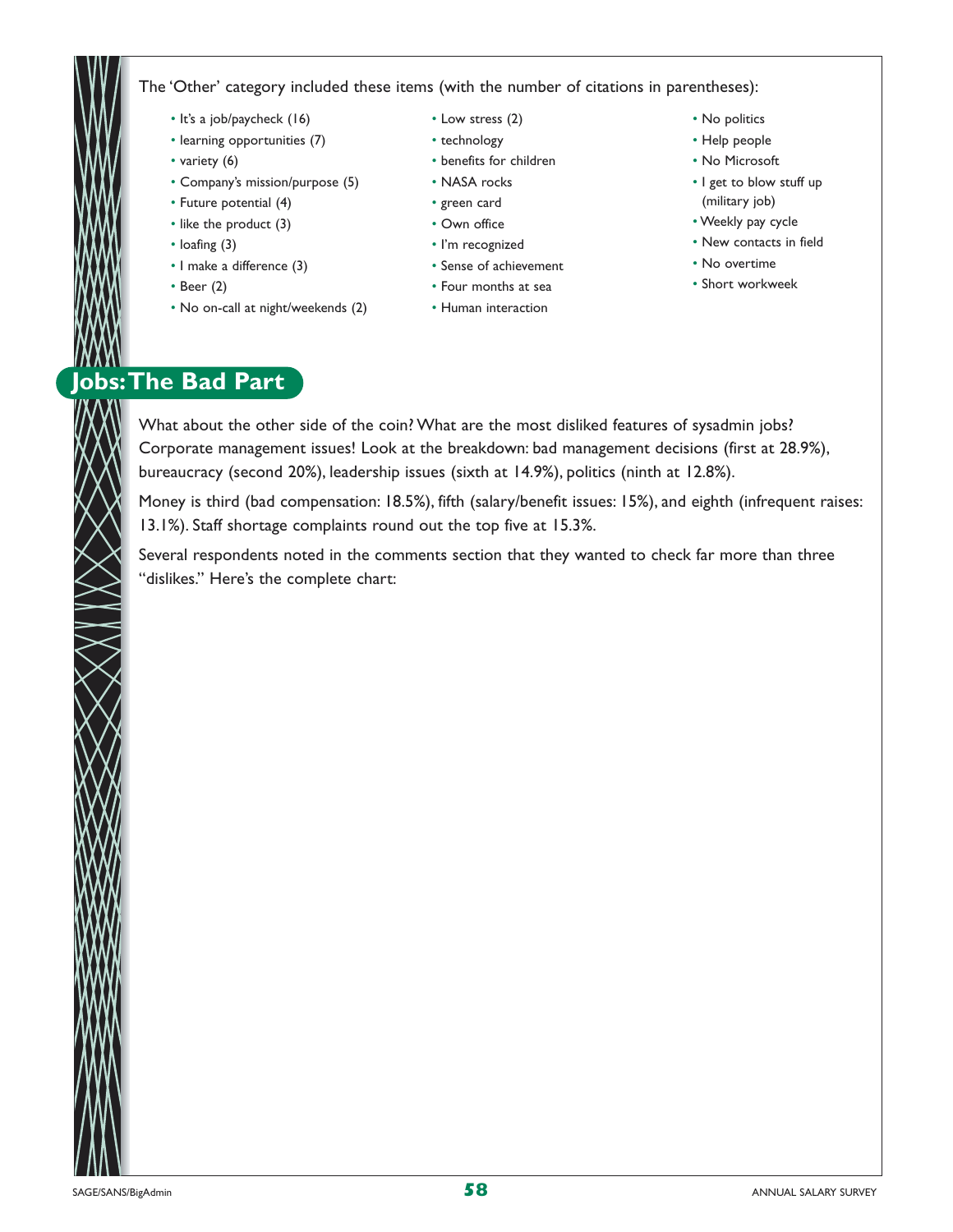|          | <b>LEAST FAVORITE JOB PROPERTIES</b>                                   |
|----------|------------------------------------------------------------------------|
| % CITED  | <b>JOB PROPERTIES</b>                                                  |
| 28.91%   | Bad or slow management decisions (including flip-flopping)             |
| 19.99%   | Bureaucracy, paperwork, "Corporate B.S."                               |
| 18.49%   | Bad compensation                                                       |
| 15.33%   | Not enough staff                                                       |
| 15.04%   | Salary, benefit issues                                                 |
| 14.93%   | Leadership issues, poor or poorly communicated vision                  |
| 14.55%   | Budgets, funding                                                       |
| 13.16%   | Infrequent salary increases                                            |
| 12.82%   | <b>Politics</b>                                                        |
| 11.00%   | Ceiling on advancement or low advancement speed                        |
| 10.99%   | Corporate stability, layoffs                                           |
| 10.97%   | Poorly communicated or differentiated priorities                       |
| 10.55%   | Poor respect or low value placed on my job; poor visibility in org.    |
| 9.90%    | <b>Boredom</b>                                                         |
| 8.94%    | Vision, future planning (lack thereof)                                 |
| 7.85%    | Commute                                                                |
| 7.42%    | Continuous interruptions                                               |
| 7.22%    | Co-worker, user quality issues                                         |
| 7.20%    | Lack of peers                                                          |
| 6.86%    | Conflicting demands                                                    |
| $6.55\%$ | <b>Bad infrastructure</b>                                              |
| 6.48%    | Cost of living                                                         |
| 5.93%    | Interruptions                                                          |
| 5.69%    | Coping with growth or force reduction                                  |
| 5.69%    | Infrequent salary reviews                                              |
| 5.30%    | On-call or pager/mobile phone issues                                   |
| 5.26%    | <b>Work hours</b>                                                      |
| 5.11%    | Lack of accountability                                                 |
| 5.11%    | Inability to see reality                                               |
| 4.84%    | Working outside general job description                                |
| 4.81%    | Management stability                                                   |
| 4.48%    | Keeping up with advances                                               |
| 4.48%    | Unrealistic job performance expectations                               |
| 3.32%    | No conference attendance                                               |
| 2.86%    | Location                                                               |
| 2.63%    | Other                                                                  |
| 2.43%    | Culture                                                                |
| 2.22%    | <b>Ethical issues</b>                                                  |
| $1.97\%$ | Inflexibility                                                          |
| 1.23%    | Specific vendors (or lack of specific vendors)                         |
| 1.12%    | <b>Travel</b>                                                          |
| 0.84%    | Discrimination, tolerance issues (age, race, creed, orientation, etc.) |

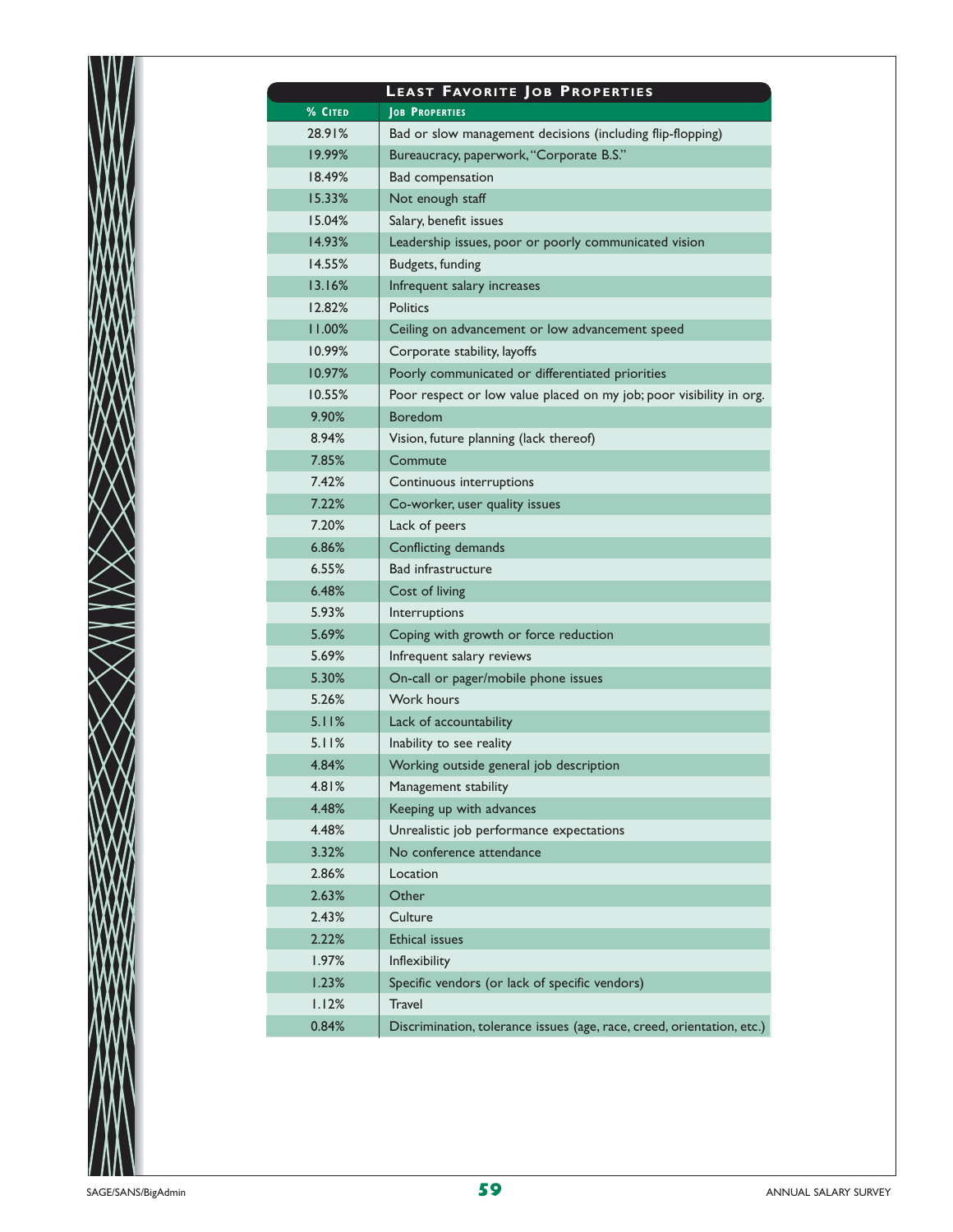

236 people (2.64%) wrote an extra comment for the 'Other' category. These included (with the number of citations in parentheses):

- Lack of training/professional development (41)
- Bad management [a repeat of the category from the regular list] (15)
- Cubicles/office physical layout (14)
- Microsoft culture; no open source (9)
- Lack of security awareness (4)
- No/bad advancement prospects (4)
- Bad telecommuting policy/implementation (4)
- Not enough vacation (3)
- Respect (3)
- Enforced dress code (2)
- Job security (2)
- Dislike of sysadmin work/job satisfaction (2)
- Outsourcing (my job; jobs near me) (2)
- Responsibility without authority
- No raises with promotions
- Smoking policy in practice
- Academic environment
- Too much "moral flexibility" in marketing department
- Decisions based on politics vs. technology
- High work load
- Dangerous
- Turf wars and infighting
- Low morale
- Bad human resources
- Compensation decreases
- Security Policies (Clearance required)
- Lack of opportunities to improve certain skills
- Ergonomic/Health environment
- 24 hour/day on call
- Bad respect
- Salary increases unrelated to work performance
- That my company HAS domestic partner benefits
- Health Benefits

The huge number of comments about training is surely an eye-opener. The comments about cubicles cannot be printed in a family salary survey!

#### **What is Important?**

Over 5,900 respondents answered a question as to what properties are going to be important in the future. Below are the results, roughly ordered by respondents' recommendations. The numbers speak for themselves.

| <b>WHAT SKILLS ARE NEEDED</b>                   |                             |                           |                             |                               |                             |                                |
|-------------------------------------------------|-----------------------------|---------------------------|-----------------------------|-------------------------------|-----------------------------|--------------------------------|
|                                                 | <b>No</b><br><b>OPINION</b> | <b>No</b><br><b>VALUE</b> | <b>SOME</b><br><b>VALUE</b> | <b>MEDIUM</b><br><b>VALUE</b> | <b>HIGH</b><br><b>VALUE</b> | <b>SUPREME</b><br><b>VALUE</b> |
| Professional certification                      | 13.36%                      | 10.22%                    | 35.28%                      | 23.34%                        | 14.81%                      | 2.99%                          |
| Membership in a professional society            | 23.53%                      | 23.53%                    | 37.27%                      | 11.44%                        | 3.49%                       | 0.74%                          |
| Expertise in computer security                  | 9.46%                       | 0.54%                     | 7.12%                       | 20.02%                        | 45.95%                      | 16.92%                         |
| Expertise in storage and file systems           | 12.01%                      | 1.18%                     | 12.65%                      | 30.96%                        | 35.78%                      | 7.42%                          |
| Expertise in communications, including wireless | 14.07%                      | 1.18%                     | 13.52%                      | 29.18%                        | 34.07%                      | 7.99%                          |
| <b>Expertise in Linux</b>                       | 11.29%                      | 2.16%                     | 16.54%                      | 27.40%                        | 30.53%                      | 12.08%                         |
| Expertise in .NET                               | 24.87%                      | 23.73%                    | 27.10%                      | 15.40%                        | 7.61%                       | 1.28%                          |
| Expertise in user support                       | 14.16%                      | 2.97%                     | 18.41%                      | 26.29%                        | 27.16%                      | 11.01%                         |
| Expertise in database management                | 13.93%                      | 1.85%                     | 17.37%                      | 29.66%                        | 29.84%                      | 7.35%                          |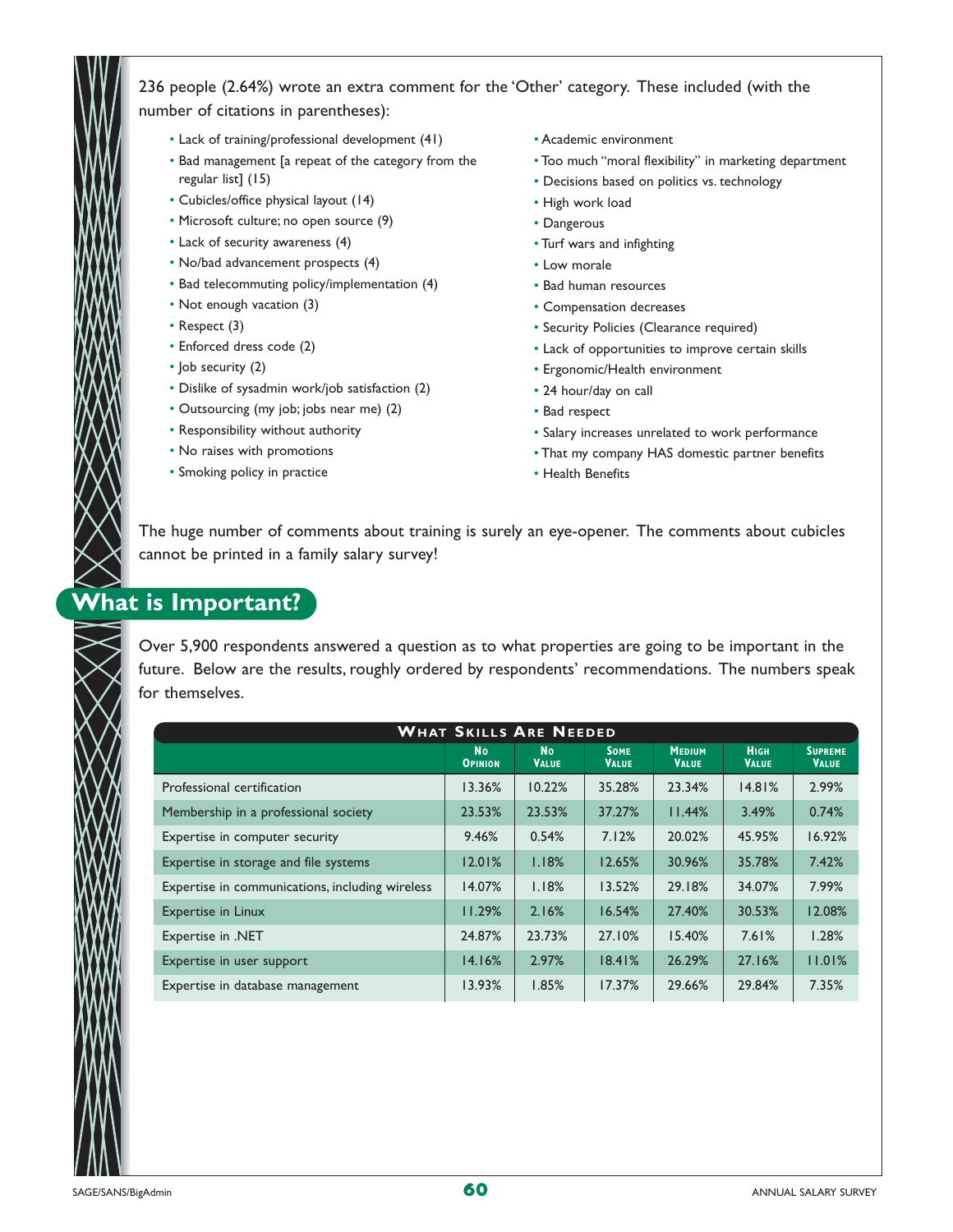# **Mailing lists**

Respondents were asked to list their favorite mailing lists. Many replied with enthusiasm, though some were a bit more curmudgeonly: "Who has time?", "What's a sysadmin mailing list?", "Just one step up from spam." Nevertheless, two big winners, each with almost 1,000 respondents were:

• bugtraq • SANS Newsbites

Both of these, of course, report problems with systems. Down at the 300 level were:

- 
- CERT (more problem reporting) sage-members@sage.org (assistance and help)
- Sun BigAdmin

At the next tier:

- Sun Manager Security Focus
- NT bugtraq nanog
- slashdot (not strictly a mailing list)

The specific mailing lists above are interesting, but the general focus of subscriptions is also enlightening (note that no single Microsoft list appeared above).When examined for 'area of focus,' the list looks like the table below (where the number indicates how many total subscriptions exist for a news list relating to that topic/vendor/organization as reported on the survey. People with multiple subscriptions are counted more than once.

| POPULAR MAILING LIST TOPICS |                                          |        |                                        |  |
|-----------------------------|------------------------------------------|--------|----------------------------------------|--|
| # SUBS                      | <b>LIST</b>                              | # Subs | <b>LIST</b>                            |  |
| 964                         | <b>SANS</b>                              | 37     | sage-au, et al.                        |  |
| 956                         | <b>Bugtraq</b>                           | 37     | $Mac*$                                 |  |
| 499                         | Solaris/Sun                              | 37     | Cisco                                  |  |
| 316                         | <b>Security Focus</b>                    | 36     | OpenBSD                                |  |
| 315                         | <b>CERT</b>                              | 36     | HP                                     |  |
| 304                         | Sage/Usenix                              | 36     | <b>Firewall Wizards</b>                |  |
| 281                         | Microsoft and MS Products                | 34     | perl                                   |  |
| 179                         | Linux (many lists, vendors not included) | 33     | sysadmin                               |  |
| 2                           | NT Bugtraq                               | 32     | phoneboy                               |  |
| 118                         | nanog                                    | 32     | <b>UGU</b>                             |  |
| 118                         | FreeBSD                                  | 32     | ComputerWorld                          |  |
| 105                         | <b>TechRepublic</b>                      | 30     | Snort                                  |  |
| 98                          | Slashdot (not really a mailing list)     | 29     | Network World                          |  |
| 81                          | Debian Linux                             | 28     | alt.sysadmin.recovery                  |  |
| 79                          | Redhat                                   | 26     | isp-* lists                            |  |
| 72                          | vuln <sup>*</sup>                        | 23     | samba                                  |  |
| 66                          | <b>CNET</b>                              | 23     | <b>ZDNET</b>                           |  |
| 65                          | Full-disclosure                          | 23     | <b>Security Wire Digest</b>            |  |
| 60                          | Search*                                  | 22     | Sys Admin Mag (might be underreported) |  |
| 54                          | Veritas                                  | 21     | Tru <sub>64</sub>                      |  |
| 45                          | Unisog                                   | 21     | <b>Network Computing</b>               |  |
| 44                          | CryptoGram & Counterpane                 | 21     | <b>CISSP</b>                           |  |
| 38                          | $Unix*$                                  |        |                                        |  |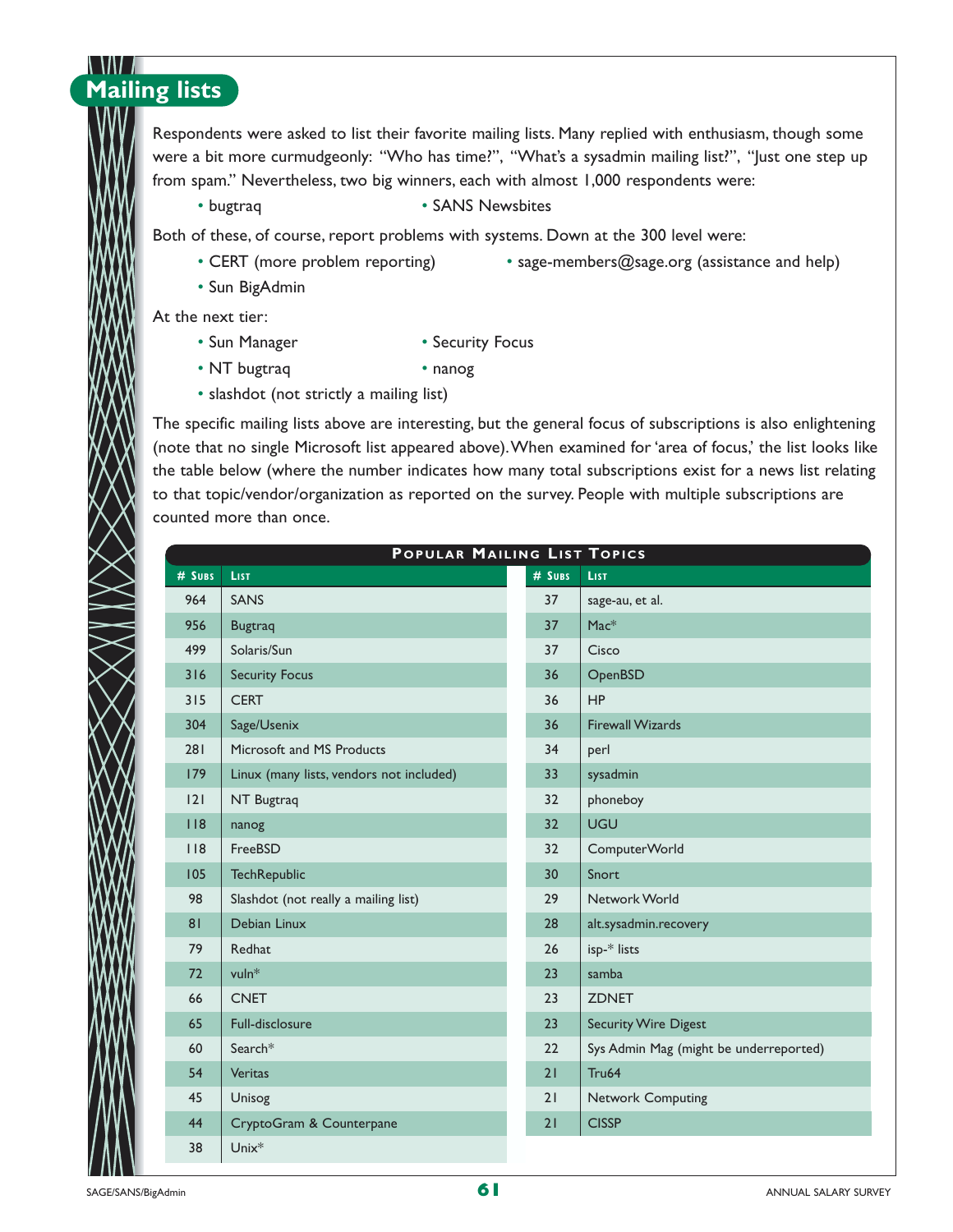

A technically challenging profession that pays its entry people as much as US\$50,000/year is an interesting one. System administration appears to be a fine way to make a living. Experience, education, and enhanced skill sets seem to be the growth path of choice (at least as far as increasing the midpoint of the salary bell curves goes).

# **About SAGE**

SAGE is the technical and professional organization for the entire gamut of computer administrators. With thousands of members and an international membership base, SAGE's goal is to advance the profession of system administration. SAGE distributes a light yet densely packed weekly e-mail newsletter that's all meat and no fat (see http://sageweb.sage.org/newsletter.html). SAGE fosters professional development, sponsors a mentoring program, recognizes outstanding administrators with awards, and strives to improve communication with and among administrators of all kinds. See SAGE's website (http://www.sage.org) for discussion forums, news, and information for the entire administration community. SAGE is a special technical group of The USENIX Association.

## **About SANS**

SANS is the trusted leader in information security certification, education, and research.The SANS (SysAdmin,Audit, Network, Security) Institute was established in 1989 as a cooperative research and education organization and today enables more than 156,000 security professionals, auditors, system administrators, and network administrators to share the lessons they are learning and find solutions to the challenges they face. Last year, more than 12,000 security professionals spent a week or more in immersion training programs on the most up to date techniques for protecting and auditing information systems.At the heart of SANS are the many security practitioners in government agencies, corporations, and universities around the world who invest hundreds of hours each year in research and teaching to help the entire information security community.

Many SANS resources, such as news digests, research summaries, security alerts and award-winning papers are free to all who ask. See the website at http://www.sans.org for a host of free resources.

## **About BigAdmin**

The BigAdmin site at http://www.sun.com/bigadmin focuses on helping system administrators solve dayto-day problems by providing the latest resources, articles, FAQs, scripts, and discussion forums.While the bulk of the content covers the Solaris OS and Sun systems, the site is of general interest to all system administrations regardless of their operating platform.